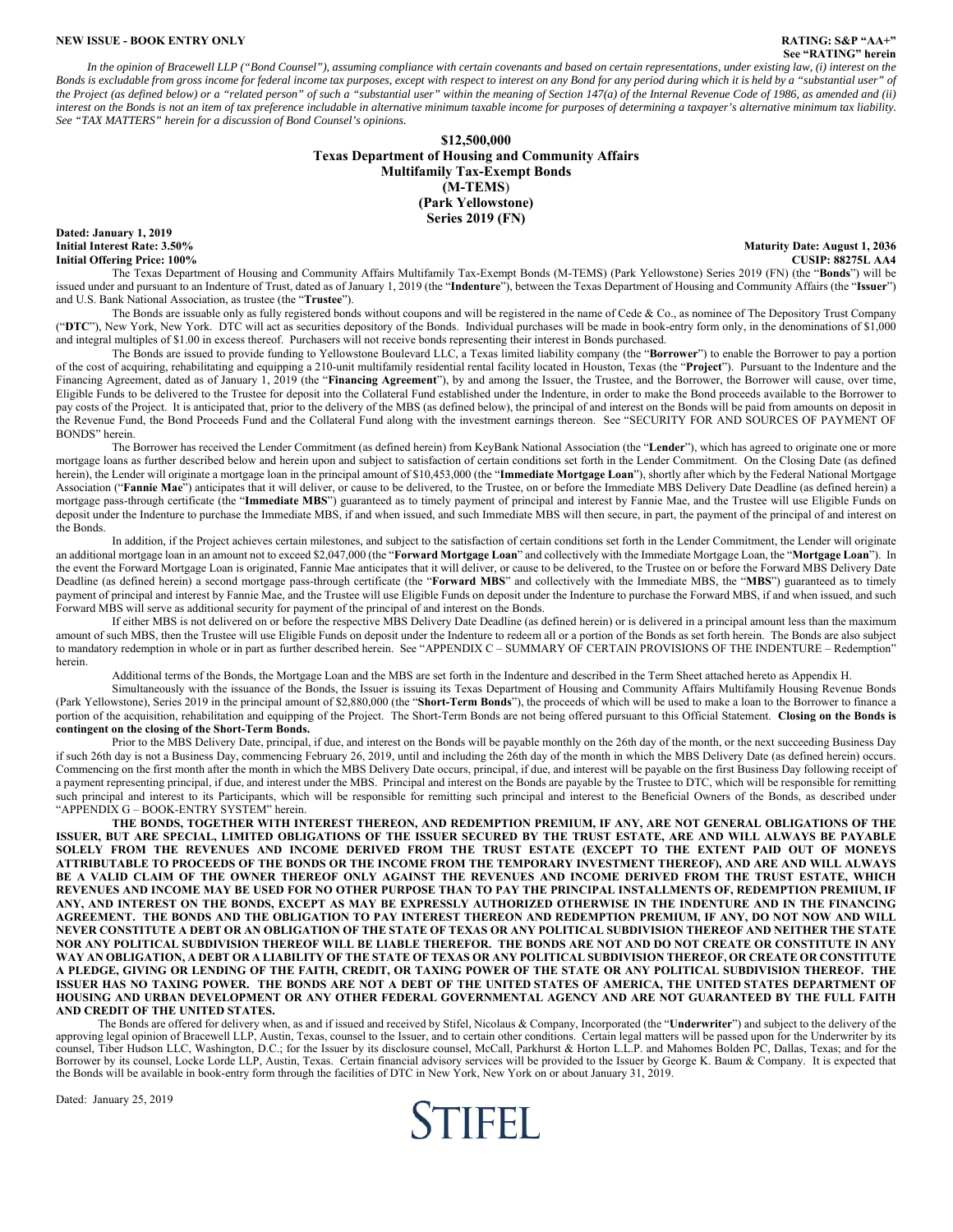*No dealer, broker, salesman or other person has been authorized by the Issuer or the Underwriter to give any information or to make any representations other than those contained in this Official Statement and, if given or made, such other information or representations must not be relied upon as having been authorized by any of the foregoing. This Official Statement does not constitute an offer to sell or the solicitation of an offer to buy, nor shall there be any sale of the Bonds by any person in any jurisdiction in which it is unlawful for such person to make such offer, solicitation or sale.* 

*References to web site addresses presented herein are for informational purposes only and may be in the form of a hyperlink solely for the reader's convenience. Unless specified otherwise, such web sites and the information or links contained therein are not incorporated into, and are not part of, this Official Statement.* 

*The information set forth herein has been obtained from the Issuer, the Borrower and other sources which are believed to be reliable, but it is not guaranteed as to accuracy or completeness and is not to be construed as a representation by the Underwriter. The information and expressions of opinion herein are subject to change without notice, and neither the delivery of this Official Statement nor any sale made hereunder shall, under any circumstances, create any implication that there has been no change in the affairs of the Borrower or the Issuer or any other parties described herein since the date as of which such information is presented.* 

*In connection with this offering, the Underwriter may over-allot or effect transactions which stabilize or maintain the market price of the Bonds offered hereby at a level above that which might otherwise prevail in the open market. Such stabilizing, if commenced, may be discontinued at any time.* 

*The Underwriter has provided the following sentence for inclusion in this Official Statement. The Underwriter has reviewed the information in this Official Statement in accordance with, and as part of, its responsibilities to investors under the federal securities laws as applied to the facts and circumstances of this transaction, but the Underwriter does not guarantee the accuracy or completeness of such information.* 

*Fannie Mae has not reviewed or undertaken to determine the accuracy of any of the information contained in this Official Statement, other than providing a link to the Fannie Mae DUS Disclose Information Center in Appendix A and the Additional Disclosure Addendum in Schedule I of Appendix A, and makes no representation or warranty, express or implied, as to any of the other matters contained in this Official Statement, including, but not limited to (i) the accuracy or completeness of such information, (ii) the suitability of the Bonds for any investor, (iii) the feasibility or performance of any project, (iv) the structure, provisions or terms of the Bonds and any cash flows related thereto, or (v) compliance with any securities, tax or other laws or regulations including but not limited to the validity of the Bonds and the tax-exempt status of the Bonds. Fannie Mae's role with respect to the Bonds is limited to issuing and discharging its obligations under the MBS if and when delivered.* 

*No registration statement relating to the Bonds has been filed with the Securities and Exchange Commission (the "Commission") or with any state securities agency. The Bonds have not been approved or disapproved by the Commission or any state securities agency, nor has the Commission or any state securities agency passed upon the accuracy or adequacy of this Official Statement. Any representation to the contrary is a criminal offense.* 

*CUSIP data herein are provided by Standard & Poor's CUSIP Service Bureau, a division of The McGraw-Hill Companies, Inc. CUSIP numbers have been assigned by an independent company not affiliated with the Issuer and are included solely for the convenience of the holders of the Bonds. The Issuer is not responsible for the selection or uses of these CUSIP numbers, and no representation is made as to their correctness on the Bonds or as indicated above. The CUSIP number for a specific maturity is subject to being changed after the issuance of the Bonds as a result of various subsequent actions.*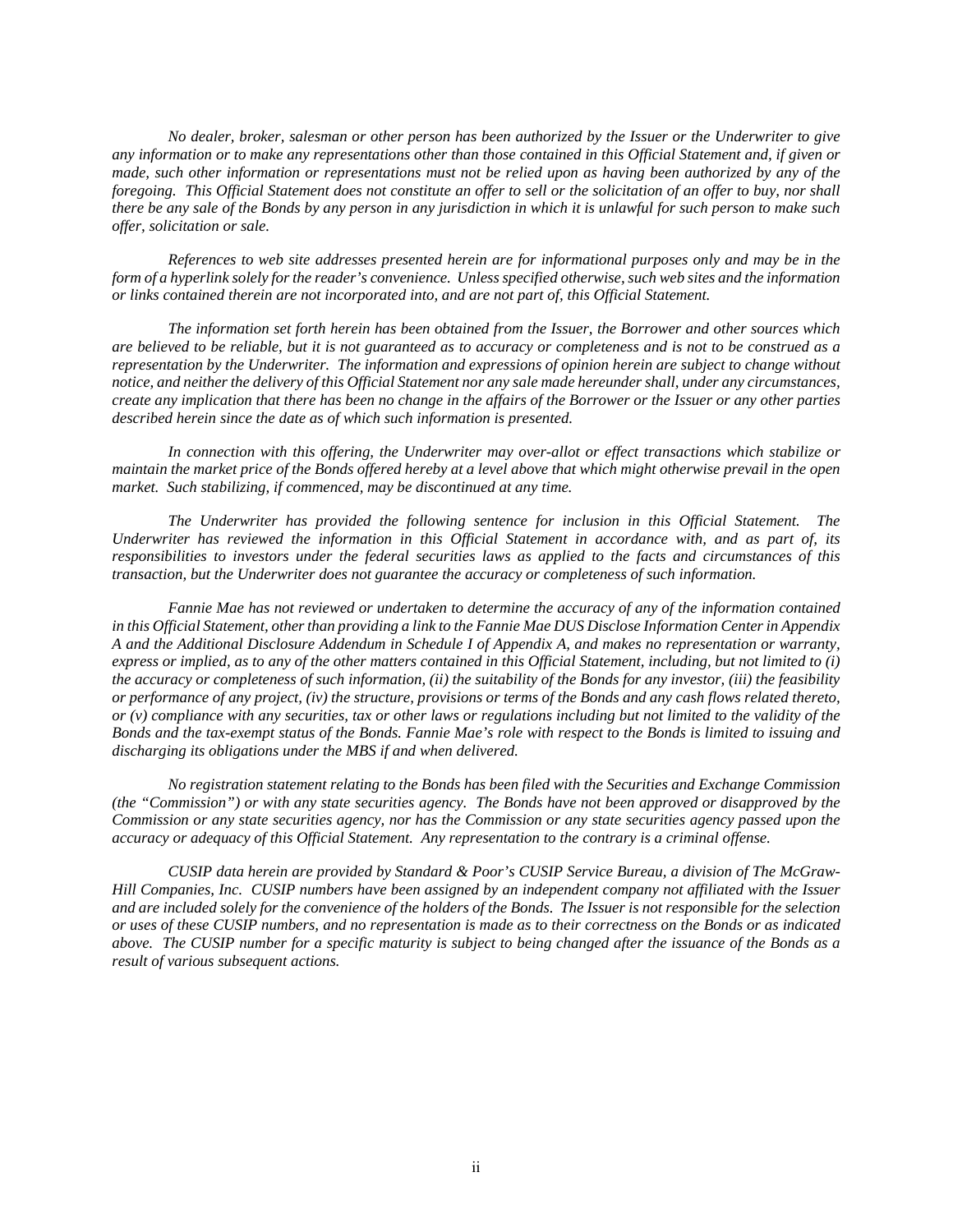# **TABLE OF CONTENTS**

|                    | Page |
|--------------------|------|
|                    |      |
| <b>THE ISSUER.</b> |      |
|                    |      |
|                    |      |
|                    |      |
|                    |      |
|                    |      |
|                    |      |
| <b>TAX MATTERS</b> |      |
|                    |      |
| NO LITIGATION      |      |
|                    |      |
| RATING.            |      |
|                    |      |
| THE TRUSTEE        |      |
|                    |      |
|                    |      |

| APPENDIX A FANNIE MAE MORTGAGE-BACKED SECURITIES PROGRAM |  |
|----------------------------------------------------------|--|
|                                                          |  |

- APPENDIX B DEFINITIONS OF CERTAIN TERMS
- APPENDIX C SUMMARY OF CERTAIN PROVISIONS OF THE INDENTURE
- APPENDIX D SUMMARY OF CERTAIN PROVISIONS OF THE FINANCING AGREEMENT
- APPENDIX E SUMMARY OF CERTAIN PROVISIONS OF THE REGULATORY AGREEMENT
- APPENDIX F FORM OF CONTINUING DISCLOSURE AGREEMENT
- APPENDIX G BOOK-ENTRY SYSTEM
- APPENDIX H TERM SHEET
- APPENDIX I PROPOSED FORM OF OPINION OF BOND COUNSEL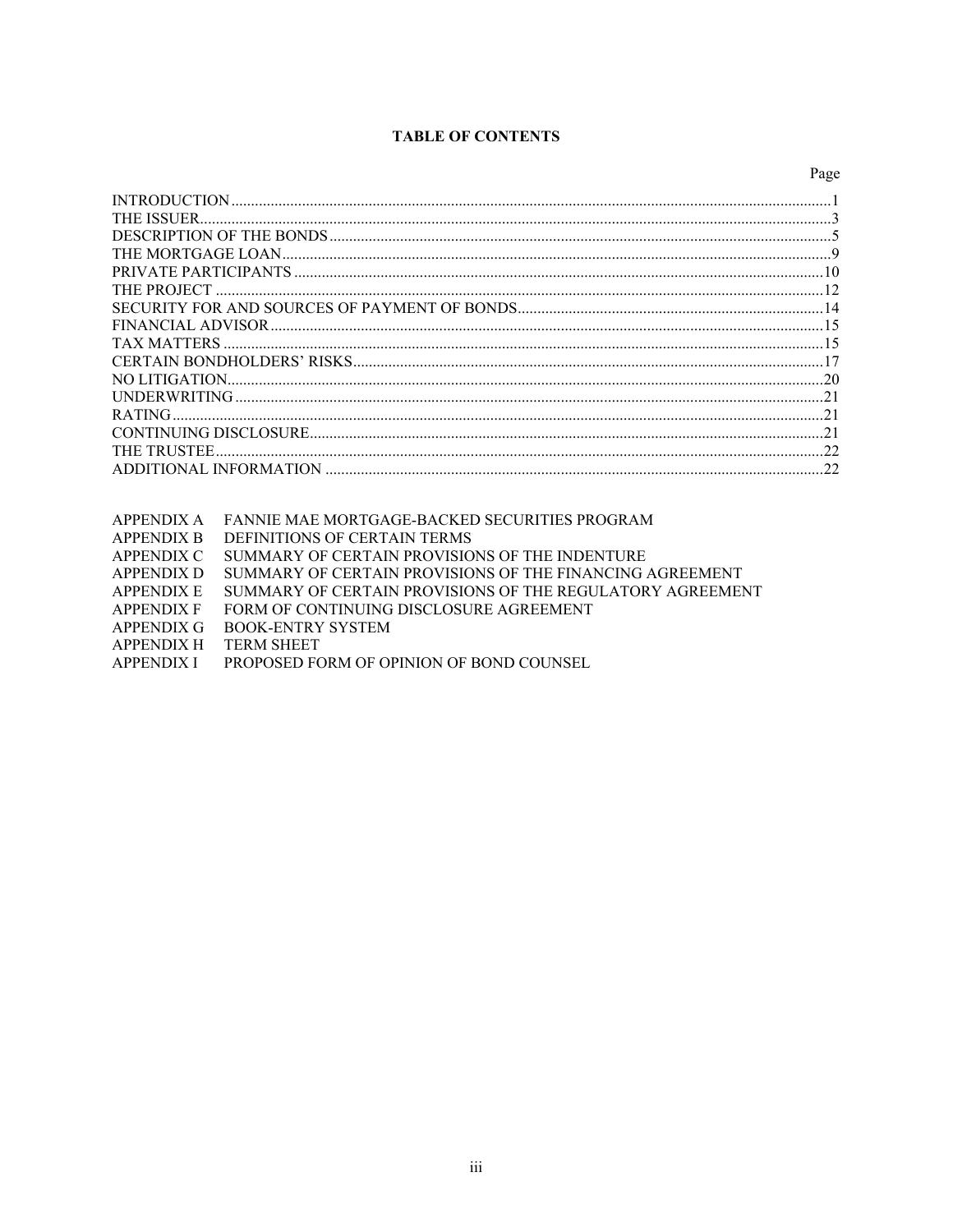## **OFFICIAL STATEMENT**

#### **relating to**

### **\$12,500,000 Texas Department of Housing and Community Affairs Multifamily Tax-Exempt Bonds (M-TEMS**) **(Park Yellowstone) Series 2019 (FN)**

#### **INTRODUCTION**

This Official Statement (which includes the cover page and appendices hereto) provides certain information in connection with the issuance and sale of the \$12,500,000 Multifamily Tax-Exempt Bonds (M-TEMS) (Park Yellowstone) Series 2019 (FN) (the "**Bonds**") issued the Texas Department of Housing and Community Affairs (the "**Issuer**"). The Bonds will be issued pursuant to the provisions of Chapter 2306, Texas Government Code, as amended (the "**Act**"), Chapter 1371, Texas Government Code, as amended, and that certain resolution of the Issuer adopted on December 6, 2018 (the "**Resolution**") and secured by an Indenture of Trust, dated as of January 1, 2019 (the "**Indenture**"), between the Issuer and U.S. Bank National Association, as trustee (the "**Trustee**"). Pursuant to the Indenture and the Financing Agreement, dated as of January 1, 2019 (the "**Financing Agreement**"), among the Issuer, the Trustee, and Yellowstone Boulevard LLC, a Texas limited liability company (the "**Borrower**"), the Issuer is issuing the Bonds to provide financing for a 210-unit multifamily residential rental facility known as Park Yellowstone (the "**Project**") in the City of Houston, Texas (the "**State**"), as further described in the Term Sheet attached as APPENDIX H to this Official Statement (the "**Term Sheet**"), by using the proceeds thereof to provide financing for the Project and to facilitate the delivery of the MBS (as defined below) guaranteed by Fannie Mae.

The Issuer, the Borrower and Stifel, Nicolaus & Company, Incorporated (the "**Underwriter**") have entered into a Bond Purchase Agreement (the "**Bond Purchase Agreement**"), pursuant to which the Issuer will agree to sell the Bonds to the Underwriter. The transaction entered into under the Bond Purchase Agreement will provide for the issuance and sale to the Underwriter of the Bonds in a specified principal amount, with a specified interest rate, on a specified date and at a specified price. The delivery of the Bonds is subject to the satisfaction of a number of conditions set forth in the Bond Purchase Agreement.

On the Closing Date, the Bonds will be cash-collateralized with the proceeds of the Bonds equal to the principal amount thereof delivered to the Trustee and deposited into the Bond Proceeds Fund established under the Indenture. Pursuant to the Indenture and Financing Agreement, the Borrower, from time to time, will cause Eligible Funds to be delivered to the Trustee for deposit into the Collateral Fund established under the Indenture, which will allow the Trustee to disburse a like amount of Bond proceeds from the Bond Proceeds Fund to the Borrower for Project Costs, pursuant to the terms of the Indenture. Prior to the MBS Delivery Date, the principal of, premium, if any, and interest on the Bonds will be paid from amounts on deposit in the Revenue Fund, the Collateral Fund and the Bond Proceeds Fund, along with the investment earnings thereon. See "SECURITY FOR AND SOURCES OF PAYMENT OF BONDS" herein.

The Borrower has received the Lender Commitment (as defined herein) from KeyBank National Association (the "**Lender**"), which has agreed to originate one or more mortgage loans as further described below and herein upon and subject to satisfaction of certain conditions set forth in the Lender Commitment. On the Closing Date, the Lender will originate a mortgage loan (the "**Immediate Mortgage Loan**") to the Borrower, secured by a mortgage constituting a first lien on the Project. See "THE MORTGAGE LOAN" herein.

In the event the Immediate Mortgage Loan is originated, the Trustee will use Eligible Funds on deposit under the Indenture, including in the Bond Proceeds Fund and the Collateral Fund, to purchase a single mortgage passthrough certificate (the "**Immediate MBS**") guaranteed as to principal and interest by Fannie Mae, if and when issued, and such Immediate MBS, along with amounts on deposit in the Revenue Fund, the Collateral Fund and the Bond Proceeds Fund, along with investment earnings thereon, will then secure the payment of the principal of and interest on the Bonds. See "APPENDIX A – FANNIE MAE MORTGAGE-BACKED SECURITIES PROGRAM" herein.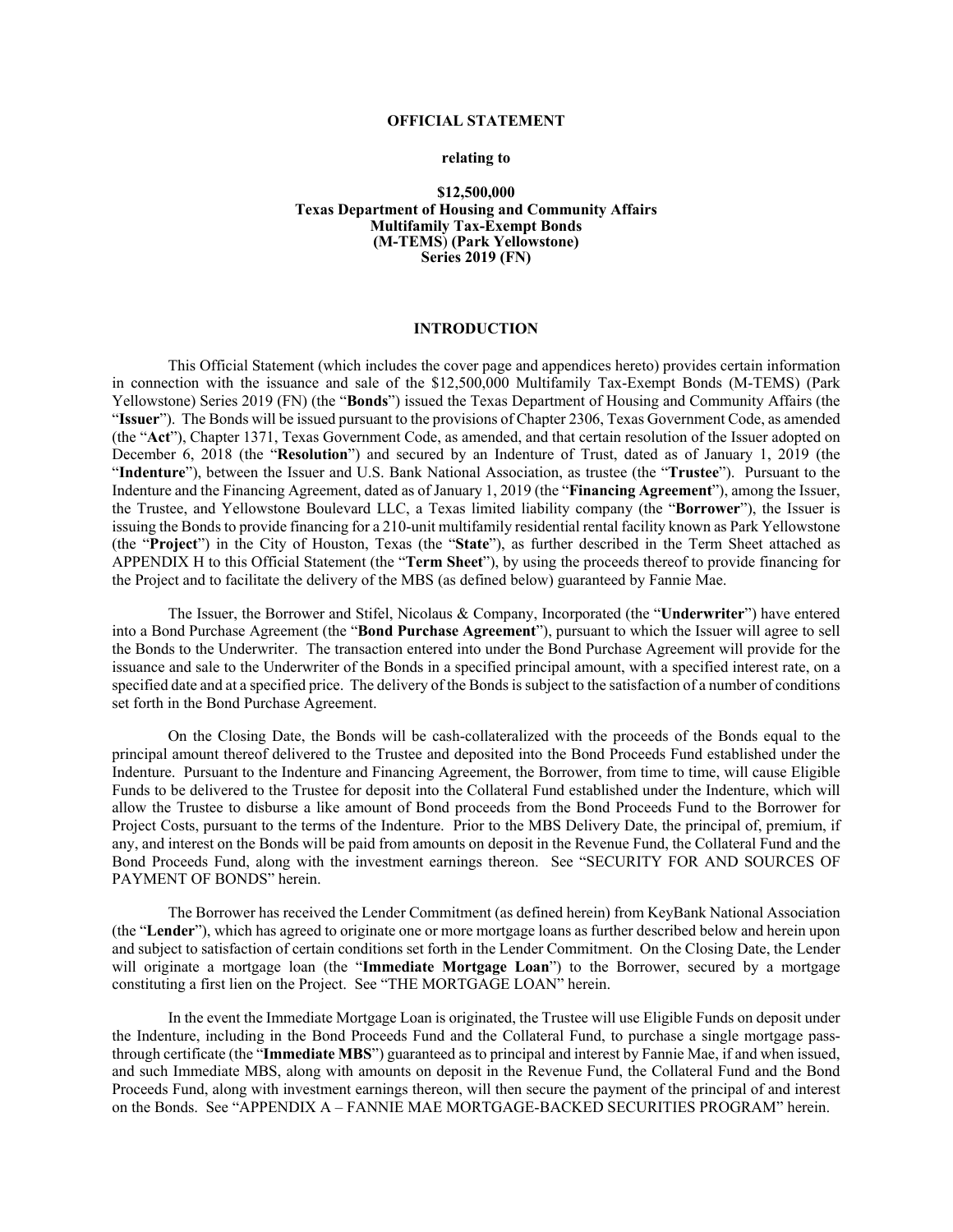If the Project achieves certain milestones, and subject to the satisfaction of certain conditions set forth in the Lender Commitment, the Lender will originate an additional mortgage loan (the "**Forward Mortgage Loan**," and together with the Immediate Mortgage Loan, the "**Mortgage Loan**"). In the event the Forward Mortgage Loan is originated, the Immediate Mortgage Loan and the Forward Mortgage Loan will be secured by a pari passu first lien on the Project. Further, in the event the Forward Mortgage Loan is originated, the Trustee will use Eligible Funds on deposit under the Indenture, including in the Bond Proceeds Fund and the Collateral Fund, to purchase a second single mortgage pass-through certificate (the "**Forward MBS**," and together with the Immediate MBS, the "**MBS**") guaranteed as to principal and interest by Fannie Mae, if and when issued, and such Forward MBS will serve as additional security for the payment of the principal of and interest on the Bonds.

The closing of the Mortgage Loan and delivery of the MBS are subject to the satisfaction of certain requirements and preconditions and does not extend to the benefit of any other third party, including the beneficial owners of the Bonds, the Issuer or the Trustee. No representations or assurances can be provided as to whether or not such conditions can or will be satisfied.

If either MBS is not delivered on or before the respective MBS Delivery Date Deadline (as defined herein) or is delivered in a principal amount less than the maximum amount of such MBS, then the Trustee will use Eligible Funds on deposit under the Indenture to redeem the Bonds as set forth in the Indenture. The Bonds are also subject to mandatory redemption in whole or in part as further described herein. See "DESCRIPTION OF THE BONDS — Mandatory Redemption of Bonds."

All capitalized terms used in this Official Statement that are defined in the Indenture shall have the respective meanings set forth in the Indenture. See "APPENDIX B — DEFINITIONS OF CERTAIN TERMS."

Following each MBS Delivery Date (as defined herein), the principal amount of the Bonds Outstanding will equal the then-current principal amount of the MBS, which will equal the product of the original aggregate principal amount of the Mortgage Loan and the then-applicable factor posted by Fannie Mae as the Mortgage Loan amortizes or is otherwise prepaid (the "**MBS Factor**"). Related Factors with respect to MBSs are currently published by Fannie Mae https://mbsdisclosure.fanniemae.com/PoolTalk2/index.html.

The interest rate on the Bonds is set forth in the Term Sheet (the "**Pass-Through Rate**"). Prior to the MBS Delivery Date, interest on the Bonds will be payable monthly on the 26th day of the month, or the next succeeding Business Day if such 26th day is not a Business Day, commencing February 26, 2019, until and including the 26th day of the month in which the MBS Delivery Date occurs. Commencing in the first month after the month in which the MBS Delivery Date occurs, interest on the Bonds is payable on the Business Day following receipt of an interest payment under the MBS and principal on the Bonds is payable on the Business Day following receipt of a principal payment or repayment under the MBS. On and after the Immediate MBS Delivery Date, payments on the MBS will be remitted to the Trustee. The payment of interest on each Payment Date shall relate to the interest accrued during the preceding calendar month.

The Bonds are limited obligations of the Issuer, payable solely from and secured by the pledge pursuant to the Indenture as set forth under "SECURITY FOR AND SOURCES OF PAYMENT OF BONDS" herein.

THE BONDS, TOGETHER WITH INTEREST THEREON, AND REDEMPTION PREMIUM, IF ANY, ARE NOT GENERAL OBLIGATIONS OF THE ISSUER, BUT ARE SPECIAL, LIMITED OBLIGATIONS OF THE ISSUER SECURED BY THE TRUST ESTATE, ARE AND WILL ALWAYS BE PAYABLE SOLELY FROM THE REVENUES AND INCOME DERIVED FROM THE TRUST ESTATE (EXCEPT TO THE EXTENT PAID OUT OF MONEYS ATTRIBUTABLE TO PROCEEDS OF THE BONDS OR THE INCOME FROM THE TEMPORARY INVESTMENT THEREOF), AND ARE AND WILL ALWAYS BE A VALID CLAIM OF THE OWNER THEREOF ONLY AGAINST THE REVENUES AND INCOME DERIVED FROM THE TRUST ESTATE, WHICH REVENUES AND INCOME MAY BE USED FOR NO OTHER PURPOSE THAN TO PAY THE PRINCIPAL INSTALLMENTS OF, REDEMPTION PREMIUM, IF ANY, AND INTEREST ON THE BONDS, EXCEPT AS MAY BE EXPRESSLY AUTHORIZED OTHERWISE IN THE INDENTURE AND IN THE FINANCING AGREEMENT. THE BONDS AND THE OBLIGATION TO PAY INTEREST THEREON AND REDEMPTION PREMIUM, IF ANY, DO NOT NOW AND WILL NEVER CONSTITUTE A DEBT OR AN OBLIGATION OF THE STATE OF TEXAS OR ANY POLITICAL SUBDIVISION THEREOF AND NEITHER THE STATE NOR ANY POLITICAL SUBDIVISION THEREOF WILL BE LIABLE THEREFOR. THE BONDS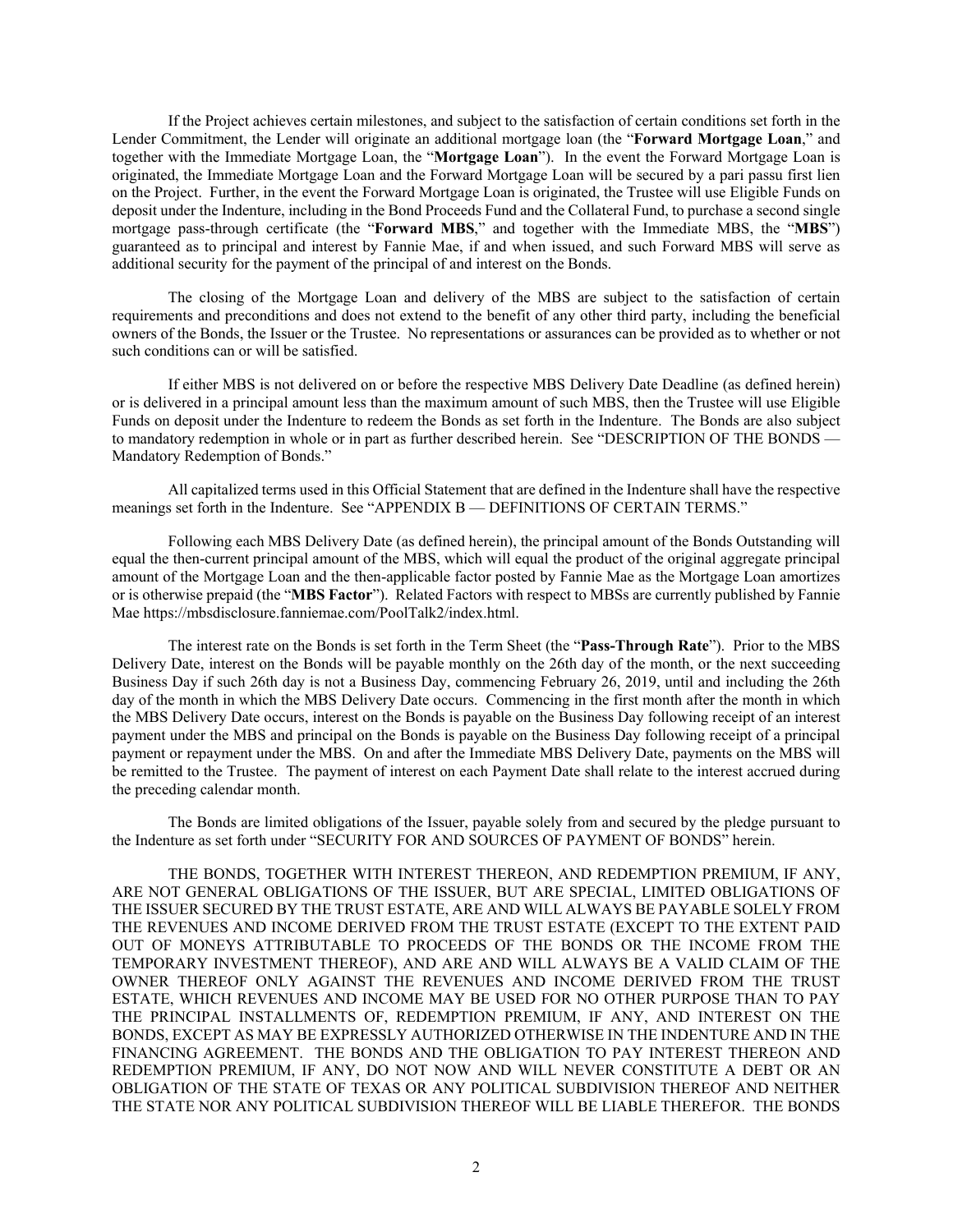ARE NOT AND DO NOT CREATE OR CONSTITUTE IN ANY WAY AN OBLIGATION, A DEBT OR A LIABILITY OF THE STATE OF TEXAS OR ANY POLITICAL SUBDIVISION THEREOF, OR CREATE OR CONSTITUTE A PLEDGE, GIVING OR LENDING OF THE FAITH, CREDIT, OR TAXING POWER OF THE STATE OR ANY POLITICAL SUBDIVISION THEREOF. THE ISSUER HAS NO TAXING POWER. THE BONDS ARE NOT A DEBT OF THE UNITED STATES OF AMERICA, THE UNITED STATES DEPARTMENT OF HOUSING AND URBAN DEVELOPMENT OR ANY OTHER FEDERAL GOVERNMENTAL AGENCY AND ARE NOT GUARANTEED BY THE FULL FAITH AND CREDIT OF THE UNITED STATES.

The Bonds are not general obligations, debt or bonded indebtedness of the Issuer or of the State or any political subdivision thereof (other than of the Issuer, but only to the limited extent set forth in the Indenture) and the Holders of the Bonds do not have the right to have excises or taxes levied by the Issuer or by the State or any political subdivision thereof for the payment of the principal of and any premium and interest on the Bonds. Neither the Issuer nor the State nor any political subdivision of the State will be obligated to pay the principal of and the interest on the Bonds or other costs incident thereto except from the Trust Estate pledged under the Indenture.

Descriptions, certain definitions and final terms of the Bonds, the Borrower, the Project, the Mortgage Loan and the MBS, are included in the Term Sheet. The information included in Term Sheet assumes that the Mortgage Loan is originated in an amount equal to the maximum amount available under the Lender Commitment and that all the conditions set forth in the Lender Commitment have been satisfied and have not been waived or modified. All summaries or descriptions herein of documents and agreements are qualified in their entirety by reference to such documents and agreements and all summaries herein of the Bonds are qualified in their entirety by reference to the Indenture and the provisions with respect thereto included in the aforesaid documents and agreements. Copies of the Indenture and the Financing Agreement are available for inspection at the office of the Trustee. The Borrower will provide certain information on an ongoing basis to the Municipal Securities Rulemaking Board (the "**MSRB**"). For a description of the Borrower's undertaking with respect to ongoing disclosure, see "CONTINUING DISCLOSURE" herein.

# **THE ISSUER**

*The following information has been provided by the Issuer for use herein. While the information is believed to be reliable, none of the Trustee, the Borrower, the Underwriter, the Lender, Fannie Mae nor any of their respective counsel, members, officers or employees makes any representations as to the accuracy or sufficiency of such information.* 

The Issuer, a public and official governmental agency of the State and a body corporate and politic, was created pursuant to the Act, effective September 1, 1991. The Issuer is the successor agency to the Texas Housing Agency (the "**Agency**") and the Texas Department of Community Affairs, both of which were abolished by the Act and their functions and obligations transferred to the Issuer. One of the purposes of the Issuer is to provide assistance to individuals and families of low and very low income and families of moderate income and persons with special needs to obtain decent, safe and sanitary housing. Pursuant to the Act, the Issuer may issue bonds, notes or other obligations to finance or refinance residential housing and to refund bonds previously issued by the Agency, the Issuer or certain other quasi-governmental issuers. The Act specifically provides that the revenue bonds of the Agency become revenue bonds of the Issuer.

The Issuer is subject to the Texas Sunset Act (Chapter 325, Texas Government Code, as amended, hereinafter referred to as the "**Sunset Act**"), and its continued existence is subject to a periodic review process that resulted in passage of legislation in the 2013 Texas legislative session which continues the Issuer in existence until September 1, 2025, at which time it will again be subject to review. The Sunset Act, however, recognizes the continuing obligation of the State to provide for the payment of bonded indebtedness incurred by a State agency abolished under the provisions thereof and provides that the Governor will designate an appropriate State agency to continue to carry out all covenants with respect to any bonds outstanding, including the payment of any bonds from the sources provided in the proceedings authorizing such bonds.

In the Act, the State also pledges and agrees with the holders of any bonds issued under the Act (such as the Bonds) that the State will not limit or alter the rights vested in the Issuer to fulfill the terms of any agreements made with the holders thereof that would in any way impair the rights and remedies of such holders until such bonds,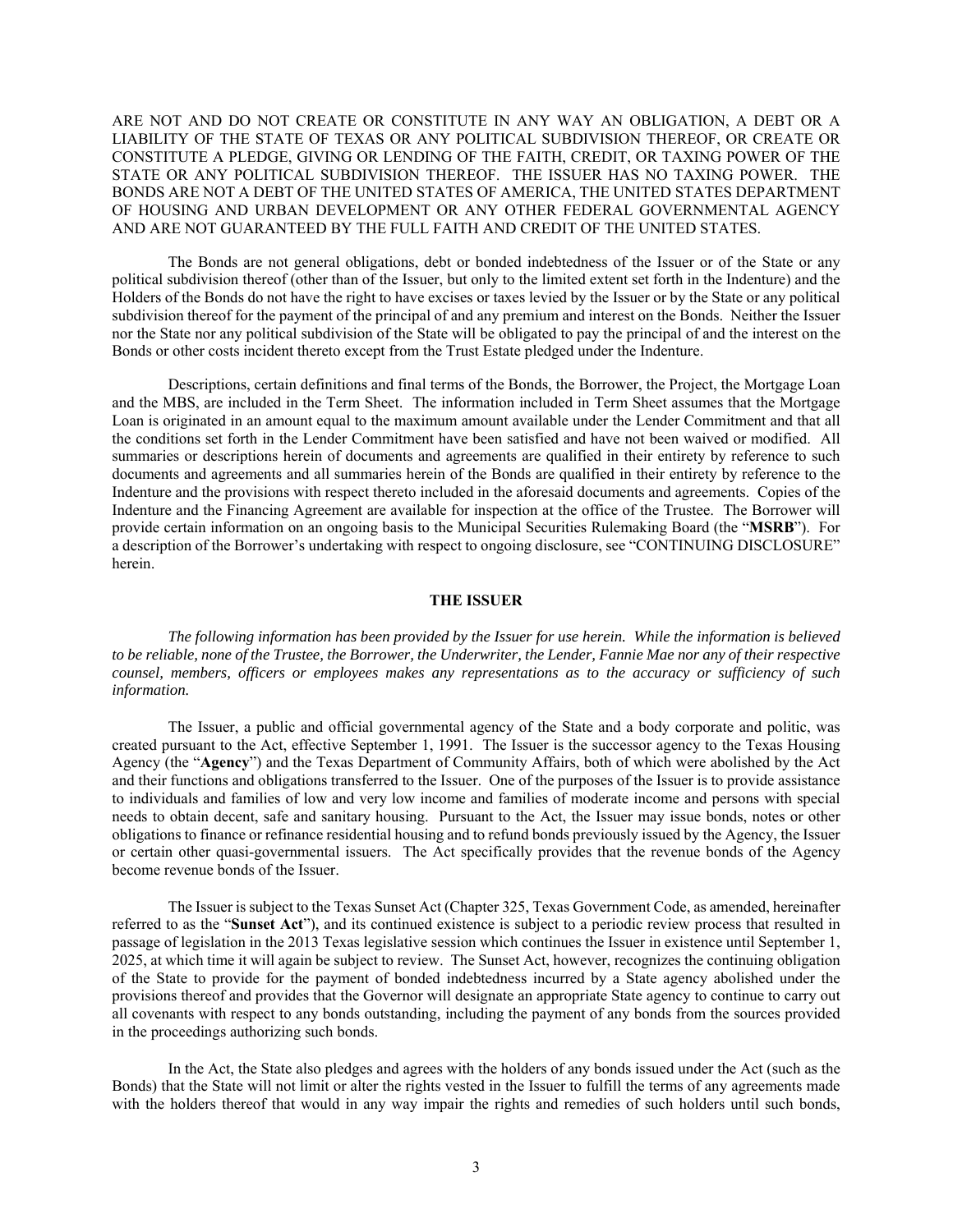together with the interest thereon, interest on any unpaid installments of interest and all costs and expenses incurred in connection with any action or proceeding by or on behalf of such holders are fully met and discharged.

### **Organization and Membership**

Governing Board. The Issuer is governed by a governing board (the "**Board**") consisting of seven public members appointed by the Governor, with the advice and consent of the State Senate. Board members hold office for six-year staggered terms. Each member serves until his or her successor is appointed and qualified. Each member is eligible for reappointment. Members serve without compensation but are entitled to reimbursement for actual expenses incurred in performing their duties of office. The Act requires the Governor to make appointments so that the places on the Board are occupied by persons who have a demonstrated interest in issues related to housing and support services and who broadly reflect the geographic, economic, cultural and social diversity of the State, including ethnic minorities, persons with disabilities, and women.

The Governor designates a member of the Board to serve as the presiding officer (the "**Chair**") of the Board at the pleasure of the Governor. The Chair presides at all meetings and performs such other duties as may be prescribed from time to time by the Board and by the Act. In addition, the members of the Board elect one of its members as assistant presiding officer (the "**Vice Chair**") to perform the duties of the Chair when the Chair is not present or is incapable of performing such duties. The Board also elects a Secretary and a Treasurer (which offices may be held by one individual, neither of which is required to be a Board member) to perform the duties prescribed by the Board.

One seat on the Board is currently vacant. The current members of the Board, their occupations and their terms of office are as follows:

J.B. GOODWIN, Chair and Board Member. CEO of JB Goodwin Realtors, Austin, Texas. His term expires on January 31, 2021.

LESLIE BINGHAM ESCAREÑO, Vice Chair and Board Member. Chief Executive Officer of Valley Baptist Medical Center-Brownsville, Brownsville, Texas. Her term expires January 31, 2019.

PAUL A. BRADEN, Board Member. Head of Public Finance and Partner with Norton Rose Fulbright, Dallas, Texas. His term expires January 31, 2023.

ASUSENA RESÉNDIZ of Dallas/Fort Worth, Texas. Member of U.S. Global Leadership Coalition Texas Advisory Council. Her term expires January 31, 2019.

SHARON THOMASON, Board Member. President of Lubbock Land Company, Lubbock, Texas. Her term expires January 31, 2021.

LEO VASQUEZ, Board Member. Executive Vice President of Cadeco Industries and related companies, Houston, Texas. His term expires January 31, 2023.

All of the Board members have been appointed by the Governor and confirmed by the State Senate. Texas law requires that confirmations of any such appointment be considered at the next legislative session, whether regular or special. Pursuant to Article XVI, Section 17, of the Texas Constitution, any Board member whose term has expired continues to serve until his or her successor has been appointed.

Administrative Personnel. The Act provides that the Issuer is to be administered by an Executive Director to be employed by the Board with the approval of the Governor. The Executive Director serves at the pleasure of the Board but may also be removed by a newly elected Governor who did not approve the Executive Director's appointment by action taken within 90 days after such Governor takes office. The Executive Director is responsible for administering the Issuer and its personnel. The Executive Director may employ other employees necessary for the discharge of the duties of the Issuer, subject to the annual budget and the provisions of any resolution authorizing the issuance of the Issuer's bonds.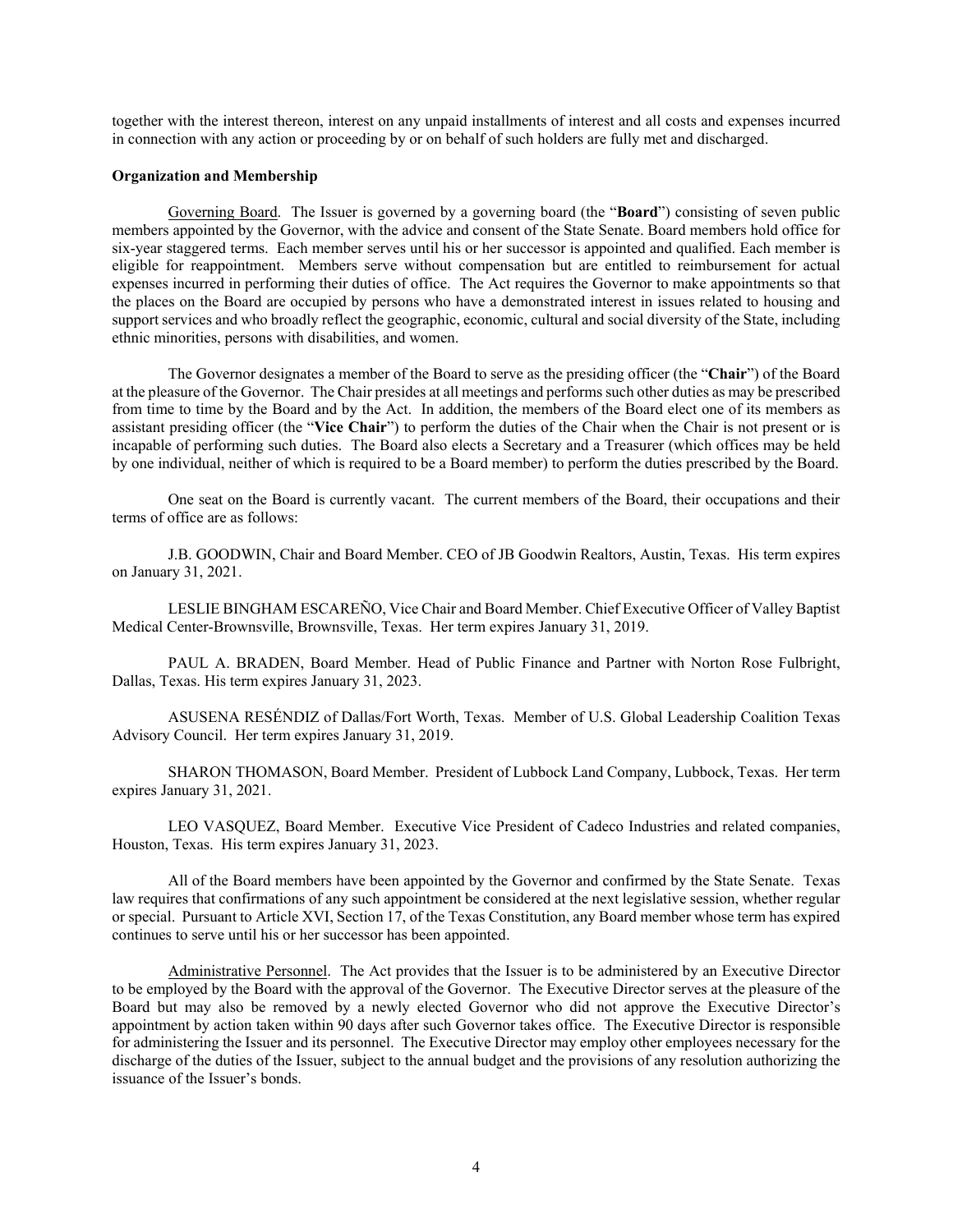Currently, the Issuer has 280 employees. The following is a biographical summary of certain of the Issuer's senior staff members who have responsibility with respect to multi-family housing bond matters:

DAVID CERVANTES, Acting Director / Director of Administration. Mr. Cervantes was recently appointed by the Governing Board to serve as Acting Director at the Board meeting of November 8, 2018. During his 30-yearplus tenure with Texas state government, Mr. Cervantes has been responsible for the overall administrative and fiscal management, accounting and financial reporting for the Issuer. In his role as Director of Administration, Mr. Cervantes oversees an agency budget of \$28 million annually and manages the divisions of Financial Administration, Information Systems (including Information Technology security), and Human Resources. The Issuer's Financial Administration Division includes Accounting Operations, Financial Services, Budget, Payroll, Travel, Purchasing and Staff Services. The Division is also responsible for the coordination of information and planning related to the state budget/appropriations process. The annual financial audit, conducted by an independent auditor, is facilitated through the Financial Administration Division; in conjunction with Bond Finance, this Division monitors the financial status of the bonds and performs all responsibilities of the Department in accordance with the bond covenants stated in the bonds' legal documents. Mr. Cervantes received his Bachelor of Business Administration in Accounting and his Master of Business Administration from Southwest Texas State University. He is a member of the Government Finance Officers' Association and a graduate of the 2002 inaugural class of the Texas Fiscal Officers' Academy.

MONICA GALUSKI, Director of Bond Finance and Chief Investment Officer. Ms. Galuski has over 20 years of experience in municipal finance, including 14 years as a single-family housing banker. She oversees the Department's Single Family and Multifamily Mortgage Revenue Bond Programs, including bond issuance, debt and portfolio management, and bond compliance and disclosure. Ms. Galuski received a Bachelor of Science in Financial Management from Arizona State University.

JAMES "BEAU" ECCLES, General Counsel. J. Beau Eccles joined the Issuer in June 2015 as its General Counsel and is responsible for coordination of all internal and external legal counsel for the Issuer. Before joining the Issuer, Mr. Eccles served as an Assistant Texas Attorney General for thirteen years, including five years as Deputy Chief, then two years as Chief, of the General Litigation Division. Mr. Eccles is a graduate of the Texas Tech School of Law and received his B.A. from the University of Texas at Austin.

The offices of the Issuer are located at 221 East 11th Street, Austin, TX 78701-2410, and the telephone number for the Issuer is 512/475-3800 or toll-free 800/525-0657.

### **Other Indebtedness of the Issuer**

Single Family Mortgage Revenue Bonds. Since 1979, the year of creation of the Agency, through September 30, 2018, there have been issued by the Agency or the Issuer thirty-six series of Residential Mortgage Revenue Bonds, two series of GNMA Collateralized Home Mortgage Revenue Bonds, fifty-nine series of Single Family Mortgage Revenue Bonds, four series of Junior Lien Single Family Mortgage Revenue Bonds, eleven series of Collateralized Home Mortgage Revenue Bonds, and ten series of Single Family Mortgage Revenue Bonds (Collateralized Home Mortgage Revenue Bonds). As of September 30, 2018, the aggregate outstanding principal amount of bonded indebtedness of the Issuer for single-family purposes was \$605,350,402.

Multifamily Housing Revenue Bonds. The Issuer and the Agency, through September 30, 2018, have issued two hundred thirty series of multifamily housing revenue bonds which have been issued pursuant to separate trust indentures and are secured by individual trust estates which are separate and distinct from each other. As of September 30, 2018, the aggregate outstanding principal amount of multifamily housing revenue bonds was \$972,912,060.

### **DESCRIPTION OF THE BONDS**

### **General**

THE BONDS, TOGETHER WITH INTEREST THEREON, ARE SPECIAL LIMITED OBLIGATIONS OF THE ISSUER PAYABLE SOLELY FROM THE REVENUES, RECEIPTS AND SECURITY PLEDGED THEREFOR UNDER THE INDENTURES. NONE OF THE UNITED STATES OF AMERICA, THE STATE, THE ISSUER, OR ANY OTHER POLITICAL SUBDIVISION OR BODY CORPORATE AND POLITIC OF THE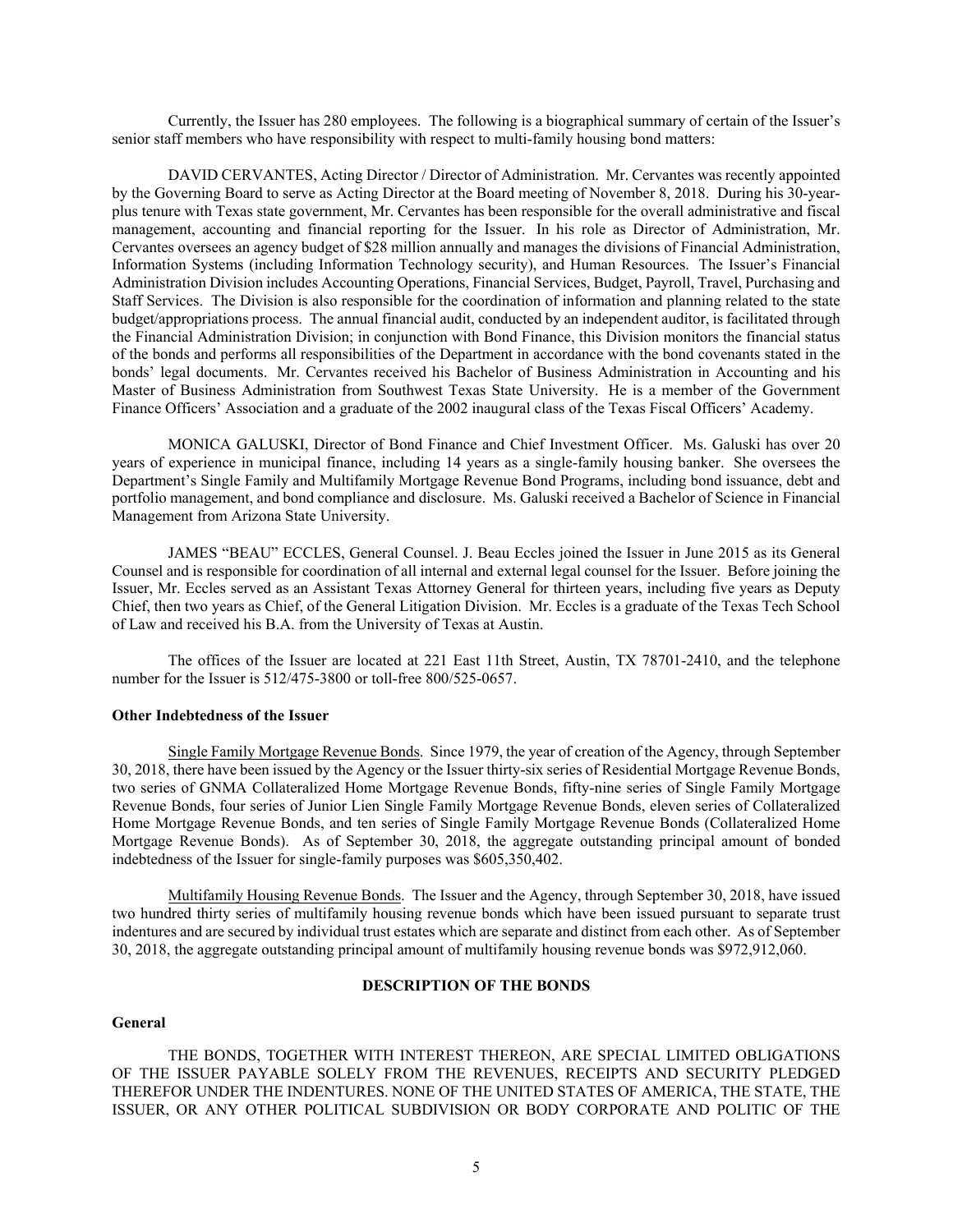STATE OR ANY AGENCY OF THE UNITED STATES OF AMERICA OR ANY ISSUER THEREOF, WILL IN ANY EVENT BE LIABLE FOR THE PAYMENT OF THE PRINCIPAL OF, PREMIUM, IF ANY, OR INTEREST ON THE BONDS OR FOR THE PERFORMANCE OF ANY PLEDGE, OBLIGATION OR AGREEMENT OF ANY KIND WHATSOEVER OF THE ISSUER, AND NONE OF THE BONDS OR ANY OF THE ISSUER'S AGREEMENTS OR OBLIGATIONS WILL BE CONSTRUED TO CONSTITUTE AN INDEBTEDNESS OF THE UNITED STATES OF AMERICA, THE STATE, THE ISSUER, OR ANY OTHER POLITICAL SUBDIVISION OR BODY CORPORATE AND POLITIC OF THE STATE, WITHIN THE MEANING OF ANY CONSTITUTIONAL OR STATUTORY PROVISION WHATSOEVER. THE BONDS ARE NOT AND DO NOT CREATE OR CONSTITUTE IN ANY WAY AN OBLIGATION, DEBT OR LIABILITY OF THE STATE OR ANY POLITICAL SUBDIVISION THEREOF, AND DO NOT CREATE OR CONSTITUTE A PLEDGE, GIVING OR LENDING OF THE FAITH, CREDIT, OR TAXING POWER OF THE STATE OR ANY POLITICAL SUBDIVISION THEREOF. THE ISSUER HAS NO TAXING POWER.

The Bonds will be issued in the denominations of \$1,000 and integral multiples of \$1.00 in excess thereof. The Bonds are issuable only as fully registered bonds without coupons and will be registered in the name of Cede  $\&$ Co., as nominee of The Depository Trust Company ("**DTC**"), New York, New York. DTC will act as securities depository for the Bonds. Individual purchases will be made in book-entry form only. Purchasers will not receive bonds representing their interest in the Bonds purchased. See "APPENDIX G — BOOK-ENTRY SYSTEM."

The Bonds will be dated and have a final maturity date and a final payment date on the respective dates identified in the Term Sheet. The Bonds will bear interest from their dated date at the Pass-Through Rate set forth in the Term Sheet.

Interest on the Bonds will be payable monthly on the 26th day of the month, or the next succeeding Business Day if such 26th day is not a Business Day, commencing February 26, 2019, to the Bondholders of record at the close of business on the last day of the calendar month prior to the calendar month in which such payment occurs (the "**Record Date**"), until and including the 26th day of the month in which the MBS Delivery Date occurs. Commencing on the first month after the month the MBS Delivery Date occurs, interest on the Bonds is payable on the Business Day following receipt of an interest payment under the MBS and principal on the Bonds is payable on the Business Day following receipt of a principal payment or repayment under the MBS. Interest on the Bonds shall be computed for the actual number of days which have elapsed, on the basis of a 360-day year. The payment of interest on each Payment Date shall relate to the interest accrued during the preceding calendar month. For example, the interest payment made on March 26, 2019 shall equal an amount equal to interest accrued on the Bonds during the month of February 2019. There shall be no further accrual of interest from the Bond Maturity Date to the Final Payment Date.

Prior to the Immediate MBS Delivery Date, all payments of interest with respect to the Bonds will be paid to the Bondholders by the Trustee from funds held in the Revenue Fund under the Indenture.

Commencing on the first month after the month in which the MBS Delivery Date occurs, on the first Business Day following receipt of a payment representing interest under the MBS, the Trustee will pay to the Bondholders of record as of the applicable Record Date the amount so received as a payment of interest on the Bonds. All payments of interest with respect to the Bonds will be paid to the Bondholders in proportion to the principal amount of each Bond owned by each such owner as set forth on the records of the Trustee as of the Record Date.

Following the MBS Delivery Date, on the first Business Day following receipt of principal payments or repayments under an MBS, the Trustee will pay to the Bondholders of record as of the applicable Record Date the amount so received as a payment of principal on the Bonds. All payments of principal with respect to the Bonds will be paid to the Bondholders in proportion to the principal amount of each Bond owned by each such owner as set forth on the records of the Trustee at the close of business on the Record Date.

So long as Cede & Co. or another nominee designated by DTC is the registered owner of the Bonds, principal and interest on the Bonds are payable by the Trustee to DTC, which will be responsible for remitting such principal and interest to its Participants, which will be responsible for remitting such principal and interest to the Beneficial Owners of the Bonds. See "APPENDIX G — BOOK-ENTRY SYSTEM."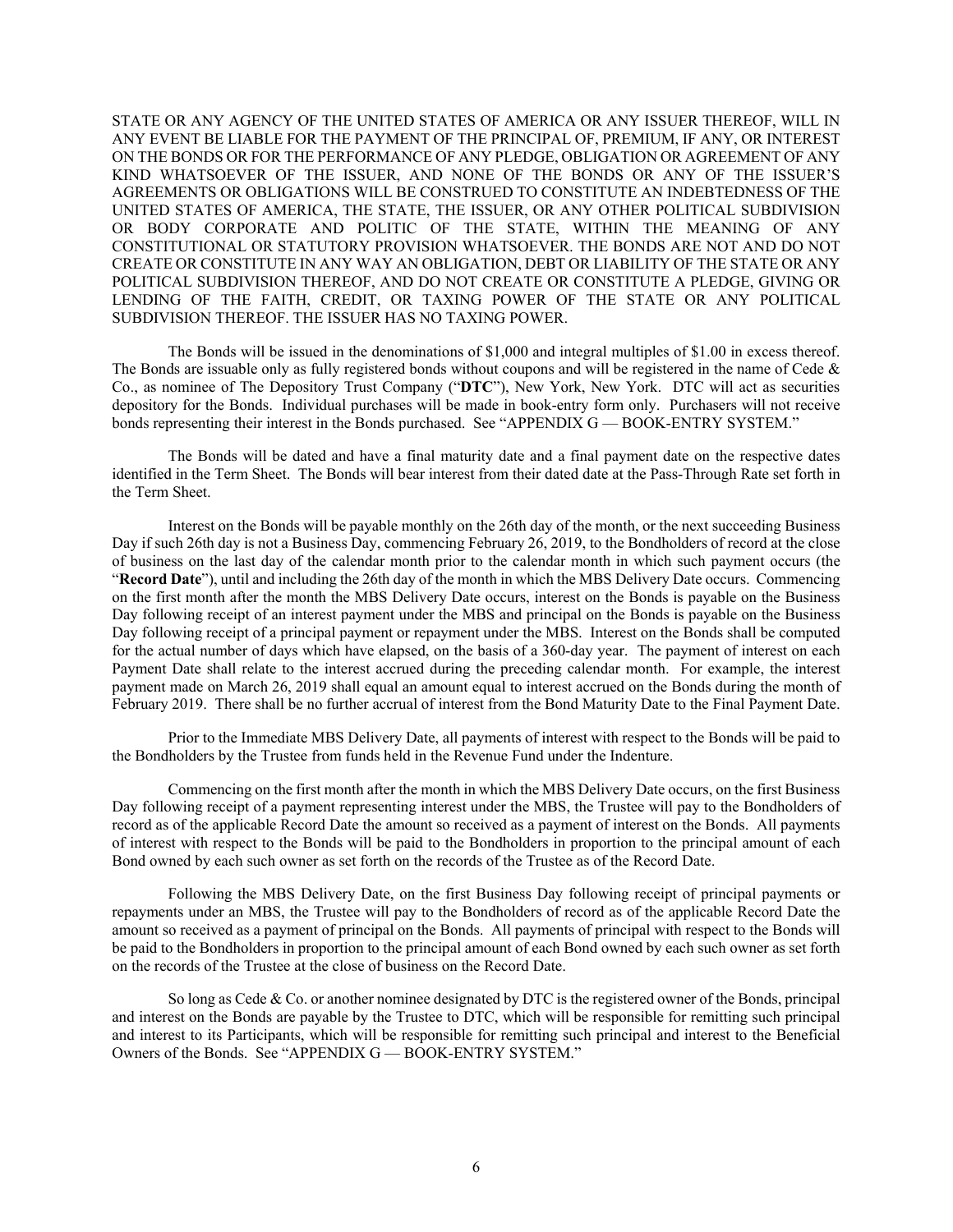### **Transfer of Bonds**

While DTC is securities depository for book-entry Bonds, the transfer of beneficial ownership of Bonds shall take place as described in "APPENDIX G — BOOK-ENTRY SYSTEM." If DTC were to terminate its status as securities depository for the Bonds and, as a result, Bonds were no longer book-entry securities, no transfer of a Bond will be made unless made upon the records of the Issuer kept for that purpose at the corporate trust office of the Trustee, by the registered owner of the Bond or by its attorney duly authorized in writing, upon surrender thereof together with a written instrument of transfer satisfactory to the Trustee. Upon the transfer of any such Bond, the Issuer shall issue and the Trustee shall authenticate and deliver to and in the name of the transferee a new fully registered Bond, of the same series, aggregate principal amount, interest rate, maturity and other terms as the surrendered Bond.

At all times, the Issuer and the Trustee may deem and treat the person in whose name any Bond shall be registered upon the records of the Issuer as the absolute owner of such Bond, whether such Bond shall be a book-entry security or not, for the purpose of receiving payment of, or on account of, the principal of and interest on such Bond and for all other purposes and all such payments so made to any such registered owner or upon his order shall be valid and effectual to satisfy and discharge the liability upon such Bond to the extent of the sum or sums so paid.

### **Mandatory Redemption of Bonds**

The Bonds are subject to mandatory redemption under the Indenture as follows:

Mandatory Redemption prior to Immediate MBS Delivery Date. The Bonds are subject to mandatory redemption in part on any Payment Date prior to the first day of the first month following the Immediate MBS Delivery Date in an amount equal to the amount due on the first day of the month in which such Payment Date occurs as shown in the Mortgage Loan Amortization Schedule, payable with respect to principal first, from money on deposit in the Bond Proceeds Fund and second, from money on deposit in the Collateral Fund, and with respect to interest, from money on deposit in the Revenue Fund.

Mandatory Redemption upon Failure to Purchase the Immediate MBS. The Bonds are subject to mandatory redemption in whole five (5) Business Days after the Immediate MBS Delivery Date Deadline (as such date may be extended as described in "APPENDIX C - SUMMARY OF CERTAIN PROVISIONS OF THE INDENTURE -Extension of MBS Delivery Date Deadline") at a Redemption Price equal to 100% of the Outstanding principal amount thereof plus interest accrued but unpaid from the first day of the month in which the last Payment Date occurred to such redemption date, if the Immediate MBS Delivery Date has not occurred on or prior to the Immediate MBS Delivery Date Deadline, as such date may be extended, payable with respect to principal first, from money on deposit in the Bond Proceeds Fund and second, from money on deposit in the Collateral Fund, and with respect to premium, if any, and interest from money on deposit in the Revenue Fund.

Mandatory Redemption upon Failure to Purchase the Forward MBS. The Bonds are subject to mandatory redemption in part five (5) Business Days after the Forward MBS Delivery Date Deadline (as such date may be extended as described in "APPENDIX C — SUMMARY OF CERTAIN PROVISIONS OF THE INDENTURE— Extension of MBS Delivery Date Deadline) at a Redemption Price equal to the principal amount of the Forward MBS, plus interest accrued but unpaid (with respect to the portion of the Bonds to be redeemed) from the first day of the month in which the last Payment Date occurred to such redemption date, if the Forward MBS Delivery Date has not occurred on or prior to the Forward MBS Delivery Date Deadline, as such date may be extended, payable with respect to principal first, from money on deposit in the Bond Proceeds Fund and second, from money on deposit in the Collateral Fund, and with respect to premium, if any, and interest, from money on deposit in the Revenue Fund.

Mandatory Redemption on the Forward MBS Delivery Date. The Bonds are subject to mandatory redemption in part on the Forward MBS Delivery Date at a Redemption Price equal to (a) 101% of the difference between (i) the combined principal amount of the Forward MBS purchased on the Forward MBS Delivery Date and the Immediate MBS and (ii) the aggregate principal amount of the Bonds Outstanding as of the first day of the month in which the Forward MBS Delivery Date occurred, plus (b) interest accrued but unpaid on such difference from the first day of the month in which the last Payment Date occurred to the Forward MBS Delivery Date, payable with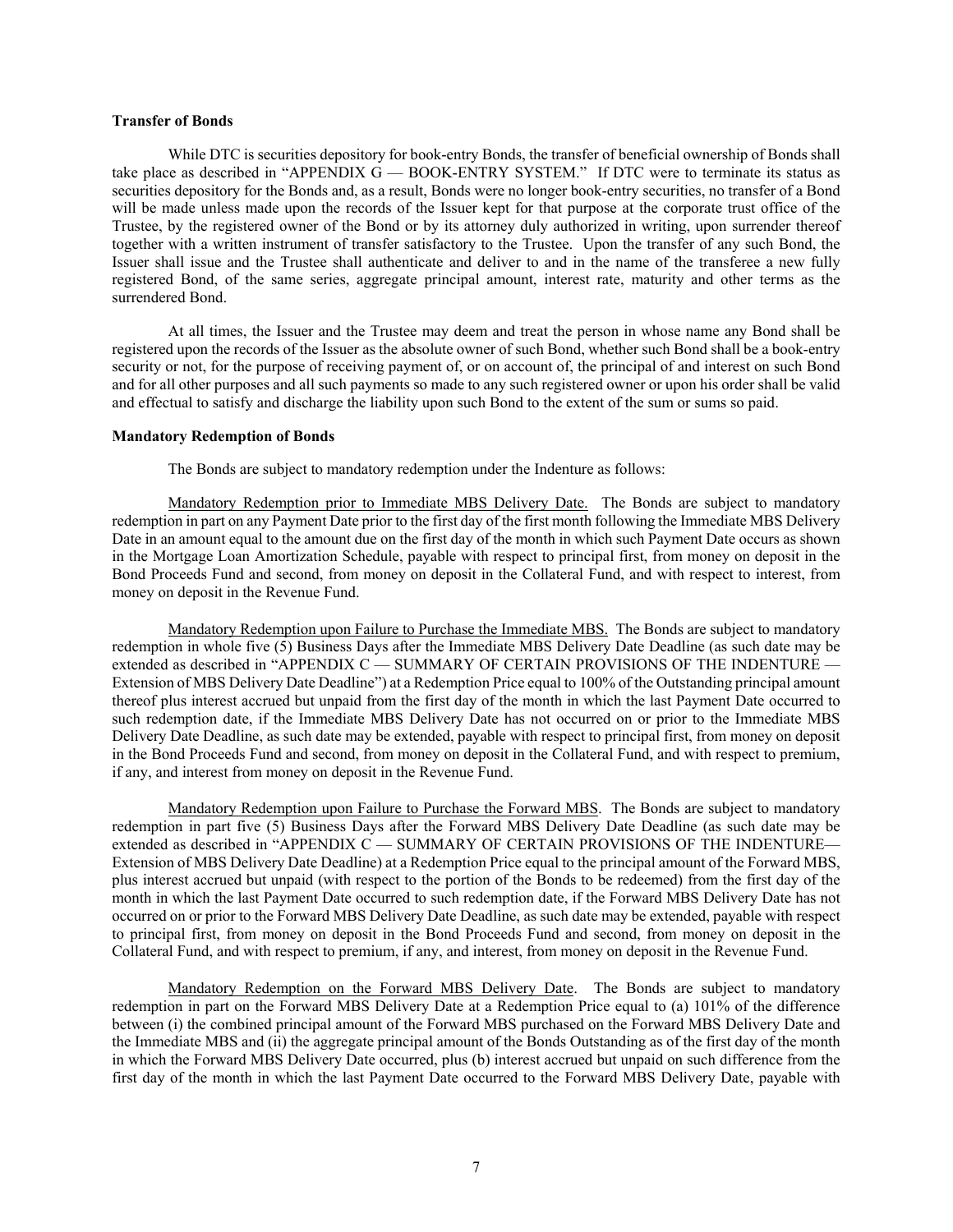respect to principal first, from money on deposit in the Bond Proceeds Fund and second, from money on deposit in the Collateral Fund, and with respect to interest and premium, if any, from money on deposit in the Revenue Fund.

Mandatory Redemption Following the Immediate MBS Delivery Date. Following the Immediate MBS Delivery Date, the Bonds are subject to mandatory redemption in part in an amount equal to and one Business Day after the date on which, each principal payment or prepayment is received pursuant to the MBS at a Redemption Price equal to 100% of the principal amount received pursuant to the MBS, plus interest and premium, if any, received pursuant to the MBS. Notwithstanding the notice provisions in the Indenture, no prior notice shall be a prerequisite to the effectiveness of any redemption under this heading, which redemption shall occur and be effective irrespective of whether the Trustee fulfills its obligation to provide the notice with respect to prepayments described under this heading as required by the Indenture.

Mandatory Redemption in Lieu of Exchange. The Bonds are subject to mandatory redemption in part in the event the Issuer elects pursuant to the Indenture to redeem a Beneficial Owner's Bonds for an amount equal to the Cash Value (as hereinafter defined) in lieu of delivering to the Beneficial Owner of the Bonds its proportional interest in the MBS based upon its proportional interest in the Bonds. Any such redemption shall be made in the amounts, from the sources and in accordance with the provisions of the Indenture. The Cash Value (as defined in the Indenture) shall be calculated by the Issuer or by a financial advisor selected by the Issuer, and shall be verified by an independent verification agent in writing confirming the mathematical accuracy of the calculations. See "DESCRIPTION OF THE BONDS – Optional Exchange of Bonds for MBS or Mandatory Redemption of Bonds" herein.

## **Optional Exchange for MBS or Mandatory Redemption of Bonds**

After the earlier of (i) the Conversion Date, as defined in the Fannie Mae Forward Commitment, or (ii) the Forward MBS Delivery Date Deadline, a Beneficial Owner of Bonds may file with the Trustee a written request, in the form attached as an exhibit to the Indenture (the "Request Notice"), to exchange Bonds for a like principal amount of the MBS, provided, that (i) the principal amount of Bonds and MBS exchanged will be no less than \$500,000, (ii) the MBS will be, when delivered pursuant to any Exchange (as defined in the Indenture), in a face amount equal to \$1,000 or a multiple of \$1.00 in excess thereof, and (iii) the Project is complete and placed in service by the Borrower as evidenced by a certificate of occupancy issued by the City of Houston, Texas, or other applicable governmental entity for the Project delivered by the Borrower to the Trustee accompanied by a letter from the Borrower confirming that the Project is placed in service for purposes of Section 42 of the Code. The Request Notice must be delivered to the Trustee at least ten (10) Business Days prior to the Exchange Date (as defined in the Request Notice).

Upon receipt of a Request Notice, the Trustee shall promptly provide a copy to the Issuer and the Lender. The Issuer shall then have up to six (6) Business Days, in its sole discretion, to provide written direction to the Trustee to either (i) deliver to the Beneficial Owner its proportional interest in the MBS based upon such Beneficial Owner's proportional interest in the Bond (the "Exchange") or (ii) redeem the Beneficial Owner's Bonds under the Indenture for an amount equal to the Cash Value (as defined in this section) as of the Exchange Date (as defined in the Request Notice). See "DESCRIPTION OF THE BONDS – Mandatory Redemption of Bonds – Mandatory Redemption in Lieu of Exchange" herein. The Issuer shall have no obligation to exercise either option, and failure by the Issuer to exercise either option is not an Event of Default; provided, however, that any failure of the Issuer to provide written direction to the Trustee within the six (6) Business Day period set forth above shall be deemed a direction to deliver the proportionate interest in the MBS in lieu of redeeming the Bonds. The Trustee shall notify such Beneficial Owner of the Issuer's direction within four (4) Business Days of receipt or a deemed direction from the Issuer. Upon receipt of the Bonds in the principal amount set forth in the Request Notice from the requesting Beneficial Owner and compliance with the requirements of this Section, the Trustee will promptly cancel the Bonds being exchanged or redeemed. Any Bonds so exchanged or redeemed will not be reissued.

Cash Value = original face amount of the MBS x MBS Factor x  $(1 + \text{Redemption Premium (R)} + \text{(Initial)}$ Offering Premium (I) x MBS Factor)) – an amount equal to the principal to be received by such Beneficial Owner on the next Payment Date (if the date of redemption occurs between the Record Date and such Payment Date)

Where  $R = 5\%$  if the exchange occurs during the first five years from the Closing Date;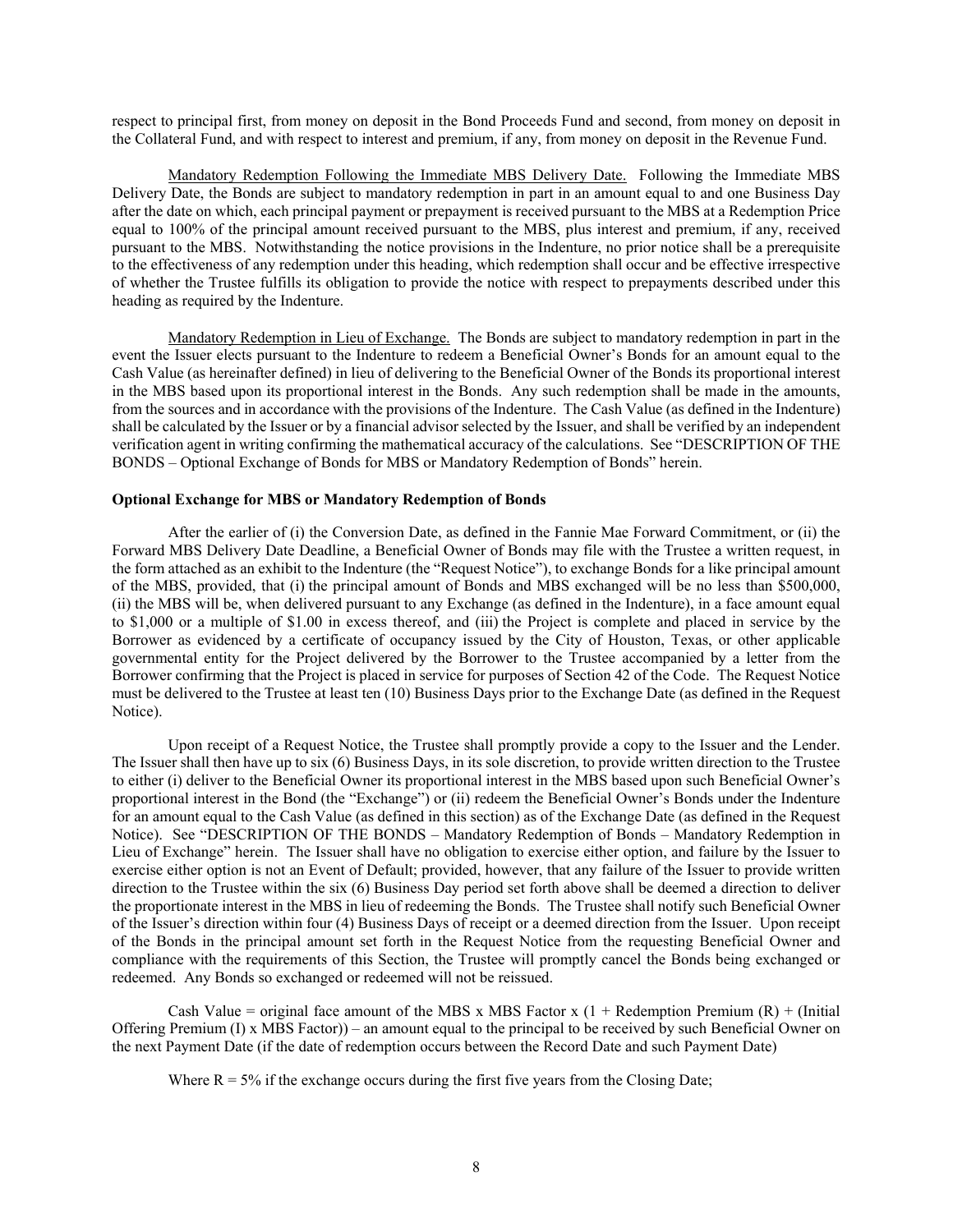- $= 4\%$  during the sixth year;
- $= 3\%$  during the seventh year;
- $= 2\%$  during the eighth year;
- $= 1\%$  during the ninth year; and
- $= 0\%$  thereafter

and  $I =$  initial offering price of the Bonds -  $100\%$ 

In the event that the Issuer elects to deliver the Beneficial Owner's proportional interest in the MBS in lieu of redeeming the Bonds, after validating the exchange request, the Trustee shall transfer and deliver to such requesting Beneficial Owner the Trustee's beneficial ownership interest in the Beneficial Owner's proportional interest in the MBS as of the date specified in the Request Notice promptly following (i) delivery to the Trustee (via DTC withdrawal or Deposit/Withdrawal At Custodian ("DWAC")) of the Bonds being exchanged and (ii) payment by the requesting Beneficial Owner of the Trustee's exchange fee (\$1,000 as of the date of the Indenture) and the Issuer's Exchange Fee (\$1,000 as of the date of the Indenture). Such MBS will be (1) in book-entry form and (2) transferred in accordance with (a) the operational arrangements of DTC or any successor Substitute Depository and (b) current market practices, including the applicable provisions of the SIFMA's *Uniform Practices for the Clearance Settlement of Mortgage Backed Securities and Other Related Securities*. If the Exchange Date is subsequent to a Record Date and prior to a corresponding Payment Date for the Bonds, the Trustee shall wire the applicable principal and interest payments on the exchanged Bonds to the Beneficial Owner using the wire transfer instructions set forth on the Request Notice.

In the event that the Issuer elects to redeem Bonds in lieu of an Exchange, the Trustee shall transfer a like principal amount of its interest in the MBS to or upon the order of the Issuer in exchange for an amount equal to the Cash Value plus accrued interest to the date of redemption (less any interest to be received by the Beneficial Owner on the next Payment Date if the redemption occurs between the Record Date and such Payment Date) and apply the proceeds of such transfer to the payment of the Redemption Price of the Bonds on the Payment Date by wiring such amount to the Beneficial Owner at its wire transfer instructions set forth on the Request Notice. The Issuer reserves the right to sell all or a portion of its interest in the MBS in order to pay the Cash Value.

None of Fannie Mae, the Trustee or the Issuer shall have any liability to the Beneficial Owner arising from (i) any Exchange or redemption of Bonds effected hereby or (ii) any of the costs or expenses thereof. Interest on such MBS is not excludable from gross income for federal income tax purposes. Bondholders should consult their own tax advisors concerning that and other tax consequences of any Exchange.

### **THE MORTGAGE LOAN**

# **General**

The Lender Commitment sets forth certain conditions which must be satisfied by the Borrower prior to the origination of the Mortgage Loan and the issuance of the MBS. Such conditions include, but are not limited to: the completion of improvements, confirmation that Minimum Occupancy Requirement (as defined in the Lender Commitment) has been met, the delivery of required transaction documents and certain other items required in connection with the Lender Commitment; the renewal and approval by Fannie Mae of all agreements, documents, instruments reports, surveys, papers and matters which are subject to Fannie Mae's review and approval in connection with the Lender Commitment; the payment of all fees required in connection with the Lender Commitment; that there be no event of default under any of the required transaction documents; and certain other conditions set forth in the Lender Commitment. The conditions described in the prior sentence represent only a limited summary of the conditions, and the Lender Commitment should be referenced for a full description of such conditions. Upon satisfaction of the conditions set forth in the Lender Commitment, the Lender will originate the Mortgage Loan.

If and when the Mortgage Loan is originated, and the MBS is delivered, subject to (a) the conditions and requirements of the Lender Commitment and (b) the satisfaction of the conditions relating to the financing, construction and leasing of the Project, the Indenture authorizes the Trustee to use Eligible Funds to purchase the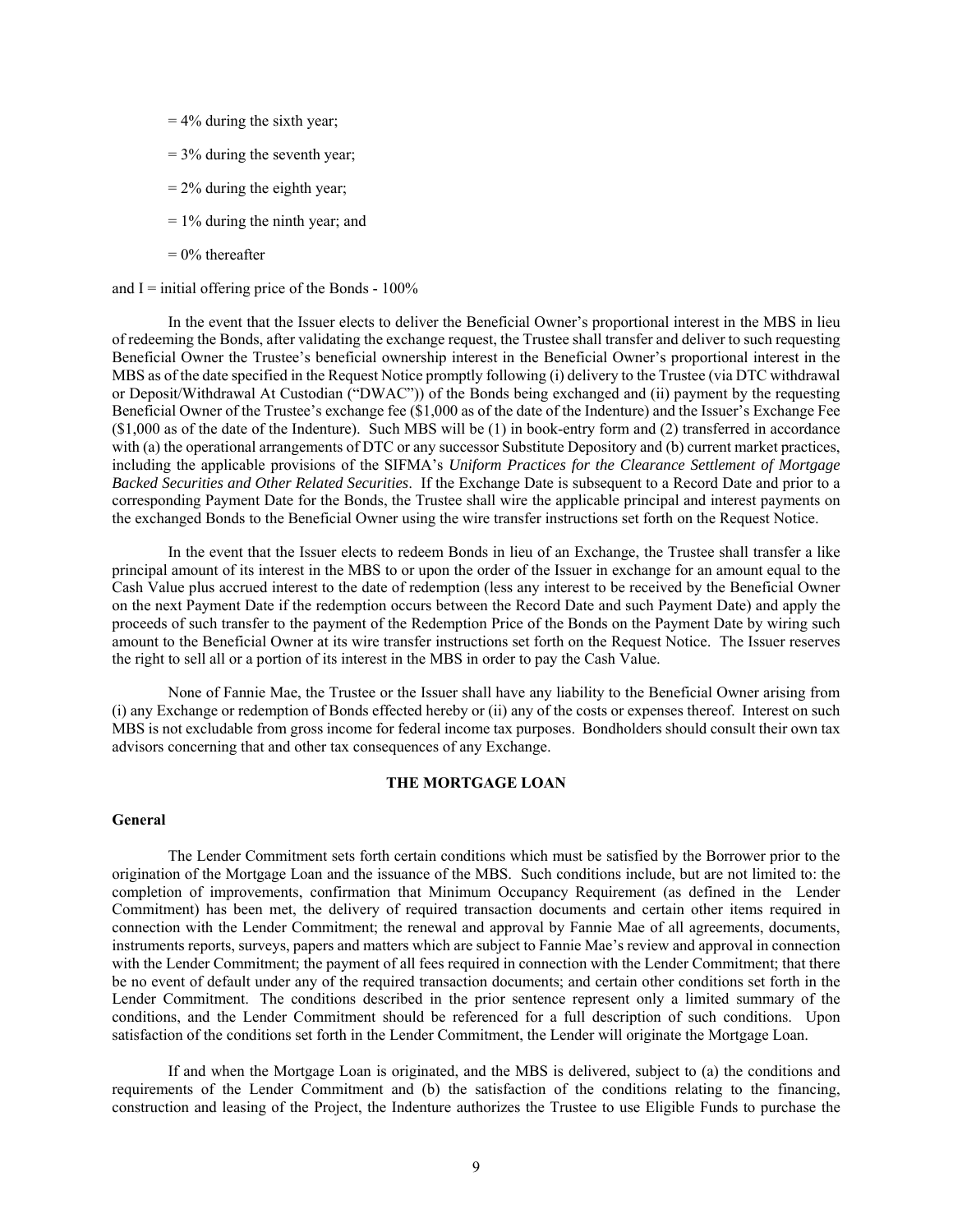MBS, if and when the MBS is issued, and such MBS will then secure the payment of the interest on and principal of the Bonds. If the MBS is not delivered, then the Eligible Funds held under the Indenture will be used to redeem the Bonds as further described in APPENDIX C hereto.

The Lender has undertaken to certify that the MBS has terms consistent with the Term Sheet and meets the requirements set forth in the Indenture, on which certification the Trustee may rely and act without further investigation. The Mortgage Loan is to be evidenced by the Mortgage Note, executed by the Borrower in favor of the Lender and secured by the Mortgage. The Borrower is required under the Mortgage Note to make monthly payments sufficient in the aggregate to pay debt service on the Mortgage Loan.

### **MBS Payments**

Following the Immediate MBS Delivery Date, payments on the MBS will be made on the 25th day of each month (beginning with the month following the month in which the MBS is issued and delivered to the Trustee), or, if such 25th day is not a Business Day, on the first Business Day next succeeding such 25th day. With respect to each MBS, Fannie Mae will distribute to the Trustee an amount equal to the total of (i) the principal due on the Mortgage Loan underlying such MBS during the period beginning on the second day of the month prior to the month of such distribution and ending on the first day of such month of distribution, (ii) the stated principal balance of any Mortgage Loan that was prepaid in full during the calendar month next preceding the month of such distribution (including as prepaid for this purpose at Fannie Mae's election any Mortgage Loan after it is delinquent, in whole or in part, with respect to four consecutive installments of principal and interest; or because of Fannie Mae's election to repurchase such Mortgage Loan under certain other circumstances), (iii) the amount of any partial prepayment of a Mortgage Loan received in the calendar month next preceding the month of distribution, and (iv) one month's interest at the pass-through rate on the principal balance of the MBS as reported to the Trustee (assuming the Trustee is the registered holder) in connection with the previous distribution (or, respecting the first distribution, the principal balance of the MBS on its issue date).

For purposes of distribution, a Mortgage Loan will be considered to have been prepaid in full if, in Fannie Mae's reasonable judgment, the full amount finally recoverable on account of such Mortgage Loan has been received, whether or not such full amount is equal to the stated principal balance of the Mortgage Loan. See also "APPENDIX A — FANNIE MAE MORTGAGE-BACKED SECURITIES PROGRAM."

### **PRIVATE PARTICIPANTS**

*The following information concerning the private participants has been provided by representatives of the private participants and has not been independently confirmed or verified by either the Underwriter or the Issuer. No representation is made herein as to the accuracy or adequacy of such information or as to the absence of material adverse changes in such information subsequent to the date hereof.* 

#### **The Borrower**

The Borrower is Yellowstone Boulevard LLC, a Texas limited liability company (the "Borrower"). The Borrower is a single-purpose entity formed to acquire, construct and operate the Project. The Borrower's managing member is Yellowstone Boulevard I, LLC, a Texas limited liability company (the "Managing Member"). The Borrower's Special Member is Vesta Equity Yellowstone LLC, a Texas limited liability company (the "Special Member").

The Borrower has not acquired and does not intend to acquire any substantial assets or engage in any substantial business activities other than those related to the Project. However, affiliates of the Borrower may engage in the acquisition, development, ownership and management of other similar types of projects that may be competitive with the Project.

# **The Developer**

The Developer is Hopmeadow Development, Inc., a Connecticut corporation located in Weatogue, Connecticut. The Developer is a wholly owned by Vesta Corporation. Vesta Corporation and its founders have over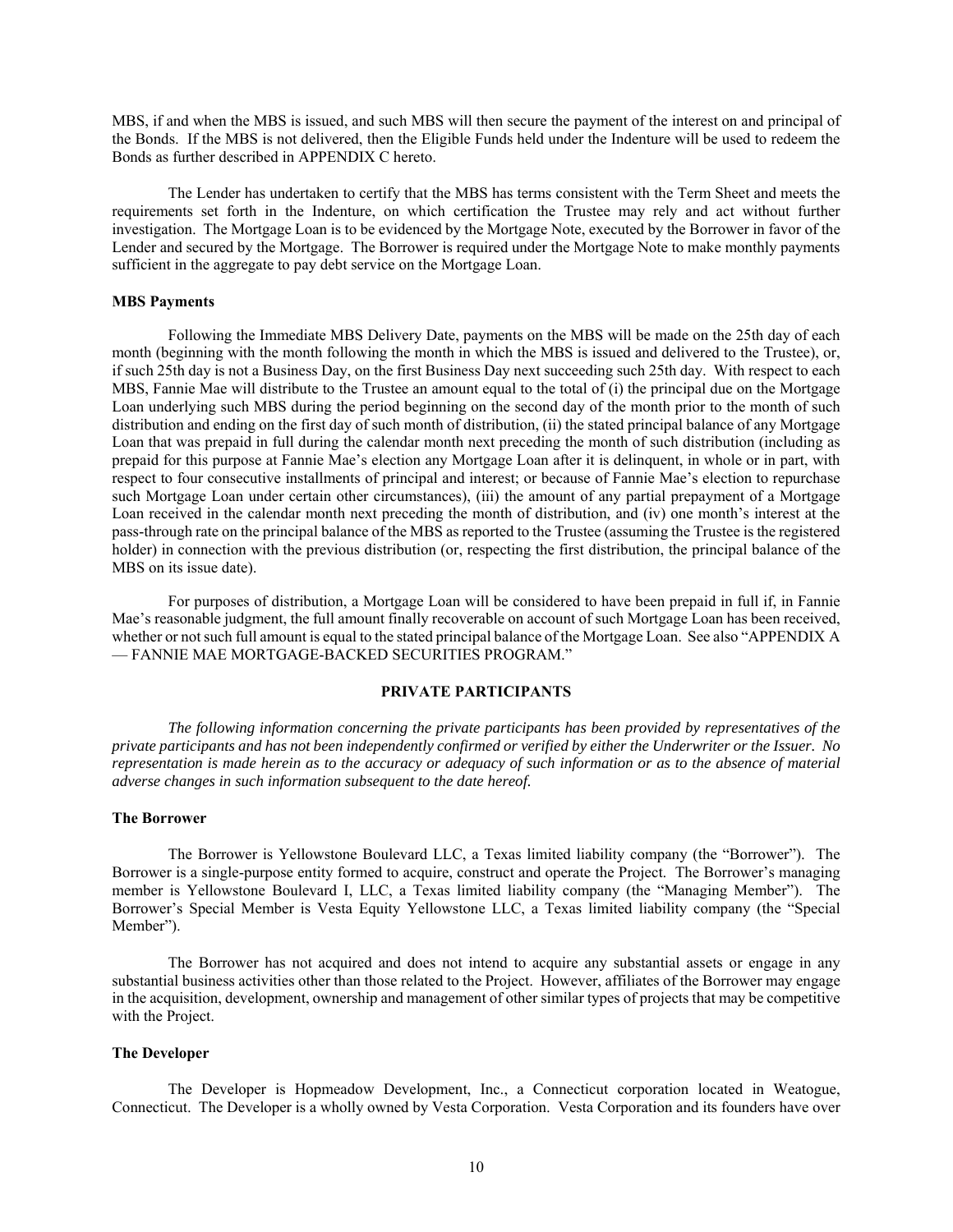35 years of experience in affordable housing and multifamily development. The Vesta Corporation has developed 20+ developments across four states and owns and/or operates 44 affordable housing communities totaling over 7,500 units. Vesta Corporation is experienced in all aspects of affordable housing development, finance, and management including effective use of federal, state, and local government assistance programs including.

#### **Investor Member**

Simultaneously with the issuance of the Bonds, the Borrower expects to admit PNC Real Estate Tax Credit Capital Institutional Fund 53 LLC as an investor member (the "Investor Member") to the Borrower with a 99.98% ownership interest in the Borrower. Columbia SLP Corporation will have a 0.01% ownership interest in the Borrower. The proceeds of the Federal LIHTC tax credit equity (the "Tax Credit Equity") by the Investor Member are expected to total approximately \$8,504,720. The funding levels and the timing of the funding are subject to numerous adjustments and conditions that could result in the amounts funded and/or the timing or even occurrence of the funding varying significantly from the projections set forth above and no representation is made as to the availability of such funds.

# **Limited Assets and Obligation of Borrower, Managing Member, Special Member and Investor Member**

The Borrower has no substantial assets other than the Project and does not intend to acquire any other substantial assets or to engage in any substantial business activities other than those related to the ownership of the Project. However, the Managing Member, the Special Member, the Investor Member and their affiliates are engaged in and will continue to engage in the acquisition, development, ownership and management of similar types of housing projects. They may be financially interested in, as officers, partners or otherwise, and devote substantial times to, business and activities that may be inconsistent or competitive with the interests of the Project.

The Borrower and its members will not be personally liable for payments on the Note, the payments on which are to be applied to pay the principal of and interest on the Bonds; nor will the Borrower be personally liable under the other documents executed in connection with the issuance of the Bonds and the making of the Loan. Furthermore, no representation is made that the Borrower will have substantial funds available for the Project. Accordingly, neither the Borrower's financial statements nor those of its members are included in this Official Statement.

### **The Architect**

The architect is Diamond Development Group (the "Architect"). Established in 2008, as the 25-year successor of Hawthorne Architects, Inc., Diamond Development has worked with corporate, government and private clients to design major public and resort spaces, health care, hospitality, assisted living, office and residential towers, industrial, specialty, and single-family residential projects across the United States and in more than a dozen foreign countries. Diamond Development Group has been involved in projects representing millions of square feet.

### **The General Contractor**

The general contractor for the project is BMS CAT, Inc. (the "General Contractor"). Based out of Haltom City, Texas, the General Contractor was formed in 1948 and is a Texas-licensed contractor. BMS CAT, Inc. specializes in the restoration and reconstruction of properties. BMS CAT, Inc. has over 60 years of experience renovating and restoring multi-family properties, including an existing Vesta property located in Texas in the TDHCA portfolio.

### **The Property Manager**

Vesta Management TX, LLC, a Texas limited liability company (the "Property Manager"), will manage the Project following the acquisition and rehabilitation of the Project by the Borrower. The Property Manager presently manages 2,268 affordable housing units in Texas. The Property Manager is 100% owned by its parent, Vesta Management Corporation, which has 35 years of experience managing affordable housing supported by various federal, state and local subsidies including HUD, tax-exempt obligations and federal low-income housing tax credits.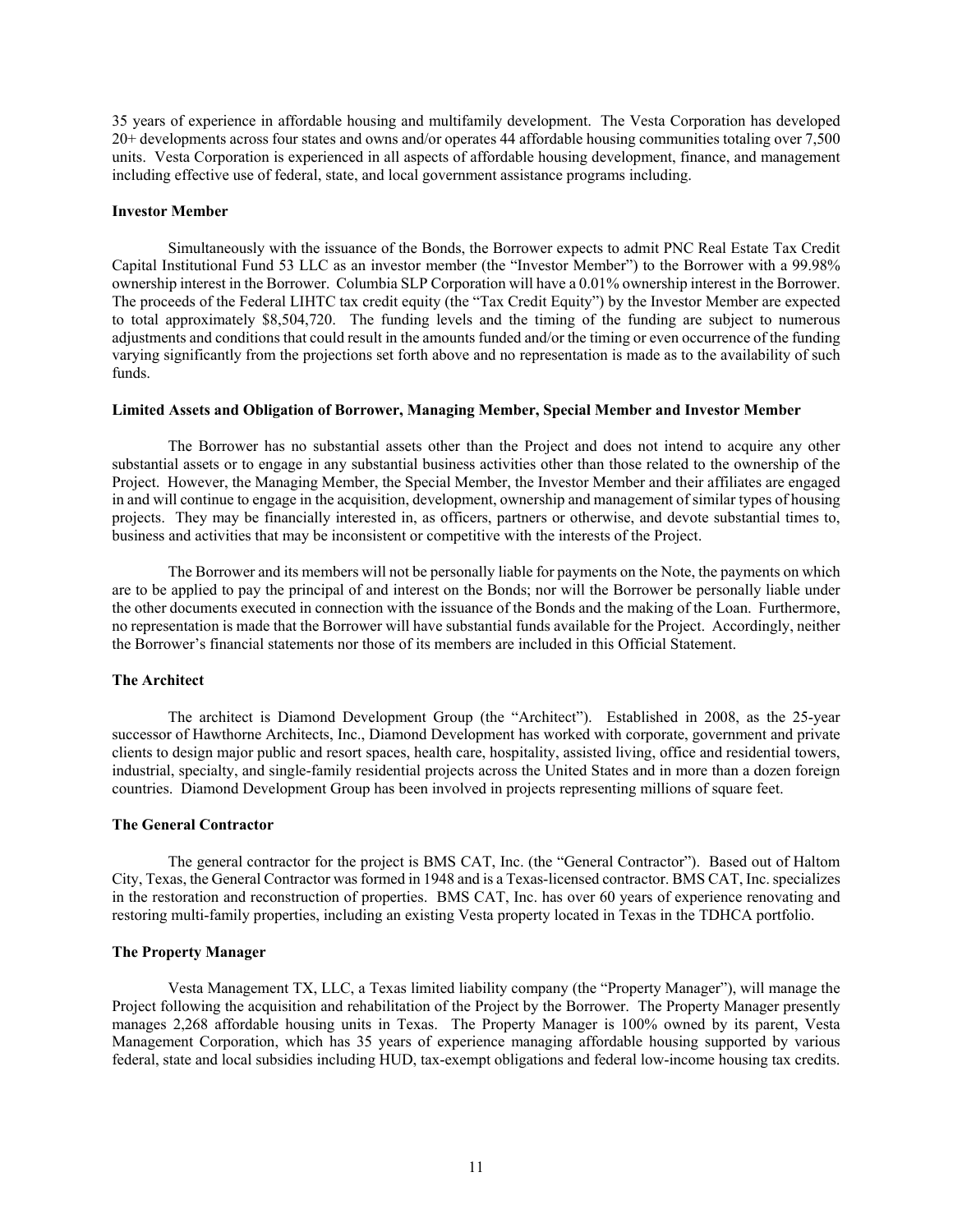# **THE PROJECT**

*The following information concerning the Project has been provided by representatives of the Borrower and has not been independently confirmed or verified by either the Underwriter or the Issuer. No representation is made herein as to the accuracy or adequacy of such information or as to the absence of material adverse changes in such information subsequent to the date hereof.* 

The Project, known as Park Yellowstone, is located in Houston, Texas, on an approximately 21.15-acre site. The Project contains 210 apartment units located in 30 buildings. Rehabilitation of the Project is anticipated to commence in February 2019 and be completed approximately 17 months later.

The building construction consists of rehabilitating 33 buildings, including 210 residential units with community space. Common area improvements will include: installation of security gate with keyed access and state of the art camera system, site work to level and make paths accessible to common areas, creating a technology enriched Learning Center, repairs to the pool, and rehabilitation of the club house. Site amenities include: learning center, onsite management office, community room, swimming pool with covered patio area, grills, horseshoe pits, adult outdoor-exercise equipment, a community garden and on-site day care with outdoor play equipment. There are 346 parking spaces for resident use only.

The unit mix of the Project is as follows:

| Unit Type | Number | <b>Approximate Square Feet</b> |
|-----------|--------|--------------------------------|
| 1 BD      | 50     | 662 or 729 (32,848 net SF)     |
| $2$ BD    | 97     | 976 (96,587 net SF)            |
| 3 BD      | 63     | $1,192$ (76,270 net SF)        |
| Total     | 210    | 205,705 Net Rentable SF        |

# **Plan of Financing**

The estimated sources and uses for the Project are projected to be approximately as follows:

| <b>Sources of Funds</b>   |              |
|---------------------------|--------------|
| <b>Bond Proceeds</b>      | \$12,500,000 |
| Short-Term Bond Proceeds  | 2,880,000    |
| Tax Credit Equity         | 8.504.720    |
| Deferred Developer Fee    | 1.144.308    |
| Cashflow from Operations  | 959,748      |
| City of Houston Soft Loan | 4,600,000    |
| Developer Loan            | 2,429,354    |
| <b>TOTAL</b>              | \$33,018,130 |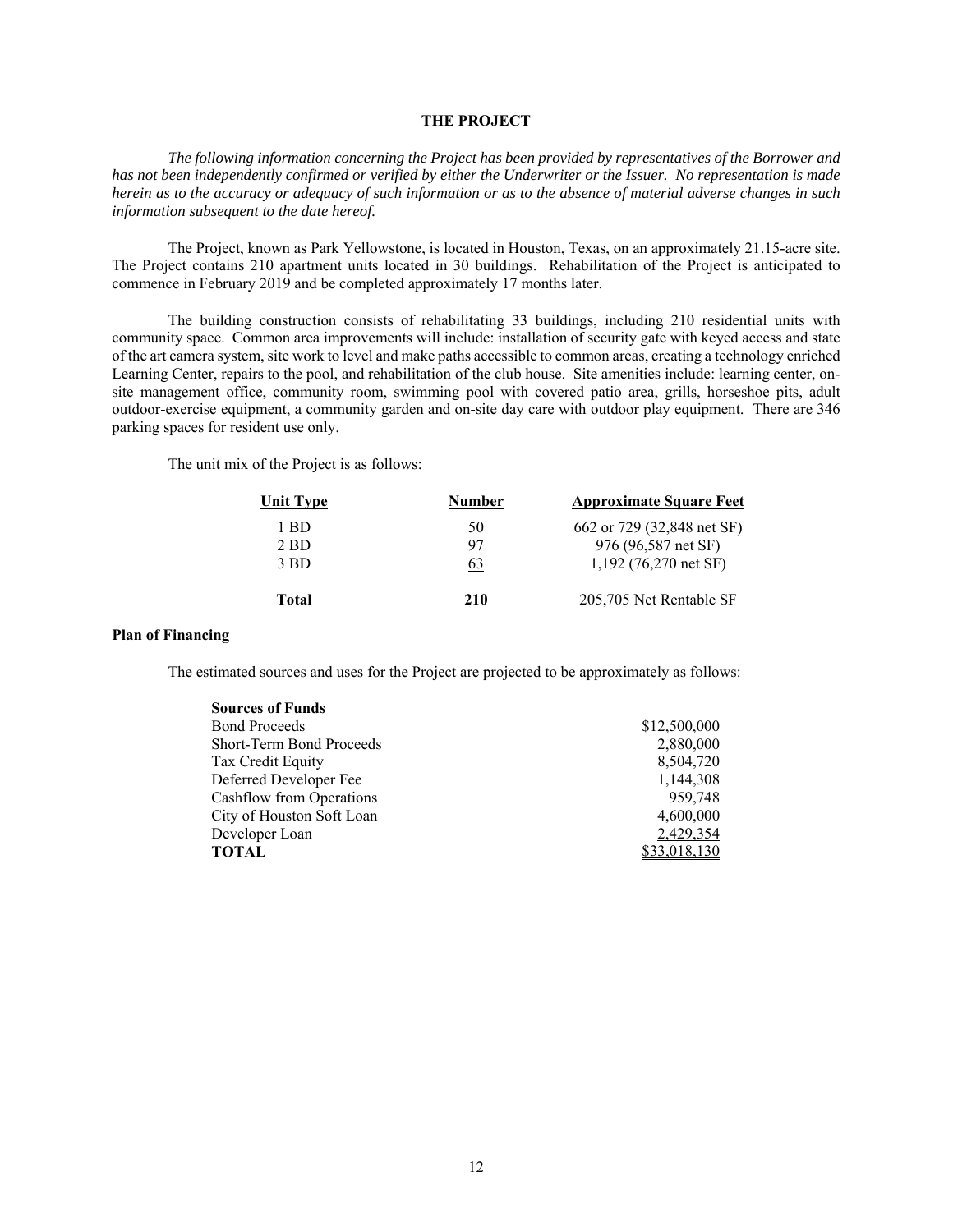| <b>Uses of Funds</b>                                |              |
|-----------------------------------------------------|--------------|
| Acquisition                                         | \$10,750,000 |
| Construction                                        | 9,491,264    |
| Hard Cost Contingency                               | 949,126      |
| Developer Fee                                       | 2,288,615    |
| <b>Soft Costs</b>                                   | 3,206,547    |
| <b>Construction Financing Costs</b>                 | 403,606      |
| <b>Permanent Financing Costs</b>                    | 331,800      |
| Reserves                                            | 976,993      |
| Additional Security Features & Capital Improvements | 410,179      |
| Loan Assumption                                     | 1,330,000    |
| Repayment of Short-Term Bonds                       | 2,880,000    |
| TOTAL                                               | \$33,018,130 |

All costs of issuing the Bonds, including underwriter's fee, will be paid by the Borrower.

*The Bonds and the Mortgage Loan.* The Project will utilize a mortgage loan (the "Mortgage Loan") from KeyBank National Association (the "Lender") in the maximum principal amount of \$12,500,000. The obligation to repay the Mortgage Loan will be set forth in a promissory note (the "Mortgage Note") from the Borrower to the Issuer and endorsed to the Lender, which Mortgage Note will have a term of not less than 210 months, will bear interest at a rate of 4.60% and will amortize over 35 years. As further described herein, Fannie Mae is expected to deliver the MBS to the Trustee in exchange for the MBS Purchase Price from funds on deposit in the Bond Proceeds Fund and the Collateral Fund. Following the MBS Delivery Date, payments on the Bonds will be payable by the Trustee from payments received by the Trustee pursuant to the MBS.

*The Tax Credit Equity*. Simultaneously with the issuance of the Bonds, the Borrower expects to offer the Investor Member a 99.98% ownership interest in the Borrower. Pursuant to the sale, the funding of the Tax Credit Equity will total approximately \$8,504,720, with an initial contribution of approximately \$1,700,828, which will be funded at the initial closing of the issuance of the Bonds. The funding levels and the timing of the funding are subject to numerous adjustments and conditions which could result in the amounts funded and/or the timing or even occurrence of the funding varying significantly from the projections set forth above and neither the Issuer nor the Underwriter makes any representation as to the availability of such funds.

*The Short-Term Bonds*. Simultaneously with the issuance of the Bonds, the Issuer is issuing its Multifamily Housing Revenue Bonds (Park Yellowstone) Series 2019 in the principal amount of 2,880,000 (the "Short-Term Bonds"), the proceeds of which will be used to make a loan to the Borrower to finance a portion of the acquisition, rehabilitation and equipping of the Project. The Short-Term Bonds will be issued pursuant to a Trust Indenture dated as of January 1, 2019, between the Issuer and the Trustee. The Short-Term Bonds are not being offered pursuant to this Official Statement. **Closing on the Bonds is contingent on the closing of the Short-Term Bonds.**

*The City of Houston Loan*. The Project will also utilize a loan (the "City Loan") from the City of Houston in the principal amount of \$4,600,000. The City will loan the funds to Bozrah International Ministries, Inc. ("Bozrah"), which will in turn loan the funds to the Borrower. The obligation to repay the City Loan will be set forth in a promissory note (the "City Note") from the Borrower to Bozrah and will be repayable out of cash flow and other non-Project sources on the terms and conditions set forth therein. The City Note will have a term of 20 years and will bear interest at the rate of 1.00% per annum.

*The Developer Loan*. The Project will also utilize a loan (the "Developer Loan") from the Developer in the principal amount of \$2,429,354. The obligation to repay the Developer Loan will be set forth in a promissory note (the "Developer Note") from the Borrower to the Developer and will be repayable out of cash flow and other non-Project sources on the terms and conditions set forth therein. The Developer Note will have a term of 20 years and will bear interest per annum at the Applicable Federal Rate published by the Internal Revenue Service.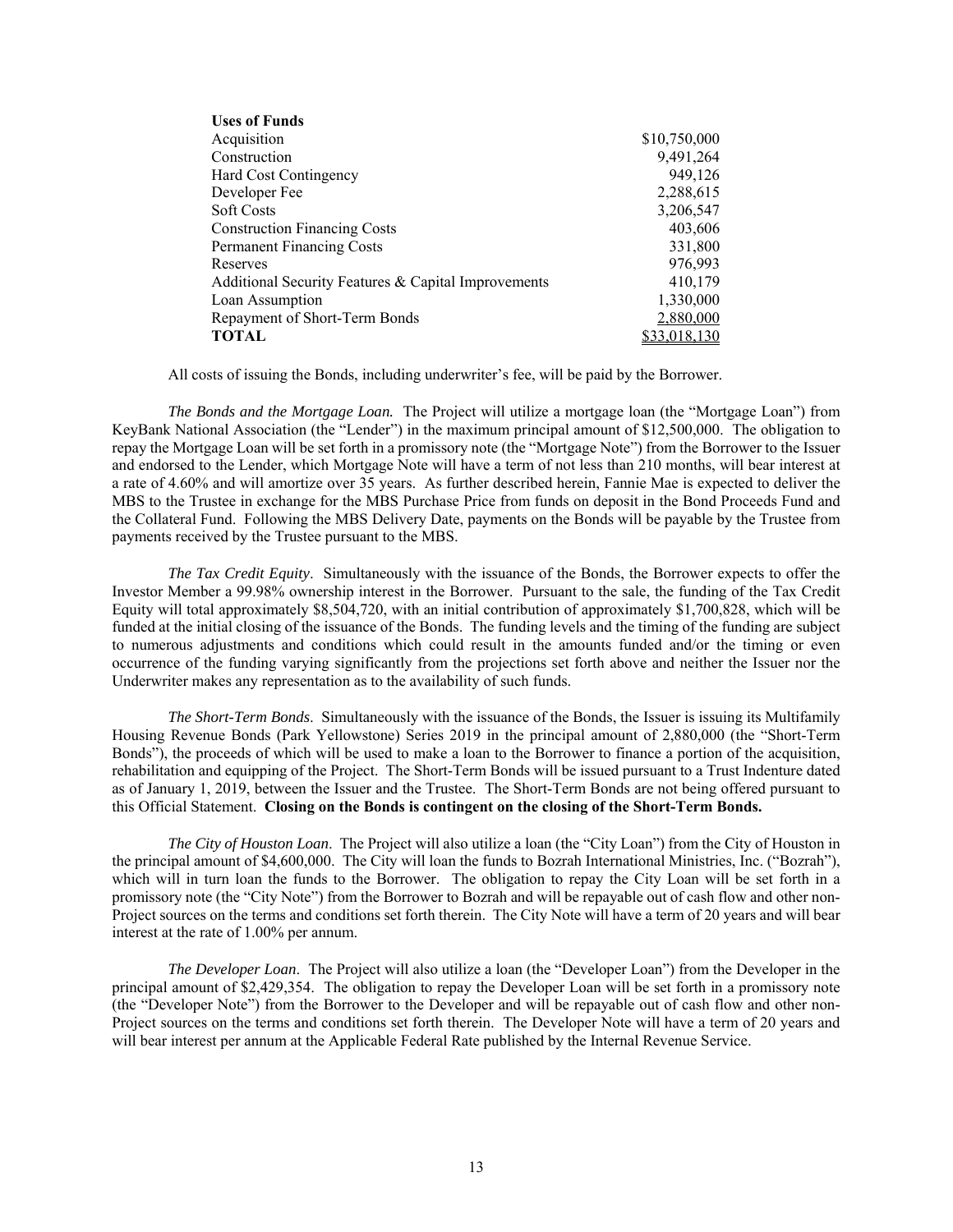# **Project Regulation**

In order to obtain low income housing tax credits, the Project will be operated as a qualified residential rental project with 100% of the residential units in the Project occupied by Qualified Tenants during the Qualified Project Period, in accordance with Section 142(d) of the Code. See "APPENDIX  $E - \text{SUMMARY}$  OF CERTAIN PROVISIONS OF THE REGULATORY AGREEMENT" herein.

In addition to the rental restrictions imposed upon the Project by the Regulatory Agreement (defined below), the Project will be further encumbered by a tax credit restrictive covenant, to be executed by the Borrower in connection with the low-income housing tax credits (the "LIHTCs") anticipated to be granted for the Project and in compliance with the requirements of Section 42 of the Code. Section 42 of the Code will restrict the income levels of 100% of the residential units in the Project (the "Tax Credit Units"). Two hundred and ten (210) of the Tax Credit Units shall be held available for rental to persons whose adjusted family income is equal to or less than 60% of the AMI adjusted for family size.

### **SECURITY FOR AND SOURCES OF PAYMENT OF BONDS**

In order to secure the payment of the principal of and interest on the Bonds, the Issuer has pledged to the trust estate for the Bonds, subject to terms and provisions of the Indenture, the following:

- (i) all right, title and interest of the Issuer in and to amounts on deposit in the Bond Proceeds Fund to be funded at closing in an amount equal to the principal amount of the Bonds;
- (ii) all Eligible Funds from time to time on deposit in the Collateral Fund and the Revenue Fund;
- (iii) 100% of the beneficial ownership interest in the MBS, if the MBS is issued by Fannie Mae and acquired by the Trustee;
- (iv) all MBS Revenues;
- (v) all right, title and interest of the Issuer now owned or hereafter acquired in, to and under the Financing Agreement (except Reserved Rights) and under the Regulatory Agreement; and

(vi) all other funds, accounts and property which by the express provisions of the Indenture is required to be subject to the lien of the Indenture, and any additional property that from time to time, by delivery or by writing of any kind, may be subjected to the lien of the Indenture, by the Issuer or by anyone on its behalf (and the Trustee is authorized by the Indenture to receive the same at any time as additional security under the Indenture; provided, however, that the Trust Estate shall not include amounts on deposit in the Rebate Fund or the Rehabilitation Fund).

The foregoing pledge is made for the equal and proportionate benefit, security and protection of all present and future owners of the Bonds.

Prior to the delivery of the MBS, the Bonds will be collateralized by the deposit with the Trustee under the Indenture of the proceeds received from the sale of the Bonds and other Eligible Funds held under the Indenture by the Trustee in an aggregate amount equal to the outstanding principal amount of the Bonds. The Trustee will use Eligible Funds held under the Indenture along with interest earnings thereon to (a) pay principal, premium, if any, and interest on the Bonds when due, and (b) acquire, if and when issued, the MBS, upon satisfaction of the conditions set forth in the Indenture and the Lender Commitment.

It is anticipated that if the conditions to the issuance of the MBS are satisfied, the MBS will be available for acquisition by the Trustee on or before the MBS Delivery Date Deadline, as such date may be extended as provided in the Indenture. Following the acquisition of MBS by the Trustee, if issued, payments of principal and interest on the Bonds will be payable from pass-through payments received by the Trustee on the MBS.

If the MBS is not acquired by the Trustee prior to the MBS Delivery Date Deadline (as such date may be extended pursuant to the Indenture), the Bonds will be redeemed from Eligible Funds held under the Indenture as set forth in APPENDIX C hereto.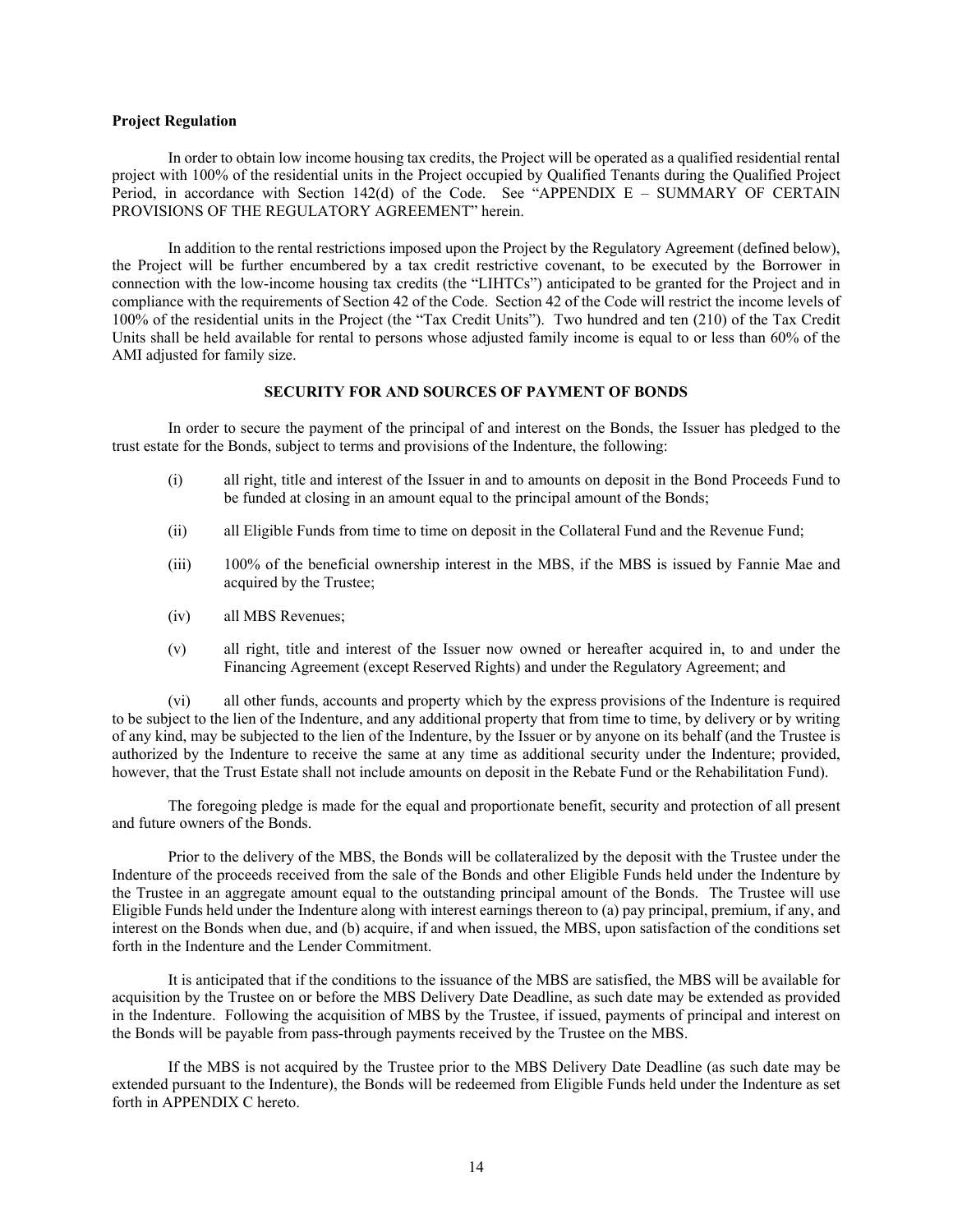# **FINANCIAL ADVISOR**

George K. Baum & Company (the "Financial Advisor") has served as financial advisor to the Issuer for purposes of assisting the Issuer with the development and implementation of the bond program in connection with the Bonds. The Financial Advisor has not been engaged by the Issuer to compile, create or interpret any information in this Official Statement relating to the Issuer, including (without limitation) any of the Issuer's financial and operating data, whether historical or projected. Any information contained in this Official Statement concerning the Issuer, any of its affiliates or contractors and any outside parties has not been independently verified by the Financial Advisor, and inclusion of such information is not and should not be construed as a representation by the Financial Advisor as to its accuracy or completeness or otherwise. The Financial Advisor is not a public accounting firm and has not been engaged by the Issuer to review or audit any information in this Official Statement in accordance with accounting standards.

The Financial Advisor does not assume any responsibility for the covenants and representations contained in any of the legal documents with respect to the federal income tax status of the Bonds, or the possible impact of any present, pending or future actions taken by any legislative or judicial bodies.

# **TAX MATTERS**

#### **Tax Exemption**

#### *In General*

The following discussion of certain federal income tax considerations is for general information only and is not tax advice. Each prospective purchaser of the Bonds should consult its own tax advisor as to the tax consequences of the acquisition, ownership and disposition of the Bonds. In the opinion of Bond Counsel, assuming compliance with certain covenants and based on certain representations, under existing law (i) interest on the Bonds is excludable from gross income for federal income tax purposes, except with respect to interest on the Bonds for any period during which they are held by a "substantial user" of the Project or a "related person" of such a "substantial user" within the meaning of Section 147(a) of the Code, and (ii) interest on the Bonds is not an item of tax preference includable in alternative minimum taxable income for purposes of calculating a taxpayer's alternative minimum tax liability.

The Code imposes a number of requirements that must be satisfied for interest on state or local obligations, such as the Bonds, to be excludable from gross income for federal income tax purposes. These requirements include, among other things, limitations on the use of the bond-financed project, limitations on the use of bond proceeds, limitations on the investment of bond proceeds prior to expenditure, a requirement that excess arbitrage earned on the investment of bond proceeds be paid periodically to the United States, and a requirement that the Issuer file an information report with the Internal Revenue Service (the "**Service**"). The Issuer and the Borrower have covenanted in the Indenture, Financing Agreement, Tax Exemption Agreement, and Regulatory Agreement that they will comply with these requirements.

Bond Counsel's opinion will assume continuing compliance with the covenants of the Indenture, Financing Agreement, Tax Exemption Agreement and Regulatory Agreement pertaining to those sections of the Code that affect the excludability of interest on the Bonds from gross income for federal income tax purposes and, in addition, will rely on representations by the Issuer, the Borrower, the Financial Advisor, the Lender and the Underwriter with respect to matters solely within the knowledge of the Issuer, the Borrower, the Financial Advisor, the Lender and the Underwriter, respectively, which Bond Counsel has not independently verified. If the Issuer or the Borrower should fail to comply with the covenants in the Indenture, Financing Agreement, Tax Exemption Agreement and Regulatory Agreement or if the foregoing representations should be determined to be inaccurate or incomplete, interest on the Bonds could become includable in gross income for federal income tax purposes from the date of original delivery of the Bonds, regardless of the date on which the event causing such inclusion occurs.

Interest on the Bonds is not treated as an "item of tax preference" to be included in the computation of "alternative minimum taxable income" for purposes of determining a taxpayer's alternative minimum tax liability.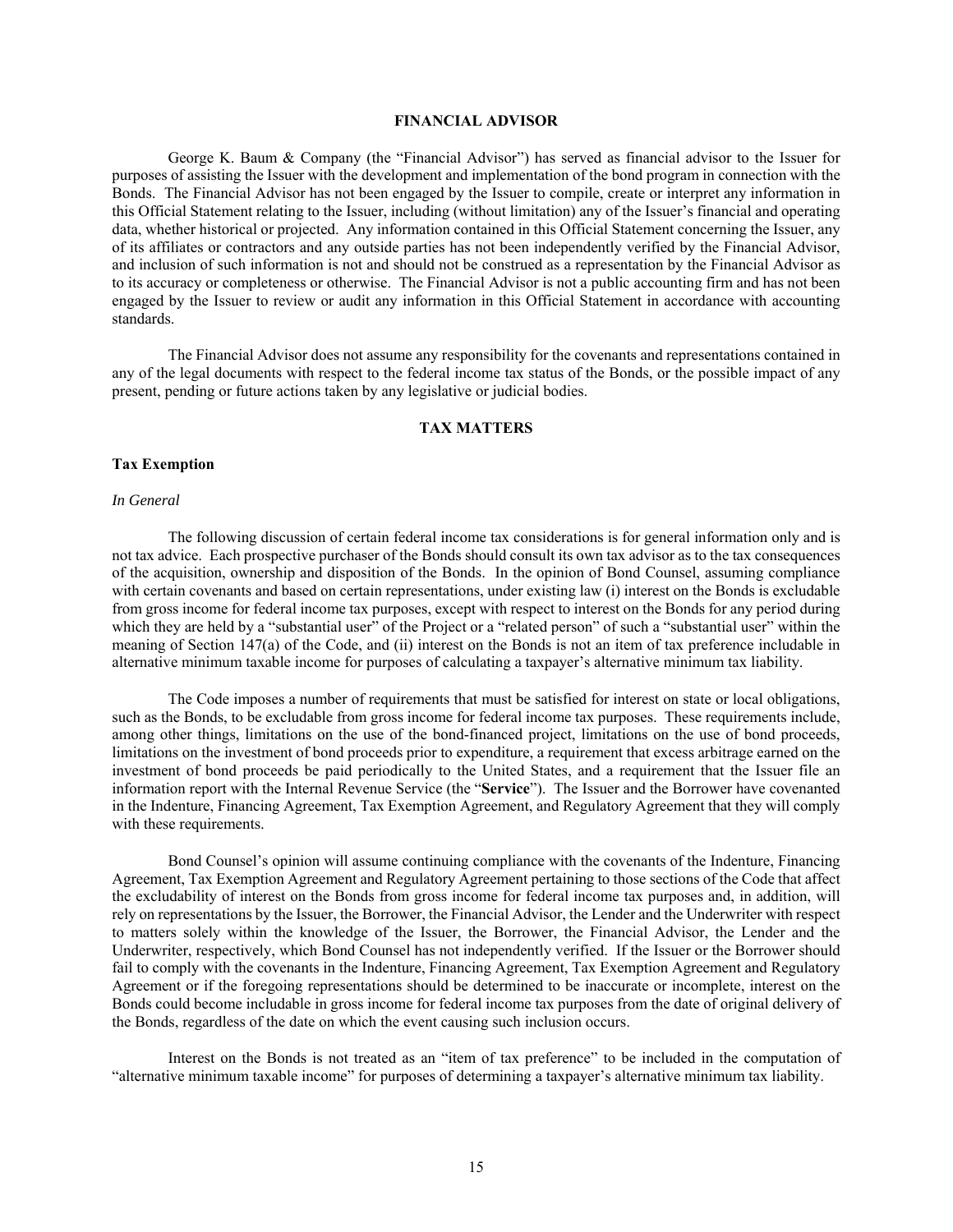Except as stated above, Bond Counsel will express no opinion as to any federal, state or local tax consequences resulting from the receipt or accrual of interest on, or the acquisition, ownership or disposition of, the Bonds.

Bond Counsel's opinions are based on existing law, which is subject to change. Such opinions are further based on Bond Counsel's knowledge of facts as of the date thereof. Bond Counsel assumes no duty to update or supplement its opinions to reflect any facts or circumstances that may thereafter come to Bond Counsel's attention or to reflect any changes in any law that may thereafter occur or become effective. Moreover, Bond Counsel's opinions are not a guarantee of result and are not binding on the Service; rather, such opinions represent Bond Counsel's legal judgment based upon its review of existing law and in reliance upon the representations and covenants referenced above that it deems relevant to such opinions. The Service has an ongoing audit program to determine compliance with rules that relate to whether interest on state or local obligations is includable in gross income for federal income tax purposes. No assurance can be given whether or not the Service will commence an audit of the Bonds. If an audit is commenced, in accordance with its current published procedures the Service is likely to treat the Issuer as the taxpayer and the owners of the Bonds may not have a right to participate in such audit. Public awareness of any future audit of the Bonds could adversely affect the value and liquidity of the Bonds during the pendency of the audit regardless of the ultimate outcome of the audit.

# *Operation of the Project*

In the case of bonds used to provide "qualified residential rental projects," such as the Bonds, section 142 of the Code requires that such bonds also satisfy the tenant eligibility requirements applicable to "qualified residential rental projects" under section 142(d) of the Code. Section 142(d) of the Code requires that at all times during the "qualified project period" a certain percentage of the available units in the Project be occupied by individuals with income below certain levels pursuant to the Issuer's election made under section  $142(d)(1)$  of the Code. The "qualified" project period" for the Project will commence on the first date on which 10% of the residential units in the Project are occupied (which date may be the Closing Date) and will end on the latest of the following: (1) the date that is 15 years after the date on which 50% of the residential units in the Project are occupied (which date may be the Closing Date); (2) the first day on which no tax-exempt private activity bond (as defined in section 141 of the Code) issued with respect to the Project remains outstanding for federal income tax purposes; or (3) the date on which any assistance provided with respect to the Project under Section 8 of the United States Housing Act of 1937, as amended, terminates. Treasury Regulations (the "Regulations") setting forth requirements for compliance with a comparable provision of the predecessor of section 142 of the Code require, among other things, that (1) the low-income set aside requirement must be met on a continuous basis during the "qualified project period", and (2) all of the units in the Project must be rented or available for rental to the general public on a continuous basis during such period. Under the Regulations, the failure to satisfy the foregoing requirements on a continuous basis or the failure to satisfy any of the other requirements of the Regulations, unless corrected within a reasonable period of not more than 60 days after such noncompliance is first discovered or would have been discovered by the exercise of reasonable diligence, will cause interest on the Bonds to be includable in gross income for federal income tax purposes as of the date of its original issue, irrespective of the date such non-compliance actually occurred.

The Issuer has established requirements, procedures and safeguards that it believes to be sufficient to ensure compliance with the requirements of the Code and the Regulations with respect to the Project. Such requirements, procedures and safeguards are incorporated into the Regulatory Agreement, the Financing Agreement, the Indenture and the Tax Exemption Agreement. In addition, the Issuer and the Trustee have each covenanted in the Tax Exemption Agreement to follow and enforce such procedures to ensure compliance with such requirements. However, no assurance can be given that in the event of a breach of any of the provisions or covenants described above, the remedies available to the Issuer and the Trustee can be judicially enforced in such manner as to assure compliance with the Code and the Regulations and therefore to prevent the loss of the exclusion from gross income for federal income tax purposes of the interest on the Bonds. Furthermore, if the Borrower fails to comply with the Regulatory Agreement or Tax Exemption Agreement, the enforcement remedies available to the Issuer, the Trustee and the owners of the Bonds are severely limited and may be inadequate to prevent the loss of the excludability from gross income for federal income tax purposes of the interest on the Bonds retroactive to the date of issuance of the Bonds. In such event, there is no provision for acceleration or redemption of the Bonds, and the holders of the Bonds may be required to hold such Bonds until maturity bearing interest that is includable in gross income for federal income tax purposes.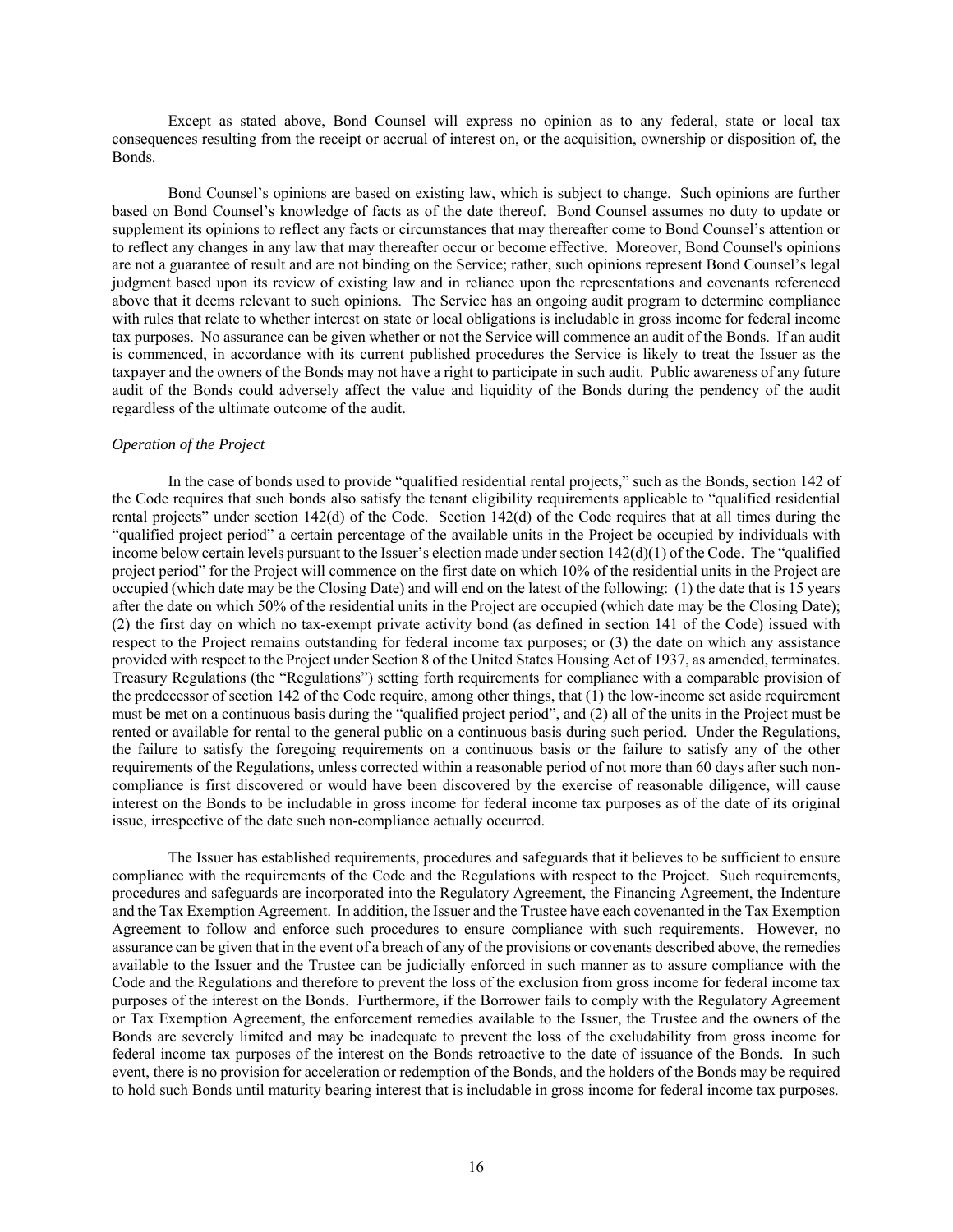Bond Counsel's opinions assume continuous compliance with all covenants and requirements set forth in the Regulatory Agreement and the Tax Exemption Agreement pertaining to those sections of the Code that affect the excludability of interest on the Bonds from gross income for federal income tax purposes. Prospective purchasers should be aware that the Federal National Mortgage Association ("**Fannie Mae**") has required the inclusion of a section in the Regulatory Agreement (the "**Fannie Mae Requirements**") that provides that any action taken under the Regulatory Agreement may not conflict with applicable Fannie Mae requirements. Bond Counsel expresses no opinion as to whether any of the covenants and requirements set forth in the Regulatory Agreement conflict with such Fannie Mae requirements. Furthermore, Bond Counsel expresses no opinion as to whether the interest on the Bonds will be excludable from gross income for federal income tax purposes in the event that the Fannie Mae Requirements preclude compliance with any other of the covenants or requirements of the Regulatory Agreement.

### **Additional Federal Income Tax Considerations**

Prospective purchasers of the Bonds should be aware that the ownership of tax-exempt obligations may result in collateral federal income tax consequences to financial institutions, property and casualty insurance companies, certain S corporations with Subchapter C earnings and profits, individual recipients of Social Security or Railroad Retirement benefits, taxpayers who may be deemed to have incurred or continued indebtedness to purchase or carry tax-exempt obligations, low and middle taxpayers otherwise qualifying for the health insurance premium assistance credit and individuals otherwise qualifying for the earned income tax credit. In addition, certain foreign corporations doing business in the United States may be subject to the new "branch profit tax" on their effectively-connected earnings and profits, including tax-exempt interest such as interest on the Bonds. These categories of prospective purchasers should consult their own tax advisors as to the applicability of these consequences. Under the Code, taxpayers are required to report on their returns the amount of tax-exempt interest, such as interest on the Bonds, received or accrued during the year.

### **Tax Legislative Changes**

Public Law No. 115-97 (i.e., Tax Cuts and Jobs Act), which makes significant changes to the Code, including changing certain provisions affecting tax-exempt obligations, such as the Bonds, was signed into law on December 22, 2017. The changes include, among others, changes to the federal income tax rates for individuals and corporations and the alternative minimum tax for tax years beginning after December 31, 2017. Further, current law may change so as to directly or indirectly reduce or eliminate the benefit of the excludability of interest on the Bonds from gross income for federal income tax purposes. Any proposed legislation, whether or not enacted, could also affect the value and liquidity of the Bonds. Prospective purchasers of the Bonds should consult with their own tax advisors with respect to any recently-enacted, proposed, pending or future legislation.

The opinion of Bond Counsel will be delivered contemporaneously with the issuance of the Bonds substantially in the form attached hereto as APPENDIX I.

# **CERTAIN BONDHOLDERS' RISKS**

#### **No Acceleration or Early Redemption Upon Loss of Tax Exemption on the Bonds**

The Borrower will covenant and agree, pursuant to the Regulatory and Land Use Restriction Agreement relating to the Project, dated as of January 1, 2019, by and between the Issuer and the Borrower (the "**Regulatory Agreement**"), to comply with the provisions of the Code relating to the exclusion from gross income for federal income tax purposes of the interest payable on the Bonds. In particular, the Borrower is required to rent at least forty percent (40%) of the Project apartment units to certain qualified tenants whose income does not exceed sixty percent (60%) of the area average median income where the Project is located. The Borrower's failure to comply with such provisions will not constitute a default under the Bonds and will not give rise to a redemption or acceleration of the Bonds and is not the basis for an increase in the rate of interest payable on the Bonds. Furthermore, the Borrower's failure to comply with the Regulatory Agreement will not give rise to a prepayment or acceleration of amounts due under the MBS or the Mortgage, unless directed by Fannie Mae in its sole discretion. Consequently, interest on the Bonds may become includable in gross income for purposes of federal income taxation retroactive to the date of issuance of the Bonds by reason of the Borrower's failure to comply with the requirements of federal tax law. In such event, a Bondholder could exercise its option to exchange its Bond for the MBS as described above under the heading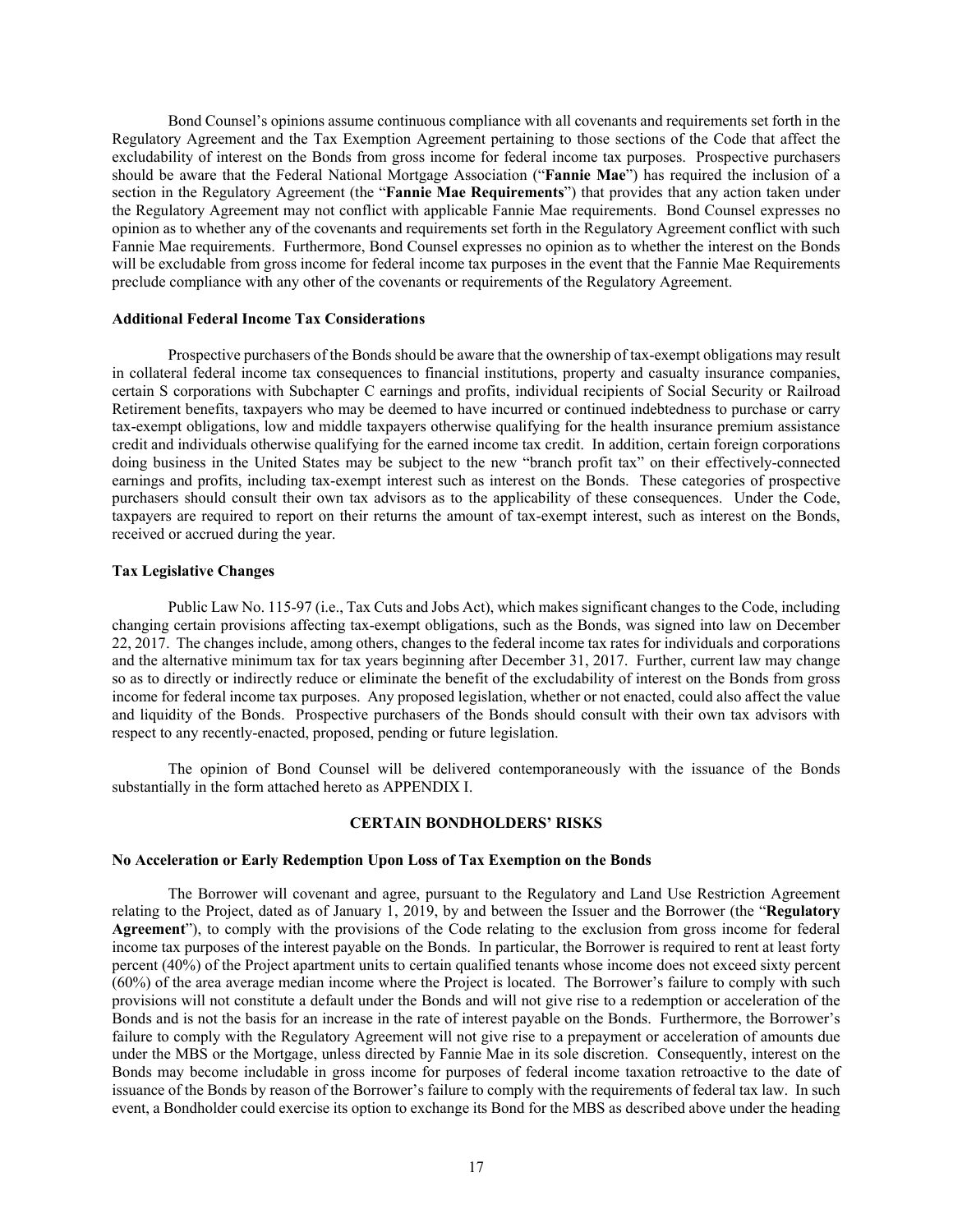"DESCRIPTION OF THE BONDS – Optional Exchange of Bonds for MBS," but will have lost the value of the taxexemption.

### **Payments Prior to Immediate MBS Delivery Date**

Prior to the Immediate MBS Delivery Date, payment of principal and interest, and the Borrower's obligations with respect to principal and interest on the Bonds, will be primarily secured by and payable from Bond proceeds held in the Bond Proceeds Fund and moneys deposited into the Collateral Fund and the Revenue Fund, including the Negative Arbitrage Account therein. Although the Borrower will execute the Mortgage Note and the Bond Loan Note to evidence its obligation to repay the respective loans evidenced thereby, it is not expected, prior to the MBS Delivery Date, that any revenues from the Project or other amounts, except moneys in the Bond Proceeds Fund and the Revenue Fund, will be available to satisfy that obligation. Prior to the MBS Delivery Date, it is expected that funds on deposit in the Negative Arbitrage Account of the Revenue Fund, and the interest earnings thereon, will be sufficient to pay the debt service on the Bonds.

### **Mandatory Redemption of Bonds**

Pursuant to the Indenture, under certain circumstances, the Bonds may be subject to mandatory redemption in whole or in part prior to maturity. Please see "DESCRIPTION OF THE BONDS – Mandatory Redemption of Bonds" herein and APPENDIX C hereto.

# **Limited Liability of Issuer**

Notwithstanding anything in the Indenture or in the Bonds, the Issuer shall not be required to advance any money derived from any source other than the Trust Estate and other assets pledged under the Indenture for any of the purposes of the Indenture.

No agreements or provisions contained in the Indenture, nor any agreement, covenant or undertaking by the Issuer contained in any document executed by the Issuer in connection with the Project, or the issuance, sale and delivery of the Bonds shall give rise to any pecuniary liability of the Issuer or a charge against its general credit, or shall obligate the Issuer financially in any way except from the application of the Trust Estate or other proceeds pledged to the payment of the Bonds and the proceeds of the Bonds. No failure of the Issuer to comply with any term, condition, covenant or agreement in the Indenture or in any document executed by the Issuer in connection with the Project, or the issuance, sale and delivery of the Bonds shall subject the Issuer to liability for any claim for damages, costs or other financial and pecuniary charge except to the extent that the same can be paid or recovered from the Financing Agreement or the Trust Estate or other assets pledged to the payment of the Bonds or the proceeds of the Bonds.

THE BONDS, TOGETHER WITH INTEREST THEREON, AND REDEMPTION PREMIUM, IF ANY, ARE NOT GENERAL OBLIGATIONS OF THE ISSUER, BUT ARE SPECIAL, LIMITED OBLIGATIONS OF THE ISSUER SECURED BY THE TRUST ESTATE, ARE AND WILL ALWAYS BE PAYABLE SOLELY FROM THE REVENUES AND INCOME DERIVED FROM THE TRUST ESTATE (EXCEPT TO THE EXTENT PAID OUT OF MONEYS ATTRIBUTABLE TO PROCEEDS OF THE BONDS OR THE INCOME FROM THE TEMPORARY INVESTMENT THEREOF), AND ARE AND WILL ALWAYS BE A VALID CLAIM OF THE OWNER THEREOF ONLY AGAINST THE REVENUES AND INCOME DERIVED FROM THE TRUST ESTATE, WHICH REVENUES AND INCOME MAY BE USED FOR NO OTHER PURPOSE THAN TO PAY THE PRINCIPAL INSTALLMENTS OF, REDEMPTION PREMIUM, IF ANY, AND INTEREST ON THE BONDS, EXCEPT AS MAY BE EXPRESSLY AUTHORIZED OTHERWISE IN THE INDENTURE AND IN THE FINANCING AGREEMENT. THE BONDS AND THE OBLIGATION TO PAY INTEREST THEREON AND REDEMPTION PREMIUM, IF ANY, DO NOT NOW AND WILL NEVER CONSTITUTE A DEBT OR AN OBLIGATION OF THE STATE OF TEXAS OR ANY POLITICAL SUBDIVISION THEREOF AND NEITHER THE STATE NOR ANY POLITICAL SUBDIVISION THEREOF WILL BE LIABLE THEREFOR. THE BONDS ARE NOT AND DO NOT CREATE OR CONSTITUTE IN ANY WAY AN OBLIGATION, A DEBT OR A LIABILITY OF THE STATE OF TEXAS OR ANY POLITICAL SUBDIVISION THEREOF, OR CREATE OR CONSTITUTE A PLEDGE, GIVING OR LENDING OF THE FAITH, CREDIT, OR TAXING POWER OF THE STATE OR ANY POLITICAL SUBDIVISION THEREOF. THE ISSUER HAS NO TAXING POWER. THE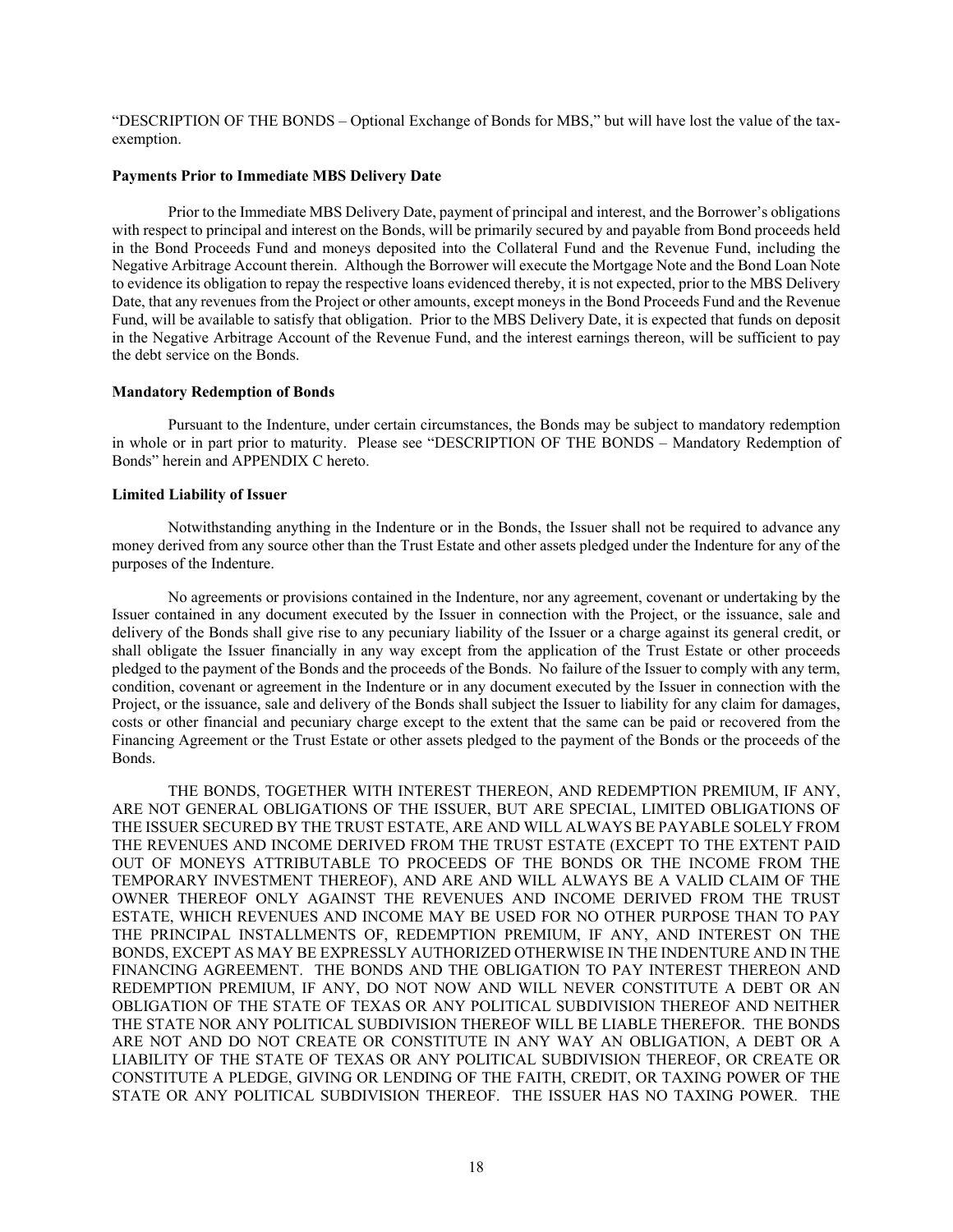BONDS ARE NOT A DEBT OF THE UNITED STATES OF AMERICA, THE UNITED STATES DEPARTMENT OF HOUSING AND URBAN DEVELOPMENT OR ANY OTHER FEDERAL GOVERNMENTAL AGENCY AND ARE NOT GUARANTEED BY THE FULL FAITH AND CREDIT OF THE UNITED STATES.

### **Payment of the Mortgage Loan**

The ability of the Borrower to pay the Mortgage Loan is dependent on the revenues derived from the Project. Due to the inherent uncertainty of future events and conditions, no assurance can be given that revenues generated by the Project will be sufficient to pay expenses of the Project, including without limitation, debt service on the Mortgage Loan, operating expenses, servicing fees, fees due to Fannie Mae, Trustee fees, and fees owed to the Issuer. The ability of the Project to generate sufficient revenues may be affected by a variety of factors including, but not limited to, completion of repairs to such Project, the maintenance of a sufficient level of occupancy, the ability to achieve increases in rents, the level of operating expenses, project management, adverse changes in applicable laws and regulations, general economic conditions and other factors in the surrounding market area for the Project. The Borrower intends to rent all of the units in the Project to persons or families of moderate and low income and the amount of rent that may be charged for such units may be materially less than market rates. In addition to these factors, other adverse events may occur from time to time which may have a negative impact on the occupancy level and rental income of the Project.

Failure of the Borrower to make payments when due under the Mortgage Loan will result in an event of default under the Mortgage Loan and the Financing Agreement and may result in a mandatory prepayment of all or a portion of the Bonds. The Mortgage Loan will not be accelerated unless directed by Fannie Mae in its sole discretion in which case the Bonds will remain outstanding and will remain secured by the MBS guaranteed as to timely payment of principal and interest by Fannie Mae. See "SECURITY FOR AND SOURCES OF PAYMENT BONDS" herein.

The Mortgage Loan is a non-recourse obligation of the Borrower with respect to which neither the Borrower nor its partners have personal liability and as to which the Borrower and its partners have not pledged for the benefit of the Lender any of their respective assets, other than the Project and its rents, profits and proceeds.

### **Bonds are Pass-Through Bonds; Interest Payment Lag**

As described elsewhere herein, following the MBS Delivery Date, the Bonds are pass-through securities designed to pass through to registered owners of the Bonds principal and interest payments on the MBS one Business Day after receipt by the Trustee of such payments on the MBS. Interest payments on the Bonds will equal interest accrued on the Bonds during the prior calendar month and shall be made from interest payments received by the Trustee on the MBS, which payments on the MBS shall be the 25th day of each month, or the next Business Day if the 25th is not a Business Day.

Although interest accrues on the MBS during a calendar month, the Trustee will not receive such payment on the MBS until the 25th day in the following calendar month, or the next succeeding Business Day if such day is not a Business Day. In addition, the Bonds mature on the Bond Maturity Date; however, the final principal payment on the MBS will occur on the 25<sup>th</sup> day of the month in which the Bond Maturity Date occurs (or the succeeding Business Day if such day is not a Business Day) and such payment will be passed through to Bondholders on the following Business Day after receipt by the Trustee. Because of these delays, the effective yield on the Bonds will be lower than the Pass-Through Rate on the MBS and the stated interest rate on the Bonds.

### **Pass-Through Certificate**

If the MBS is issued by Fannie Mae and acquired by the Trustee as collateral for the Bonds, Fannie Mae's obligations will be solely as provided in the MBS and in the Fannie Mae MBS Prospectus and the related form of Prospectus Supplement for MBS Certificate. The obligations of Fannie Mae under the MBS will be obligations solely of Fannie Mae, a federally chartered corporation, and will not be backed by the full faith and credit of the United States of America. The Bonds are not and will not be a debt of the United States of America or any other agency or instrumentality of the United States of America or of Fannie Mae. The Bonds are not and will not be guaranteed by the full faith and credit of Fannie Mae or the United States of America.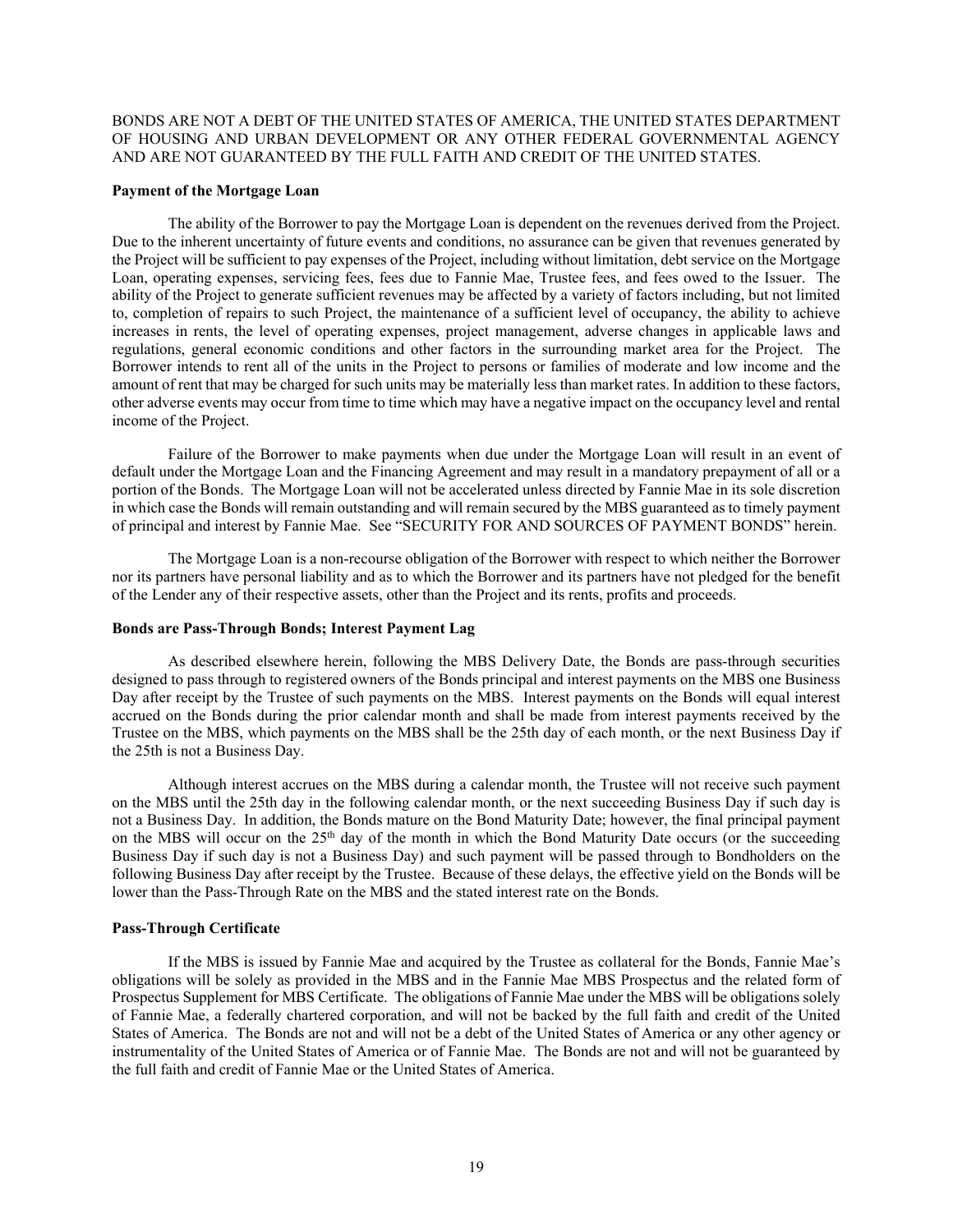It is possible, in the event of the insolvency of Fannie Mae, or the occurrence of some other event precluding Fannie Mae from honoring its obligations to make payments as stated in the MBS, if issued, that the financial resources of the Borrower will be the only source of payment on the Bonds. There can be no assurance that the financial resources of the Borrower will be sufficient to pay the principal of, premium if any, and interest on the Bonds in the event the related Trustee is forced to seek recourse against the Borrower. See "SECURITY FOR AND SOURCES OF PAYMENT OF THE BONDS" herein.

### **Performance of the Project and Estimated Rental Revenue Vacancies**

The economic feasibility of the Project depends in large part upon the Project's being substantially occupied at rentals adequate to maintain substantial occupancy throughout the term of the Bonds at sufficient rents and to cover all operating expenses of the Project and debt service on the Mortgage Loan. Although representatives of the Borrower believe, based on surveys of the area where the Project is located, that a substantial number of persons currently need housing facilities such as the Project, occupancy of the Project may be affected by competition from existing housing facilities or from housing facilities which may be constructed in the area served by their Project. While the Borrower believes the Project is needed, there may be difficulties in keeping it substantially occupied. Furthermore, no assurance can be given that the low-income tenants are able to afford the rental rates of the Project, notwithstanding the below-market rental rates. Restrictions imposed under the Code on tenant income and the rent that can be charged could have an adverse effect on the Borrower's ability to satisfy its obligations under the Financing Agreement, especially if operating expenses should increase beyond what was anticipated.

## **Secondary Markets and Prices**

No representation is made concerning the existence of any secondary market for the Bonds. The Underwriter will not be obligated to repurchase any of the Bonds, nor can any assurance be given that any secondary market will develop following the completion of the offering of the Bonds. Further, there can be no assurance that the initial offering prices for the Bonds will continue for any period of time. Furthermore, the Bonds should be purchased for their projected returns only and not for any resale potential, which may or may not exist.

#### **Future Legislation; IRS Examination**

The Project, its operation and the treatment of interest on the Bonds are subject to various laws, rules and regulations adopted by the local, State and federal governments and their agencies. There can be no assurance that relevant local, State or federal laws, rules and regulations may not be amended or modified or interpreted in the future in a manner that could adversely affect the Bonds, the Trust Estate created under the Indenture, the Project, or the financial condition of or ability of the Borrower to comply with its obligations under the various transaction documents.

In recent years, the Internal Revenue Service ("IRS") has increased the frequency and scope of its examination and other enforcement activity regarding tax exempt bonds. Currently, the primary penalty available to the IRS under the Code is a determination that interest on bonds is subject to federal income taxation. Such event could occur for a variety of reasons, including, without limitation, failure to comply with certain requirements imposed by the Code relating to investment restrictions, periodic payments of arbitrage profits to the United States of America, the timely and proper use of Bond proceeds and the facilities financed therewith and certain other matters. See "TAX MATTERS" herein. No assurance can be given that the IRS will not examine the Issuer, the Borrower, the Project or the Bonds. If the Bonds are examined, it may have an adverse impact on their price and marketability.

# **NO LITIGATION**

### **The Issuer**

There is no proceeding or litigation of any nature now pending or threatened against the Issuer restraining or enjoining the issuance, sale, execution or delivery of the Bonds, or in any way contesting or affecting the validity of the Bonds, any proceedings of the Issuer taken with respect to the issuance or sale thereof, the pledge or application of any money or security provided for the payment of the Bonds, the existence or powers of the Issuer relating to the Bonds or the title of any officers of the Issuer to their respective positions.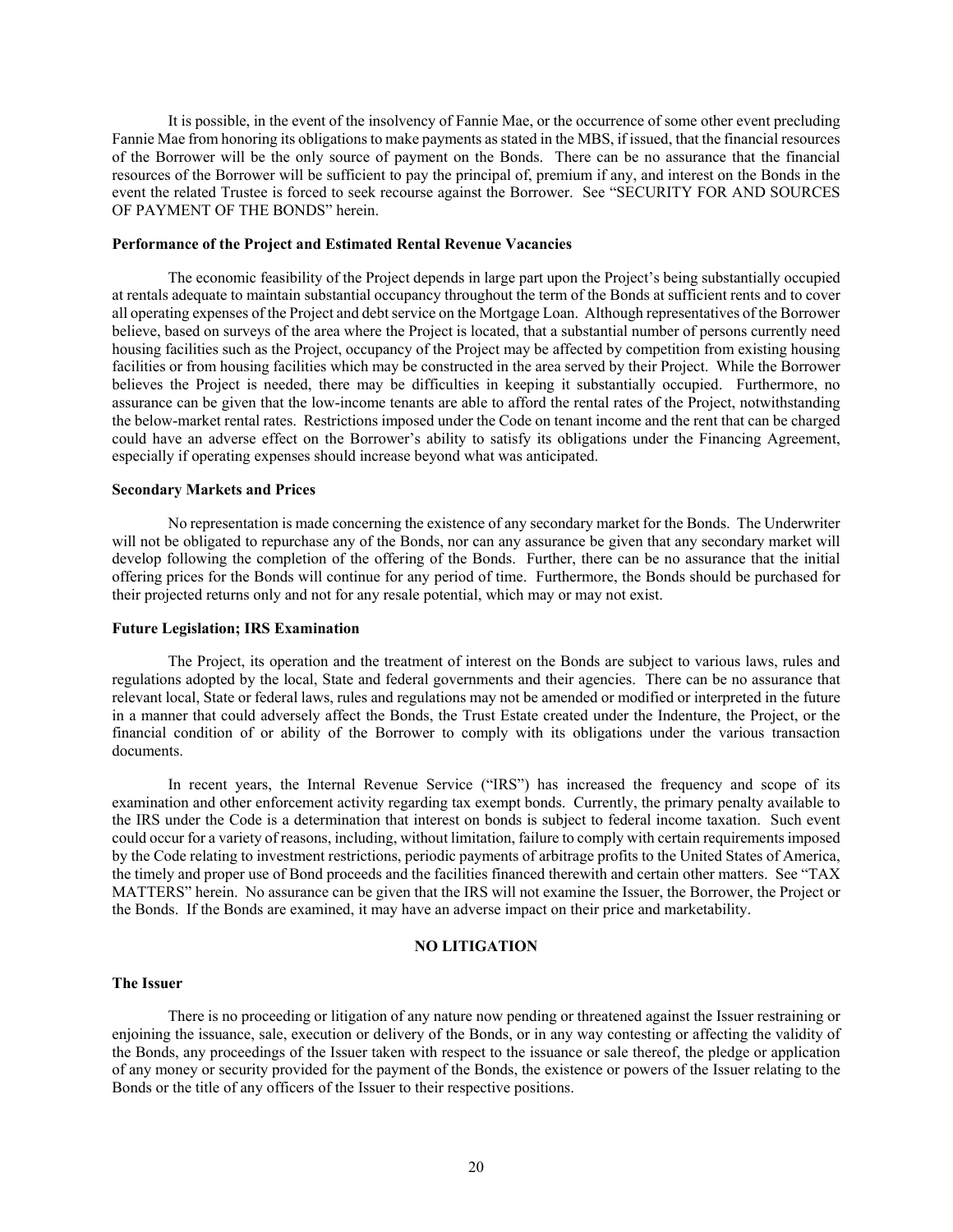### **The Borrower**

There is no legal action, suit, proceeding, investigation or inquiry at law or in equity, before or by any court, agency, arbitrator, public board or body or other entity or person, pending or, to the best knowledge of the Borrower, threatened against or affecting the Borrower or any partner of the Borrower, in their respective capacities as such, nor, to the knowledge of the Borrower, any basis therefor, (i) which would restrain or enjoin the issuance or delivery of the Bonds, the use of the Official Statement in the marketing of the Bonds or the collection of revenues pledged under or pursuant to the Indenture or (ii) which would in any way contest or affect the organization or existence of the Borrower or the entitlement of any officer of the Borrower to its position or (iii) which would contest or have a material and adverse effect upon (A) the due performance by the Borrower of the transactions contemplated by the Official Statement, (B) the validity or enforceability of the Bonds or any other agreement or instrument to which the Borrower is a party and that is used or contemplated for use in the consummation of the transactions contemplated hereby and thereby, (C) the exclusion from gross income for federal income tax purposes of the interest on the Bonds or (D) the financial condition or operations of the Borrower, (iv) which contests in any way the completeness or accuracy of the Official Statement or  $(v)$  which questions the power or authority of the Borrower to carry out the transactions on its part contemplated by the Official Statement, or the power of the Borrower to own or operate the Project. The Borrower is not subject to any judgment, decree or order entered in any lawsuit or proceeding brought against it that would have such an effect.

#### **UNDERWRITING**

Stifel, Nicolaus & Company, Incorporated (the "**Underwriter**"), a "participating underwriter" as defined in 15c2-12 and an "underwriter" as defined in Section 2(a)(11) of the Securities Act of 1933, as amended, has entered into the Bond Purchase Agreement to purchase all of the Bonds, if any of the Bonds are to be purchased, at a price equal to the principal amount thereof, and to advance \$114,527.42 for deposit into the Negative Arbitrage Account of the Revenue Fund. The Bond Purchase Agreement provides that the Underwriter will receive, for its services, compensation from the Borrower in the amount of \$153,800, plus \$5,000 for certain fees and expenses, and will be reimbursed by the Borrower in the amount of \$114,527.42 for the deposit into the Negative Arbitrage Account. The obligation of the Underwriter to pay for the Bonds is subject to certain terms and conditions set forth in the Bond Purchase Agreement. The Borrower has agreed to indemnify the Underwriter and the Issuer as to certain matters in connection with the Bonds.

The Underwriter may offer and sell the Bonds that it purchases to certain dealers including dealer banks and dealers depositing the Bonds into investment trusts and others at a price lower than the public offering price stated in the Term Sheet. The offering price of the Bonds may be changed from time to time by the Underwriter.

The Underwriter does not guarantee a secondary market for the Bonds and is not obligated to make any such market in the Bonds. No assurance can be made that such a market will develop or continue. Consequently, investors may not be able to resell Bonds should they need or wish to do so for emergency or other purposes.

#### **RATING**

S&P Global Ratings ("**S&P**") has assigned to the Bonds a rating as set forth on the cover page hereof. An explanation of the significance of such rating may be obtained from S&P. The rating of the Bonds reflects only the views of S&P at the time such rating was given, and neither the Issuer, the Borrower nor the Underwriter makes any representation as to the appropriateness of the rating. There is no assurance that such rating will continue for any given period of time or that it will not be revised downward or withdrawn entirely by S&P, if in its judgment, circumstances so warrant. Any such downward revision or withdrawal of the rating may have an adverse effect on the market price of the Bonds.

### **CONTINUING DISCLOSURE**

The Borrower, as the only "obligated person" with respect to the Bonds, will enter into a Continuing Disclosure Agreement, dated as of January 1, 2019 (the "Continuing Disclosure Agreement"), with U.S. Bank National Association, acting as Dissemination Agent, pursuant to which the Borrower will agree to provide ongoing disclosure pursuant to the requirements of Rule 15c2-12 of the Securities and Exchange Commission (the "**Rule**").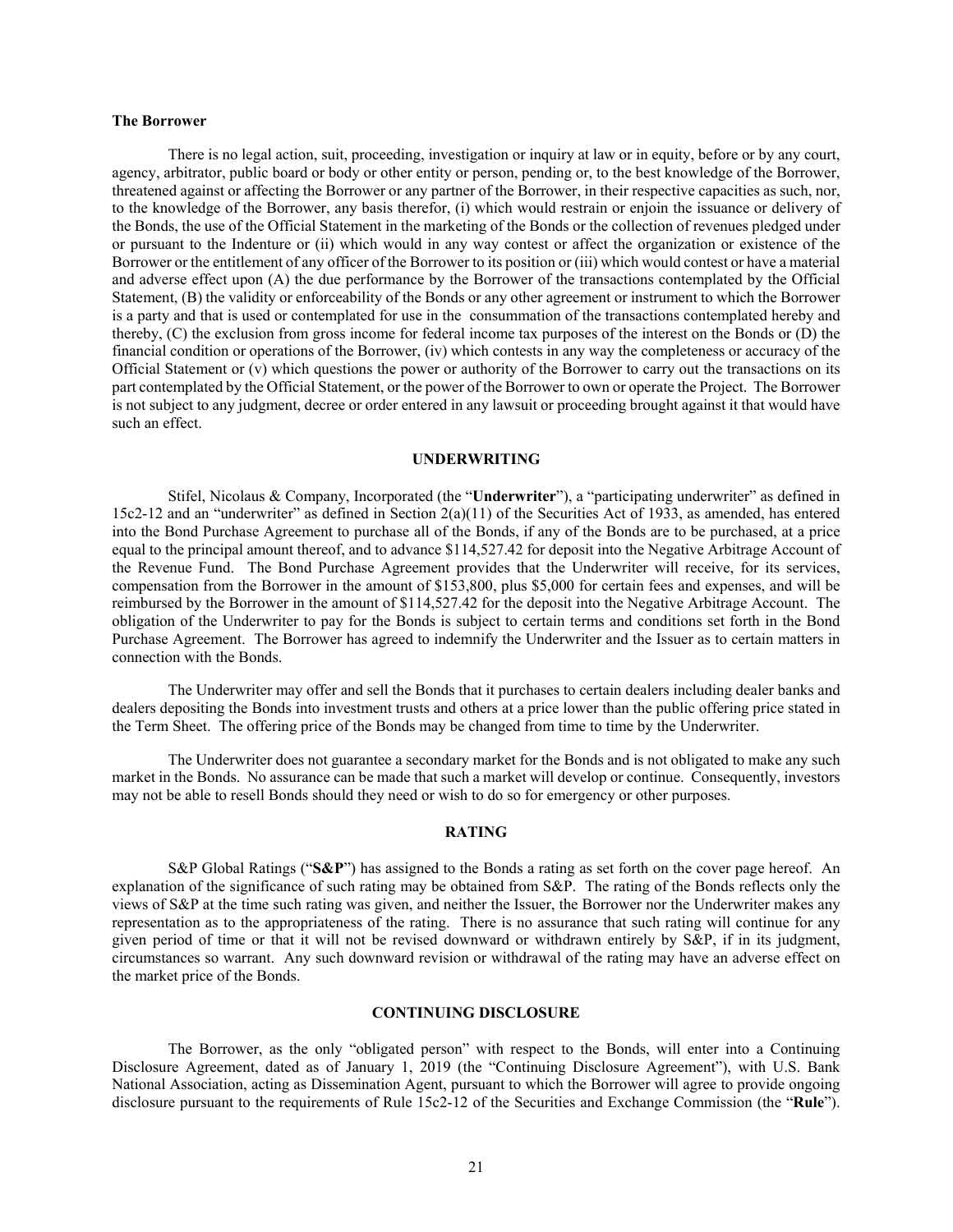Financial statements will be provided at least annually to the Municipal Securities Rulemaking Board (the "**MSRB**") and notices of certain events will be issued pursuant to the Rule. Information will be filed with the MSRB through its Electronic Municipal Market Access ("**EMMA**") system, unless otherwise directed by the MSRB. A form of the Continuing Disclosure Agreement is attached hereto as APPENDIX F.

A failure by the Borrower to comply with the provisions of the Continuing Disclosure Agreement will not constitute a default under the Financing Agreement (although Holders will have any available remedy at law or in equity for obtaining necessary disclosures). Nevertheless, such a failure to comply is required to be reported in accordance with the Rule and must be considered by any broker, dealer or municipal securities dealer before recommending the purchase or sale of the Bonds in the secondary market. Consequently, such a failure may adversely affect the transferability and liquidity of the Bonds.

The Borrower has not previously been subject to the continuing disclosure requirements of the Rule.

# **THE TRUSTEE**

*The information under this heading has been provided solely by the Trustee and is believed to be reliable, but has not been verified independently by the Issuer or the Underwriter. No representation whatsoever as to the accuracy, adequacy or completeness of such information is made by the Issuer or the Underwriter.*

The Issuer has appointed U.S. Bank National Association as Trustee under the Indenture. The Trustee is a national banking association organized and existing under the laws of the United States of America, having all of the powers of a bank, including fiduciary powers, and is a member of the Federal Deposit Insurance Corporation and the Federal Reserve System.

The Trustee is to carry out such duties as are assigned to it under the Indenture, the Financing Agreement, and the other Financing Documents. Except for the contents of this section, the Trustee has not reviewed or participated in the preparation of this Official Statement and assumes no responsibility for the nature, contents, accuracy or completeness of the information set forth in this Official Statement or for the recitals contained in the Indenture or the Bonds (except for the certificate of authentication on each Bond), or for the validity, sufficiency, or legal effect of any of such documents.

Furthermore, the Trustee has no oversight responsibility, and is not accountable, for the use or application of any of the Bonds authenticated or delivered pursuant to the Indenture or for the use or application of the proceeds of such Bonds. The Trustee has not evaluated the risks, benefits, or propriety of any investment in the Bonds and makes no representation, and has reached no conclusions, regarding the value or condition of any assets or revenues pledged or assigned as security for the Bonds, the technical or financial feasibility of the expected uses of proceeds of the Bonds or the investment quality of the Bonds, about all of which the Trustee expresses no opinion and expressly disclaims the expertise to evaluate.

# **ADDITIONAL INFORMATION**

Any statements in this Official Statement involving matters of opinion, whether or not expressly so stated, are intended as such and not as representations of fact. This Official Statement is not to be construed as a contract or agreement between the Issuer and the purchasers or holders of any of the Bonds.

This Official Statement has been deemed final in accordance with the Rule. The execution and delivery of this Official Statement has been duly authorized by the Borrower.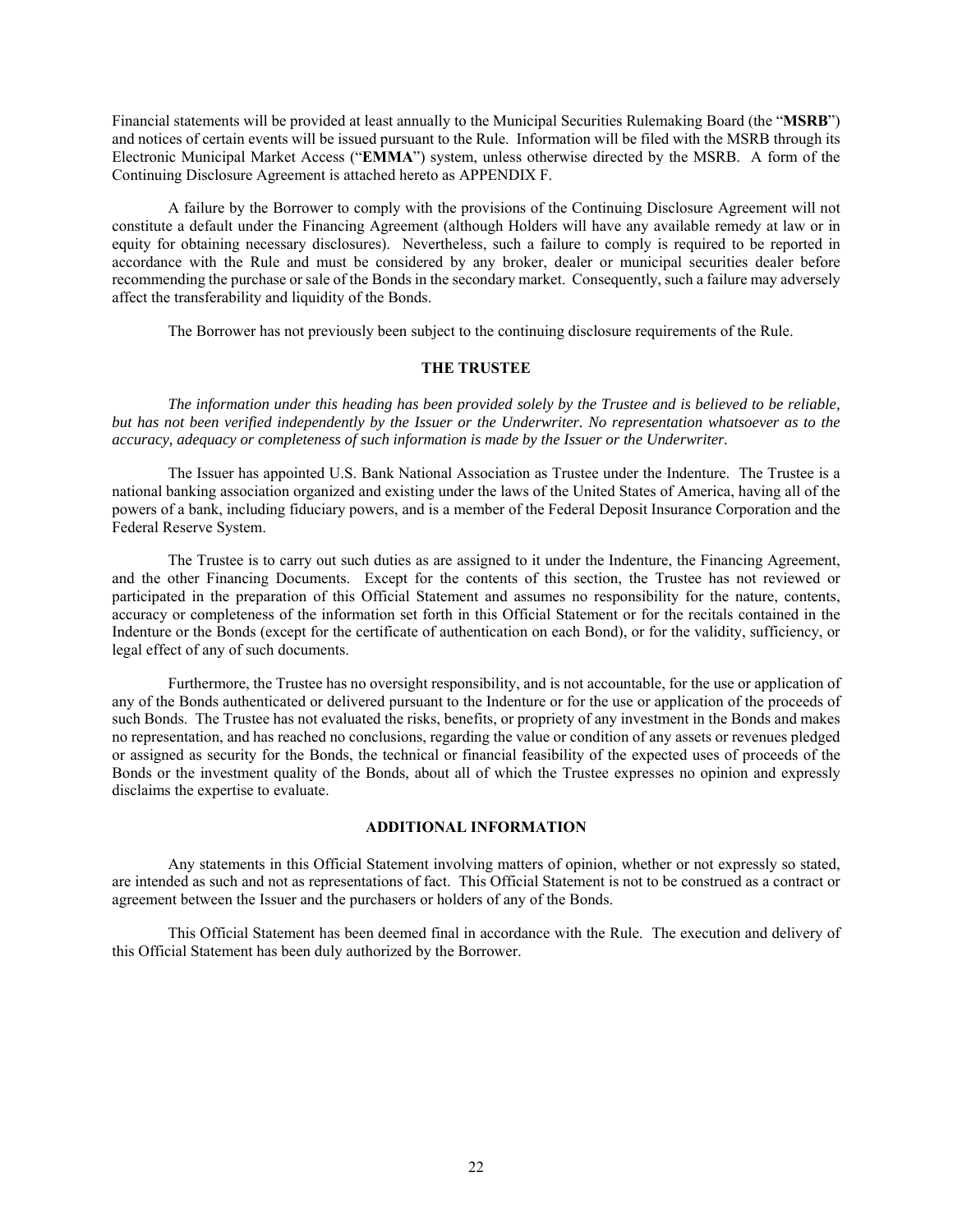This Official Statement has been duly authorized, executed and delivered by the Borrower.

# **YELLOWSTONE BOULEVARD LLC,**

a Texas limited liability company

- By: Yellowstone Boulevard I LLC, a Texas limited liability company, its Managing Member
	- By: Bozrah International Ministries, Inc., a Texas nonprofit corporation, its Managing Member
	- By: /s/ Brian Courtney

Brian Courtney President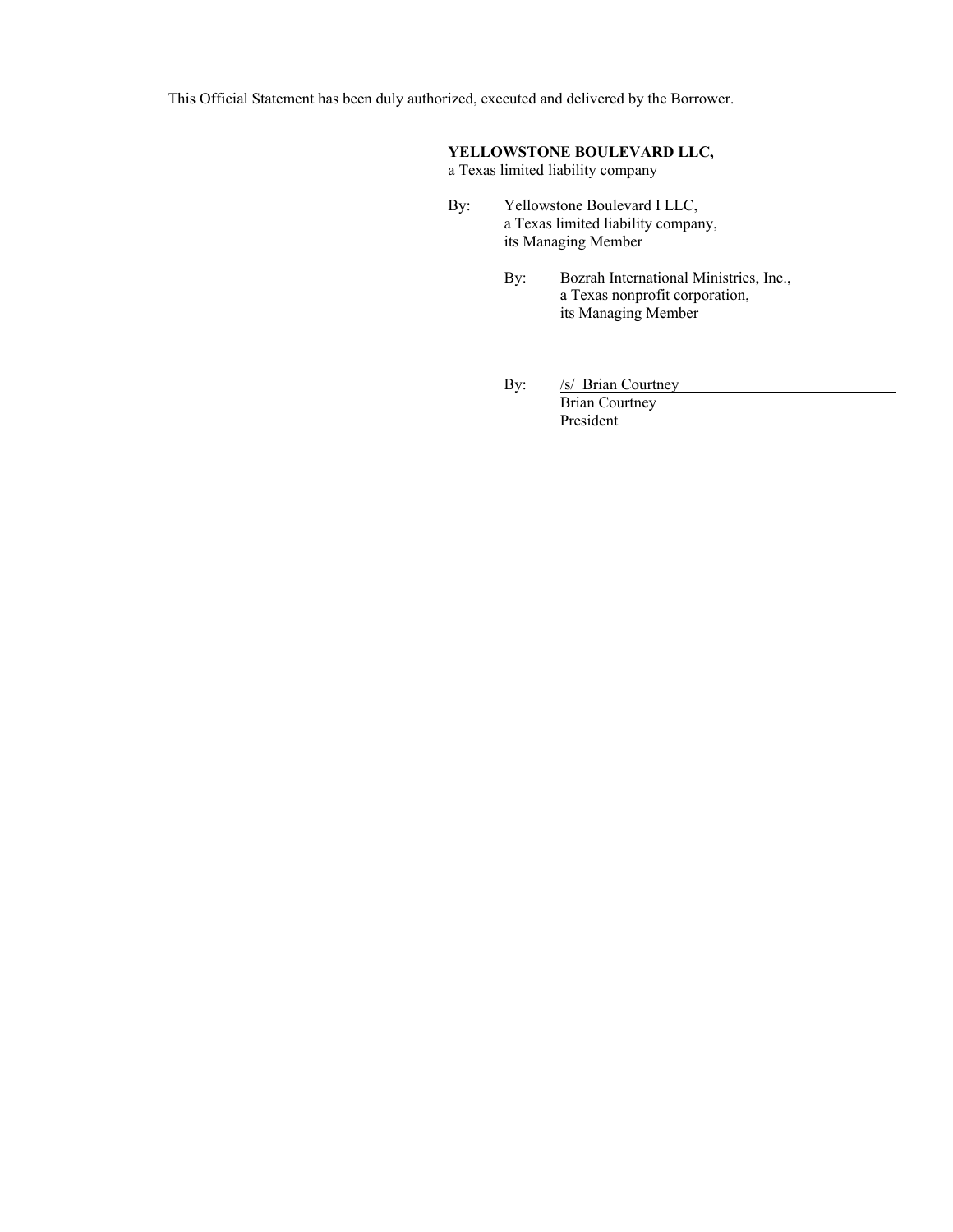# **APPENDIX A FANNIE MAE MORTGAGE-BACKED SECURITIES PROGRAM**

*This summary of the Fannie Mae Mortgage Backed Securities Program, the Fannie Mae Certificates and the documents referred to herein has not been provided or approved by Fannie Mae, does not purport to be comprehensive and is qualified in its entirety by reference to the Fannie Mae MBS Prospectus (Multifamily Fixed-Rate Yield Maintenance) for Guaranteed Mortgage Pass-Through Certificates (the "Fannie Mae MBS Prospectus") which will be available if and when the MBS is issued. The template for the Multifamily Fixed-Rate Yield Maintenance MBS Prospectus, as of the date of this Official Statement, can be found at http://www.fanniemae.com/portal/funding-themarket/mbs/multifamily/dus-disclose-information-center.html.* 

*With respect to the Immediate MBS, the Fannie Mae MBS Prospectus, if and when available, will consist of the template for Fannie Mae MBS Prospectus applicable at the time of the issuance of the Immediate MBS with the cover page completed with the Immediate MBS-specific information, an Additional Disclosure Addendum substantially in the form attached as Schedule I to this Appendix A, and an Annex A containing information substantially consistent with the Term Sheet attached hereto as Appendix H.* 

*If the Forward MBS were issued on the date of this Official Statement, the Fannie Mae MBS Prospectus would consist of the template for Fannie Mae Multifamily Fixed-Rate Yield Maintenance MBS Prospectus with the cover page completed with the MBS-specific information, an Additional Disclosure Addendum substantially in the form attached as Schedule I to this Appendix A, and an Annex A containing information substantially consistent with the Term Sheet attached hereto as Appendix H, assuming that the Forward Mortgage Loan is originated in the maximum amount of the Lender Commitment without any modification or amendment to any of the conditions to the origination of the Forward Mortgage Loan in the Lender Commitment. THERE CAN BE NO ASSURANCE, GUARANTEE OR REPRESENTATION, HOWEVER, AS TO THE FORM OF THE FANNIE MAE FORWARD MBS OR THE CONTENTS OF THE FANNIE MAE PROSPECTUS OR EVEN WHETHER OR NOT A PROSPECTUS OR ANY DISCLOSURE RELATING TO THE FANNIE MAE FORWARD MBS WILL BE PROVIDED IF AND WHEN THE FANNIE MAE FORWARD MBS IS ISSUED, WHICH COULD BE THIRTY (30) MONTHS OR MORE FROM THE DATE OF THIS OFFICIAL STATEMENT. NOTWITHSTANDING ANYTHING HEREIN TO THE CONTRARY, THE ORIGINATION OF THE FORWARD MORTGAGE LOAN AND THE ISSUANCE OF THE FANNIE MAE FORWARD MBS, ARE SUBJECT TO SIGNIFICANT CONDITIONS RELATING TO THE CONSTRUCTION, FINANCING AND LEASING OF THE PROJECT BY NO LATER THAN THE TERMINATION DATE.*

General .......................................... Fannie Mae is a government-sponsored enterprise that was chartered by the U.S. Congress in 1938 under the name "Federal National Mortgage Association" to support liquidity and stability in the secondary mortgage market, where existing mortgage loans are purchased and sold.

> Fannie Mae has been under conservatorship since September 6, 2008. The conservator, the Federal Housing Finance Agency, succeeded to all rights, titles, powers and privileges of Fannie Mae and of any shareholder, officer or director of the company with respect to the company and its assets. For additional information on the conservatorship, see **"FANNIE MAE — Regulation and Conservatorship"** in the Fannie Mae MBS Prospectus.

> Fannie Mae's regulators include the Federal Housing Finance Agency, the U.S. Department of Housing and Urban Development ("HUD"), the Securities and Exchange Commission (the "SEC"), and the U.S. Department of the Treasury (the "Treasury"). The Office of Federal Housing Enterprise Oversight, the predecessor of the Federal Housing Finance Agency, was Fannie Mae's safety and soundness regulator prior to enactment of the Federal Housing Finance Regulatory Reform Act of 2008.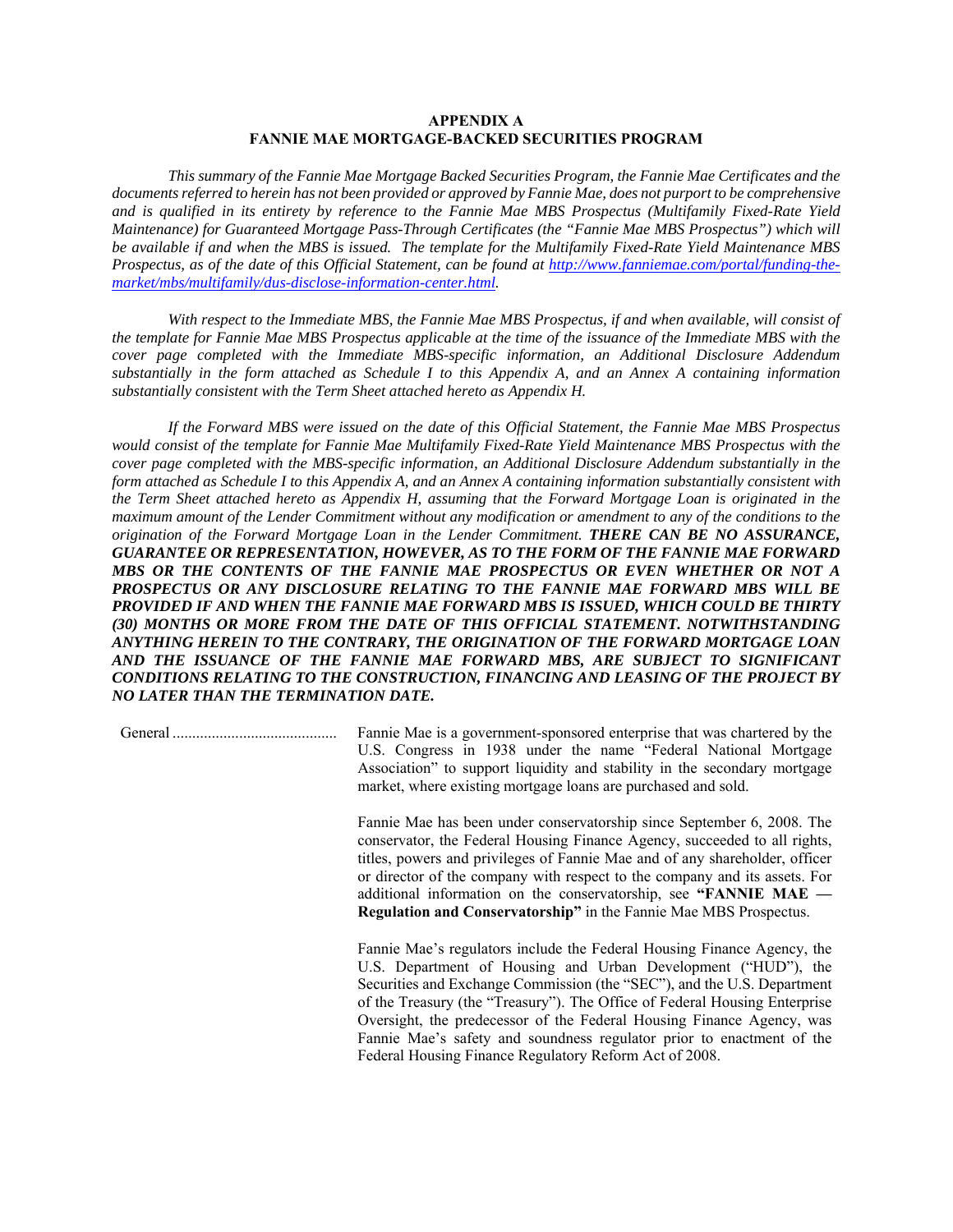|                                                                  | On September 7, 2008, Fannie Mae entered into a senior preferred stock<br>purchase agreement with the Treasury pursuant to which Fannie Mae issued<br>to it one million shares of senior preferred stock and a warrant to purchase,<br>for a nominal price, shares of common stock equal to 79.9% of the<br>outstanding common stock of Fannie Mae. Nevertheless, Fannie Mae alone<br>is responsible for making payments under its guaranty. The MBS if<br>issued by Fannie Mae and acquired by the Trustee and payments of<br>principal and interest on the MBS will not be guaranteed by the United<br>States and do not constitute a debt or obligation of the United States or<br>any of its agencies or instrumentalities other than Fannie Mae. |
|------------------------------------------------------------------|-------------------------------------------------------------------------------------------------------------------------------------------------------------------------------------------------------------------------------------------------------------------------------------------------------------------------------------------------------------------------------------------------------------------------------------------------------------------------------------------------------------------------------------------------------------------------------------------------------------------------------------------------------------------------------------------------------------------------------------------------------|
|                                                                  | The MBS if issued by Fannie Mae and acquired by the Trustee will represent<br>a pro rata undivided beneficial ownership interest in the Mortgage Loan. See<br>"THE MORTGAGE LOAN" in the Official Statement. Fannie Mae will<br>issue the MBS in book-entry form on the book-entry system of the U.S.<br>Federal Reserve Bank.                                                                                                                                                                                                                                                                                                                                                                                                                        |
| Relationship of Bonds, Pass-<br>Through Certificate and Mortgage | The payment and other obligations of the Issuer with respect to the Bonds<br>are intended to be, and shall be, independent of the payment and other<br>obligations of the issuer or maker of the Mortgage Note (as hereinafter<br>defined) and the Pass-Through Certificate, if issued by Fannie Mae and<br>acquired by the Trustee, even though the principal amount of all three<br>instruments is expected to be identical, except in the case of a default with<br>respect to one or more of the instruments.                                                                                                                                                                                                                                     |
|                                                                  | The "Distribution Date" is the 25th day of each month which is the date<br>designated for payments to the Trustee as holder of the MBS, if issued. If<br>that day is not a Business Day, payments will be made on the next Business<br>Day. The first Distribution Date for the MBS will occur in the month<br>following the month in which the MBS is issued. For example, if the issue<br>date is January 1st, the distribution date is February 25th or, if February 25th<br>is not a Business Day, the first Business Day following February 25th.                                                                                                                                                                                                |
|                                                                  | On each Distribution Date, Fannie Mae will pass through on the MBS, if<br>issued, one month's interest at the "Pass-Through Rate". Interest on the MBS<br>shall be calculated on an "Actual/360" basis. "Actual/360" means a<br>computation of interest accrual on the basis of a three hundred sixty (360)<br>day year and the actual number of calendar days during the applicable month,<br>calculated by multiplying the unpaid principal balance of the MBS by the<br>Pass-Through Rate, dividing the product by three hundred sixty (360), and<br>multiplying the quotient obtained by the actual number of days elapsed in the<br>applicable month.                                                                                            |
|                                                                  | Because Fannie Mae's guaranty requires it to supplement amounts received<br>by the trust as required to permit timely payment of interest, the amount of<br>interest distributed to certificateholders on a Distribution Date will not be<br>affected by any loss mitigation measure, taken with respect to, or other loan                                                                                                                                                                                                                                                                                                                                                                                                                            |

modification made to, the Mortgage Loan while it remains in the trust.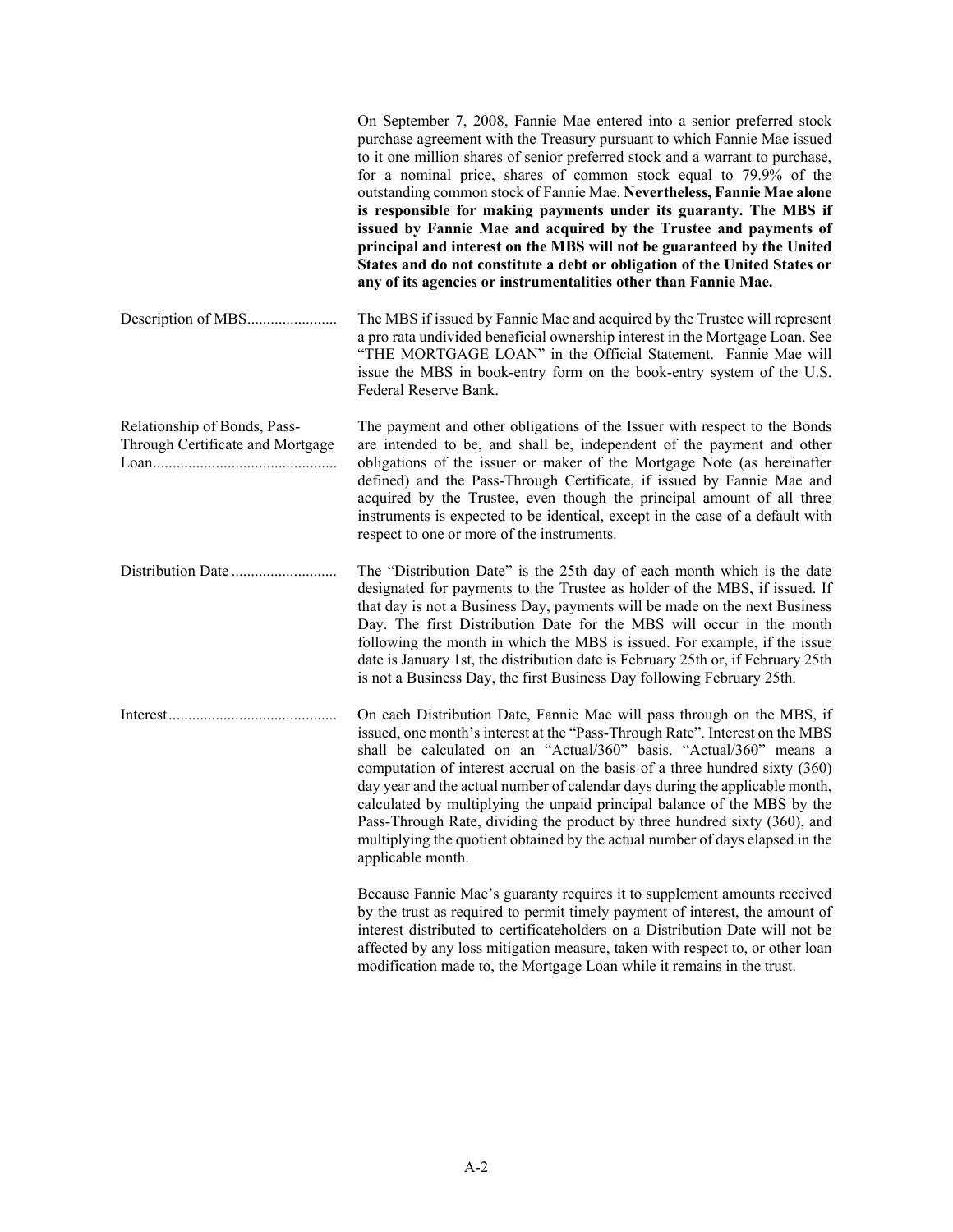As described under the caption "**MATERIAL FEDERAL INCOME TAX CONSEQUENCES"** *which can be found at http://www.fanniemae.com/ resources/file/mbs/pdf/fixed-rate-yield-maintenance-111717.pdf*, the MBS and payments on the MBS, including interest payments thereon, are subject to federal income taxation. Such interest payments only become excluded from gross income for federal income tax purposes and excluded from taxation by the State, to the extent described elsewhere herein, when applied by the Trustee to pay interest due on the Bonds. See "TAX MATTERS" in the Official Statement herein.

Principal ........................................ Fannie Mae will receive collections on the Mortgage Loan on a monthly basis. The period Fannie Mae uses to differentiate between collections in one month and collections in another month is called the due period. The due period is the period from and including the second calendar day of the preceding month in which the Distribution Date occurs to and including the first calendar day of the month in which the Distribution Date occurs.

> On each Distribution Date, Fannie Mae will pass through principal of the MBS, if issued, as follows:

- the aggregate amount of the scheduled principal due on the Mortgage Loan in the pool during the related due period; and
- the aggregate amount of the unscheduled principal payments specified below;
	- o the stated principal balance of the Mortgage Loan as to which prepayment in full was received during the calendar month immediately preceding the month in which that Distribution Date occurs;
	- o the stated principal balance of the Mortgage Loan if it was purchased from the pool during the calendar month immediately preceding the month in which that Distribution Date occurs; and
	- o the amount of any partial prepayments on the Mortgage Loan that were received during the calendar month immediately preceding the month in which that Distribution Date occurs.

 Because Fannie Mae's guaranty requires it to supplement amounts received by the trust as required to permit timely payment of the principal amounts specified above, the amount of principal distributed to certificateholders on a Distribution Date will **not** be affected by any loss mitigation measure, taken with respect to, or other loan modification made to, the Mortgage Loan while it remains in the trust.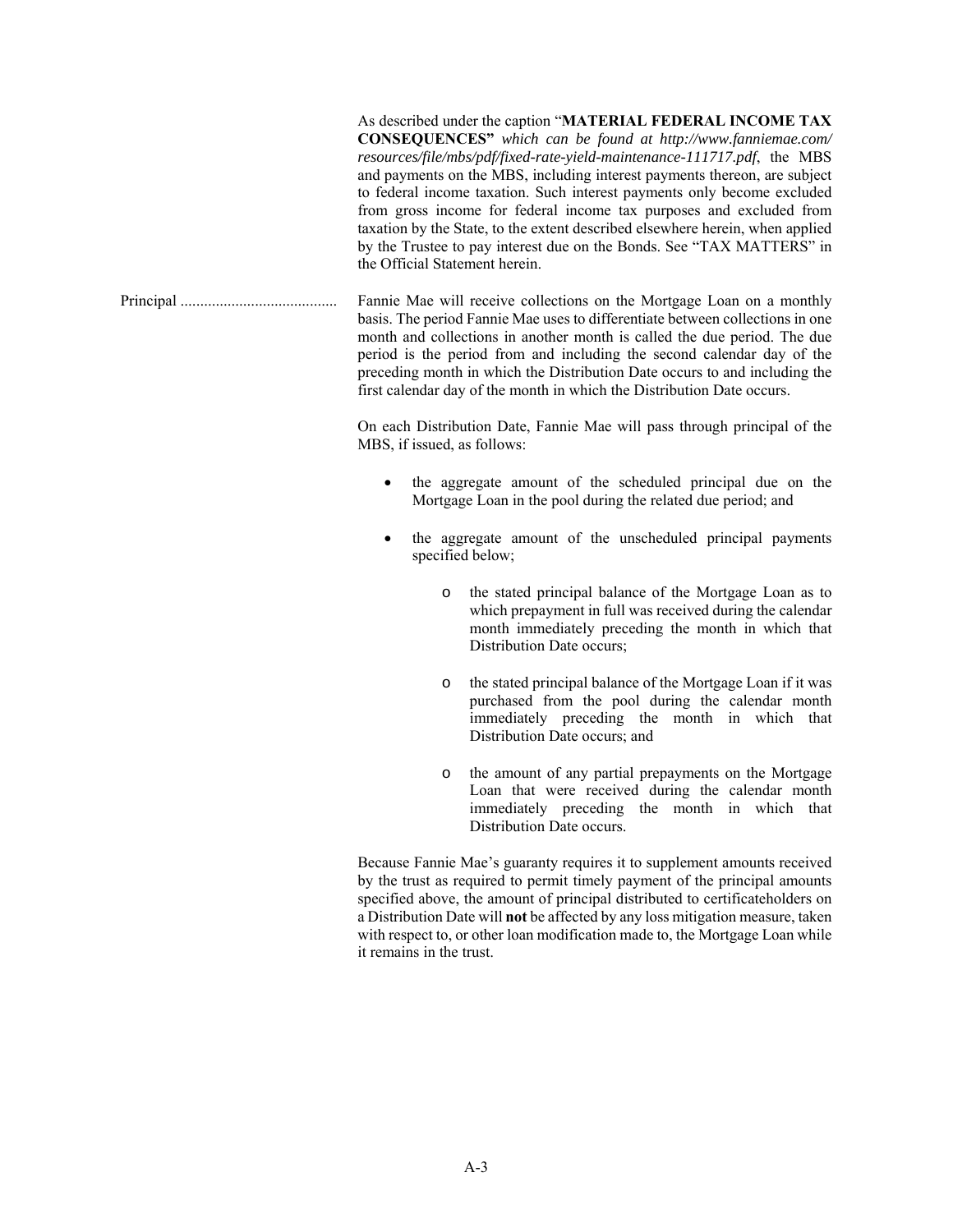|                         | Fannie Mae may treat a prepayment in full received on the first Business Day<br>of a month as if the prepayment were received on the last Business Day of<br>the preceding month. Fannie Mae passes through these prepayments on the<br>Distribution Date in the same month in which the prepayment actually was<br>received. For example, if a prepayment on the Mortgage Loan in full is<br>actually received on the first Business Day of February, it would be treated<br>as if it had been received on the last Business Day of January and, therefore,<br>would be passed through on February 25 (or the next Business Day, if<br>February 25 is not a Business Day). |
|-------------------------|-----------------------------------------------------------------------------------------------------------------------------------------------------------------------------------------------------------------------------------------------------------------------------------------------------------------------------------------------------------------------------------------------------------------------------------------------------------------------------------------------------------------------------------------------------------------------------------------------------------------------------------------------------------------------------|
|                         | The Mortgage Loan permits the reamortization of principal after a permitted<br>voluntary prepayment or an involuntary prepayment caused by the receipt of<br>proceeds from insurance or condemnation. A reamortization of the Mortgage<br>Loan will cause a change in the rate at which principal is passed through to<br>holders of the Pass-Through Certificate.                                                                                                                                                                                                                                                                                                          |
| Monthly Related Factors | On or about the fourth Business Day of each month, Fannie Mae publishes<br>the monthly related factor for each issuance of its Certificates. If an investor<br>multiplies the monthly related factor by the original principal balance of the<br>MBS, the investor will obtain the current principal balance of the MBS, after<br>giving effect to the monthly principal payment to be passed through on the<br>Distribution Date in that month. The most current related factor is generally<br>available in Fannie Mae's Multifamily Securities Locator Service application<br>on Fannie Mae's Web site at http://www.fanniemae.com.                                      |
|                         | Fannie Mae guarantees to each trust that on each Distribution Date it will<br>supplement amounts received by the trust as required to permit payments on<br>the MBS in an amount equal to:                                                                                                                                                                                                                                                                                                                                                                                                                                                                                  |
|                         | the aggregate amounts of scheduled and unscheduled principal<br>payments described in "-Principal" above, and                                                                                                                                                                                                                                                                                                                                                                                                                                                                                                                                                               |
|                         | an amount equal to one month's interest on the MBS, as described<br>in "-Interest" above.                                                                                                                                                                                                                                                                                                                                                                                                                                                                                                                                                                                   |
|                         | In addition, Fannia Mea quarantees to the related trust that it will supplement                                                                                                                                                                                                                                                                                                                                                                                                                                                                                                                                                                                             |

 In addition, Fannie Mae guarantees to the related trust that it will supplement amounts received by the trust as required to make the full and final payment of the unpaid principal balance of the related certificates on the Distribution Date in the month of the maturity date specified in the prospectus supplement. Fannie Mae's guaranty runs directly to the trust and not directly to certificateholders. Certificateholders have limited rights to bring proceedings directly against Fannie Mae to enforce its guaranty. See **"THE TRUST DOCUMENTS—Certificateholders' Rights Upon a Guarantor Event of Default"** in the Fannie Mae MBS Prospectus. While Fannie Mae is in the current conservatorship, the conservator does not have the right to repudiate Fannie Mae's guaranty on the MBS. However, if Fannie Mae is placed into receivership, or if Fannie Mae emerges from conservatorship and is then again placed into conservatorship, the receiver or conservator, as applicable, will have the right to repudiate Fannie Mae's guaranty on the MBS. See **"RISK FACTORS—RISKS RELATING TO CREDIT— Fannie Mae Credit Factors"** in the Fannie Mae MBS Prospectus.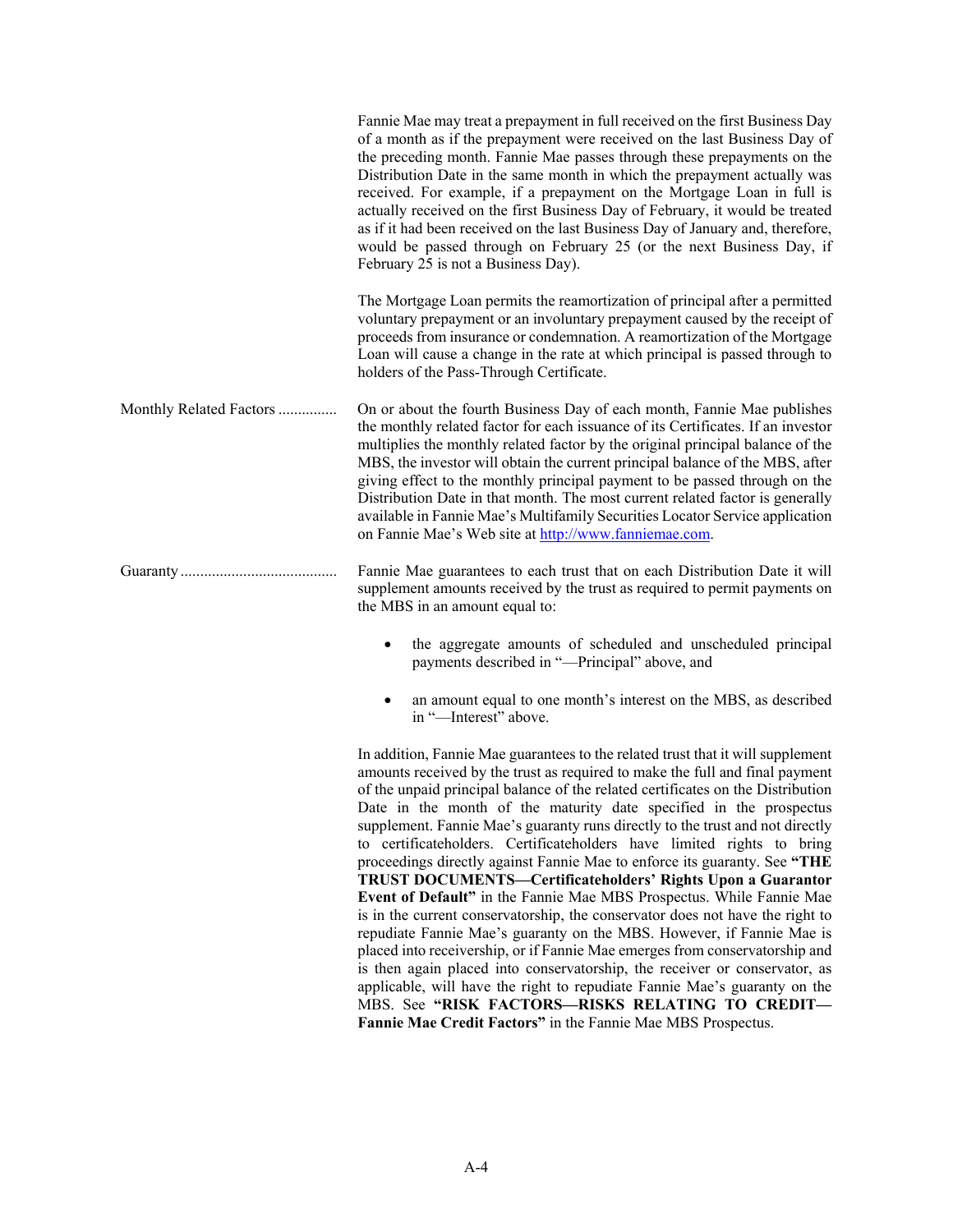|                            | Under certain circumstances, certificateholders have certain limited rights to<br>bring proceedings against the Treasury if Fannie Mae fails to pay under its<br>guaranty. The total amount that may be recovered from the Treasury is<br>subject to limits imposed in the senior preferred stock purchase agreement.<br>For a description of certificateholders' rights to proceed against the Treasury,<br>see "FANNIE MAE-Certificateholders' Rights Under the Senior<br>Preferred Stock Purchase Agreement" in the Fannie Mae MBS<br>Prospectus.                                                                                                                                                                                                                                         |
|----------------------------|----------------------------------------------------------------------------------------------------------------------------------------------------------------------------------------------------------------------------------------------------------------------------------------------------------------------------------------------------------------------------------------------------------------------------------------------------------------------------------------------------------------------------------------------------------------------------------------------------------------------------------------------------------------------------------------------------------------------------------------------------------------------------------------------|
| <b>Optional Prepayment</b> | The Mortgage Loan provides for payment of a prepayment premium on the<br>Mortgage Loan, based on a yield maintenance formula, if the Borrower elects<br>to prepay the Mortgage Loan prior to the fifteenth $(15th)$ year after the MBS<br>is issued. See "APPENDIX H — TERM SHEET" herein. As set forth in the<br>form of MBS Prospectus Supplement, the Trustee, as holder of the MBS<br>would receive a portion of that payment, as further described in the MBS<br>Prospectus Supplement under "Voluntary Prepayment of the Mortgage<br>Loan - Calculation of Total Yield Maintenance Prepayment Premiums."<br>Any premium received by the Trustee will be passed through to<br>Certificateholders. Fannie Mae does not guarantee to any trust the<br>payment of any prepayment premiums. |
|                            | For the MBS, if issued, any day other than a Saturday or Sunday, a day when<br>the fiscal agent or paying agent is closed, a day when the Federal Reserve<br>Bank of New York is closed, or a day when the Federal Reserve Bank is<br>closed in a district where a certificate account is located if the related<br>withdrawal is being made from that certificate account.                                                                                                                                                                                                                                                                                                                                                                                                                  |
| Trust Agreement            | If issued, the MBS will be issued pursuant to the Multifamily Master Trust<br>Agreement effective as of October 1, 2010, as supplemented by an issue<br>supplement for that issuance. Certain pertinent provisions of the trust<br>agreement in the Fannie Mae MBS Prospectus will apply. The trust<br>found<br>Fannie<br>Mae's<br>Web<br>may<br>be<br>on<br>site:<br>agreement<br>http://www.fanniemae.com                                                                                                                                                                                                                                                                                                                                                                                  |
|                            | An entity designated by Fannie Mae to perform the functions of a paying<br>agent. The Federal Reserve Bank of New York currently serves as Fannie<br>Mae's paying agent for certificates such as the MBS.                                                                                                                                                                                                                                                                                                                                                                                                                                                                                                                                                                                    |
|                            | The Mortgage Loan backing the MBS is secured by a first mortgage lien, is<br>in the original principal amount of the MBS; bears interest at a rate of 4.60%<br>per annum; amortizes over a period and has a balloon maturity as set forth in<br>the TERM SHEET attached hereto as "APPENDIX H."                                                                                                                                                                                                                                                                                                                                                                                                                                                                                              |

[Remainder of page intentionally left blank]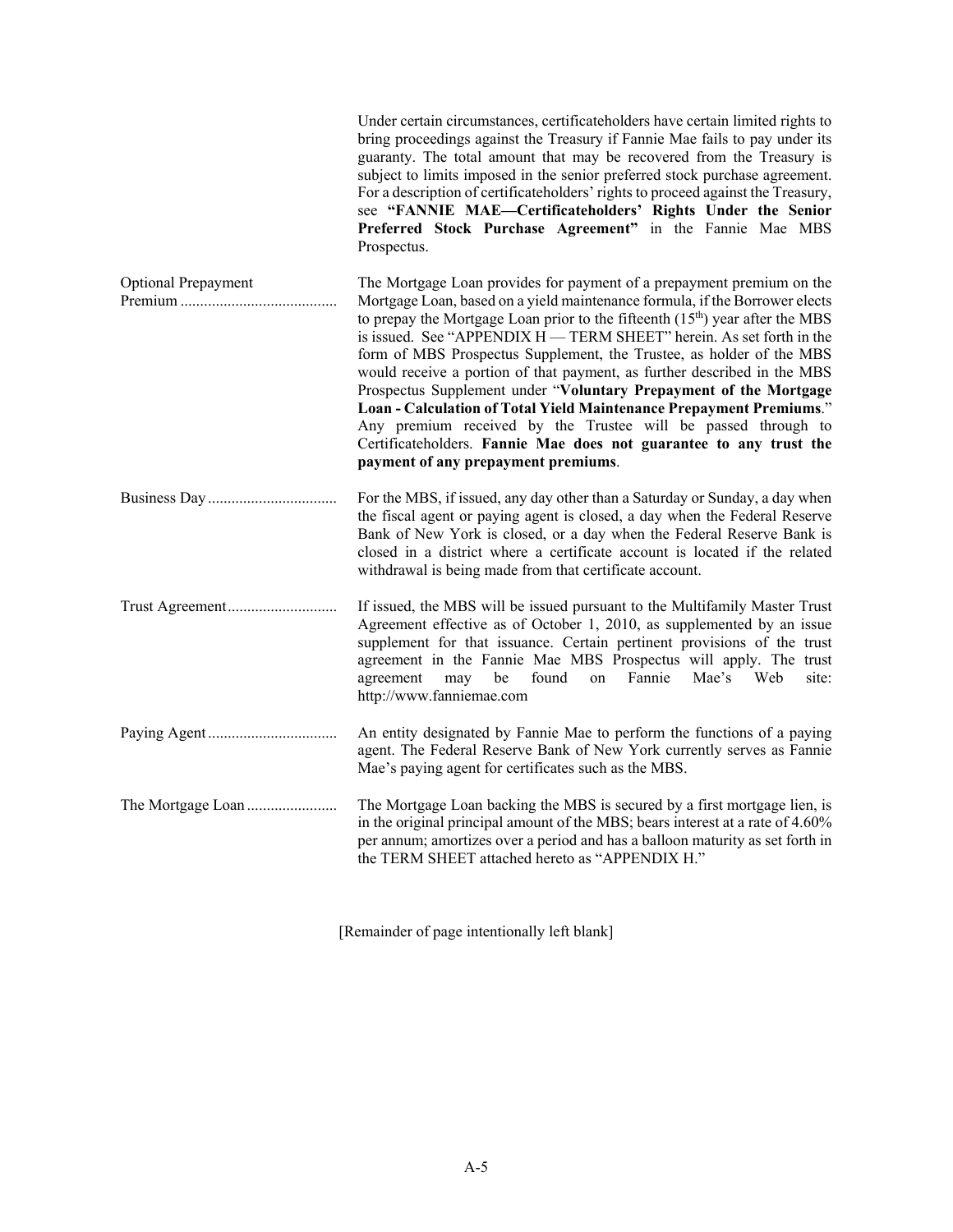### **SCHEDULE I**

### **ADDITIONAL DISCLOSURE ADDENDUM**

*The following information supplements the information in the Prospectus. In the event of any inconsistency between the information provided in this Addendum and the information in the Prospectus, the information in this Addendum shall prevail.* 

The mortgaged property is subject to affordable housing regulatory agreements that impose income restrictions on tenants of the mortgaged property and is an Affordable Housing Loan. See **"The Mortgage Loans — Affordable Housing Loans"**; **"RISK FACTORS — RISKS RELATING TO YIELD AND PREPAYMENT — Prepayments Relating to Specific Types of Mortgage Loans and Mortgaged Properties — The successful operation of a mortgaged property securing an affordable housing mortgage loan may depend upon additional factors"**; and **"RISK FACTORS — RISKS RELATING TO YIELD AND PREPAYMENT — Prepayments Relating to Specific Types of Mortgage Loans and Mortgaged Properties—An affordable housing mortgage loan may be secured by a mortgaged property that has received an allocation of low-income housing tax credits but that fails to remain in compliance with the requirements for maintaining eligibility to receive the tax credits due to operations of the property or a casualty on the property"** in the Prospectus for additional information.

The Immediate MBS will initially serve as collateral for a tax-exempt issue of multifamily housing bonds (the "Bonds") issued by the Texas Department of Housing and Community Affairs (the "Issuer") pursuant to and secured by an indenture of trust by and between the Issuer and U.S. Bank National Association, as trustee; the portion of the Bonds not collateralized by the Immediate MBS will be secured by cash (the "Cash Collateral"). In addition, Fannie Mae has issued the Fannie Mae Forward Commitment to issue the Forward MBS, subject to the terms and conditions set forth in the Fannie Mae Forward Commitment, to secure the Bonds in an amount equal to the difference between the initial principal amount of the Bonds and the principal amount of the Immediate MBS. In the event the Forward MBS is not issued by August 1, 2021, or the Forward MBS is issued in an amount less than the maximum amount of the Fannie Mae Forward Commitment, the Bonds will be redeemed using the Cash Collateral in an amount equal to the difference between the principal amount of the Bonds outstanding at such time, and the aggregate amount of the Immediate MBS outstanding at such time and the amount, if any, of the Forward MBS outstanding at such time. Cash Collateral not used to redeem the Bonds will be released to the Borrower.

The total debt secured by the mortgaged property initially is \$10,453,000, and if the Mortgage Loan relating to the Forward MBS (the "Forward Mortgage Loan") is originated in the maximum amount available under the Fannie Mae Forward Commitment (\$2,047,000), the total debt secured by the mortgaged property will be \$12,500,000. If the Forward Mortgage Loan is originated, it will be originated using a supplemental loan structure with two separate mortgage notes: the Immediate Mortgage Note relating to the Immediate MBS for \$10,453,000 will be in pool AN7346, and the Forward Mortgage Note relating to the Forward MBS, if issued, will be in a separate pool the pool number of which will be determined at the time the Forward MBS is issued and will be the subject of a separate prospectus. If the Forward Mortgage Loan is originated, it will be issued as a supplemental loan contractually made pari passu with the Immediate Mortgage Loan. The Mortgage Loans will be held in separate pools and will be of the same priority of payment, interest rate and maturity date. Further, if the Forward Mortgage Loan is originated, the Mortgage Loans will be secured by the same Mortgage and the Mortgage Loans will be cross-defaulted with each other. As a result, an event of default under one Mortgage Loan will cause an event of default under the other Mortgage Loan. See **"THE MORTGAGE LOANS—General Characteristics of the Mortgage Loans—Bifurcated Loans"** in the Prospectus for additional information.

The Mortgage Loan Documents provide that the Mortgage Loan is cross-defaulted with certain agreements relating to the Bonds entered into at the time of the issuance of the Bonds, including but not limited to the Indenture authorizing the Bonds and any housing regulatory agreements that limit rents, impose income restrictions or otherwise restrict the use of the property.

Because the Mortgage Loan Documents provide that the Mortgage Loan is cross-defaulted with certain of the agreements relating to the Bonds, a default under any of the cross-defaulted documents may trigger an event of default on the Mortgage Loan. If Fannie Mae accelerates the Mortgage Loan as a result of any event of default under the Mortgage Loan, the Mortgage Loan will be paid in full, and the stated principal balance of the certificates will be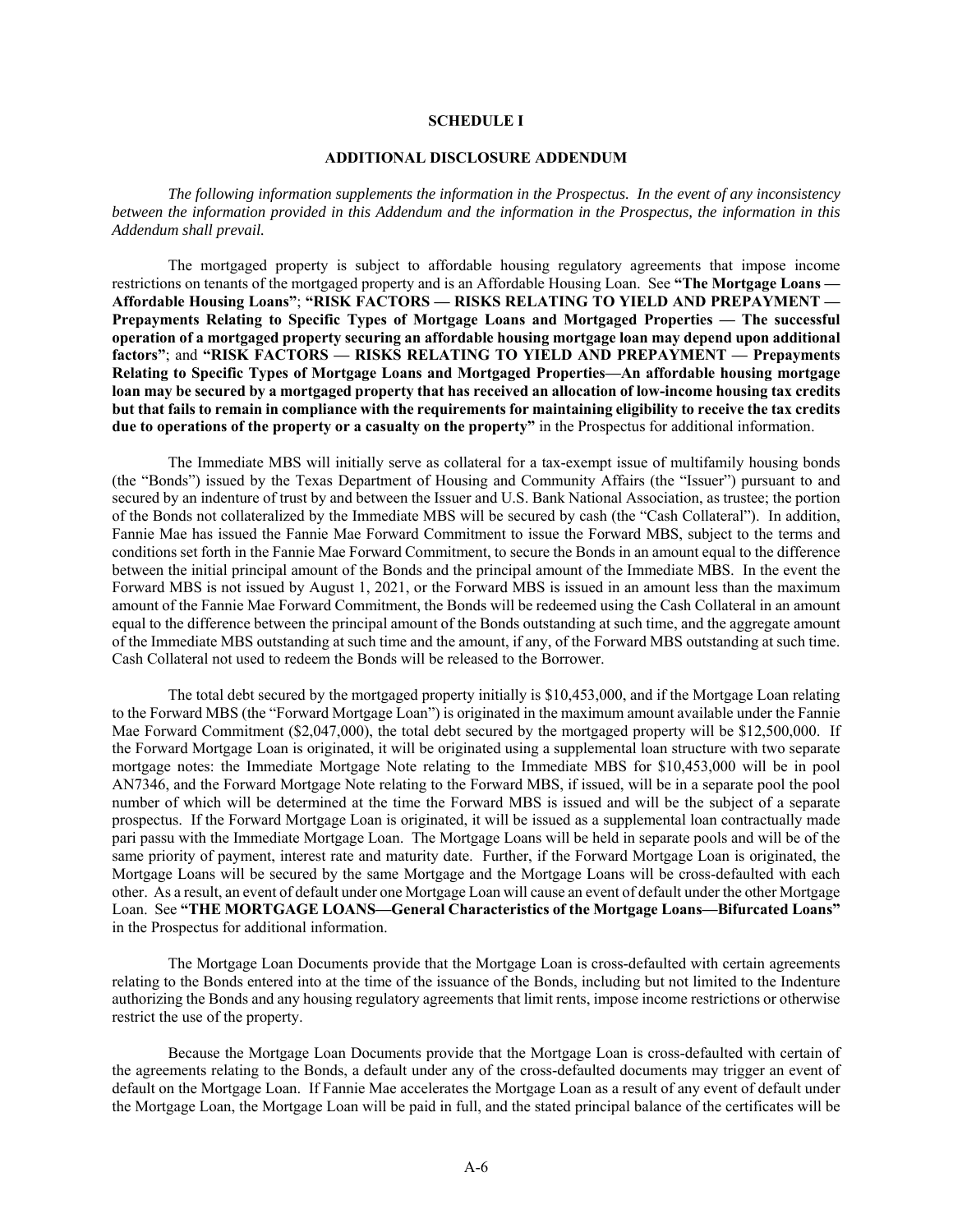passed through to the holder of the certificates. In this case, no yield maintenance or other prepayment premiums will be payable to the holder of the certificates.

In addition to the matters described above, the eligible multifamily lender originating the Mortgage Loan may request the disclosure of additional matters relating to the Mortgage Loan or, upon delivery of the Mortgage Loan to Fannie Mae, in Fannie's Mae's discretion, it may determine that matters identified in the Term Sheet attached as Appendix H to the Official Statement or otherwise may need to be disclosed in the Additional Disclosure Addendum provided in connection with the issuance of the MBS.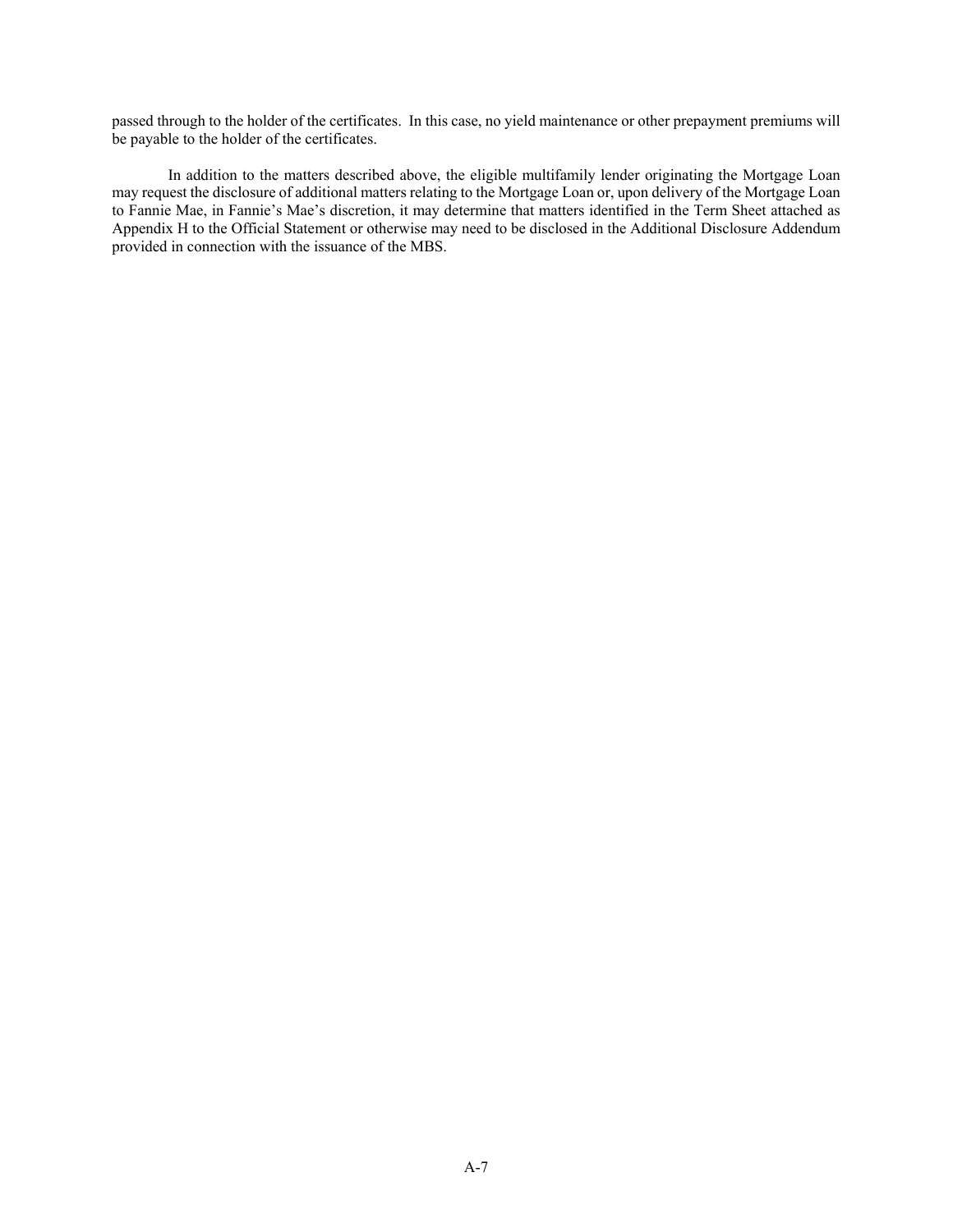# **APPENDIX B DEFINITIONS OF CERTAIN TERMS**

*Certain capitalized terms used in this Official Statement are defined below. The following is subject to all the terms and provisions of the Indenture, to which reference is hereby made and copies of which are available from the Issuer or the Trustee.* 

**"Act"** means the provisions of Chapter 2306, Texas Government Code, as amended.

**"Attesting Officer"** means such officer or official of the Issuer who in accordance with the Resolution, the laws of the State, the bylaws or other governing documents of the Issuer or practice or custom, regularly certifies official acts and records of the Issuer, and includes any assistant or deputy officer to the principal officer or officers exercising such responsibilities.

**"Authorized Denomination"** means \$1,000 or any integral multiple of \$1.00 in excess thereof.

**"Authorized Officer"** means (a) with respect to the Issuer, the Chair or Vice Chair of the Board, the Executive Director or Acting Director of the Issuer, the Director of Administration of the Issuer, the Director of Bond Finance and Chief Investment Officer of the Issuer, the Director of Texas Homeownership of the Issuer and the Secretary or Assistant Secretary to the Board, and (b) with respect to the Trustee, any Vice President or Assistant Vice President of the Trustee having regular responsibility for corporate trust matters.

**"Bankruptcy Code"** means the Federal Bankruptcy Code, Title 11 of the United States Code.

**"Beneficial Owner"** means the purchaser of a beneficial interest in the Bonds.

**"Bond"** or **"Bonds"** means the Multifamily Tax-exempt Bonds (M-TEMS) (Park Yellowstone) Series 2019 (FN) in the principal amount of \$12,500,000, authorized under and secured by the Indenture and issued pursuant to the Indenture.

**"Bond Counsel"** means an attorney at law or a firm of attorneys of recognized expertise in the field of federal income tax matters relating to municipal securities selected by the Issuer and acceptable to the Trustee.

**"Bond Dated Date"** means January 1, 2019.

"**Bond Loan**" means the loan of a portion of the proceeds of the Bonds from the Issuer to the Borrower pursuant to the Financing Agreement.

"**Bond Loan Note**" means the Promissory Note dated the Closing Date from the Borrower to the Issuer and assigned by the Issuer to the Trustee on the Closing Date, in substantially the form attached as an exhibit to the Financing Agreement, together with any amendments, supplements or modifications thereto, including, without limitation, amendments, supplements or modifications pursuant to the Mortgage Note on the Forward MBS Delivery Date, if applicable.

**"Bond Maturity Date"** means the date set forth in Appendix H — TERM SHEET hereto, subject to final payment of principal with respect to the MBS on August 25, 2036, or the following Business Day if such day is not a Business Day, which will be passed through to the Bondholders on the Final Payment Date.

**"Bond Proceeds Fund"** means the fund so designated which is established and created pursuant to the Indenture.

**"Bond Purchase Agreement"** means the Bond Purchase Agreement, dated January 25, 2019, among the Underwriter, the Issuer and the Borrower.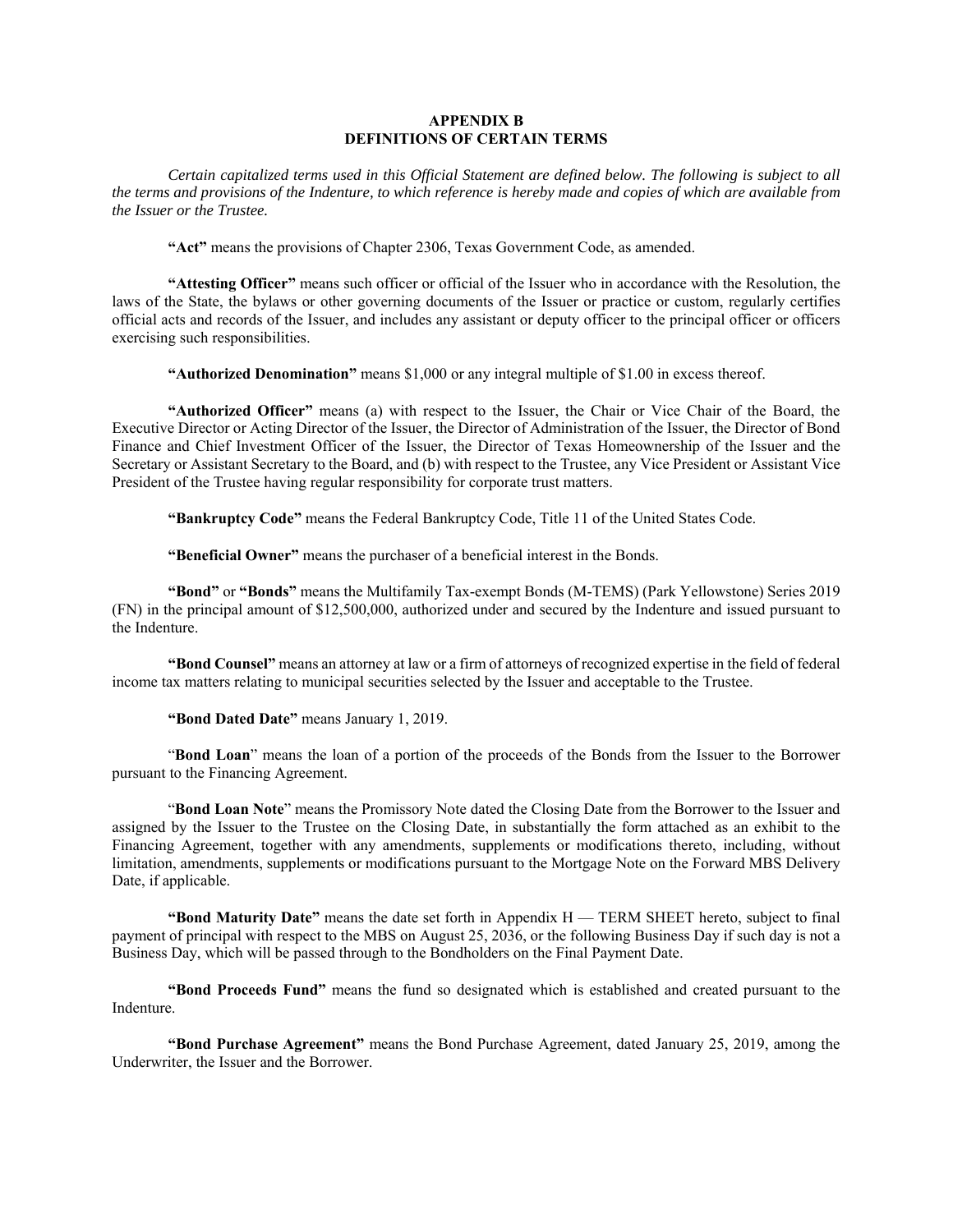**"Bondholder"** or **"holder"** or **"owner"** of any Bond or any similar term shall mean the person in whose name any Bond is registered.

**"Book Entry Bonds"** means the Bonds for which a Depository or its Nominee is the Bondholder.

**"Borrower"** means Yellowstone Boulevard LLC, a Texas limited liability company, or any of its permitted successors or assigns.

"**Bozrah**" means Bozrah International Ministries, Inc., a Texas nonprofit corporation.

**"Business Day"** means, with respect to the MBS and the Bonds, any day other than a Saturday or Sunday, a day when the fiscal agent or paying agent for the MBS is closed, a day when the Federal Reserve Bank of New York is closed, or a day when the Federal Reserve Bank is closed in a district where a bond account is located if the related withdrawal is being made from that bond account, and, with respect to the Bonds, any such day that is also a day on which the Trustee is open for business.

**"Cash Flow Projection"** means cash flow projections prepared by an independent firm of certified public accountants, a financial advisory firm, a law firm or other independent third party qualified and experienced in the preparation of cash flow projections for structured finance transactions similar to the Bonds, establishing that (a) the amounts on deposit with the Trustee in the Bond Proceeds Fund, the Collateral Fund and Revenue Fund, and (b) any additional Eligible Funds delivered to the Trustee by or on behalf of the Borrower are sufficient to pay (i) amounts due and payable on the Bonds on each Payment Date and (ii) the MBS Purchase Price on the MBS Delivery Date. The cost and expense of such obtaining such Cash Flow Projections shall be the sole responsibility of the Borrower.

"**City Loan**" means the subordinate loan in the principal amount of \$4,600,000 from the City of Houston, Texas to Bozrah, which will in turn loan the funds to the Borrower.

**"Closing Date"** means January 31, 2019.

**"Code"** means the means the Internal Revenue Code of 1986, as amended, and, with respect to a specific section thereof, such reference shall be deemed to include (a) the Regulations promulgated under such section, (b) any successor provision of similar import hereafter enacted, (c) any corresponding provision of any subsequent Internal Revenue Code and (d) the regulations promulgated under the provisions described in (b) and (c).

**"Collateral Fund"** means the Fund created and so designated under the Indenture.

**"Costs of Issuance"** has the meaning set forth for such term in the Tax Exemption Agreement.

**"Costs of Issuance Deposit"** shall mean the amount deposited on the Closing Date into the Costs of Issuance Fund.

**"Costs of Issuance Fund"** means the fund of that name which is established and created pursuant to the Indenture.

**"Counsel's Opinion"** means a written opinion, including opinions supplemental thereto, signed by an attorney or firm of attorneys (who may be counsel for the Issuer, the Borrower or Fannie Mae) acceptable to the recipient of such opinion.

**"Depository"** means, initially, DTC and any replacement securities depository appointed under the Indenture.

**"DTC"** means The Depository Trust Company, New York, New York.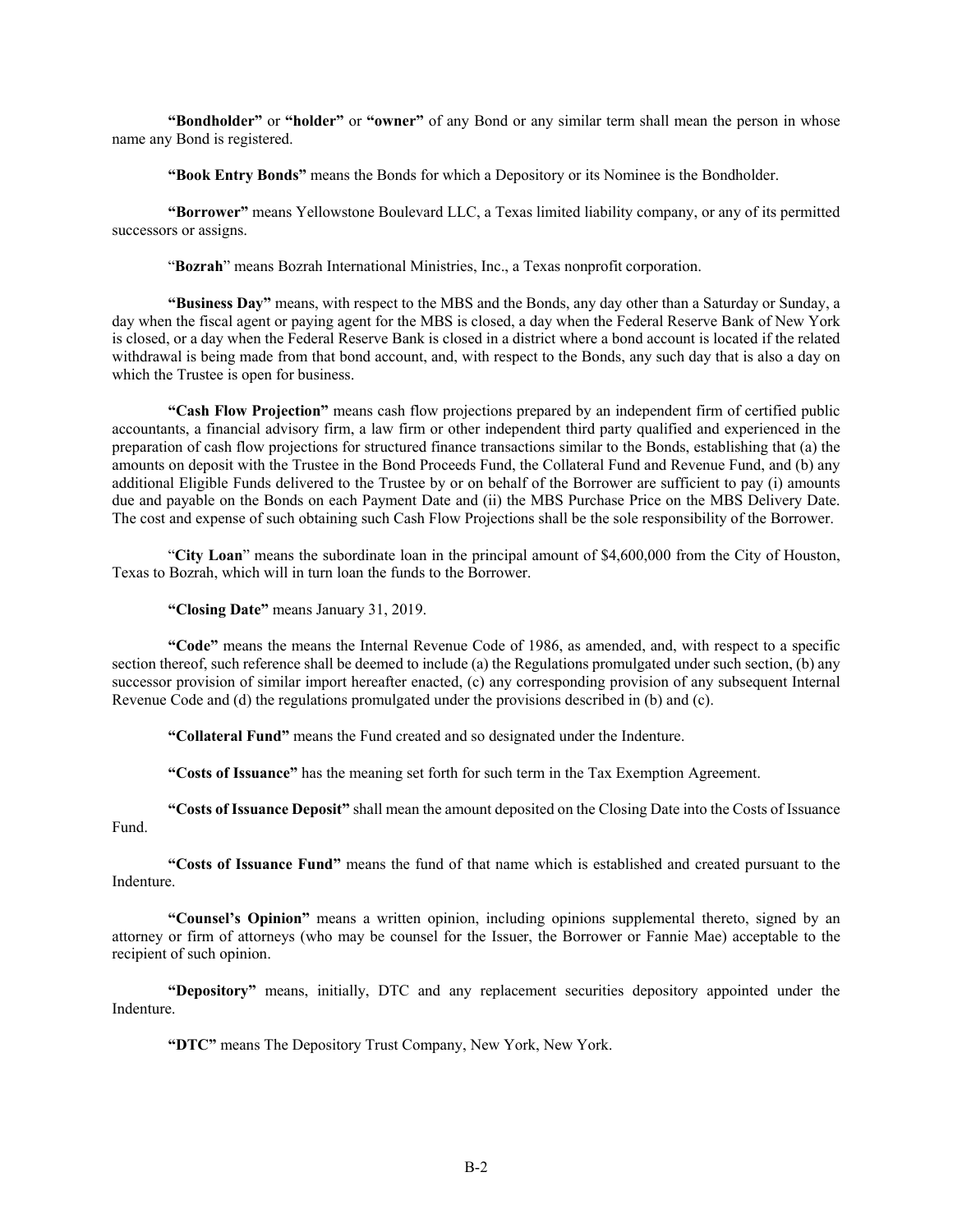## **"Eligible Funds"** means:

(a) the proceeds of the Bonds or any other amounts received by the Trustee from the Underwriter of the Bonds;

(b) the proceeds of the Mortgage Loan and the Equity Bridge Loan;

(c) the proceeds of the City Loan;

(d) the moneys drawn on a letter of credit;

(e) any amounts received by the Trustee representing advances to the Borrower (or an affiliate) of funds from other third parties representing loans or grants of money earmarked for the Project;

(f) any other amounts for which the Trustee has received an Opinion of Counsel to the effect that the use of such amounts to make payments on the Bonds would not violate Section 362(a) of the Bankruptcy Code (or that relief from the automatic stay provisions of such Section 362(a) would be available from the bankruptcy court) or be avoidable as preferential payments under Section 547 or 550 of the Bankruptcy Code should the Borrower become a debtor in proceedings commenced under the Bankruptcy Code;

(g) any payments held by the Trustee for a continuous period of 123 days, provided that no act of bankruptcy with respect to the Borrower has occurred during such period; and

(h) investment income derived from the investment of the money described in (a) through (g) above.

**"Equity Bridge Lender"** means PNC Bank, National Association.

**"Equity Bridge Loan"** means an equity bridge loan from the Equity Bridge Lender to the Borrower in connection with the Project.

**"Event of Default"** means any of the events specified as such in the Indenture.

**"Extension Deposit"** means the deposit of Eligible Funds described as such in the Indenture.

**"Fannie Mae"** means Fannie Mae, formerly known as the Federal National Mortgage Association, a body corporate created and existing under the laws of the United States of America (12 U.S.C.  $\S 1717(a)$ ), and any successor thereto.

**"Fannie Mae Certificate"** means a guaranteed mortgage pass-through Fannie Mae mortgage-backed security issued by Fannie Mae in book-entry form, recorded in the name of the Trustee or its nominee, guaranteed as to timely payment of principal of and interest by Fannie Mae, and backed by the Mortgage Loan.

**"Fannie Mae Forward Commitment"** means the Fannie Mae Forward Commitment, dated as of January 25, 2019, entered into between the Lender and Fannie Mae, as the same may be amended from time to time.

**"Favorable Opinion of Bond Counsel"** means, with respect to any action, or omission of an action, the taking or omission of which requires such an opinion, an unqualified written opinion of Bond Counsel to the effect that such action or omission does not adversely affect the excludability from gross income for federal income tax purposes of interest payable on the Bonds under existing law (subject to the inclusion of any exceptions contained in the opinion delivered upon the original issuance of the Bonds or such other customary exceptions that are acceptable to the recipient(s) thereof).

**"Final Payment Date"** means the date set forth in APPENDIX H — TERM SHEET hereto.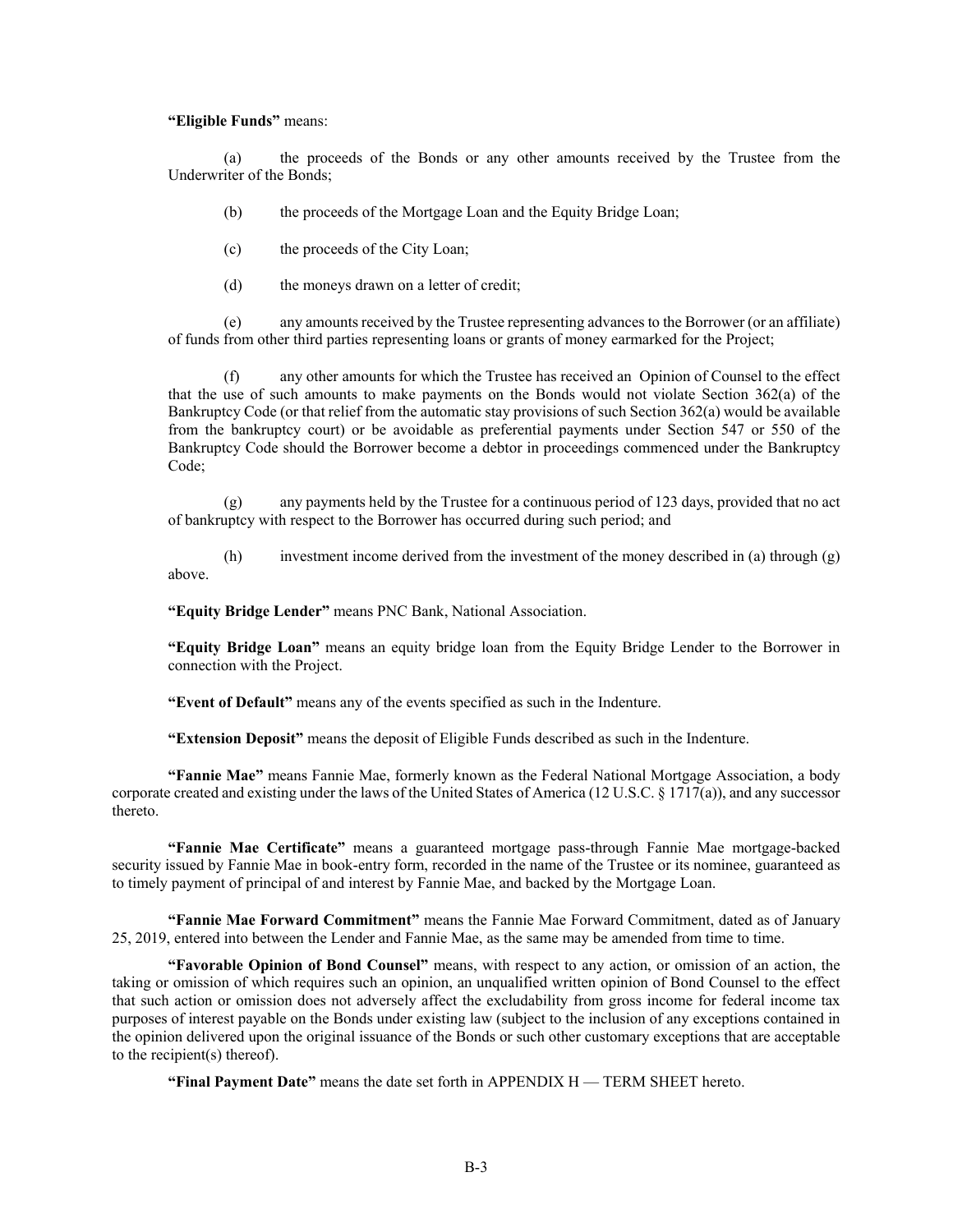**"Financing Agreement"** means the Financing Agreement dated as of January 1, 2019, by and among the Issuer, the Borrower, the Lender and the Trustee.

**"Financing Documents"** means the Financing Agreement, the Regulatory Agreement, the Tax Exemption Agreement, the Indenture, the Mortgage Note, the Bond Loan Note and the Bond Purchase Agreement.

"**Forward MBS**" shall mean the Fannie Mae Certificate identified in the Indenture, if and when delivered, that is pledged to the Trustee pursuant to the Indenture.

"**Forward MBS Delivery Date**" means the date on which the Trustee receives the Forward MBS backed by the Forward Mortgage Loan, which shall occur not later than the Forward MBS Delivery Date Deadline.

"**Forward MBS Delivery Date Deadline**" means March 25, 2021, as such date may be extended pursuant to the Indenture.

"**Forward MBS Purchase Price**" means (i) an amount equal to (A) the principal amount outstanding on the Bonds as of the Forward MBS Delivery Date less (B) the principal amount outstanding on the Immediate MBS as of the Forward MBS Delivery Date, plus (ii) accrued interest on the Forward MBS from the Forward MBS Dated Date to the Forward MBS Delivery Date at the Pass-Through Rate.

"**Forward Mortgage**" means the instrument securing the Forward Mortgage Loan.

"**Forward Mortgage Loan**" means the interest-bearing loan for multifamily housing relating to the Bonds, if originated on the Forward MBS Delivery Date, which is evidenced by the Forward Mortgage Note and secured by the Forward Mortgage and the Forward Multifamily Loan and Security Agreement.

"**Forward Mortgage Note**" means the instrument amending the restating the Bond Loan Note and evidencing the obligation to repay the Forward Mortgage Loan, dated the Forward MBS Delivery Date, if such Forward Mortgage Loan is originated.

"**Forward Multifamily Loan and Security Agreement**" means the Multifamily Loan and Security Agreement executed by the Borrower and dated the Forward MBS Delivery Date, if such agreement is entered into.

**"Fund"** or **"Account"** means a fund or account created by or pursuant to the Indenture.

**"Government Obligations"** means direct obligations of the United States of America (including obligations issued or held in book-entry form on the books of the Department of Treasury), and obligations on which the full and timely payment of principal and interest is unconditionally guaranteed by the United States of America.

**"Immediate MBS"** shall mean the Fannie Mae Certificate identified in the Indenture, if and when delivered, that is pledged by the Issuer to the Trustee pursuant to the Indenture.

"**Immediate MBS Delivery Date**" means the date on which the Trustee receives the Immediate MBS backed by the Immediate Mortgage Loan, which shall occur not later than the Immediate MBS Delivery Date Deadline.

"**Immediate MBS Delivery Date Deadline**" means March 25, 2019, as such date may be extended pursuant to the Indenture.

"**Immediate MBS Purchase Price**" means the principal amount outstanding on the Mortgage Loan as of the Immediate MBS Delivery Date plus accrued interest on the Immediate MBS from the Immediate MBS Dated Date to the Immediate MBS Delivery Date at the Pass-Through Rate.

"**Immediate Mortgage**" means the instrument securing the Immediate Mortgage Loan.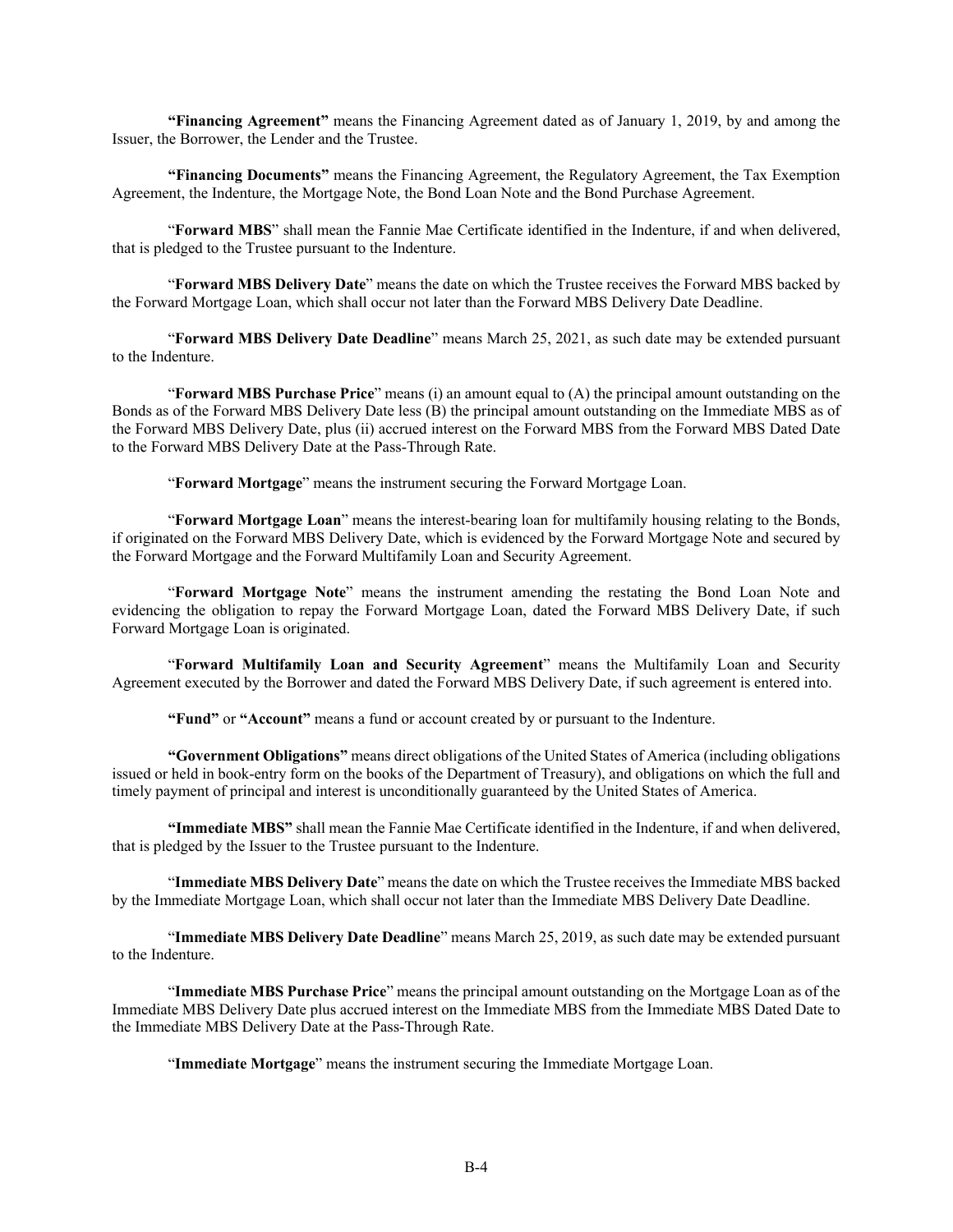"**Immediate Mortgage Loan**" means the interest-bearing loan for multifamily housing relating to the Bonds which is evidenced by the Immediate Mortgage Note and secured by the Immediate Mortgage and the Immediate Multifamily Loan and Security Agreement.

"**Immediate Mortgage Note**" means the Multifamily Note dated the Closing Date from the Borrower payable to the order of the Issuer and assigned to the Lender evidencing the Borrower's obligation to repay the Immediate Mortgage Loan.

"**Immediate Multifamily Loan and Security Agreement**" means the Multifamily Loan and Security Agreement executed by the Borrower and dated January 1, 2019, as the same may be supplemented, amended or modified from time to time.

**"Indenture"** means the Indenture of Trust and any amendments or supplements made in accordance with its terms, including each applicable Supplemental Indenture.

**"Investor Member"** means PNC Real Estate Tax Credit Capital Institutional Fund 53 LLC, a Delaware limited liability company, as nominee, and its successors and/or assigns.

**"Issuer"** means the Texas Department of Housing and Community Affairs, a public and official agency of the State of Texas.

"**Lender**" means KeyBank National Association.

"**Lender Commitment**" means, collectively, (i) the commitment from the Lender to the Borrower, dated January 18, 2019, in the amount of the Immediate Mortgage Loan, and (ii) the commitment from the Lender to the Borrower, dated January 18, 2019, in the amount of the Forward Mortgage Loan.

"**Loan Documents**" means the Mortgage Loan Documents and the Financing Documents.

**"Mandatory Redemption Date"** means the date on which the Bonds are subject to mandatory redemption pursuant to the Indenture.

**"MBS"** shall mean, individually or collectively as context may dictate, the Immediate MBS and the Forward MBS.

**"MBS Dated Date"** means the 1st day of the month in which the MBS is delivered.

**"MBS Delivery Date"** means, individually or collectively as context dictates, the Immediate MBS Delivery Date and the Forward MBS Delivery Date.

**"MBS Delivery Date Deadline"** means, individually or collectively as context dictates, the Immediate MBS Delivery Date Deadline and the Forward MBS Delivery Date Deadline.

**"MBS Factor**" means the applicable factor posted by Fannie Mae on the MBS from time to time as the Mortgage Loan amortizes.

**"MBS Purchase Price"** means, individually or collectively as context dictates, the Immediate MBS Purchase Price or the Forward MBS Purchase Price.

**"MBS Revenues"** means all payments made under and pursuant to the MBS.

**"Moody's"** means Moody's Investors Service, Inc., a Delaware corporation, and its successors and assigns, or if it is dissolved or no longer assigns credit ratings, then any other nationally recognized statistical rating agency, designated by Fannie Mae, as assigns credit ratings.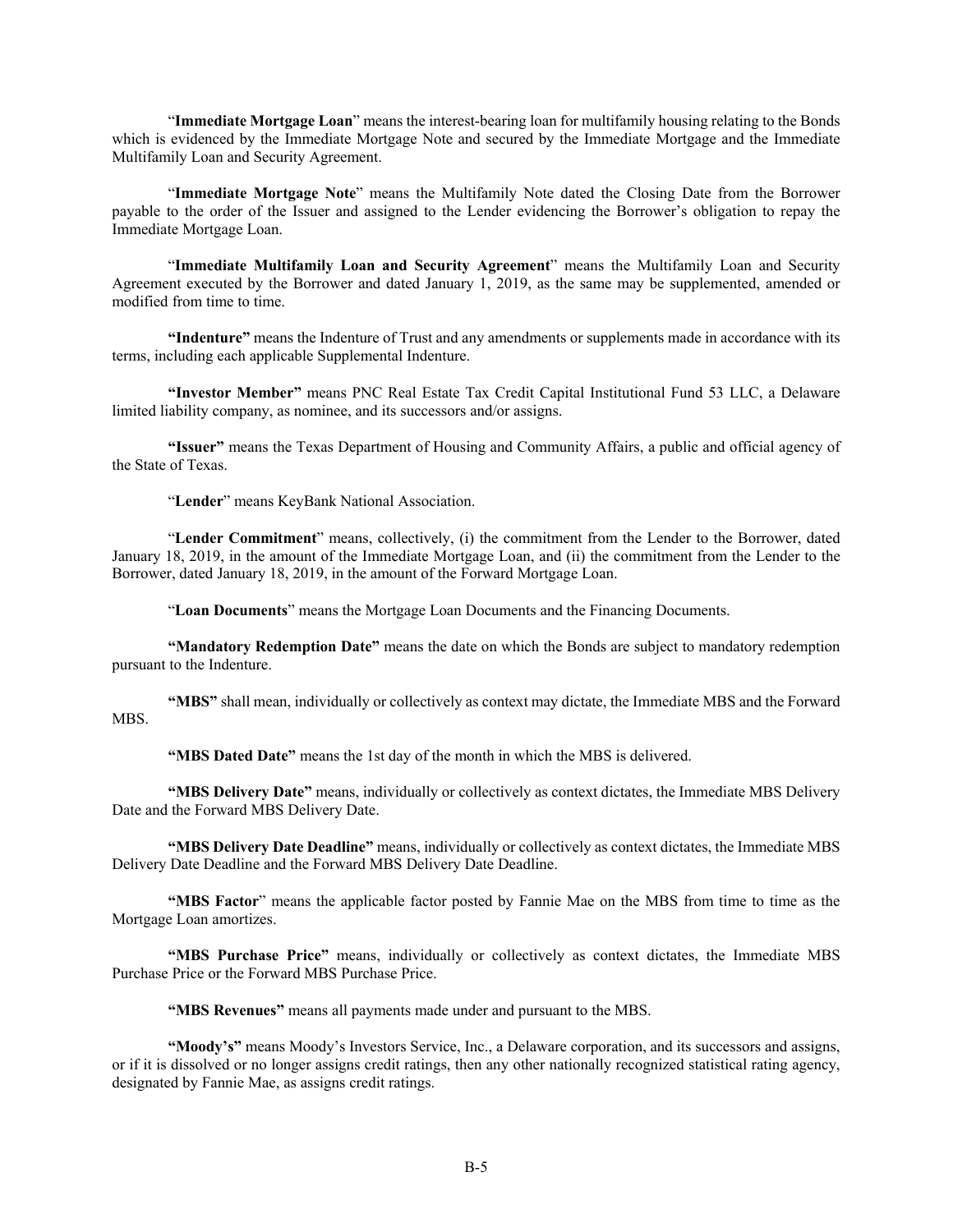**"Mortgage"** means, individually or collectively as context may dictate, the Immediate Mortgage and the Forward Mortgage.

**"Mortgage Loan"** means, individually or collectively as context may dictate, the Immediate Mortgage Loan and the Forward Mortgage Loan.

**"Mortgage Loan Amortization Schedule"** means each amortization schedule for the applicable Mortgage Loan delivered to the Trustee on the Closing Date, as subsequently modified by the Lender on the Forward MBS Delivery Date.

**"Mortgage Loan Documents"** means, collectively, the Mortgage Note, the Mortgage, the Multifamily Loan and Security Agreement, and all other documents, agreements and instruments evidencing, securing or otherwise relating to the Mortgage Loan, as each such document, agreement or instrument may be amended, supplemented or restated from time to time. For the avoidance of doubt, neither the Financing Agreement nor the Regulatory Agreement is a Mortgage Loan Document and neither document is secured by the Mortgage.

**"Mortgage Note"** means, individually or collectively as context may dictate, the Immediate Mortgage Note and the Forward Mortgage Note.

**"Multifamily Loan and Security Agreement"** means, individually or collectively as context may dictate, the Immediate Multifamily Loan and Security Agreement and the Forward Multifamily Loan and Security Agreement.

**"Negative Arbitrage Account"** means the Negative Arbitrage Account of the Revenue Fund which is established and created pursuant to the Indenture.

**"Negative Arbitrage Deposit"** means Eligible Funds in the amount set forth in the Indenture to be deposited on the Closing Date into the Negative Arbitrage Account and as otherwise set forth in the Indenture.

**"Nominee**" means the nominee of the Depository, which may be the Depository, as determined from time to time pursuant to the Indenture.

**"Outstanding"** or **"outstanding"** means, when used with respect to the Bonds as of any date, all Bonds theretofore validated, authenticated and delivered under the Indenture, except:

(a) any Bond cancelled by the Trustee or delivered to the Trustee for cancellation;

(b) any Bond for the payment or redemption of which either (i) moneys equal to the principal amount or Redemption Price thereof, as the case may be, with interest to the date of maturity or redemption date, or (ii) specified types of Permitted Investments or moneys in the amounts, of the maturities and otherwise as described and required under the provisions of the Indenture, shall have theretofore been deposited with the Trustee in trust (whether upon or prior to maturity or the redemption date of such Bond) and, except in the case of a Bond to be paid at maturity, as to which a redemption notice shall have been given or provided for in accordance with the Indenture, and

(c) any Bond in lieu of or in exchange for which another Bond shall have been validated, authenticated and delivered pursuant to the Indenture.

**"Participant"** means a member of, or a participant in, the Depository.

**"Pass-Through Rate"** means the rate set forth in APPENDIX H — TERM SHEET hereto.

**"Payment Date"** means (i) the 26th day of the month following the month in which the Closing Date occurs and the 26th day of each month thereafter, or the next succeeding Business Day if such 26th day is not a Business Day, until and including the 26th day of the month in which an MBS Delivery Date occurs and (ii) commencing on the first day of the month immediately following the month in which an MBS Delivery Date occurs, the Business Day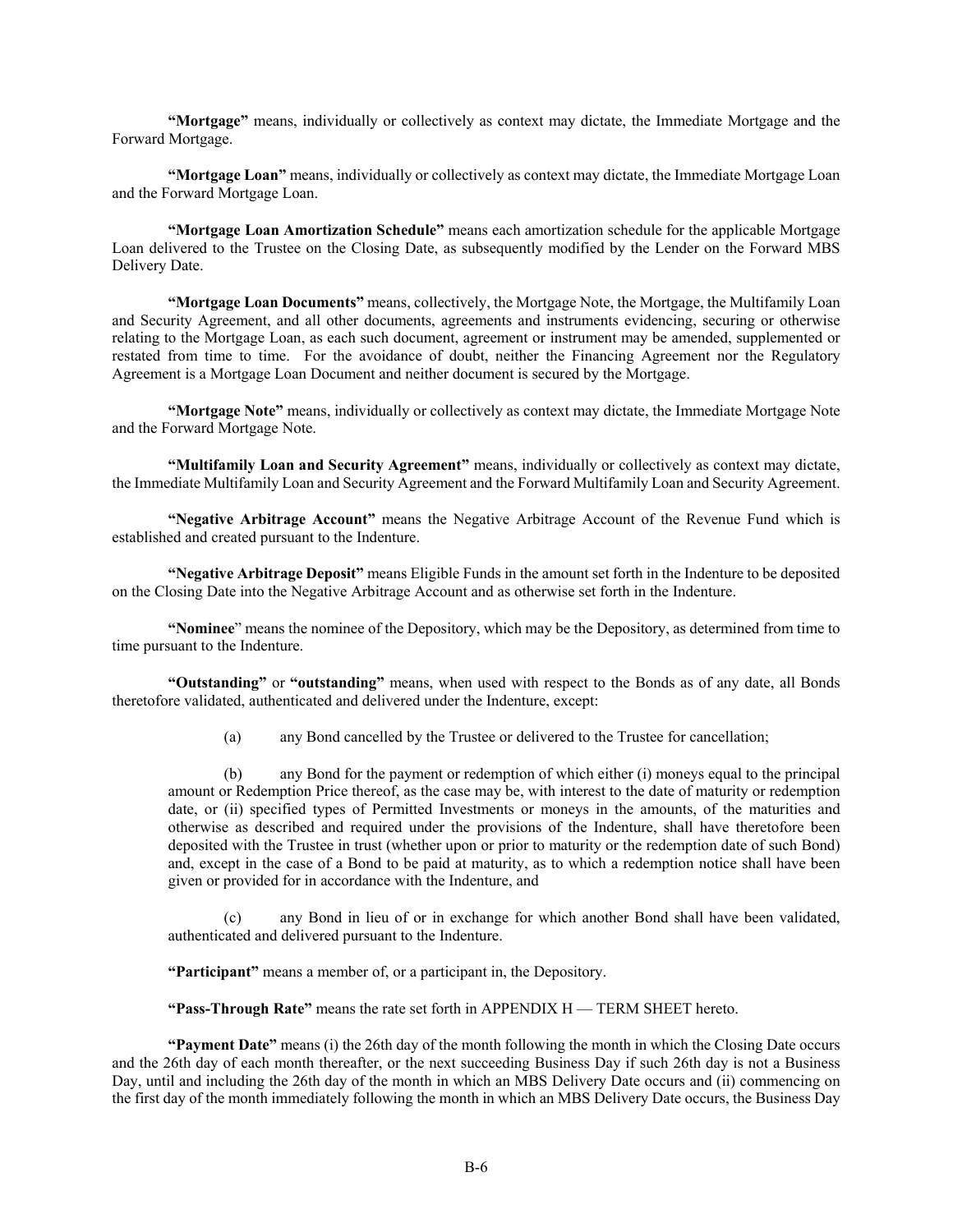immediately after the date of receipt by the Trustee of a payment received on the MBS. The payment of interest on a Payment Date shall relate to the interest accrued during the preceding calendar month. There shall be no further accrual of interest from the Bond Maturity Date to the Final Payment Date.

**"Permitted Investments"** means any of the following investments which at the time are legal investments for moneys of the Issuer which are then proposed to be invested therein and each of which investments must mature or be guaranteed to be able to be tendered at a price of par at such time or times as to enable timely disbursements to be made from the fund in which such investment is held or allocated in accordance with the terms of the Indenture:

(a) Government Obligations; and

(b) shares or units in any money market mutual fund rated "AAAm" by S&P (or if S&P is not the Rating Agency or a new rating scale is implemented, the equivalent rating category given by the Rating Agency for that general category of security) (including mutual funds of the Trustee or its affiliates or for which the Trustee or an affiliate thereof serves as investment advisor or provides other services to such mutual fund and receives reasonable compensation therefor, registered under the Investment Company Act of 1940, as amended, whose investment portfolio consist solely of direct obligations of the government of the United States of America).

**"Project"** means the multifamily rental housing development, known as Park Yellowstone, located in Houston, Texas, on the site described in the Mortgage.

**"Project Costs"** means the following costs of the Project:

(a) Costs incurred directly or indirectly for or in connection with the acquisition (including the acquisition of a fee simple interest), construction, rehabilitation, improvement and equipping of the Project, including costs incurred in respect of the Project for preliminary planning and studies; architectural, legal, engineering, accounting, consulting, supervisory and other services; labor, services and materials; and recording of documents and title work and insurance.

(b) Premiums attributable to any surety bonds and insurance required to be taken out and maintained during the construction period with respect to the Project.

Taxes, assessments and other governmental charges in respect of the Project that may become due and payable during the construction period.

(d) Costs incurred directly or indirectly in seeking to enforce any remedy against any contractor or subcontractor in respect of any actual or claimed default under any contract relating to the Project.

(e) Subject to the limitations set forth in the Tax Exemption Agreement, Costs of Issuance, including, financial, legal, accounting, cash flow verification, printing and engraving fees, charges and expenses, and all other such fees, charges and expenses incurred in connection with the authorization, sale, issuance and delivery of the Bonds, including, without limitation, the fees and expenses of the Trustee properly incurred under the Indenture that may become due and payable during the construction period.

(f) Any other costs, expenses, fees and charges properly chargeable to the cost of acquisition, construction, rehabilitation, improvement and equipping of the Project.

(g) Payment of interest on the Bonds during the construction period.

**"Rating Agency"** means S&P or any other nationally recognized securities rating agency rating the Bonds, or such rating agency's successors or assigns.

**"Rebate Amount"** means has the meaning set forth for such term in the Tax Exemption Agreement.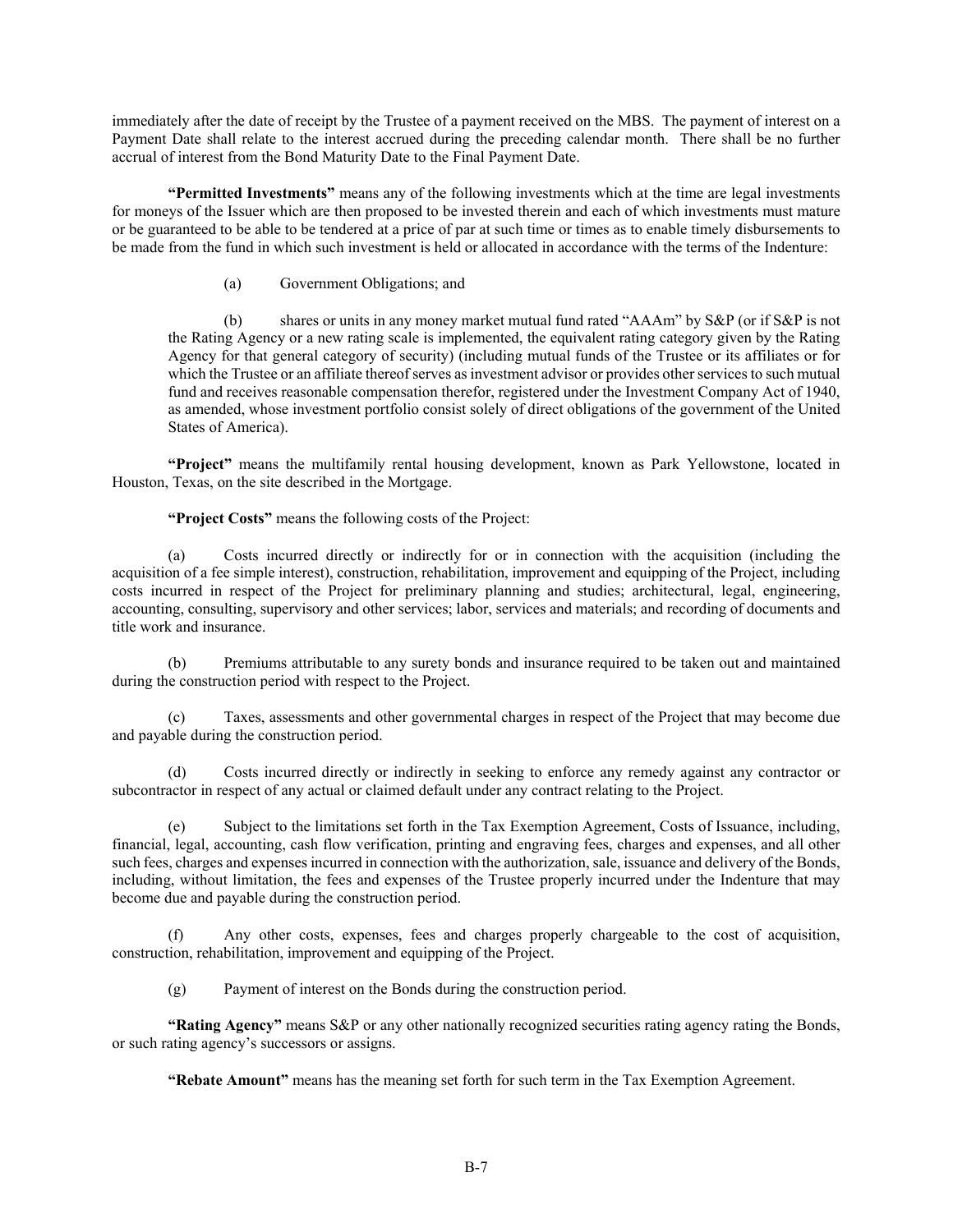**"Record Date"** means the close of business on the last day of the calendar month prior to the calendar month in which a payment occurs.

"**Redemption Price"** means the amount required to be delivered to pay principal of, interest on, and redemption premium, if any, in connection with a redemption of the Bonds as provided in the applicable provision of the Indenture.

**"Register"** means the registration books of the Issuer maintained by the Trustee (as Registrar) as provided in the Indenture on which registration and transfer of the Bonds is to be recorded.

**"Regulations"** means the applicable proposed, temporary or final Treasury Regulations promulgated under the Code or, to the extent applicable to the Code, under the Internal Revenue Code of 1954, as such regulations may be amended or supplemented from time to time.

**"Regulatory Agreement"** means the Regulatory and Land Use Restriction Agreement relating to the Project, dated as of January 1, 2019, by and between the Issuer, the Trustee and the Borrower, as it may be amended, supplemented or restated from time to time.

"**Rehabilitation Fund**" means the Fund created and so designated in the Indenture.

**"Reserved Rights"** of the Issuer means (a) all of the Issuer's right, title and interest in and to all reimbursement, costs, expenses and indemnification; (b) the right of the Issuer to amounts payable to it pursuant to Section 4.02 of the Financing Agreement, including the Issuer's Fees; (c) all rights of the Issuer to receive any Rebate Amount (as defined in the Tax Exemption Agreement) required to be rebated to the United States of America under the Code in connection with the Bonds, as described in the Tax Exemption Agreement; (d) all rights of the Issuer to receive notices, reports or other information, and to make determinations and grant approvals or consent hereunder and under the Financing Agreement, the Regulatory Agreement and the Tax Exemption Agreement; (e) all rights of the Issuer of access to the Project and documents related thereto and to specifically enforce the representations, warranties, covenants and agreements of the Borrower set forth in the Financing Agreement, in the Tax Exemption Agreement and in the Regulatory Agreement; (f) any and all rights, remedies and limitations of liability of the Issuer set forth in the Indenture, the Financing Agreement, the Regulatory Agreement, the Tax Exemption Agreement, the Mortgage, or the Subordinate Mortgage, as applicable, regarding (1) the negotiability, registration and transfer of the Bonds, (2) the loss or destruction of the Bonds, (3) the limited liability of the Issuer as provided in the Act, the Indenture, the Financing Agreement, the Regulatory Agreement, the Tax Exemption Agreement, the Mortgage, the Subordinate Mortgage or the Mortgage Note, (4) no liability of the Issuer to third parties, and (5) no warranties of suitability or merchantability by the Issuer; (g) all rights of the Issuer in connection with any amendment to or modification of the Indenture, the Financing Agreement, the Regulatory Agreement, the Tax Exemption Agreement, the Mortgage, Subordinate Mortgage and the Mortgage Note; (h) any and all limitations of the Issuer's liability and the Issuer's disclaimers of warranties set forth in the Indenture, the Regulatory Agreement, the Tax Exemption Agreement or the Financing Agreement, and the Issuer's right to inspect and audit the books, records and permits of the Borrower and the Project; and (i) any and all rights under the Financing Agreement and the Regulatory Agreement required for the Issuer to enforce or to comply with Section 2306.186 of the Texas Government Code.

"**Resolution**" means the resolution of the Issuer adopted on December 6, 2018, authorizing issuance and sale of the Bonds.

**"Revenue Fund"** means the Revenue Fund which is established and created pursuant to the Indenture.

**"S&P"** means S&P Global Ratings, and its successors and assigns, or if it is dissolved or no longer assigns credit ratings, then any other nationally recognized statistical rating agency, acceptable to the Issuer, that assigns credit ratings.

"**Short-Term Bonds**" means the Multifamily Housing Revenue Bonds (Park Yellowstone) Series 2019 in the principal amount of \$2,880,000, issued concurrently with the Bonds, and authorized under, secured by and issued pursuant to a Trust Indenture dated as of the Bond Dated Date, together, with any amendments or supplements thereto, by and between the Issuer and the Trustee.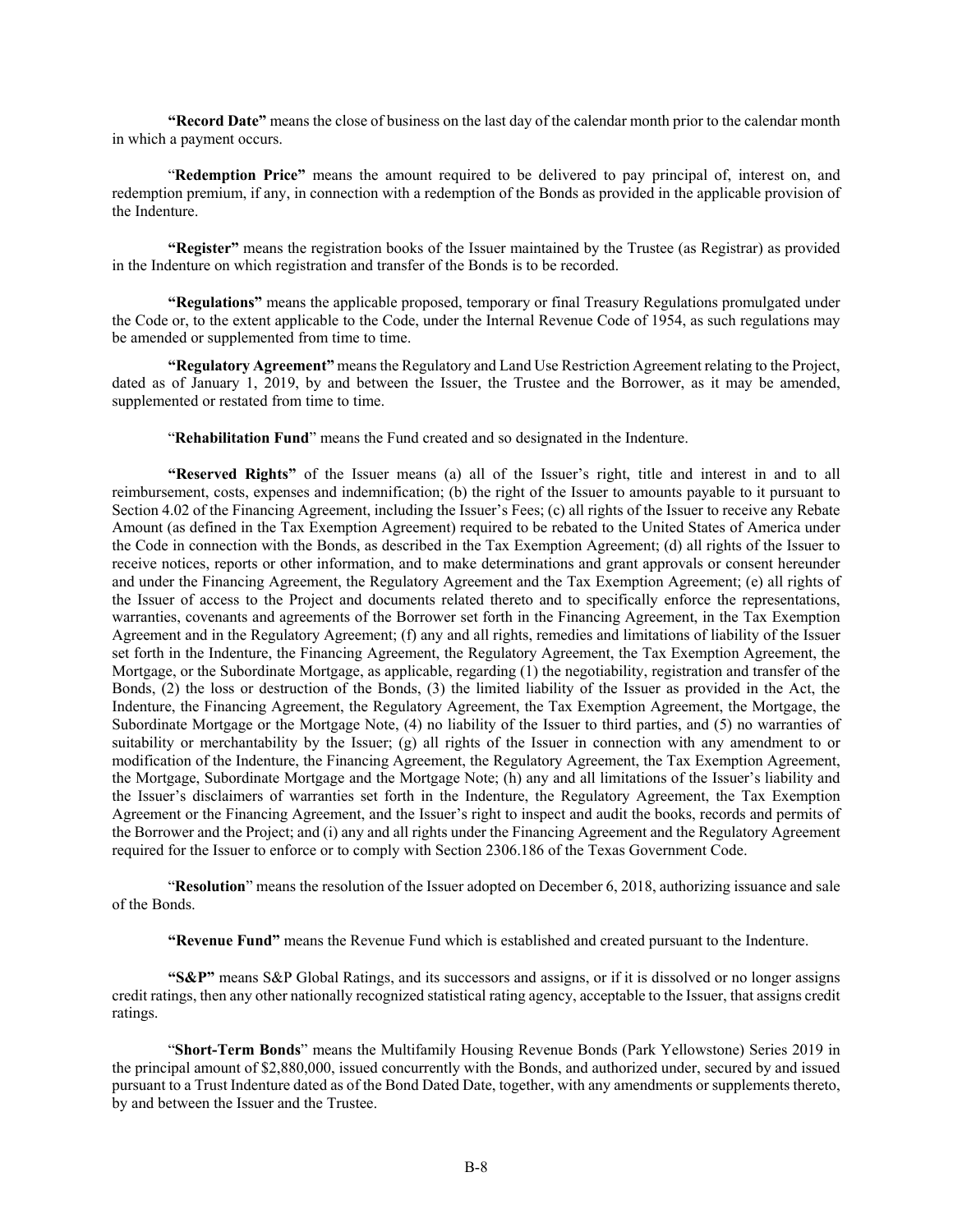"**Short-Term Loan Agreement**" means the Loan Agreement, dated as of the Bond Dated Date, between the Issuer and the Borrower, with respect to the Short-Term Bonds, as amended or supplemented from time to time.

"**Short-Term Tax Exemption Agreement**" means that certain Tax Exemption Certificate and Agreement dated as of the Bond Dated Date and relating to the Short-Term Bonds among the Issuer, the Trustee and the Borrower, as in effect on the Closing Date and as it may thereafter be amended or supplemented or restated in accordance with the provisions therein.

**"State"** means the State of Texas.

**"Subordinate Mortgage"** means the Subordinate Forward Fourth Multifamily Deed of Trust, Security Agreement and Fixture Filing dated as of January 1, 2019, executed by the Borrower for the benefit of the Issuer, as it may be amended or supplemented from time to time.

**"Subordination Agreement"** means Priority and Subordination Agreement as of January 1, 2019, by and among the Lender, Bozrah, the City of Houston, Vesta Corporation, a Connecticut corporation, as sponsor, the Issuer, the Trustee, and the Borrower, relating to the subordination of the Subordinate Mortgage to the Mortgage Loan Documents.

**"Substitute Depository"** means a securities depository appointed as successor to DTC under the Indenture.

**"Supplemental Indenture"** means any indenture supplemental to or amendatory of the Indenture, executed and delivered by the Issuer and effective in accordance with the Indenture.

**"Tax Exemption Agreement"** means that certain Tax Exemption Certificate and Agreement dated as of the Bond Dated Date, among the Issuer, the Trustee and the Borrower, as in effect on the Closing Date and as it may thereafter be amended or supplemented or restated in accordance with the provisions therein.

**"Tax Exemption Agreements"** means, collectively, the Short-Term Tax Exemption Agreement and the Tax Exemption Agreement.

**"Trust Estate"** means all the property, rights, moneys, securities and other amounts pledged and assigned to the Trustee pursuant to the granting clauses of the Indenture.

**"Trustee"** means U.S. Bank National Association.

**"Trustee Fee"** means amounts due to the Trustee in connection with its duties under the Indenture, of which \$3,500 is to be paid on the Closing Date and other amounts payable annually in advance on each January 1 beginning January 1, 2020 in an annual amount equal to \$2,500; provided that, the Borrower will be responsible to pay the Trustee Fee pursuant to the Financing Agreement.

**"Underwriter"** means Stifel, Nicolaus & Company, Incorporated, as underwriter of the Bonds.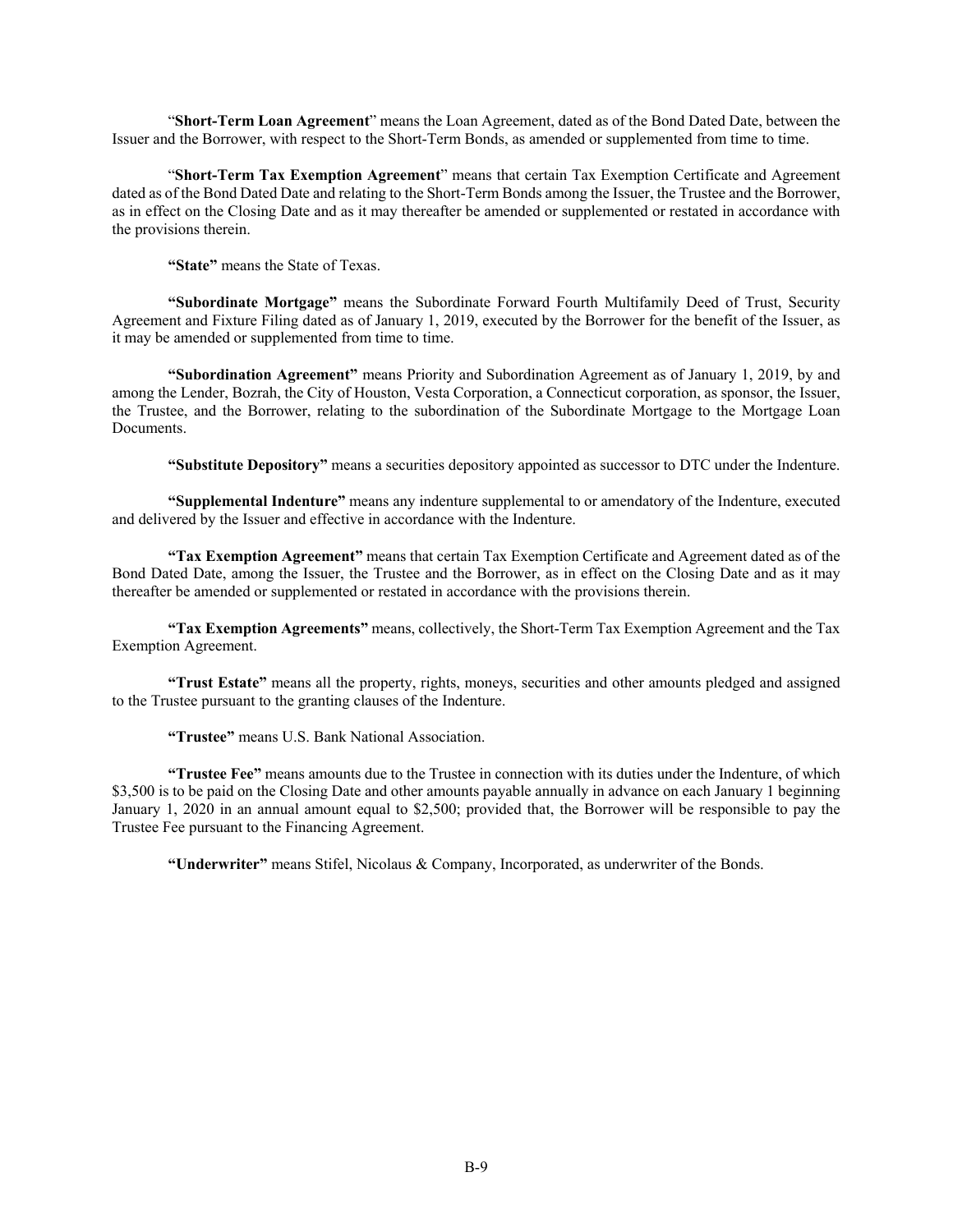# **APPENDIX C SUMMARY OF CERTAIN PROVISIONS OF THE INDENTURE**

*The following is a summary of certain provisions of the Indenture which are not described elsewhere in the Official Statement. This summary does not purport to be comprehensive, and reference should be made to the Indenture for a full and complete statement of its provisions.* 

## **Authorization, Transfer and Registration, and Terms of Bonds**

Authorization of Bonds. The Bonds of the Issuer are authorized by the Indenture to be issued in an aggregate principal amount set forth in the Indenture and shall be issued subject to the terms, conditions and limitations established in the Indenture as provided therein. The Bonds shall be issued initially as Book Entry Bonds. The Bonds may be executed by or on behalf of the Issuer, authenticated by the Trustee and delivered or caused to be delivered by the Trustee to the original purchasers thereof upon compliance with the requirements set forth in the Indenture.

Execution. The Bonds shall be signed by, or bear the facsimile or manual signature of an Authorized Officer of the Issuer, with the corporate seal or a facsimile of the corporate seal of the Issuer imprinted on the Bonds, and, other than the Initial Bond, attested to by the manual or facsimile signature of the Trustee. In case any one or more of the officers of the Issuer who shall have signed or sealed any of the Bonds or whose signature appears on any of the Bonds shall cease to be such officer before the Bonds so signed shall have been actually authenticated or delivered or caused to be delivered by the Trustee or issued by the Issuer, such Bonds may, nevertheless, be authenticated and issued and, upon such authentication, delivery and issue, shall be as binding upon the Issuer as if the persons who signed or sealed such Bonds or whose signatures appear on any of the Bonds had not ceased to hold such offices until such delivery. Any Bond may be signed or sealed on behalf of the Issuer by such persons as at the actual time of execution of the Bonds shall be duly authorized or hold the proper office in the Issuer, although at the date of issuance and delivery of the Bonds such persons may not have been so authorized or have held such office.

Limited Obligation. THE BONDS, TOGETHER WITH INTEREST THEREON, AND REDEMPTION PREMIUM, IF ANY, ARE NOT GENERAL OBLIGATIONS OF THE ISSUER, BUT ARE SPECIAL, LIMITED OBLIGATIONS OF THE ISSUER SECURED BY THE TRUST ESTATE, ARE AND WILL ALWAYS BE PAYABLE SOLELY FROM THE REVENUES AND INCOME DERIVED FROM THE TRUST ESTATE (EXCEPT TO THE EXTENT PAID OUT OF MONEYS ATTRIBUTABLE TO PROCEEDS OF THE BONDS OR THE INCOME FROM THE TEMPORARY INVESTMENT THEREOF), AND ARE AND WILL ALWAYS BE A VALID CLAIM OF THE OWNER THEREOF ONLY AGAINST THE REVENUES AND INCOME DERIVED FROM THE TRUST ESTATE, WHICH REVENUES AND INCOME MAY BE USED FOR NO OTHER PURPOSE THAN TO PAY THE PRINCIPAL INSTALLMENTS OF, REDEMPTION PREMIUM, IF ANY, AND INTEREST ON THE BONDS, EXCEPT AS MAY BE EXPRESSLY AUTHORIZED OTHERWISE IN THE INDENTURE AND IN THE FINANCING AGREEMENT. THE BONDS AND THE OBLIGATION TO PAY INTEREST THEREON AND REDEMPTION PREMIUM, IF ANY, DO NOT NOW AND WILL NEVER CONSTITUTE A DEBT OR AN OBLIGATION OF THE STATE OF TEXAS OR ANY POLITICAL SUBDIVISION THEREOF AND NEITHER THE STATE NOR ANY POLITICAL SUBDIVISION THEREOF WILL BE LIABLE THEREFOR. **THE BONDS ARE NOT AND DO NOT CREATE OR CONSTITUTE IN ANY WAY AN OBLIGATION, A DEBT OR A LIABILITY OF THE STATE OF TEXAS OR ANY POLITICAL SUBDIVISION THEREOF, OR CREATE OR CONSTITUTE A PLEDGE, GIVING OR LENDING OF THE FAITH, CREDIT, OR TAXING POWER OF THE STATE OR ANY POLITICAL SUBDIVISION THEREOF. THE ISSUER HAS NO TAXING POWER.** 

THE BONDS ARE NOT A DEBT OF THE UNITED STATES OF AMERICA, THE UNITED STATES DEPARTMENT OF HOUSING AND URBAN DEVELOPMENT OR ANY OTHER FEDERAL GOVERNMENTAL AGENCY AND ARE NOT GUARANTEED BY THE FULL FAITH AND CREDIT OF THE UNITED STATES. The foregoing statement of limitation shall appear on the face of each Bond.

Bonds Mutilated, Lost, Destroyed or Stolen. If any Bond shall become mutilated, the Issuer, at the expense of the owner of such Bond shall execute, and the Trustee shall thereupon authenticate and deliver, a new Bond of like tenor in exchange and substitution for the Bond so mutilated, but only upon surrender to the Trustee of the Bond so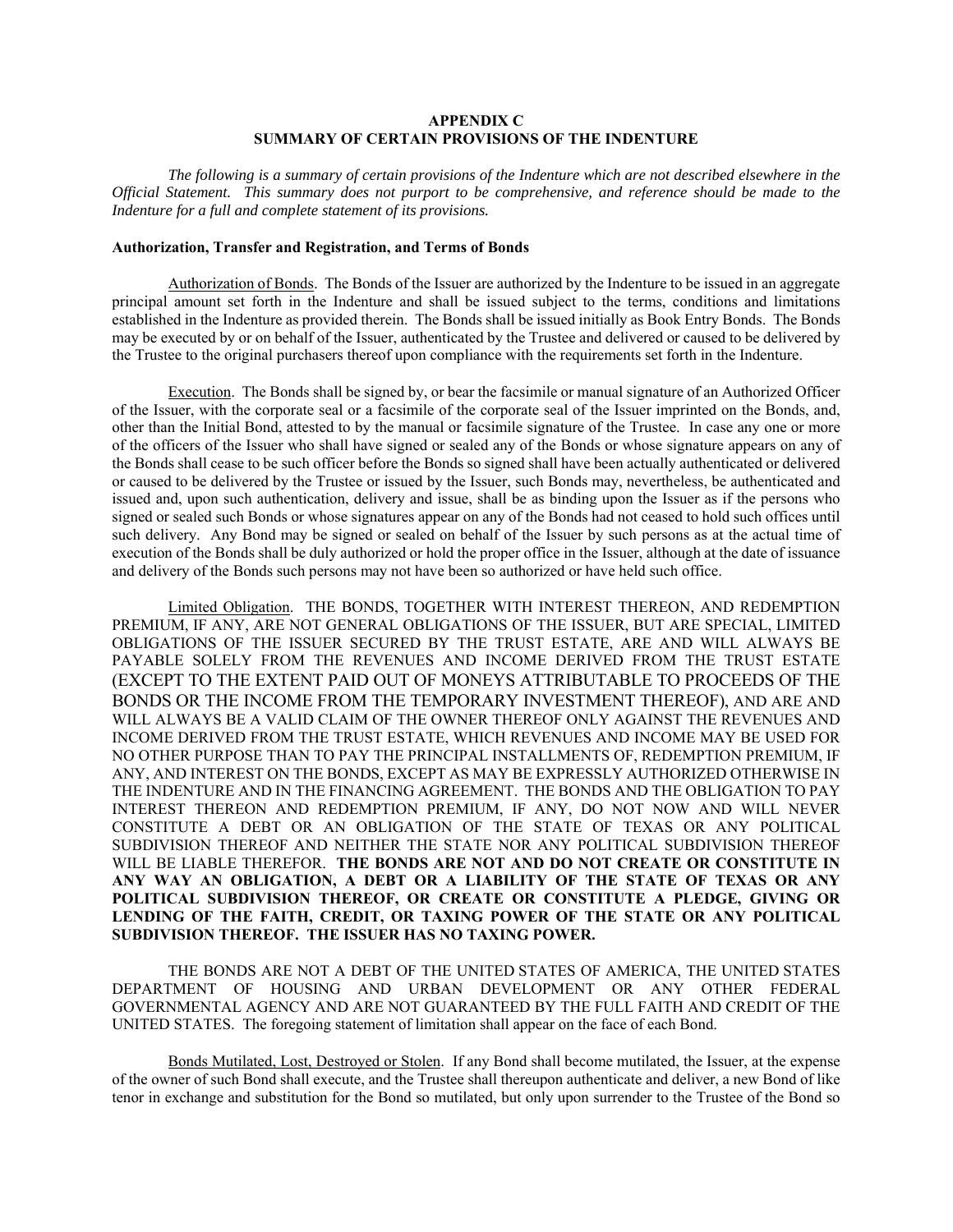mutilated. Every mutilated Bond so surrendered to the Trustee shall be cancelled by it and delivered to, or upon the order of, the Issuer. If any Bond shall be lost, destroyed or stolen, evidence of such loss, destruction or theft may be submitted to the Trustee and, if such evidence shall be satisfactory to it and indemnity satisfactory to the Trustee shall be given, the Issuer, at the expense of the owner of such Bond, shall execute, and the Trustee shall thereupon authenticate and deliver, a new Bond of like tenor. The Trustee may require payment of a sum not exceeding the actual cost of preparing each new Bond authenticated and delivered under this section and of the expenses which may be incurred by the Issuer and the Trustee in the premises. Any Bond authenticated and delivered under the provisions of this section in lieu of any Bond alleged to be lost, destroyed or stolen shall constitute an original additional contractual obligation on the part of the Issuer whether or not the Bond so alleged to be lost, destroyed or stolen shall be at any time enforceable by anyone, and shall be equally and proportionately entitled to the benefits of the Indenture with all other Bonds secured by the Indenture. If any such Bond shall have matured, or is about to mature, instead of issuing a new Bond the Trustee may pay the same without surrender thereof upon receipt of the aforementioned indemnity.

#### Registration, Transfer and Exchange of Bonds; Persons Treated as Owners.

The Issuer shall cause books for the registration, transfer and exchange of the Bonds as provided in the Indenture to be kept by the Trustee, which is constituted and appointed the bond registrar with respect to the Bonds (the "Bond Registrar"). At reasonable times and under reasonable regulations established by the Trustee, said books may be inspected and copied by the Issuer or by owners (or a designated representative thereof) of a majority in aggregate principal amount of the Bonds then Outstanding. The registration of each Bond is transferable by the registered owner thereof in person or by its attorney duly authorized in writing at the designated corporate trust office of the Trustee. Upon surrender for registration of transfer of any Bond at such office, the Trustee shall authenticate and deliver in the name of the transferee or transferees a new Bond of the same maturity or maturities and Authorized Denomination for the same aggregate principal amount. Bonds to be exchanged shall be surrendered at said designated corporate trust office of the Trustee, and the Trustee shall authenticate and deliver in exchange therefor a Bond of equal aggregate principal amount of the same maturity and Authorized Denomination.

All Bonds presented for registration of transfer, exchange or payment (if so required by the Issuer or the Trustee) shall be accompanied by a written instrument or instruments of transfer or authorization for exchange, in form and with guaranty of signature satisfactory to the Trustee, duly executed by the registered owner or by its duly authorized attorney.

The Issuer, the Bond Registrar and the Trustee shall not be required (i) to issue, register the transfer of or exchange any Bonds during a period beginning at the Trustee's opening of business on the applicable Record Date and ending at the Trustee's close of business on the applicable Payment Date; or (ii) to register the transfer of or exchange any Bond selected, called or being called for redemption as provided in the Indenture. No charge shall be made to any Bondholder for the privilege of registration of transfer as provided in the Indenture, but any Bondholder requesting any such registration of transfer shall pay any tax or governmental charge required to be paid therefor.

New Bonds delivered upon any registration of transfer or exchange shall be valid obligations of the Issuer, evidencing the same debt as the Bonds surrendered, shall be secured by the Indenture and shall be entitled to all of the security and benefits hereof to the same extent as the Bonds surrendered. The person in whose name any Bond is registered shall be deemed the owner thereof by the Issuer and the Trustee, and any notice to the contrary shall not be binding upon the Issuer or the Trustee. Notwithstanding anything in the Indenture to the contrary, to the extent the Bonds are Book Entry Bonds, the provisions of the Indenture shall govern the exchange and registration of Bonds.

## **Redemption**

Mandatory Redemption prior to Immediate MBS Delivery Date. The Bonds are subject to mandatory redemption in part on any Payment Date prior to the first day of the first month following the Immediate MBS Delivery Date in an amount equal to the amount due on the first day of the month in which such Payment Date occurs as shown in the Mortgage Loan Amortization Schedule, payable with respect to principal first, from money on deposit in the Bond Proceeds Fund and second, from money on deposit in the Collateral Fund, and with respect to interest from money on deposit in the Revenue Fund.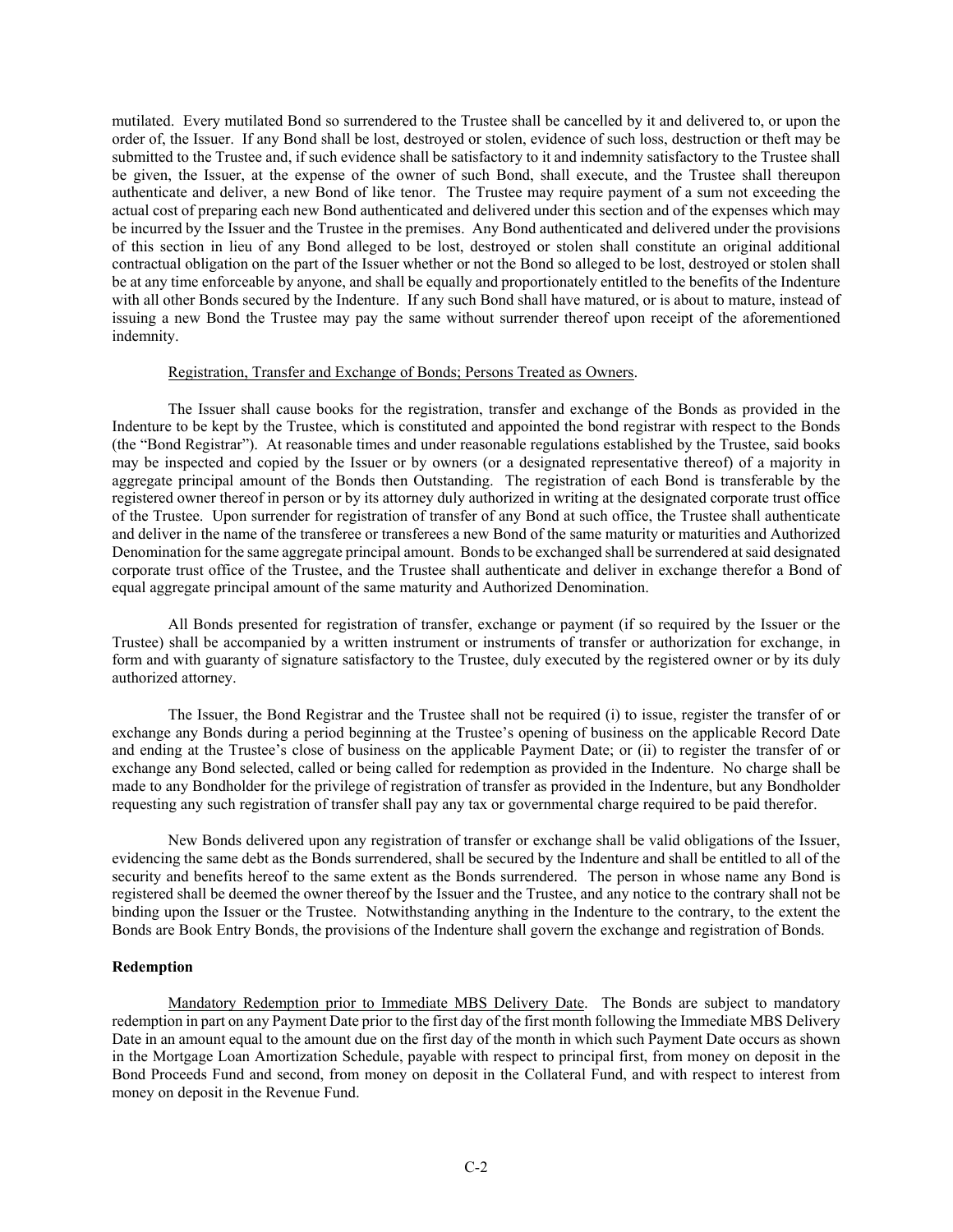Mandatory Redemption upon Failure to Purchase the Immediate MBS. The Bonds are subject to mandatory redemption in whole five (5) Business Days after the Immediate MBS Delivery Date Deadline (as such date may be extended under the Indenture) at a Redemption Price equal to 100% of the Outstanding principal amount thereof plus interest accrued but unpaid from the first day of the month in which the last Payment Date occurred to such redemption date, if the Immediate MBS Delivery Date has not occurred on or prior to the Immediate MBS Delivery Date Deadline, as such date may be extended, payable with respect to principal first, from money on deposit in the Bond Proceeds Fund and second, from money on deposit in the Collateral Fund and with respect to premium, if any, and interest, from money on deposit in the Revenue Fund.

Mandatory Redemption upon Failure to Purchase the Forward MBS. The Bonds are subject to mandatory redemption in part, five (5) Business Days after the Forward MBS Delivery Date Deadline (as such date may be extended pursuant to the Indenture) at a Redemption Price equal to the principal amount of the Forward MBS, plus interest accrued but unpaid (with respect to the portion of the Bonds to be redeemed) from the first day of the month in which the last Payment Date occurred to such redemption date, if the Forward MBS Delivery Date has not occurred on or prior to the Forward MBS Delivery Date Deadline, as such date may be extended, payable with respect to principal first, from money on deposit in the Bond Proceeds Fund and second, from money on deposit in the Collateral Fund, and with respect to premium, if any, and interest, from money on deposit in the Revenue Fund.

Mandatory Redemption on the Forward MBS Delivery Date. The Bonds are subject to mandatory redemption in part on the Forward MBS Delivery Date at a Redemption Price equal to (a) 101% of the difference between (i) the combined principal amount of the Forward MBS purchased on the Forward MBS Delivery Date and the Immediate MBS and (ii) the aggregate principal amount of the Bonds Outstanding as of the first day of the month in which the Forward MBS Delivery Date occurred, plus (b) interest accrued but unpaid on such difference from the first day of the month in which the last Payment Date occurred to the Forward MBS Delivery Date; payable with respect to principal first, from money on deposit in the Bond Proceeds Fund and second, from money on deposit in the Collateral Fund, and with respect to interest and premium, if any, from money on deposit in the Revenue Fund.

Mandatory Redemption Following the Immediate MBS Delivery Date. Following the Immediate MBS Delivery Date, the Bonds are subject to mandatory redemption in part in an amount equal to, and one Business Day after the date on which, each principal payment or prepayment is received pursuant to the MBS at a Redemption Price equal to 100% of the principal amount received pursuant to the MBS, plus interest and premium, if any, received pursuant to the MBS.

Mandatory Redemption in Lieu of Exchange. The Bonds are subject to mandatory redemption in part in the event the Issuer elects pursuant to the Indenture to redeem a Beneficial Owner's Bonds for an amount equal to the Cash Value in lieu of delivering to the Beneficial Owner of the Bonds of its proportional interest in the MBS based upon its proportional interest in the Bonds. Any such redemption shall be made in the amounts, from the sources and in accordance with the provisions of the Indenture. The Cash Value shall be calculated by the Issuer or by a financial advisor selected by the Issuer, and shall be verified by an independent verification agent in writing confirming the mathematical accuracy of the calculations.

# **Notice of Redemption**

Any time the Bonds are subject to redemption in whole or in part pursuant to the Indenture, the Trustee, in accordance with the provisions of the Indenture, shall give at least twenty (20) Business Days' notice, in the name of the Issuer, of the redemption of the Bonds, which notice shall specify the following: (i) the maturity and principal amounts of the Bonds to be redeemed; (ii) the CUSIP number, if any, of the Bonds to be redeemed; (iii) the date of such notice; (iv) the issuance date for such Bonds; (v) the interest rate on the Bonds to be redeemed; (vi) the redemption date; (vii) any conditions to the occurrence of the redemption; (viii) the place or places where amounts due upon such redemption will be payable; (ix) the Redemption Price; (x) the Trustee's name and address with a contact person and a phone number; and (xi) that on the redemption date, the Redemption Price shall be paid. Notice delivered as required in this section with respect to a redemption pursuant to "Mandatory Redemption upon Failure to Purchase the Immediate MBS" and "Mandatory Redemption upon Failure to Purchase the Forward MBS" above may be rescinded and annulled on or before the MBS Delivery Date Deadline if (i) the MBS is delivered on or prior to the MBS Delivery Date Deadline or (ii) the MBS Delivery Date Deadline is extended pursuant to the Indenture; provided, any such notice given shall expressly state, in addition to the items above, that it may be rescinded and annulled on or before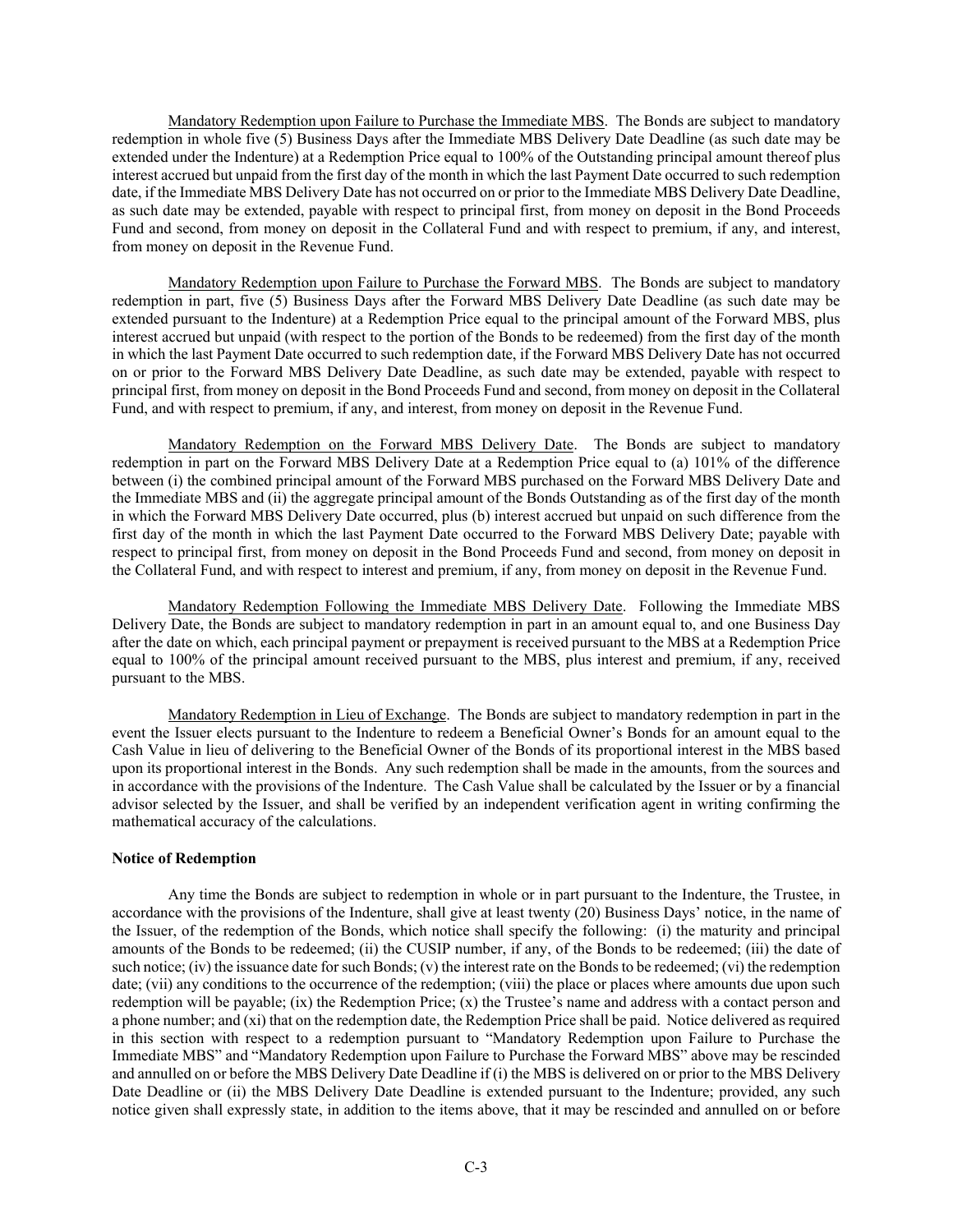the MBS Delivery Date Deadline. See "Extension of MBS Delivery Date Deadline" below. Neither the giving of a notice by the Trustee nor the receipt of such notice by the Bondholders shall be a condition precedent to the effectiveness of any such redemption. Notwithstanding anything in the Indenture to the contrary, no notice of redemption shall be required with respect to redemptions pursuant to "Mandatory Redemption prior to MBS Delivery Date," or "Mandatory Redemption Following the Immediate MBS Delivery Date" above.

The Bonds to be redeemed in part pursuant to the Indenture will be selected in accordance with the operational arrangements of DTC or any successor Substitute Depository, and any partial prepayments pursuant thereto shall be made in accordance with the "Pro Rata Pass-Through Distributions of Principal" procedures of DTC or comparable procedures of any successor Substitute Depository.

In the event that the MBS has not been purchased by, and delivered to, the Trustee ten (1) Business Days prior to the MBS Delivery Date Deadline (as such date may be extended under the Indenture), the Trustee shall provide, ten (10) Business Days prior to the MBS Delivery Date, to the Borrower, the Lender, the Underwriter and the Issuer written notice of such non-purchase.

Notwithstanding this section, no prior notice shall be a prerequisite to the effectiveness of any redemption under the heading "Redemption" which redemption shall occur and be effective irrespective of whether the Trustee fulfills its obligation to provide the notice with respect to the heading "Redemption" required by this section.

# **Payment of Redemption Price**

With respect to any redemption pursuant to the heading "Redemption" above, whether or not notice has been given in the manner provided in the heading "Notice of Redemption" above (or not required to be given as a result of a redemption pursuant to the heading "Redemption" above), and all conditions to the redemption contained in such notice, if applicable, having been met, the Bonds so called for redemption shall become due and payable on the redemption date so designated at the Redemption Price specified in the heading "Redemption" above, and upon presentation and surrender thereof at the offices specified in such notice, together with, in the case of Bonds presented by other than the registered owner, a written instrument of transfer duly executed by the registered owner or its duly authorized attorney; provided, however, that so long as the Bonds are registered in the name of the Depository, payment for such redeemed Bonds shall be made in accordance with the Representation Letter of the Issuer. If, on the redemption date, moneys for the redemption of all of the Bonds to be redeemed, together with all accrued interest on such Bonds, which shall equal all interest accrued on the MBS, if delivered, to the redemption date, shall be held by the Trustee so as to be available therefor on said date and if notice of redemption shall have been given as aforesaid, then, from and after the redemption date, interest on the Bonds so called for redemption shall cease to accrue.

## **Extension of MBS Delivery Date Deadline**

At any time prior to the date on which notice of redemption pursuant to the Indenture, as described under the heading "Notice of Redemption" above must be given pursuant to the Indenture, as described under "Mandatory Redemption upon Failure to Purchase the Immediate MBS" and "Mandatory Redemption upon Failure to Purchase the Forward MBS" above, the Borrower may extend an MBS Delivery Date Deadline by (i) providing to the Trustee, the Lender , the Rating Agency, the Issuer and the Underwriter written notice of any extension of the applicable MBS Delivery Date Deadline, (ii) depositing Eligible Funds for the credit of the Negative Arbitrage Account of the Revenue Fund in an amount, taking into account amounts already on deposit therein, sufficient to pay interest due on the Bonds to the date that is five (5) Business Days after the applicable extended MBS Delivery Date Deadline (the "Extension Deposit"), (iii) delivering to the Trustee and the Rating Agency a Cash Flow Projection establishing the sufficiency of the Extension Deposit, and (iv) delivering to the Trustee confirmation by the Rating Agency of the then-current rating on the Bonds. Extension Deposits may continue to be made by or on behalf of the Borrower until the applicable MBS Delivery Date occurs or the Borrower declines to make an Extension Deposit resulting in the mandatory redemption pursuant to the Indenture; provided, however, neither MBS Delivery Date Deadline may be extended to a date that is later than the fourth anniversary of the Bond Dated Date unless prior to any extension beyond such date there shall be filed with the Trustee and the Issuer a Favorable Opinion of Bond Counsel. The cost of such opinion shall be the sole responsibility of the Borrower.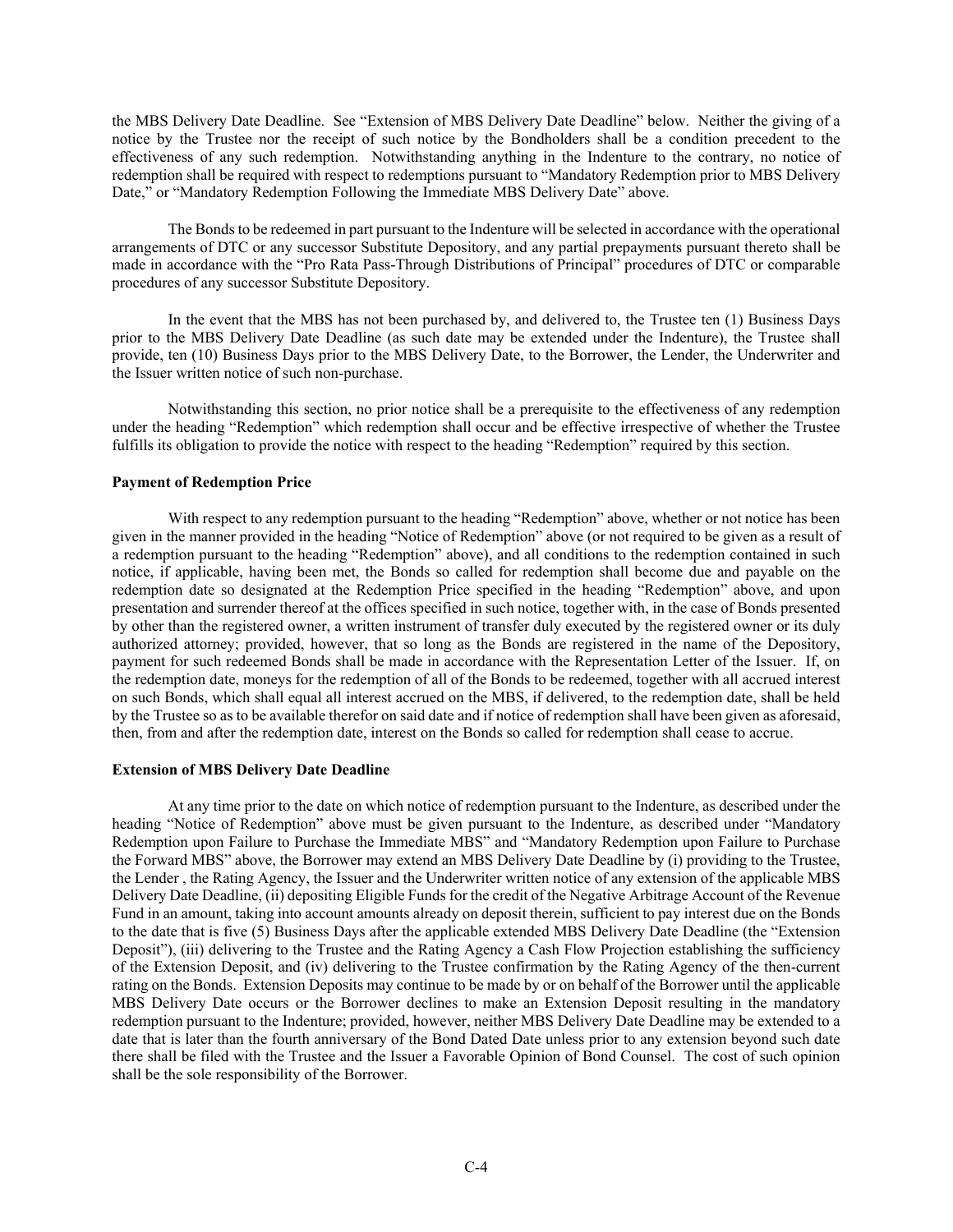## **Delivery of MBS**

Each MBS shall be registered in the name of the Trustee or its designee. The obligation of the Trustee to purchase the applicable MBS on the applicable MBS Delivery Date shall be subject to receipt by the Trustee of written notification from the Lender upon which the Trustee may rely and act without further investigation certifying that the applicable MBS duly executed by Fannie Mae is available for purchase by the Trustee at the applicable MBS Purchase Price, and meets the following requirements:

(i) the sum of the principal amounts of the MBS shall equal from time to time the then current principal amount of the Bonds, except for principal payments received which have not been remitted to owners of the Bonds;

(ii) the applicable MBS shall bear interest at the Pass-Through Rate payable on the 25th day of each month, commencing on the 25th day of the month following the month in which the Trustee purchases the applicable MBS, or if any such 25th day is not a Business Day, the next succeeding Business Day, and have a final maturity date, which is the same as the Bond Maturity Date;

(iii) the applicable MBS shall provide that timely payment of principal (whether on any scheduled Payment Date or prior thereto upon any mandatory prepayment of the Mortgage Note or upon any optional prepayment of the Mortgage Note or upon declaration of acceleration following a default thereunder and interest on the applicable MBS) is guaranteed to the record owner of the applicable MBS, regardless of whether corresponding payments of principal and interest on the Mortgage Loan are paid when due; and

(iv) the applicable MBS shall be acquired by the Trustee on behalf of the Issuer, shall be held at all times by the Trustee in trust for the benefit of the Bond owners and shall be held only in book-entry form through the United States Federal Reserve Bank book-entry system, pursuant to which the applicable MBS shall have been registered on the records of the Federal Reserve Bank in the name of the Trustee.

The Trustee shall receive confirmation in writing that the Depository is holding the applicable MBS on behalf of, and has identified the applicable MBS on its records as belonging to, the Trustee. Upon purchase of the applicable MBS on the applicable MBS Delivery Date, the Trustee shall post a notification to this effect on the Electronic Municipal Market Access website of the Municipal Securities Rulemaking Board.

# **Pledge of Trust Estate**

The pledge and assignment of and the security interest granted in the Trust Estate pursuant to the granting clauses of the Indenture for the payment of the principal of, premium, if any, and interest on the Bonds, in accordance with their terms and provisions, and for the payment of all other amounts due under the Indenture, shall attach, be perfected and be valid and binding from and after the time of the delivery of the Bonds by the Trustee or by any person authorized by the Trustee to deliver the Bonds. The Trust Estate so pledged and then or thereafter received by the Trustee shall immediately be subject to the lien of such pledge and security interest without any physical delivery thereof or further act, and the lien of such pledge and security interest shall be valid and binding and prior to the claims of any and all parties having claims of any kind in tort, contract or otherwise against the Issuer irrespective of whether such parties have notice thereof.

#### **Establishment of Funds**

The Trustee shall establish, maintain and hold in trust the following funds, each of which shall be maintained by the Trustee as a separate and distinct fund or account, and each of which shall be disbursed and applied only as authorized in the Indenture:

- (a) Revenue Fund, including therein a Negative Arbitrage Account;
- (b) Rebate Fund;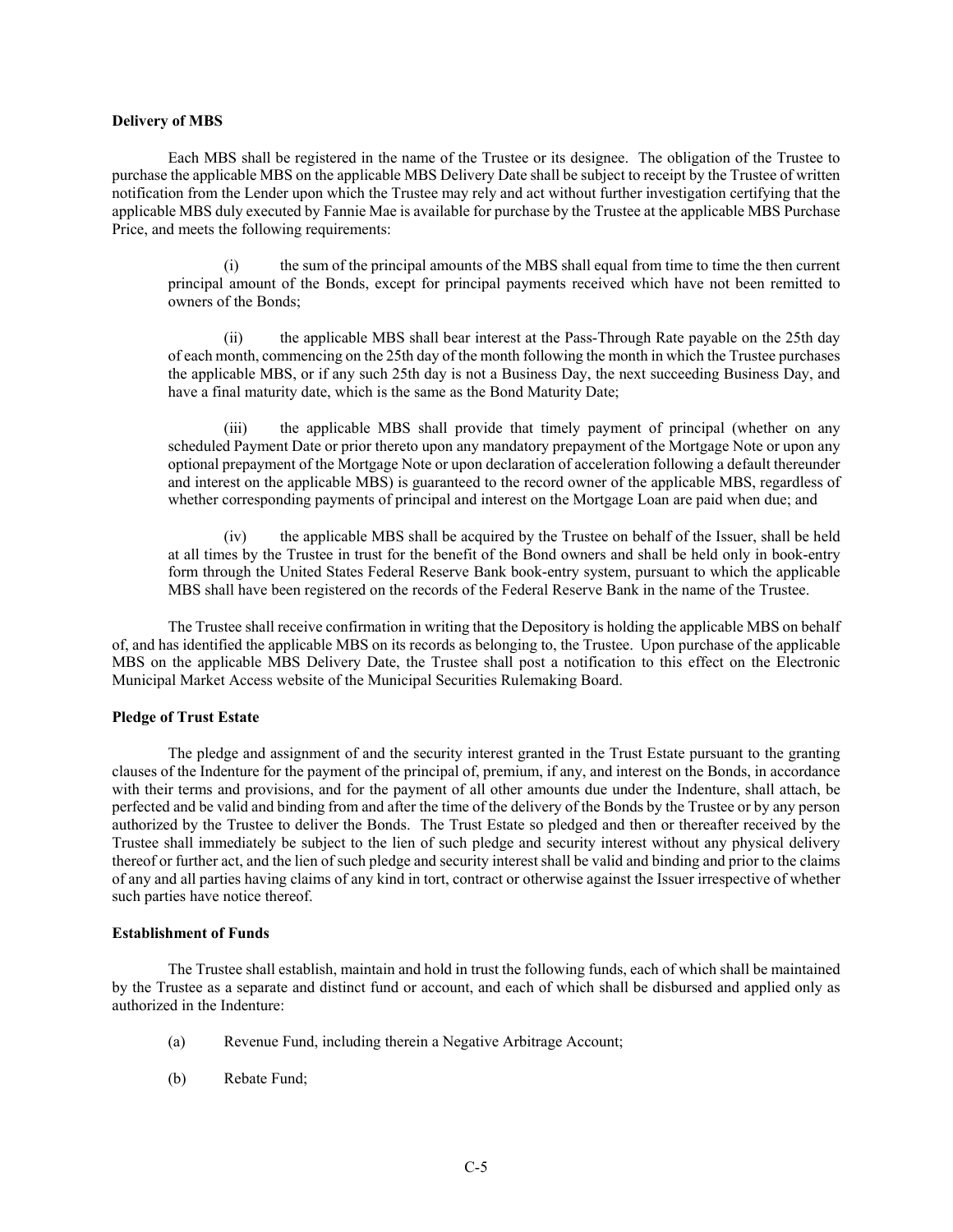- (c) Costs of Issuance Fund;
- (d) Bond Proceeds Fund;
- (e) Collateral Fund; and
- (f) Rehabilitation Fund.

# **Initial Deposits**

On the Closing Date, the Trustee shall make the following deposits:

(a) The deposit representing accrued interest on the Bonds from the Bond Dated Date to the Closing Date shall be deposited into the Revenue Fund;

(b) The Costs of Issuance Deposit shall be deposited into the Costs of Issuance Fund;

(c) The original principal amount of the Bonds shall be deposited into the Bond Proceeds Fund pending application to purchase the MBS by the Trustee; and

(d) The Negative Arbitrage Deposit shall be deposited into the Negative Arbitrage Account of the Revenue Fund.

(e) The initial deposit of Eligible Funds shall be deposited into the Collateral Fund.

# **Revenue Fund**

(a) Prior to the MBS Delivery Date, the Trustee shall disburse from the Revenue Fund (and, to the extent amounts in the Revenue Fund other than amounts in the Negative Arbitrage Account therein are insufficient for such purposes, from the Negative Arbitrage Account), on each Payment Date an amount equal to the amount of principal and interest due on the Bonds pursuant to the Mortgage Loan Amortization Schedule.

(b) Following the Closing Date, the Trustee shall immediately deposit any Extension Deposit received into the Negative Arbitrage Account of the Revenue Fund.

(c) On the MBS Delivery Date, the Trustee shall remit from the Revenue Fund (and, to the extent amounts in the Revenue Fund other than amounts in the Negative Arbitrage Account therein are insufficient for such purposes, from the Negative Arbitrage Account) to the Lender accrued and unpaid interest on the MBS at the Pass-Through Rate from the first calendar day of the month in which the MBS was delivered.

On the first Business Day following the Payment Date in the first full month following the MBS Delivery Date, the Trustee shall transfer to the Rehabilitation Fund any amounts then on deposit in the Negative Arbitrage Account of the Revenue Fund to the Borrower and shall immediately close the Negative Arbitrage Account thereafter.

(e) Following the MBS Delivery Date, all MBS Revenues shall be deposited by the Trustee, promptly upon receipt thereof, to the Revenue Fund.

(f) On the first Business Day following receipt of any MBS Revenues and the deposit thereof into the Revenue Fund pursuant to subsection (e) above, the Trustee shall pay to the Bond owners all amounts so received from money on deposit in the Revenue Fund. All payments of principal and interest shall be paid to Bond owners in proportion to the principal amount of Bonds owned by each Bond owner as set forth on the records of the Trustee at the close of business on the applicable Record Date.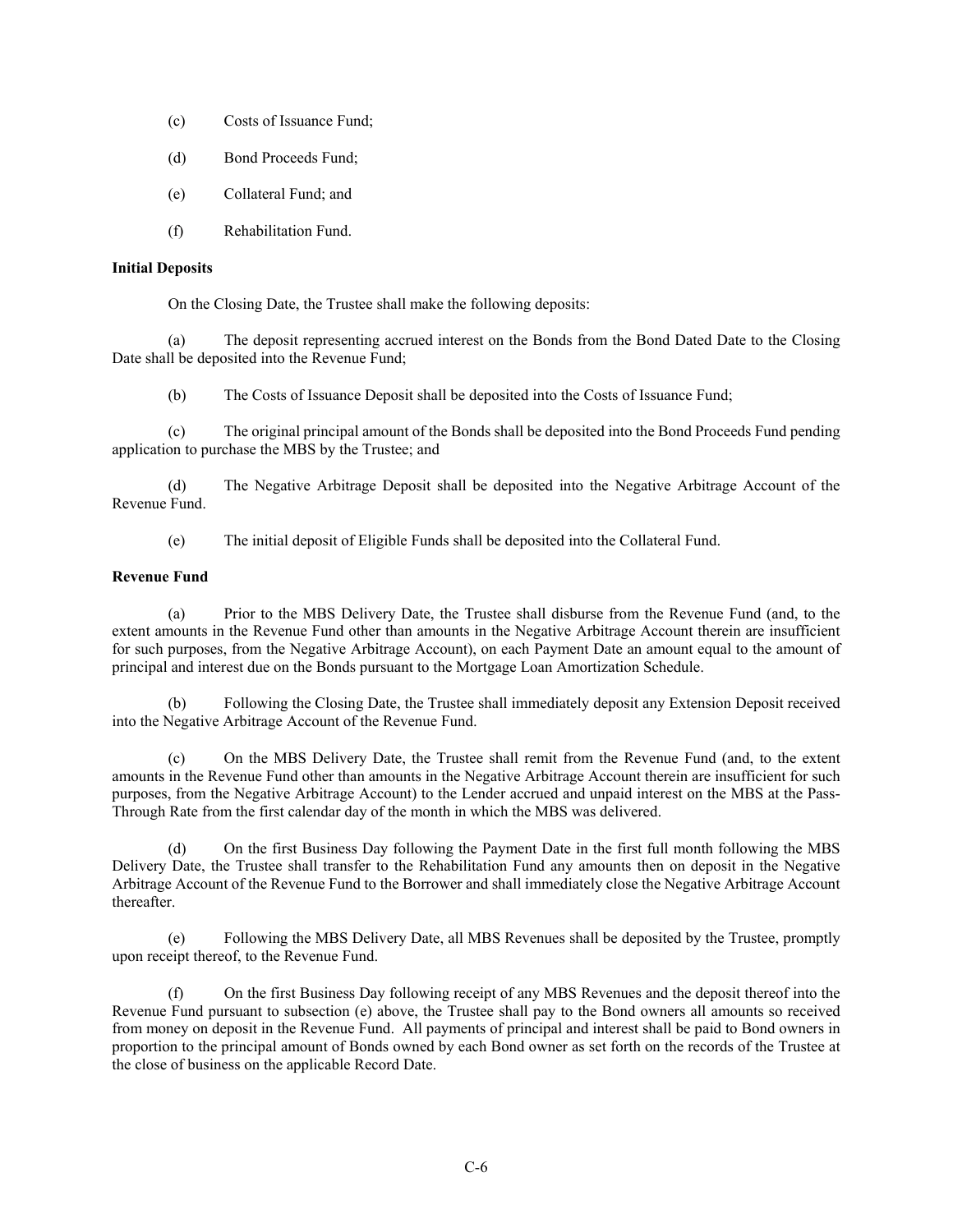(g) If the Trustee does not receive a scheduled payment on the MBS by 5:00 p.m. Eastern Time on the 25th day of any month, (or the next succeeding Business Day if such day of the month is not a Business Day), the Trustee shall immediately notify Fannie Mae and immediately demand payment under the terms of the guaranty thereof.

#### **Bond Proceeds Fund**

Upon (a) deposit of Eligible Funds into the Collateral Fund as provided under the heading "Collateral Fund" below, (b) delivery of a corresponding requisition executed by an Authorized Officer of the Borrower (and approved by the Lender) in the form of an exhibit attached to the Financing Agreement and (c) subject to the provisions of the Indenture, the Trustee shall disburse Bond proceeds in an amount equal to such corresponding deposit made into the Collateral Fund to fund Project Costs pursuant to such requisition. Prior to making any such disbursement from the Bond Proceeds Fund, the Trustee shall confirm that the aggregate principal amount that will be held in both (a) the Collateral Fund and (b) the Bond Proceeds Fund, after the requested disbursement, will at least equal the then Outstanding principal amount of the Bonds and, notwithstanding anything to the contrary, the Trustee shall not disburse money from the Bond Proceeds Fund (other than to pay amounts due on the Bonds pursuant to the Indenture), unless and until Eligible Funds in an amount equal to or greater than the requested disbursement amount have been deposited in the Collateral Fund. To the extent money on deposit in the Bond Proceeds Fund is invested in Permitted Investments that have not yet matured, the Trustee is authorized by the Indenture to make the following sale and exchange, which sale and exchange shall occur prior to the disbursement of amounts on deposit in the Bond Proceeds Fund to pay Project Costs without the need to sell or terminate such Permitted Investments prior to their stated maturity date: (i) sell all or a portion of the Permitted Investments in the Bond Proceeds Fund, in the amount specified in the request for disbursement, to the Collateral Fund for a price of par and (ii) transfer a like amount of available funds from the Collateral Fund to the Bond Proceeds Fund representing Bond proceeds as the purchase price thereof.

Upon the satisfaction of the provisions set forth in this section, the Trustee shall be irrevocably and unconditionally obligated to disburse Bond proceeds from the Bond Proceeds Fund equal to either the amount deposited to the Collateral Fund, as set forth in the corresponding requisition and to the extent the Trustee is unable to do so, the Trustee shall return the amount deposited in the Collateral Fund, within one Business Day of receipt of such deposit to the party that made such deposit as set forth in the requisition.

To the extent sufficient funds are not otherwise available to the Trustee, including money on deposit in the Revenue Fund or the Collateral Fund, the Trustee shall transfer from the Bond Proceeds Fund to the Revenue Fund sufficient money to pay amounts due on the Bonds pursuant to the Indenture.

On the applicable MBS Delivery Date or as otherwise specified in this paragraph, amounts remaining in the Bond Proceeds Fund shall be used by the Trustee in the following order: (i) to the extent sufficient funds are not otherwise available in the Collateral Fund, to pay the MBS Purchase Price, (ii) to transfer funds to the Revenue Fund in an amount equal to the difference, if any, between (x) the aggregate principal amount of and interest, if any, due on the Bonds Outstanding as of the first day of the month in which such MBS Delivery Date occurs and (y) the principal amount of the MBS purchased on such MBS Delivery Date, plus interest accrued but unpaid to the redemption date, for redemption pursuant to the Indenture, and (iii) to pay any remaining Project Costs as approved by the Lender in writing, and (iv) upon a corresponding deposit of Eligible Funds in the Collateral Fund as provided in the Indenture, to transfer funds to the Rehabilitation Fund in an amount not to exceed the amount of Eligible Funds so deposited, less amounts expended for Project Costs as of such date.

# **Collateral Fund**

The Trustee shall deposit into the Collateral Fund all Eligible Funds received pursuant to the Financing Agreement and any other Eligible Funds received by the Trustee for deposit into the Collateral Fund. The Financing Agreement requires the Borrower to cause Eligible Funds to be paid to the Trustee for deposit into the Collateral Fund in a principal amount equal to, and as a prerequisite to the disbursement of, the corresponding amount of Bond proceeds on deposit in the Bond Proceeds Fund to be disbursed by the Trustee to pay Project Costs.

Until the purchase of the MBS on the MBS Delivery Date, the deposit into the Collateral Fund shall constitute an irrevocable deposit solely for the benefit of the Bondholders, subject to the provisions of the Indenture.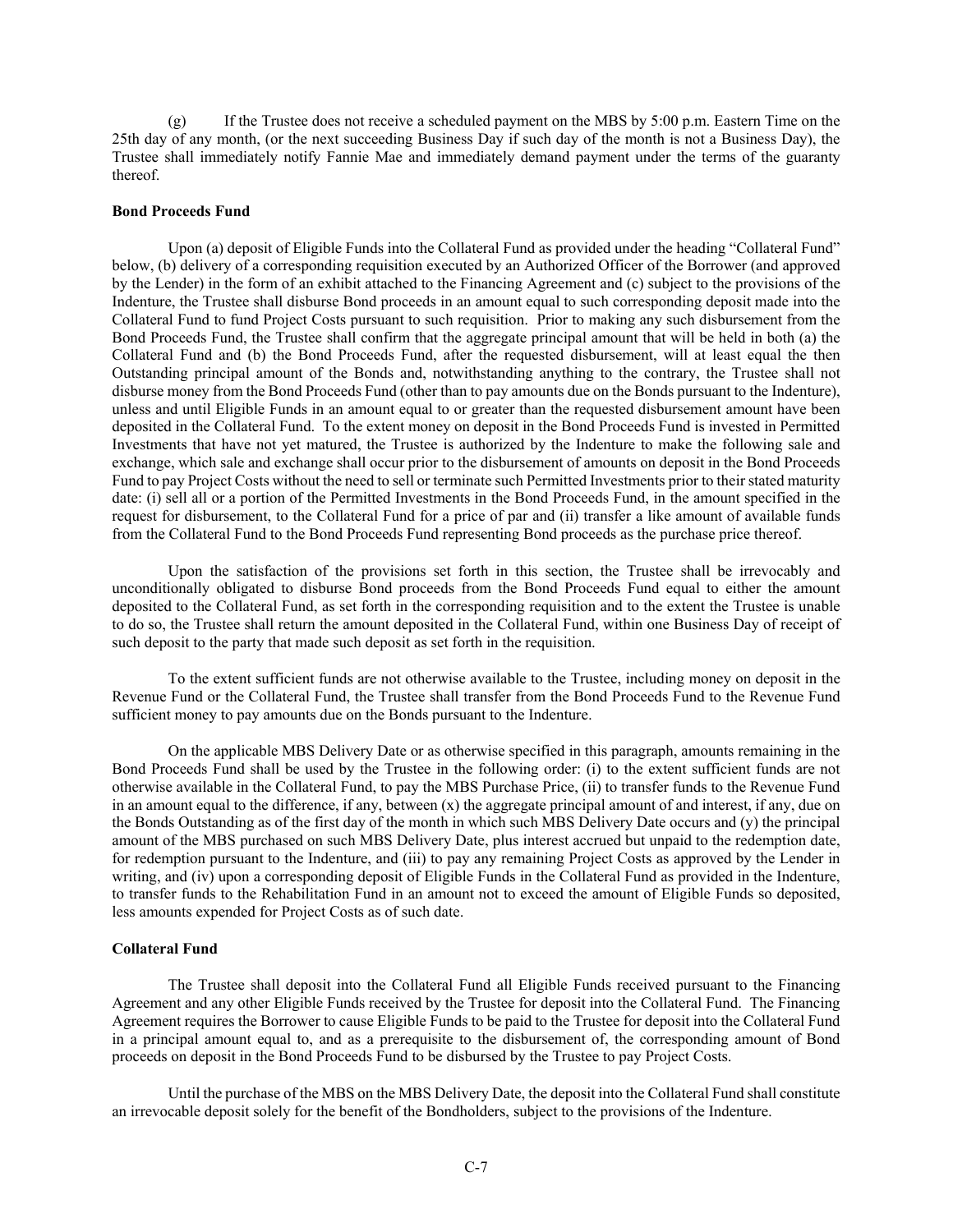Money in the Collateral Fund shall be used by the Trustee as follows: (i) to the extent money is not otherwise available, the Trustee shall transfer from the Collateral Fund to the Revenue Fund an amount necessary to pay amounts due on the Bonds pursuant to the Indenture and (ii) on the applicable MBS Delivery Date, to pay for the principal amount of the MBS.

The Bonds shall not be, and shall not be deemed to be, paid or prepaid by reason of any deposit into the Collateral Fund unless and until the amount on deposit in the Collateral Fund is transferred to the Revenue Fund and applied to the payment of the principal of any of the Bonds, or the principal component of the redemption price of any of the Bonds, all as provided in the Indenture.

## **Rehabilitation Fund**

The Trustee shall establish, create and maintain a Rehabilitation Fund under the Indenture and moneys shall be held in the Rehabilitation Fund for reasons of convenience and tax accounting only. The Rehabilitation Fund shall not be a part of the Trust Estate. Amounts on deposit in the Rehabilitation Fund shall be disbursed by the Trustee to fund the Project Costs pursuant to requisitions executed by the Borrower and approved by the Lender in the form of an exhibit attached to the Indenture. The moneys in the Rehabilitation Fund shall, pending disbursement to the Borrower at the written direction of the Lender, pursuant to the terms of the Multifamily Loan and Security Agreement, be pledged by the Borrower to the Lender until the MBS Delivery Date, and thereafter to Fannie Mae. The Trustee shall hold such funds as custodian for Lender as the pledgee and not for the Bondholders.

#### **Investment of Funds**

The moneys held by the Trustee shall constitute trust funds for the purposes of the Indenture. Any moneys attributable to each of the Funds and Accounts under the Indenture shall be invested by the Trustee at the written direction of the Borrower in Permitted Investments which, except as otherwise provided in the Indenture, mature or are redeemable at par, without penalty, on the date on which such funds are expected to be needed for the purposes for which they are held. Notwithstanding anything in the Indenture to the contrary, all amounts in the Revenue Fund, the Collateral Fund and the Bond Proceeds Fund shall be invested in Permitted Investments as directed by the Borrower; except that following the MBS Delivery Date, payments received with respect to the MBS shall be held uninvested. All investment earnings from amounts on deposit in the Revenue Fund, the Bond Proceeds Fund and the Collateral Fund shall be credited to the Revenue Fund. If the Trustee does not receive a written direction from the Borrower regarding the investment of funds, the Trustee shall invest such funds in the First American Funds Government Obligations Class Y (which is a Permitted Investment described in clause (b) of the definition of Permitted Investments) or, if such investment is not available or no longer qualifies as a Permitted Investment, solely in Permitted Investments described in clause (b) of the definition of Permitted Investments, which shall mature or be redeemable at par without penalty at the times set forth in the Indenture.) The Trustee may make any and all such investments through its own banking department or the banking department of any affiliate. The Trustee may conclusively rely upon the Borrower's written direction as to both an investment being a Permitted Investment and the legality of such investment, and such written direction shall be deemed to be a certification that such directed investment constitutes a qualified investment under the Indenture. Ratings of a Permitted Investment shall be determined at the time of the initial purchase of such Permitted Investment, and without regard to ratings subcategories, and the Trustee shall have no responsibility to monitor the ratings of Permitted Investments after the initial purchase of such Permitted Investments, including at the time of reinvestment of earnings thereof.

Permitted Investments representing an investment of moneys attributable to any Fund or Account shall be deemed at all times to be a part of such Fund. Subject to the following sentence, investments shall be sold at the best price obtainable (at least par) whenever it shall be necessary to do so in order to provide moneys to make any transfer, withdrawal, payment or disbursement from such Fund. Prior to the MBS Delivery Date, at the direction of the Borrower, the Trustee is permitted to invest in Permitted Investments that mature on or before the MBS Delivery Date Deadline but is not permitted to sell or otherwise dispose of such Permitted Investment prior to maturity at a price below par without first receiving a Cash Flow Projection. In the case of any required transfer of moneys to another such Fund, such investments may be transferred to that Fund in lieu of the required moneys if permitted by the Indenture as an investment of moneys in that Fund.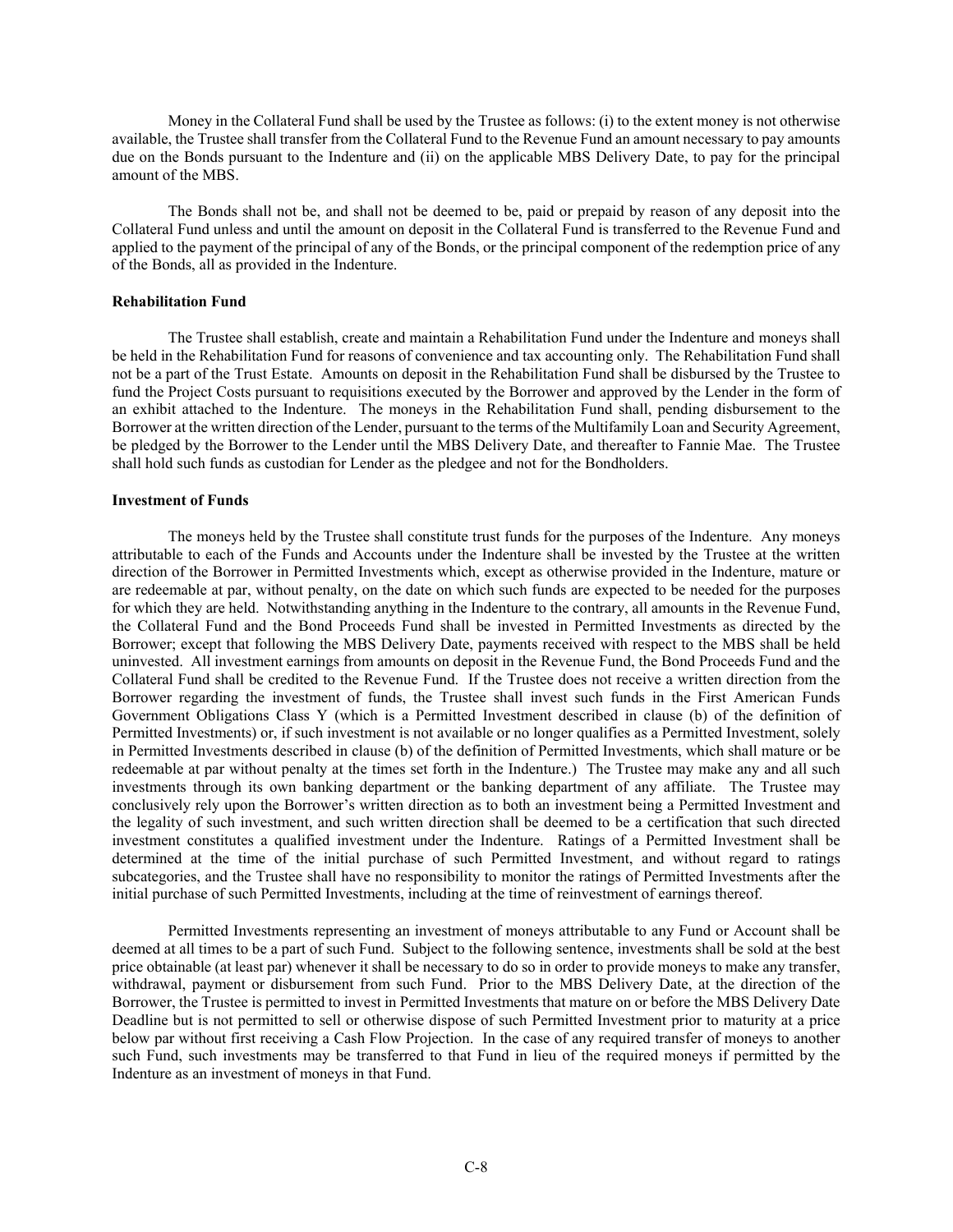All Permitted Investments acquired by the Trustee pursuant to the Indenture shall be purchased in the name of the Trustee and shall be held for the benefit of the Bondholders pursuant to the terms of the Indenture. The Trustee shall take such actions as shall be necessary to assure that such Permitted Investments are held pursuant to the terms of the Indenture and are subject to the trust and security interest created in the Indenture.

The Trustee shall not be liable or responsible for any loss resulting from any investment made in accordance with the Indenture. The Trustee or its affiliates may act as sponsor, principal or agent in the acquisition or disposition of investments. The Trustee may commingle investments made under the Funds and Accounts established under the Indenture, but shall account for each separately.

In computing for any purpose under the Indenture the amount in any Fund on any date, obligations so purchased shall be valued at the lower of cost or par exclusive of accrued interest, and may be so valued as of any time within four days prior to such date.

The Issuer acknowledges that regulations of the Comptroller of the Currency grant the Borrower the right to receive brokerage confirmations of the security transactions as they occur. The Issuer and the Borrower specifically waive such notification to the extent permitted by law and will receive periodic cash transaction statements that will detail all investment transactions.

## **Particular Covenants**

Payment of Bonds. Subject to the other provisions of the Indenture, the Issuer shall duly and punctually pay or cause to be paid, solely from amounts available in the Trust Estate, the principal of, premium, if any, and interest on the Bonds, at the dates and places and in the manner described in the Bonds, according to the true intent and meaning thereof. The Bonds are not a general obligation of the Issuer, but are payable solely from the Trust Estate. The payment and other obligations of the Issuer with respect to the Bonds are intended to be, and shall be, independent of the payment and other obligations of the issuer or maker of the Bond Loan Note, the Mortgage Note and the MBS, even though the principal amount of all three instruments is expected to be identical, except in the case of a default with respect to one or more of the instruments.

Tax Covenants. The Issuer shall not take any action that will cause the interest paid on the Bonds to be includable in gross income for federal income tax purposes. In furtherance of the foregoing covenant, the Issuer has entered into the Tax Exemption Agreement. The Tax Exemption Agreement sets forth covenants and obligations of the Issuer and the Borrower, and reference is hereby made to the same for a detailed statement of said covenants and obligations. The Issuer agrees to cooperate in the enforcement of all covenants and obligations of the Borrower under the Tax Exemption Agreement and agrees that the Trustee, in its name, may enforce all rights of the Issuer (other than the Reserved Rights) and all obligations of the Borrower under and pursuant to the Tax Exemption Agreement and on behalf of the Bondholders, whether or not the Issuer has undertaken to enforce such rights and obligations.

Extension of Payment of Bonds. The Issuer shall not directly or indirectly extend or assent to the extension of the maturity of the principal due on any of the Bonds or the time of payment of interest due on the Bonds , and if the time for payment of any such claims for interest shall be extended through any other means, such Bonds or claims for interest shall not be entitled in case of any default under the Indenture to any payment out of the Trust Estate or the funds (except funds held in trust for the payment of particular Bonds pursuant to the Indenture) held by the Trustee, except subject to the provisions of the Indenture and subject to the prior payment of the principal of all Bonds issued and Outstanding the maturity of which has occurred and has not been extended and of such portion of the accrued interest on the Bonds which is not represented by such extended claims for interest. If an Extension Deposit has not been made pursuant to the Indenture, such that the aggregate balance in the Bond Proceeds Fund, the Collateral Fund and the Revenue Fund is equal to 100% of the principal amount of the Bonds plus interest accrued on the Bonds to the Mandatory Redemption Date (as such date may be extended under the Indenture), then the Bonds shall be subject to mandatory redemption as set forth in the Indenture.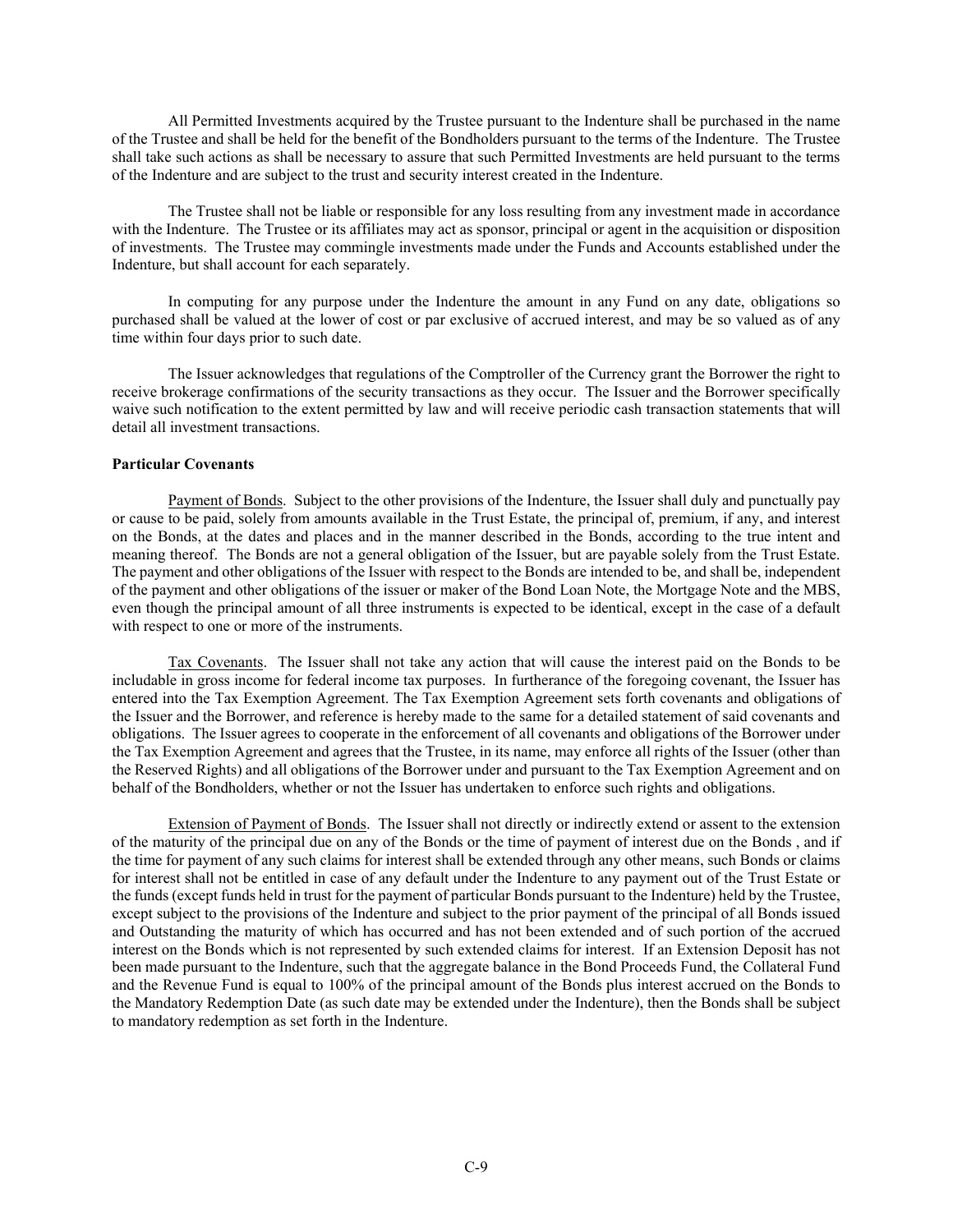#### **Discharge of Indenture**

Defeasance. (a) If all Bonds shall be paid and discharged as provided in this section, then all obligations of the Trustee and the Issuer under the Indenture with respect to all Bonds shall cease and terminate, except only (i) the obligation of the Trustee to pay or cause to be paid to the owners thereof all sums due with respect to the Bonds and to register, transfer and exchange Bonds pursuant to the Indenture, (ii) the obligation of the Issuer to pay the amounts owing to the Trustee under the Indenture from the Trust Estate, and (iii) the obligation of the Issuer to comply with the Indenture. Any funds held by the Trustee at the time of such termination which are not required for payment to Bondholders or for payment to be made by the Issuer, shall be paid as provided in the Indenture.

Any Bond or portion thereof in an Authorized Denomination shall be deemed no longer Outstanding under the Indenture if paid or discharged in any one or more of the following ways:

(i) by well and truly paying or causing to be paid the principal of, premium, if any, and interest on such Bond which have become due and payable; or

(ii) by depositing with the Trustee, in trust, cash which, together with the amounts then on deposit in the Revenue Fund and dedicated to this purpose, is fully sufficient to pay when due all principal of, and premium, if any, and interest on such Bond to the maturity or earlier redemption date thereof; or

(iii) by depositing with the Trustee, in trust, any Government Obligations in such amount as in the written opinion of a certified public accountant will, together with the interest to accrue on such Government Obligations without the need for reinvestment, be fully sufficient to pay when due all principal of, and premium, if any, and interest on such Bond to the maturity or earlier redemption date thereof, notwithstanding that such Bond shall not have been surrendered for payment.

(b) Notwithstanding the foregoing, no deposit under clauses (ii) and (iii) of subsection (a) above shall be deemed a payment of such Bond until the earlier to occur of:

(i) if such Bond is by its terms subject to redemption within 45 days, proper notice of redemption of such Bond shall have been previously given in accordance with the Indenture to the holder thereof or, in the event such Bond is not by its terms subject to redemption within 45 days of making the deposit under clauses (ii) and (iii) of subsection (a) above, the Issuer shall have given the Trustee irrevocable written instructions to mail by first-class mail, postage prepaid (or, when the Bonds are Book Entry Bonds, to send pursuant to the applicable procedures of the Depository), notice to the holder of such Bond as soon as practicable stating that the deposit required by clauses (ii) or (iii) of subsection (a) above, as applicable, has been made with the Trustee and that such Bond is deemed to have been paid and further stating such redemption date or dates upon which money will be available for the payment of the principal and accrued interest thereon; or

(ii) the Bond Maturity Date.

(c) The Trustee shall be entitled to receive a report from a nationally recognized accounting firm verifying the sufficiency of such funds to provide for the payment of all Bonds to be defeased pursuant to this section.

In addition to the circumstances described in subsection (a) above, any Bond or portion thereof in an Authorized Denomination shall be deemed no longer Outstanding under the Indenture if and to the extent of an exchange of such Bond or portion thereof for the MBS or a portion thereof or interest therein as provided in the Indenture.

## **Defaults and Remedies**

Events of Default. Each of the following events shall constitute an Event of Default under the Indenture:

(a) On and after the MBS Delivery Date, failure by Fannie Mae to pay principal, interest or premium, if any, due under the MBS;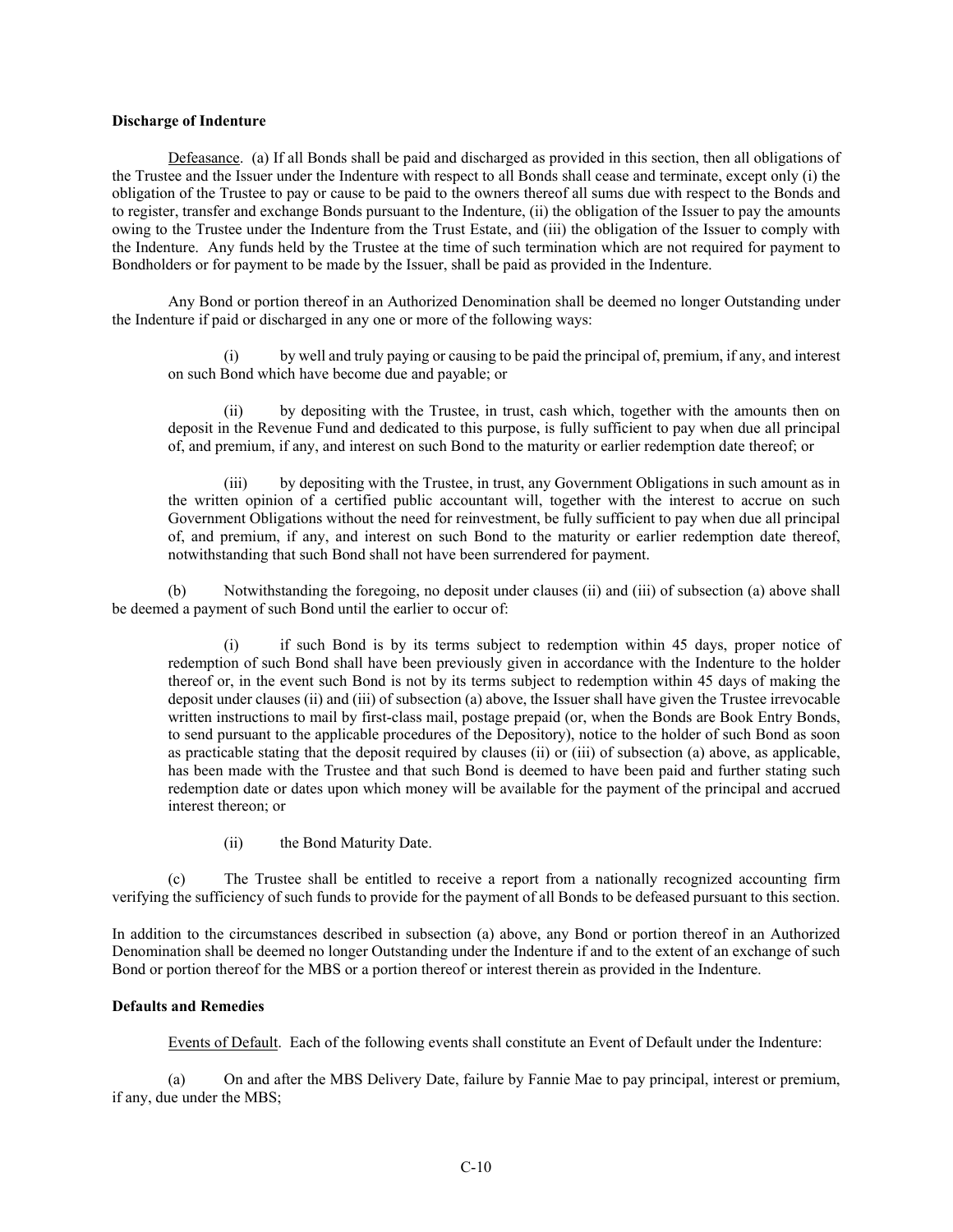(b) Failure to pay the principal, interest or premium, if any, on the Bonds when the same shall become due; or

(c) Default in the observance or performance of any other covenant, agreement or condition on the part of the Issuer in the Indenture and the continuation of such default for a period of 90 days after written notice to the Issuer from the Trustee or the registered owners of at least 75% in aggregate principal amount of the Bonds Outstanding at such time specifying such default and requiring the same to be remedied.

Upon the occurrence of an Event of Default under clause (a) above, upon any failure by Fannie Mae to distribute to the Trustee any payment required to be made under the terms of the MBS, the Trustee shall notify Fannie Mae not later than the next Business Day (all such notices to be promptly confirmed in writing) requiring the failure to be remedied.

The Trustee will immediately notify the Issuer, the Bondholders, the Lender, the Investor Member and Fannie Mae, if applicable, after an Authorized Officer obtains knowledge or receives written notice of the occurrence of an Event of Default or an event which would become an Event of Default with the passage of time or the giving of notice, or both.

The Investor Member shall be entitled (but not obligated) to cure any Event of Default under the Indenture within the timeframe provided to the Borrower under the Indenture. The Issuer and the Trustee agree that cure of any default or Event of Default made or tendered by the Investor Member shall be deemed to be a cure by the Borrower and shall be accepted or rejected on the same basis as if made or tendered by the Borrower.

# Acceleration; Rescission of Acceleration

Upon the occurrence of an Event of Default under paragraph (a) under the heading "Events of Default" above, the Trustee may, and upon the written request of the holders of not less than 75% in aggregate principal amount of the Bonds then Outstanding, which written request shall acknowledge that the amounts due on the MBS cannot be accelerated solely by virtue of acceleration of the Bonds, and upon receipt of indemnity satisfactory to the Trustee, shall, by notice in writing delivered to the Issuer, declare the principal of all Bonds then Outstanding, the premium, if any, and the interest accrued thereon immediately due and payable, and such principal, premium, if any, and interest shall thereupon become and be immediately due and payable. Subject the Indenture, upon the occurrence of an Event of Default under paragraph (b) under the heading "Events of Default" above no action shall be taken by the Trustee, unless an Event of Default has occurred pursuant to paragraph (a) under the heading "Events of Default" above in which event the Trustee shall proceed as provided above. An Event of Default under paragraph (c) under the heading "Events of Default" above shall not give rise to an acceleration pursuant to this section, provided, however, that following such an Event of Default, the holder of 100% of the Bonds then Outstanding may direct the Trustee in writing to transfer the MBS to it or its designee, in which case, the Trustee shall cancel the Bonds upon such release and transfer of the MBS, and upon such transfer, the Bonds will no longer be Outstanding. In the event any payments are received by the Trustee after the transfer of the MBS and cancellation of the Bonds, all such payments shall belong to and be transferred to the owner of the MBS.

The acceleration of the Bonds will not constitute a default under, or by itself cause the acceleration of, the MBS.

If at any time after the Bonds shall have been so declared due and payable, and before any judgment or decree for the payment of the money due shall have been obtained or entered, the Issuer, the Borrower or Fannie Mae, as applicable, shall pay to or deposit with the Trustee a sum sufficient to pay all principal of the Bonds then due (other than solely by reason of such declaration) and all unpaid installments of interest (if any) on all the Bonds then due with interest at the rate borne by the Bonds on such overdue principal and (to the extent legally enforceable) on such overdue installments of interest, and the reasonable expenses of the Trustee shall have been made good or cured or adequate provisions shall have been made therefor, and all other defaults under the Indenture have been made good or cured or waived in writing by the holders of a majority in principal amount of the Bonds then Outstanding, then and in every case, the Trustee on behalf of the holders of all the Bonds shall rescind and annul such declaration and its consequences; but no such rescission and annulment shall extend to or shall affect any subsequent Event of Default, nor shall it impair or exhaust any right or power consequent thereon.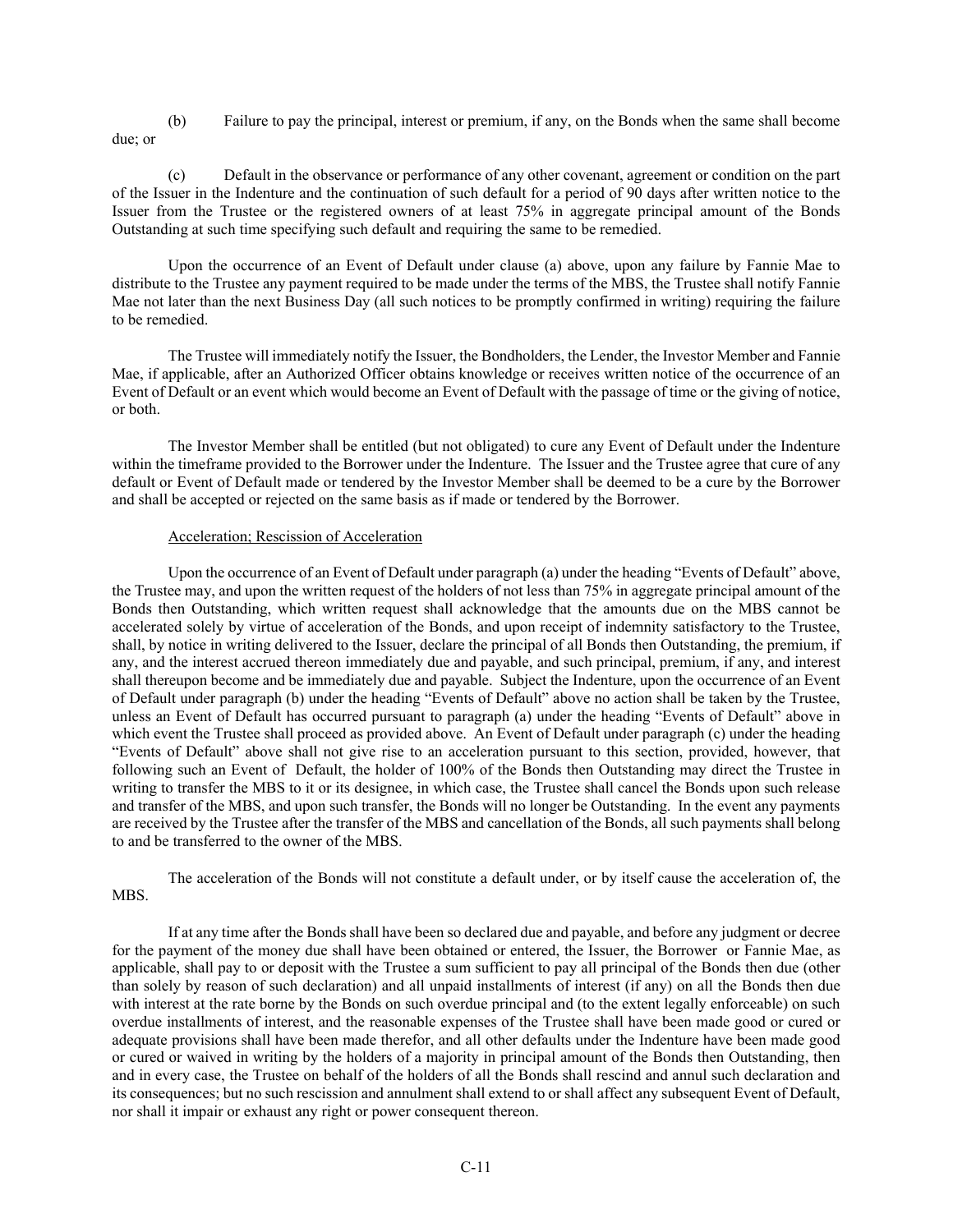#### Other Remedies; Rights of Bondholders.

Subject to the Indenture, upon the happening and continuance of an Event of Default, the Trustee in its own name and as trustee of an express trust, on behalf and for the benefit and protection of the holders of all Bonds, may also proceed to protect and enforce any rights of the Trustee and, to the full extent that the holders of such Bonds themselves might do, the rights of such Bondholders under the laws of the State or under the Indenture by such of the following remedies as the Trustee shall deem most effectual to protect and enforce such rights:

(a) By pursuing any available remedies under the Financing Agreement, the Regulatory Agreement or the MBS;

(b) Upon an Event of Default under paragraph (a) under the heading "Events of Default" above only, by realizing or causing to be realized through sale or otherwise upon the security pledged under the Indenture (including the sale or disposition of the MBS); and

(c) By action or suit in equity, to enjoin any acts or things which may be unlawful or in violation of the rights of the Bondholders and to execute any other papers and documents and do and perform any and all such acts and things as may be necessary or advisable in the opinion of the Trustee in order to have the respective claims of the Bondholders against the Issuer allowed in any bankruptcy or other proceeding.

If an Event of Default shall have occurred, and if requested by the holders of not less than 75% in aggregate principal amount of the Bonds then Outstanding, and upon being indemnified to its satisfaction, the Trustee shall be obligated to exercise one or more of the rights and powers conferred by the Indenture as the Trustee, being advised by counsel, shall deem to be in the best interests of the Bondholders subject to the limitations set forth above and in the Indenture.

No right or remedy by the terms of the Indenture conferred upon or reserved to the Trustee (or to the Bondholders) is intended to be exclusive of any other right or remedy, but each and every such right and remedy shall be cumulative and shall be in addition to any other right or remedy given to the Trustee or to the Bondholders under the Indenture, the Financing Agreement, the Regulatory Agreement or the MBS or now or hereafter existing at law or in equity.

No delay or omission to exercise any right or power accruing upon any default or Event of Default shall impair any such right or power or shall be construed to be a waiver of any such default or Event of Default or acquiescence therein and every such right and power may be exercised from time to time as often as may be deemed expedient.

No waiver of any default or Event of Default under the Indenture, whether by the Trustee or by the Bondholders, shall extend to or shall affect any subsequent default or Event of Default or shall impair any rights or remedies consequent thereon.

## Waivers of Events of Default.

The Trustee shall waive any Event of Default hereunder and its consequences and rescind any declaration of maturity of principal of, premium, if any, and interest on the Bonds upon the written request of the holders of a majority in aggregate principal amount of all Bonds then Outstanding with respect to which there is an Event of Default; provided, however, that there shall not be waived (a) any default in the payment of the principal amount of any Bonds at the date of maturity specified therein or upon proceedings for mandatory redemption, or (b) any default in the payment when due of the interest or premium, if any, on any such Bonds, unless prior to such waiver or rescission all arrears of interest, with interest (to the extent permitted by law) at the rate borne by the Bonds in respect of which such Event of Default shall have occurred on overdue installments of interest or all arrears of payments of principal or premium, if any, when due (whether at the stated maturity thereof or upon proceedings for mandatory redemption) as the case may be, and all expenses of the Trustee in connection with such monetary default, shall have been paid or provided for, and in case of any such waiver or rescission, the Issuer, the Borrower, the Trustee and the Bondholders shall be restored to their former positions and rights under the Indenture respectively.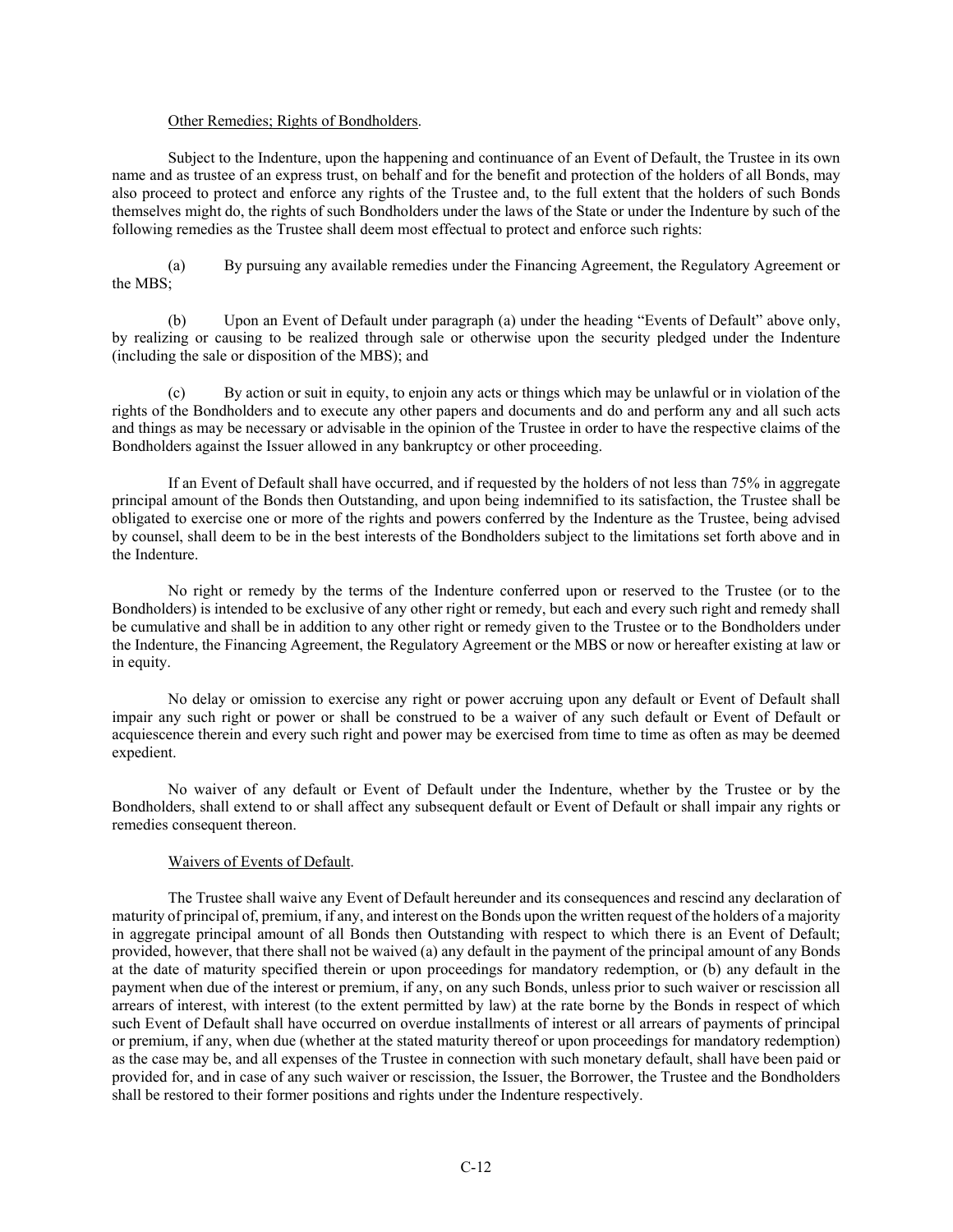No such waiver or rescission shall extend to any subsequent or other default, or impair any right consequent thereto; and no delay or omission of the Trustee or of any Bondholders to exercise any right or power accruing upon any Event of Default shall impair any right or power or shall be construed to be a waiver of any such Event of Default, or acquiescence therein.

## Termination of Proceedings.

In case any proceeding taken by the Trustee on account of any Event of Default shall have been discontinued or abandoned for any reason or determined adversely to the Trustee, then in every such case the Issuer, the Borrower, the Trustee and the Bondholders shall be restored to their former positions and rights under the Indenture, respectively, and all rights, remedies, powers and duties of the Trustee shall continue as though no such proceeding had been taken.

# **The Trustee**

Trustee. U.S. Bank National Association is appointed by the Indenture as Trustee. The Trustee shall signify its acceptance of the duties and obligations imposed upon it by the Indenture by executing the Indenture.

Acceptance of the Trusts. The Trustee shall not be responsible for any recital in the Indenture, or in the Bonds (except in respect to the certificate of the Trustee endorsed on the Bonds), or for insuring the Project or collecting any insurance moneys, or for the registration, filing or recording or re-registration, re-filing or re-recording of the Indenture or the Mortgage or any financing statements relating to the Indenture or the Mortgage or for the validity of the execution by the Issuer of the Indenture or of any supplements thereto or instruments of further assurance, or for the sufficiency of the security for the Bonds issued under the Indenture or intended to be secured thereby, or for the value or title of the Project or otherwise as to the maintenance of the security thereof. The Trustee shall not be bound to ascertain or inquire as to the performance or observance of any covenants, conditions or agreements on the part of the Issuer or on the part of the Borrower under the Financing Agreement, except as expressly set forth in the Indenture; but the Trustee may require of the Issuer or the Borrower full information and advice as to their performance of the covenants, conditions and agreements aforesaid. The Trustee acknowledges it has assumed certain duties of the Issuer under the Financing Agreement, the Tax Exemption Agreement and the Regulatory Agreement.

Fees, Charges and Expenses of Trustee. Notwithstanding any provision to the contrary in the Indenture, the Trustee shall be entitled to payment for reasonable fees for its services rendered under the Indenture, the Regulatory Agreement, the Tax Exemption Agreement and the Financing Agreement and reimbursement for all advances, counsel fees and other expenses reasonably made or incurred by the Trustee (including any co-Trustee) in connection with such services which shall be paid from time to time as provided in the Financing Agreement; provided that no such amounts shall be paid to the Trustee from the Trust Estate (including, but not limited to, the proceeds of the MBS). Upon an Event of Default under paragraph (a) under the heading "Events of Default" above as a result of a failure by Fannie Mae to make payment under the MBS, but only upon such an Event of Default, the Trustee shall have a lien upon the Trust Estate for extraordinary fees, charges and expenses incurred by it. The Issuer shall require the Borrower to indemnify and save harmless the Trustee against any liabilities which the Trustee may incur in the exercise and performance of its powers and duties under the Indenture, the Tax Exemption Agreement, the Financing Agreement and the Regulatory Agreement which are not due to its own negligence or willful misconduct, and to reimburse the Trustee for any fees and expenses of the Trustee to the extent they exceed funds available under the Indenture for the payment thereof, subject only to the right of the Borrower to contest the reasonableness of any such fees or the necessity for any such expenses. The Trustee shall continue to perform its duties and obligations under the Indenture until such time as its resignation or removal is effective pursuant to the Indenture.

Merger or Consolidation of Trustee. Any corporation or association into which the Trustee may be converted or merged, or with which it may be consolidated, or to which it may sell or transfer its trust business and assets as a whole or substantially as a whole, or any corporation or association resulting from any such conversion, sale, merger, consolidation or transfer to which it is a party, ipso facto shall be and become successor Trustee under the Indenture and vested with all of the title to the Trust Estate and all the trusts, powers, discretions, immunities, privileges and all other matters as was its predecessor, without the execution or filing of any instrument or any further act, deed or conveyance on the part of any of the parties to the Indenture, anything in the Indenture to the contrary notwithstanding.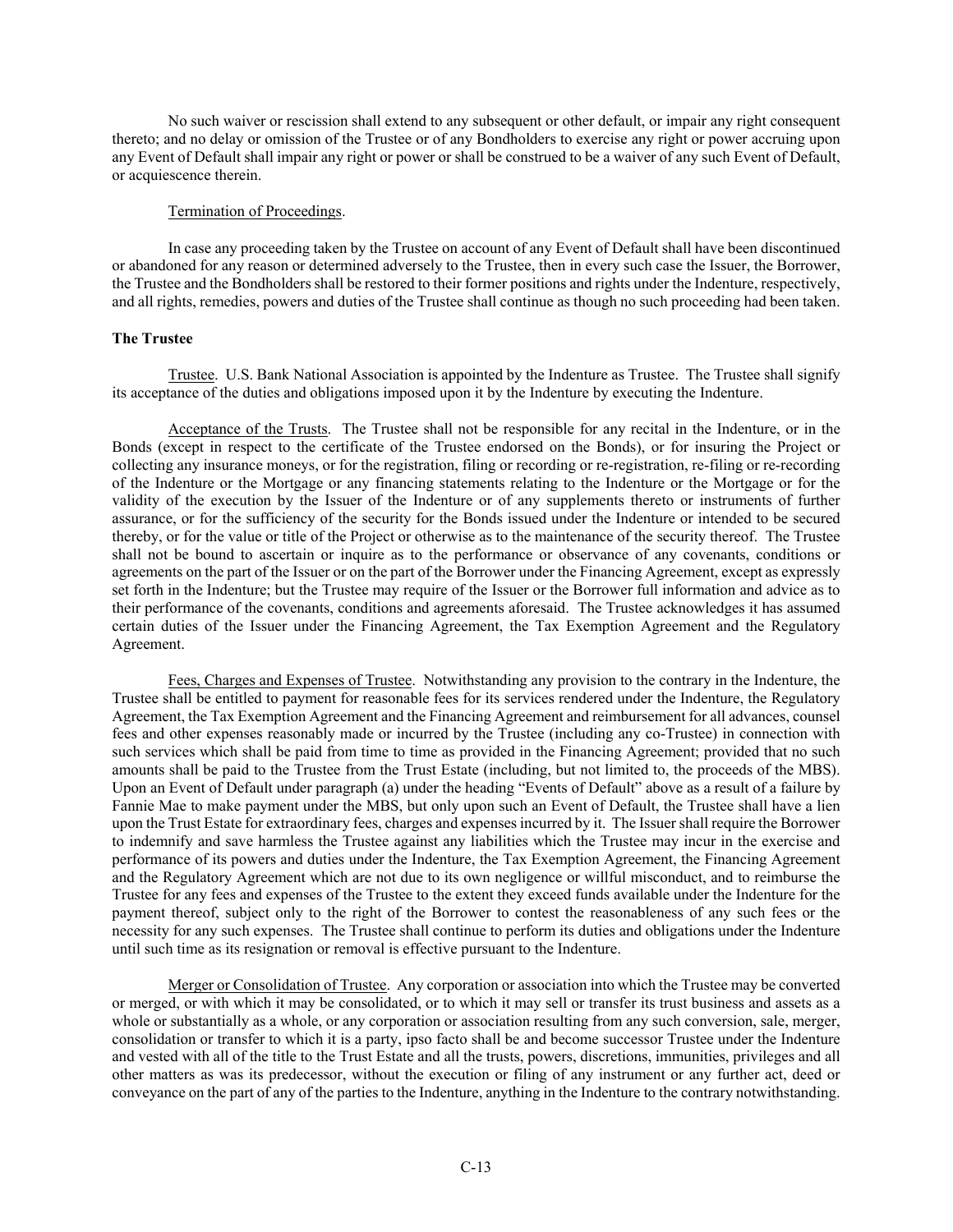Resignation by Trustee. The Trustee and any successor Trustee may at any time resign from the trusts created by the Indenture by giving 60 days' prior written notice to the Issuer and Fannie Mae, and such resignation shall only take effect upon the appointment, pursuant to the Indenture, of, and acceptance by, a successor Trustee. The successor Trustee shall give notice of such succession by first class mail, postage prepaid, to each Bondholder at the address of such Bondholder shown on the Register.

Removal of Trustee. The Trustee may be removed at any time by an instrument or concurrent instruments in writing delivered to the Trustee and to Fannie Mae, and signed by the Issuer (or if an Event of Default shall have occurred and be continuing, by the owners of a majority in aggregate principal amount of the Bonds then Outstanding, in which event such instrument or instruments in writing shall also be delivered to the Issuer) provided that such removal shall not take effect until the appointment of a successor Trustee by the Issuer (or by the Bondholders).

## Appointment of Successor Trustee.

In case at any time the Trustee or any successor thereto shall resign or shall be removed or shall become incapable of acting, or shall be adjudged a bankrupt or insolvent, or if a receiver, liquidator or conservator of such Trustee or of its property shall be appointed, or if any public officer shall take charge or control of such Trustee or of its property or affairs, a successor may be appointed by the Issuer with the approval of Fannie Mae (if it is not in default in its obligations under the MBS (which consent shall not be unreasonably withheld or delayed), or if Fannie Mae does not approve a successor the Issuer proposes to appoint, or if the Issuer is in default under the Indenture, by the holders of a majority in aggregate principal amount of the Bonds then Outstanding, excluding any Bonds held by or for the account of the Issuer, by an instrument or concurrent instruments in writing signed by such Bondholders, or their attorneys duly authorized in writing, and delivered to such successor Trustee, notification thereof being given to the Issuer, Fannie Mae, the Borrower, the Investor Member and the predecessor Trustee. If in a proper case no appointment of a successor Trustee shall have been made pursuant to the foregoing provisions of this section within 45 days after the Trustee shall have given to the Issuer written notice as provided in the Indenture or after the occurrence of any other event requiring or authorizing such appointment, the Trustee or any Bondholder may apply to any court of competent jurisdiction to appoint a successor. The court may thereupon, after such notice, if any, as such court may deem proper and prescribe, appoint a successor Trustee. Any Trustee appointed under the provisions of this section shall be a bank, trust company or national banking association, having a designated office within the State, having trust powers, with prior experience as trustee under indentures under which multifamily housing revenue bonds of public agencies or authorities are issued, and having a capital and surplus acceptable to the Issuer, Fannie Mae and the Lender, willing and able to accept the office on reasonable and customary terms in light of the circumstances under which the appointment is tendered and authorized by law to perform all the duties imposed upon it by the Indenture, if there be such an institution meeting such qualifications willing to accept such appointment.

## Transfer of Rights and Property to Successor Trustee.

Any successor Trustee appointed under the Indenture shall execute, acknowledge and deliver to its predecessor Trustee, and also to the Issuer and Fannie Mae, and any Bondholder which shall request the same, an instrument accepting such appointment, and thereupon such successor Trustee, without any further act, deed or conveyance, shall become fully vested with all moneys, estates, properties, rights, powers, duties and obligations of such predecessor Trustee, with like effect as if named in the Indenture as such Trustee, but the Trustee ceasing to act shall nevertheless, on the written request of the Issuer, Fannie Mae or the successor Trustee, execute, acknowledge and deliver such instruments of conveyance and further assurance and do such other things as reasonably may be required for more fully and certainly vesting and confirming in such successor Trustee all the right, title and interest of the predecessor Trustee in and to any properties held by it under the Indenture, and shall pay over, assign and deliver to the successor Trustee any money or other property subject to the trusts and conditions set forth in the Indenture. Should any deed, conveyance or instrument in writing from the Issuer be required by such successor Trustee for more fully and certainly vesting in and confirming to such successor Trustee any such moneys, estates, properties, rights, powers and duties, any and all such deeds, conveyances and instruments in writing, on request, and so far as may be authorized by law, shall be executed, acknowledged and delivered by the Issuer.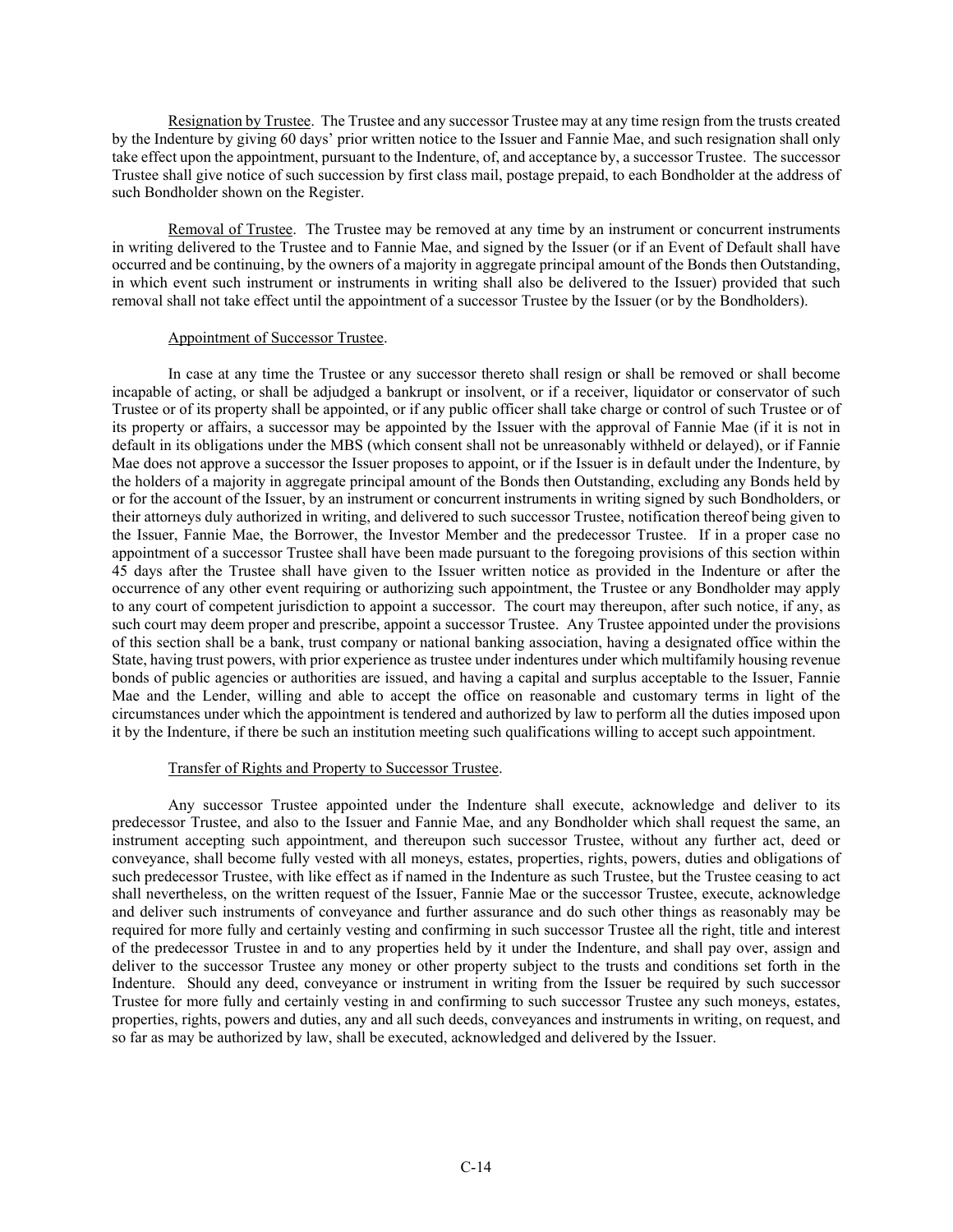#### Collection of MBS Payments.

The Trustee shall cause the MBS to be registered in the name of the Trustee or in the name of the nominee of the Trustee with such additional recitals as appropriate to indicate that the MBS is to be held by the Trustee in its capacity as Trustee under the Indenture subject to the provisions of the Indenture. In the event that any amount payable to the Trustee under the MBS is not received by the Trustee within one Business Day of the date such payment is due, the Trustee shall notify Fannie Mae or (if directed by Fannie Mae) the paying agent for the MBS by telephone (such notification to be immediately confirmed by Electronic Means) that such payment has not been received in a timely manner and request that such payment be made by wire transfer of immediately available funds to the account of the Trustee or such custodian, as the case may be.

## **Supplemental Indentures**

Supplemental Indentures Effective Upon Acceptance. For any one or more of the following purposes and at any time or from time to time, the Issuer and the Trustee may enter into a Supplemental Indenture which, upon the execution and delivery thereof by an Authorized Officer and by the Trustee, and with the prior written consent of Fannie Mae, the Lender, but without the necessity of consent of the Bondholders, shall be fully effective in accordance with its terms:

(a) To add to the covenants or agreements of the Issuer contained in the Indenture other covenants or agreements to be observed by the Issuer or to otherwise revise or amend the Indenture in a manner which are/is not materially adverse to the interests of the Bondholders;

(b) To add to the limitations or restrictions contained in the Indenture other limitations or restrictions to be observed by the Issuer which are not contrary to or inconsistent with the provisions of the Indenture as theretofore in effect;

(c) To surrender any right, power or privilege reserved to or conferred upon the Issuer in the Indenture, provided that the surrender of such right, power or privilege is not contrary to or inconsistent with the covenants and agreements of the Issuer contained in the Indenture and is not materially adverse to the interests of the Bondholders;

(d) To confirm, as further assurance, any pledge of the Trust Estate under the Indenture and the subjection to any lien on or pledge of the Trust Estate created or to be created by the Indenture;

(e) To appoint a co-trustee or successor Trustee or successor co-trustee;

(f) To cure any ambiguity, supply any omission or cure or correct any defect or inconsistent provision in the Indenture;

(g) To insert such provisions clarifying matters or questions arising under the Indenture as are necessary or desirable and are not materially adverse to the interests of the Bondholders; and

(h) To make such changes and modifications that are necessary or desirable to provide for all interest, principal and premium paid with respect to the Bonds are in the exact respective amounts of the payments of interest, principal and premium paid under and pursuant to the MBS.

Supplemental Indentures Requiring Consent of Bondholders. In addition to those amendments to the Indenture which are authorized under the heading "Supplemental Indentures Effective Upon Acceptance" above, any modification or amendment of the Indenture may be made by a Supplemental Indenture with the written consent, given as hereinafter provided under the heading "Consent of Bondholders" below, of Fannie Mae and the holders of at least two thirds in aggregate principal amount of the Bonds Outstanding at the time such consent is given; provided, however, that no such modification or amendment shall (a) permit a change in the terms of redemption or maturity of the principal amount of any Outstanding Bond or an extension of the date for payment of any installment of interest thereon or a reduction in the principal amount of, premium, if any, or the rate of interest on any Outstanding Bond without the consent of the holder of such Bond, (b) reduce the proportion of Bonds the consent of the holders of which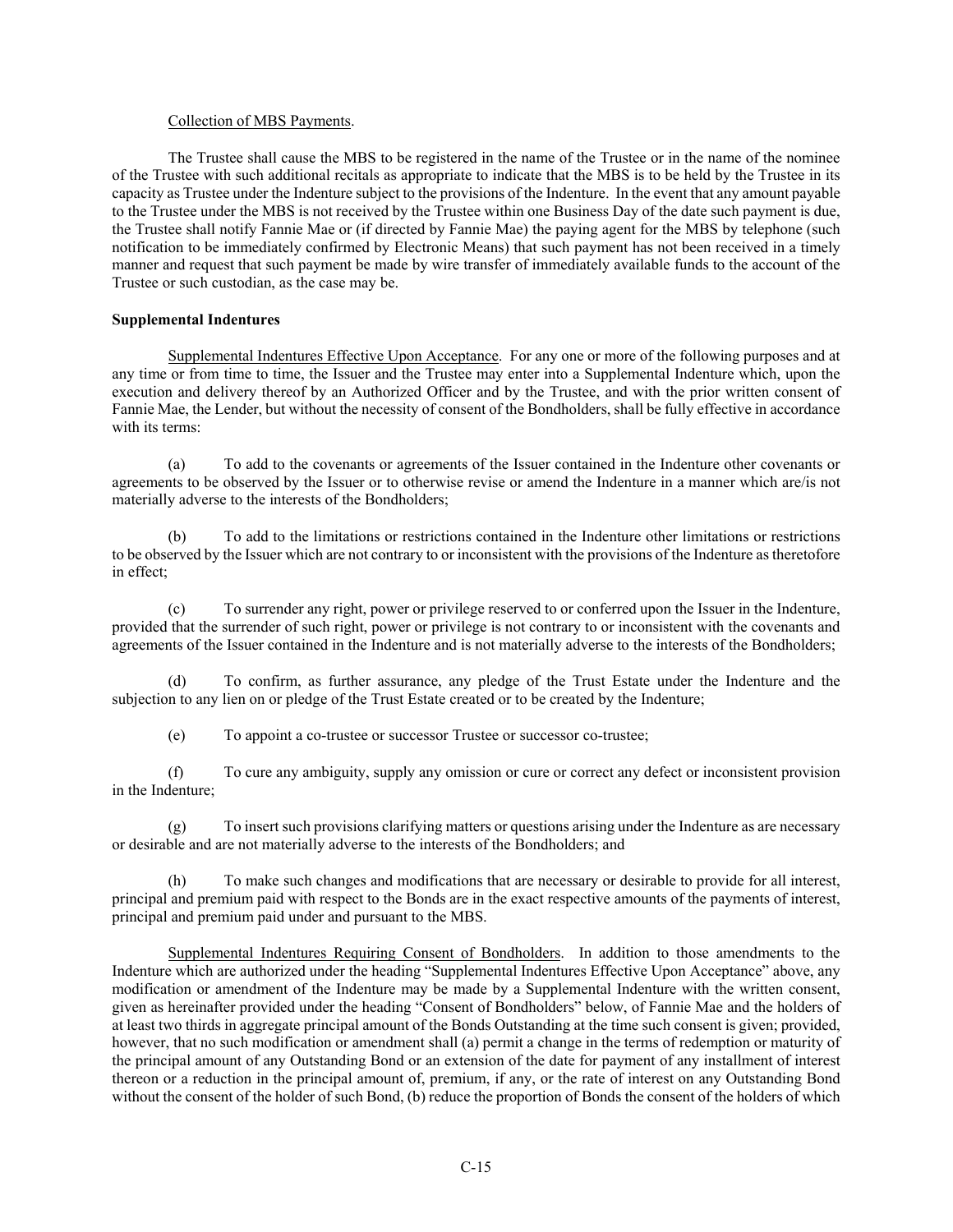is required to effect any such modification or amendment or to effectuate an acceleration of the Bonds prior to maturity, (c) permit the creation of a lien on the Trust Estate pledged under the Indenture prior to or on a parity with the lien of the Indenture, (d) deprive the holders of the Bonds of the lien created by the Indenture upon the Trust Estate (except as expressly provided in the Indenture), without (with respect to (b) through (d)) the consent of the holders of all Bonds then Outstanding, or (e) change or modify any of the rights or obligations of the Trustee without the written consent thereto of the Trustee.

Consent of Bondholders. The Issuer and the Trustee may, at any time, execute and deliver a Supplemental Indenture making a modification or amendment permitted by the provisions under the heading "Supplemental Indentures Requiring Consent of Bondholders" above, to take effect when and as provided in this section. A copy of such Supplemental Indenture (or brief summary thereof or reference thereto in a form approved by the Trustee), together with a request to Bondholders for their consent thereto in form satisfactory to the Trustee, shall be mailed by the Trustee to the Bondholders. Such Supplemental Indenture shall not be effective unless there shall have been filed with the Trustee (a) the written consents of Fannie Mae and the holders of the proportion of Outstanding Bonds specified under the heading "Supplemental Indentures Requiring Consent of Bondholders" above, and (b) an opinion of Bond Counsel (at the sole expense of the Borrower) stating that such Supplemental Indenture has been duly and lawfully entered into by the Issuer in accordance with the provisions of the Indenture, is authorized or permitted by the provisions of the Indenture, and, when effective, will be valid and binding upon the Issuer. Each such consent of the Bondholders shall be effective only if accompanied by proof of the holding, at the date of such consent, of the Bonds with respect to which such consent is given, which proof shall be such as is permitted by the Indenture. A certificate or certificates by the Trustee that it has examined such proof and that such proof is sufficient under the provisions of the Indenture shall be conclusive that the consents have been given by the holders of the Bonds described in such certificate or certificates. Any such consent shall be binding upon the holder of the Bonds giving such consent and upon any subsequent holder of such Bonds and of any Bonds issued in exchange therefor (whether or not such subsequent holder thereof has notice thereof). At any time after the holders of the required proportion of Bonds shall have filed their consents to such Supplemental Indenture, the Trustee shall make and file with the Issuer a written statement that the holders of such required proportion of Bonds have filed and given such consents. Such written statement shall be conclusive that such consents have been so filed and have been given. Within 90 days after filing such statement, the Trustee shall mail (or, when the Bonds are Book Entry Bonds, send pursuant to the applicable procedures of the Depository) to the Bondholders a notice stating in substance that such Supplemental Indenture (which may be referred to as a Supplemental Indenture executed by the Issuer on a stated date, a copy of which is on file with the Trustee) has been consented to by the holders of the required proportion of Bonds and will be effective as provided in this section, but failure to send such notice shall not prevent such Supplemental Indenture from becoming effective and binding as provided in this section. The Trustee shall file with the Issuer proof of sending of such notice to the Bondholders. A record, consisting of the papers required or permitted by this Section to be filed with the Trustee, shall be proof of the matters therein stated. Such Supplemental Indenture making such modification or amendment shall be deemed conclusively binding upon the Issuer, the Trustee and the holders of all Bonds upon the execution thereof and the filing by the Trustee with the Issuer of the statement that the required proportion of Bondholders have consented thereto.

Modification By Unanimous Consent. Notwithstanding anything contained in the foregoing provisions of the Indenture, the terms and provisions of the Indenture and the rights and obligations of the Issuer and the Bondholders under the Indenture, in any particular, may be modified or amended in any respect upon execution and delivery of a Supplemental Indenture by the Issuer and the Trustee making such modification or amendment and the consent to such Supplemental Indenture of Fannie Mae, the Lender and the holders of all of the Bonds then Outstanding, such consent to be given and proved as provided under the heading "Consent of Bondholders" above except that no notice to Bondholders shall be required; provided, however, that no such modification or amendment shall change or modify any of the rights or obligations of the Trustee without the written assent thereto of the Trustee, in addition to the consent of the Bondholders.

## **Miscellaneous Provisions**

No Recourse on Bonds. No recourse shall be had for the payment of the principal or Redemption Price or purchase price of or interest on the Bonds or for any claim based thereon or on the Indenture or the Financing Documents against any member, officer, employee or agent of the Issuer, past present or future, or any person executing the Bond.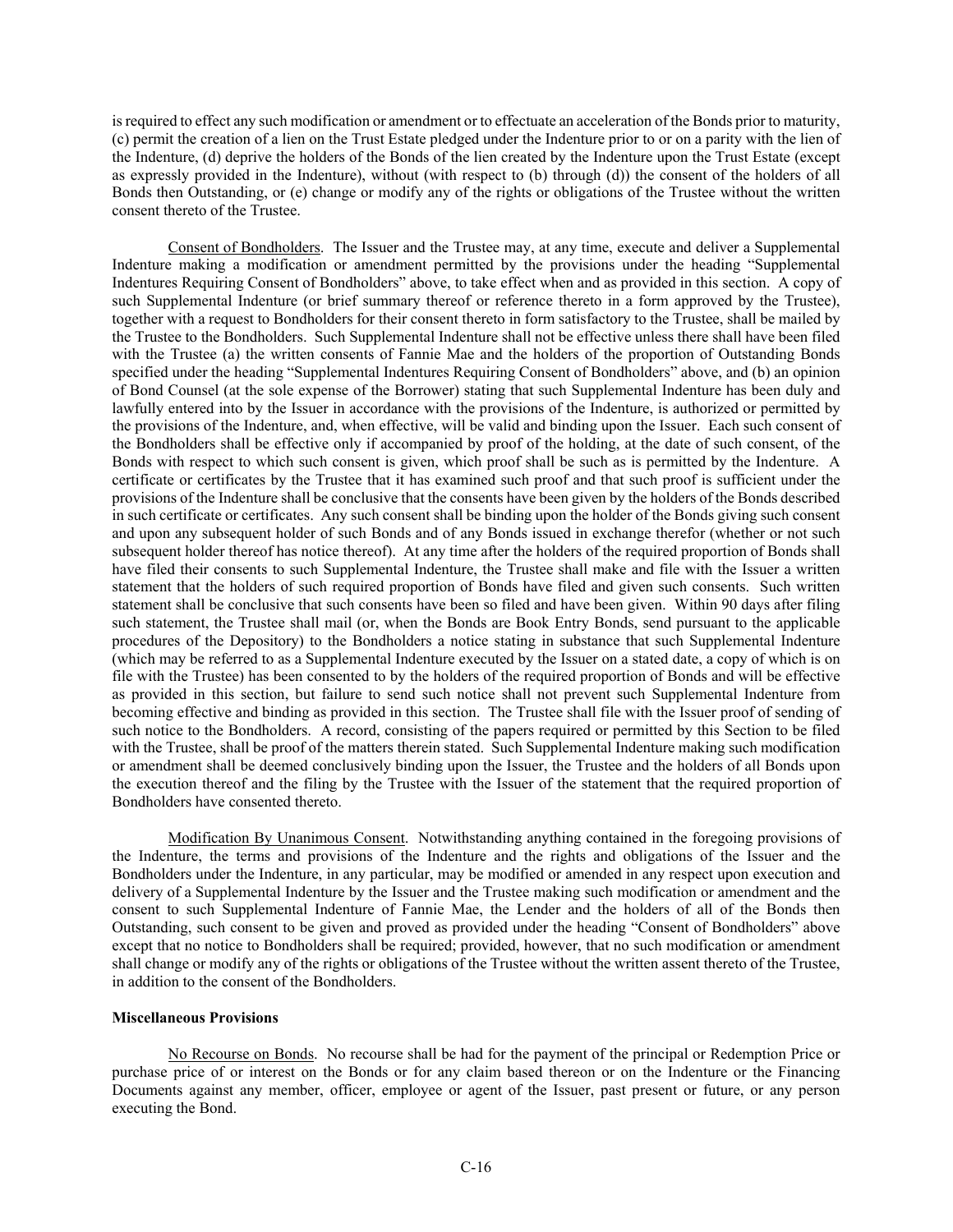# **APPENDIX D SUMMARY OF CERTAIN PROVISIONS OF THE FINANCING AGREEMENT**

*The following is a summary of certain provisions of the Financing Agreement which are not described elsewhere in the Official Statement. This summary does not purport to be comprehensive, and reference should be made to the Financing Agreement for a full and complete statement of its provisions.* 

## **Definitions**

Capitalized terms used but not defined herein shall have the meanings given them in the Indenture and the Financing Agreement.

#### **General Terms of the Financing**

The Issuer has authorized the issuance of the Bonds in the aggregate principal amount set forth in the Financing Agreement and Bonds in such amount shall be issued and Outstanding as of the Closing Date. The obligations of the Issuer, the Trustee, the Lender and the Borrower under the Financing Agreement are expressly conditioned upon (i) the sale, issuance and delivery of the Bonds, (ii) receipt by the Trustee of the amounts set forth in the Indenture, and (iii) the making of the Mortgage Loan by the Issuer and the assignment thereof to the Lender and the delivery of the payment therefor by the Lender to the Trustee. Neither the Issuer, the Lender, the Trustee nor Fannie Mae shall have any liability for any fees, costs or expenses, including, without limitation, issuance costs relating to the Bonds; all of such fees, costs and expenses shall be paid by the Borrower.

## **Amount and Source of Bond Loan and Mortgage Loan**

Upon the issuance and delivery of the Bonds, pursuant to the Indenture, the Issuer will make the Bond Loan and the Mortgage Loan to the Borrower and the Borrower will apply the proceeds of the Bonds as provided in the Indenture to pay Project Costs, and the Trustee will transfer certain proceeds of the Bonds into the Rehabilitation Fund as provided in the Indenture. The Trustee shall apply the amounts deposited into the Bond Proceeds Fund and the Collateral Fund as provided in the Indenture to secure the Bonds until the MBS Delivery Date and then to purchase the applicable MBS. The Borrower accepts the Bond Loan and Mortgage Loan from the Issuer, upon the terms and conditions set forth in the Financing Agreement, the Mortgage Loan Documents and the Indenture, and subject to the terms and conditions of the Tax Exemption Agreement and the Regulatory Agreement. The Issuer has caused the proceeds of the Bonds to be provided to the Trustee for deposit into the Bond Proceeds Fund. The Borrower agrees to pay all amounts necessary to pay principal of, premium, if any, and interest on the Bonds as provided in the Indenture. The Borrower has made arrangements for the delivery to the Trustee of the MBS and of certain other Eligible Funds as contemplated in the Financing Agreement and the Indenture. Payments on the MBS received by the Trustee shall be credited to amounts due from the Borrower for payment of principal of, premium, if any, and interest on the Bonds.

#### **Notification of Prepayment of Bond Loan Note and Mortgage Note**

The Borrower shall notify the Trustee promptly of the receipt of any prepayment of the Bond Loan Note and the Mortgage Note, whether upon acceleration, by reason of application of insurance or condemnation proceeds, optional prepayment or otherwise. If such prepayment results in revisions to the Mortgage Loan Amortization Schedule, the Lender shall provide such revised Mortgage Loan Amortization Schedule to the Trustee and the Issuer.

# **Events of Default**

Each of the following shall constitute an event of default under the Financing Agreement, and the term "Event of Default" shall mean, whenever used in the Financing Agreement, any one or more of the following events:

(i) Failure by the Borrower to pay any amounts due under the Financing Agreement at the times and in the amounts required by the Financing Agreement; or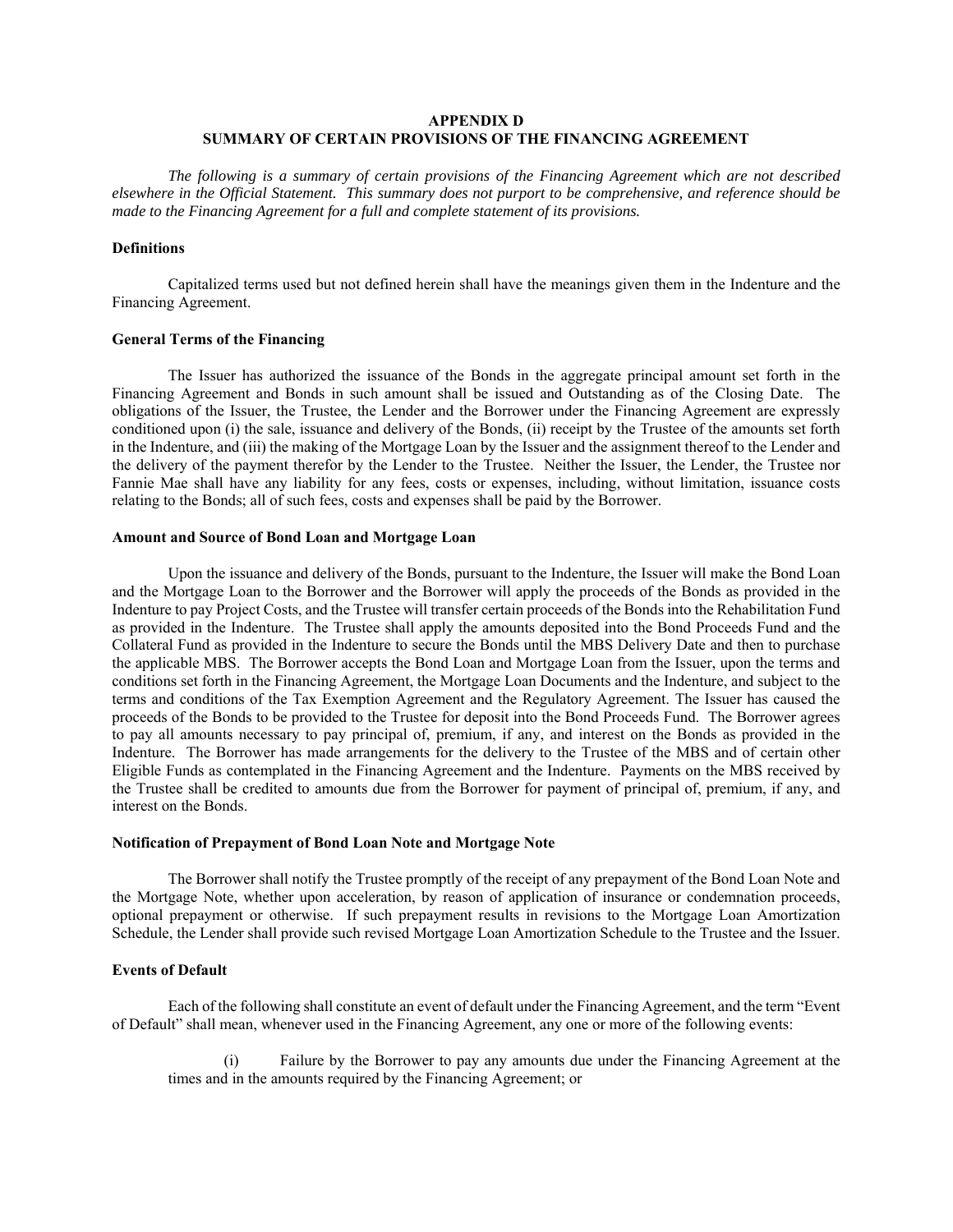(ii) Failure by the Borrower to observe or perform any covenants, agreements or obligations in the Financing Agreement on its part to be observed or performed (other than as provided in clause (i) above) for a period of thirty (30) days after receipt of written notice specifying such failure and requesting that it be remedied, given to the Borrower by any party to the Financing Agreement; provided, however, that if said failure shall be such that it cannot be corrected within such period, it shall not constitute an Event of Default if the failure is correctable without material adverse effect on the Bonds and if corrective action is instituted by the Borrower within such period and diligently pursued until the failure is corrected, and provided further that any such failure shall have been cured within ninety (90) days of receipt of notice of such failure; or

(iii) Breach of any of the covenants, agreements or obligations of the Borrower under or the occurrence of a default which is continuing under the Tax Exemption Agreement or the Regulatory Agreement, including any exhibits to any of the foregoing; or

(iv) The occurrence of an Event of Default caused by the Borrower under and as defined in the Indenture or under any of the other Financing Documents.

Nothing contained in this section is intended to amend or modify any of the provisions of the Mortgage Loan Documents or to bind the Borrower, the Lender or Fannie Mae to any notice and cure periods other than as expressly set forth in the Mortgage Loan Documents.

#### **Remedies Upon an Event of Default**

(a) Subject to subsection (d) below, whenever any Event of Default shall have occurred and be continuing, the Issuer or the Trustee may take any one or more of the following remedial steps:

(i) By any suit, action or proceeding, pursue all remedies now or hereafter existing at law or in equity to collect all amounts then due and thereafter to become due under the Financing Agreement and the Bond Loan Note, to enforce the performance of any covenant, obligation or agreement of the Borrower under the Financing Agreement and the Bond Loan Note (subject to the nonrecourse provisions of the Financing Agreement and the Regulatory Agreement), or to enjoin acts or things which may be unlawful or in violation of the rights of the Issuer or the Trustee.

(ii) Take whatever other action at law or in equity may appear necessary or desirable to enforce any monetary obligation of the Borrower under the Financing Agreement and the Bond Loan Note or to enforce any other covenant, obligation or agreement of the Borrower under (1) the Financing Agreement, (2) the Tax Exemption Agreement, (3) the Regulatory Agreement or (4) the Bond Loan Note.

(iii) Have access to and inspect, examine, audit and make copies of the books and records and any and all accounts, data and income tax and other tax returns of the Borrower.

(b) The provisions of subsection (a) of this section are subject to the condition that if, after any Event of Default, except a default under the Regulatory Agreement, (i) all amounts which would then be payable under the Financing Agreement by the Borrower if such Event of Default had not occurred and was not continuing shall have been paid by or on behalf of the Borrower, and (ii) the Borrower shall have also performed all other obligations in respect of which it is then in default under the Financing Agreement and shall have paid the reasonable charges and expenses of the Issuer and the Trustee, including reasonable attorney fees and expenses paid or incurred in connection with such default, then and in every such case, such Event of Default may be waived and annulled by the Trustee, but no such waiver or annulment shall extend to or affect any subsequent Event of Default or impair any right or remedy consequent thereon.

(c) Subject to the limitations of the Regulatory Agreement and the Financing Agreement, the Issuer, without the consent of the Trustee, but only after written notice to the Trustee, the Borrower, the Investor Member, the Lender and Fannie Mae, may take whatever action at law or in equity may appear necessary or desirable to enforce performance and observance of any Reserved Right of the Issuer; provided that, the Issuer may not (i) terminate the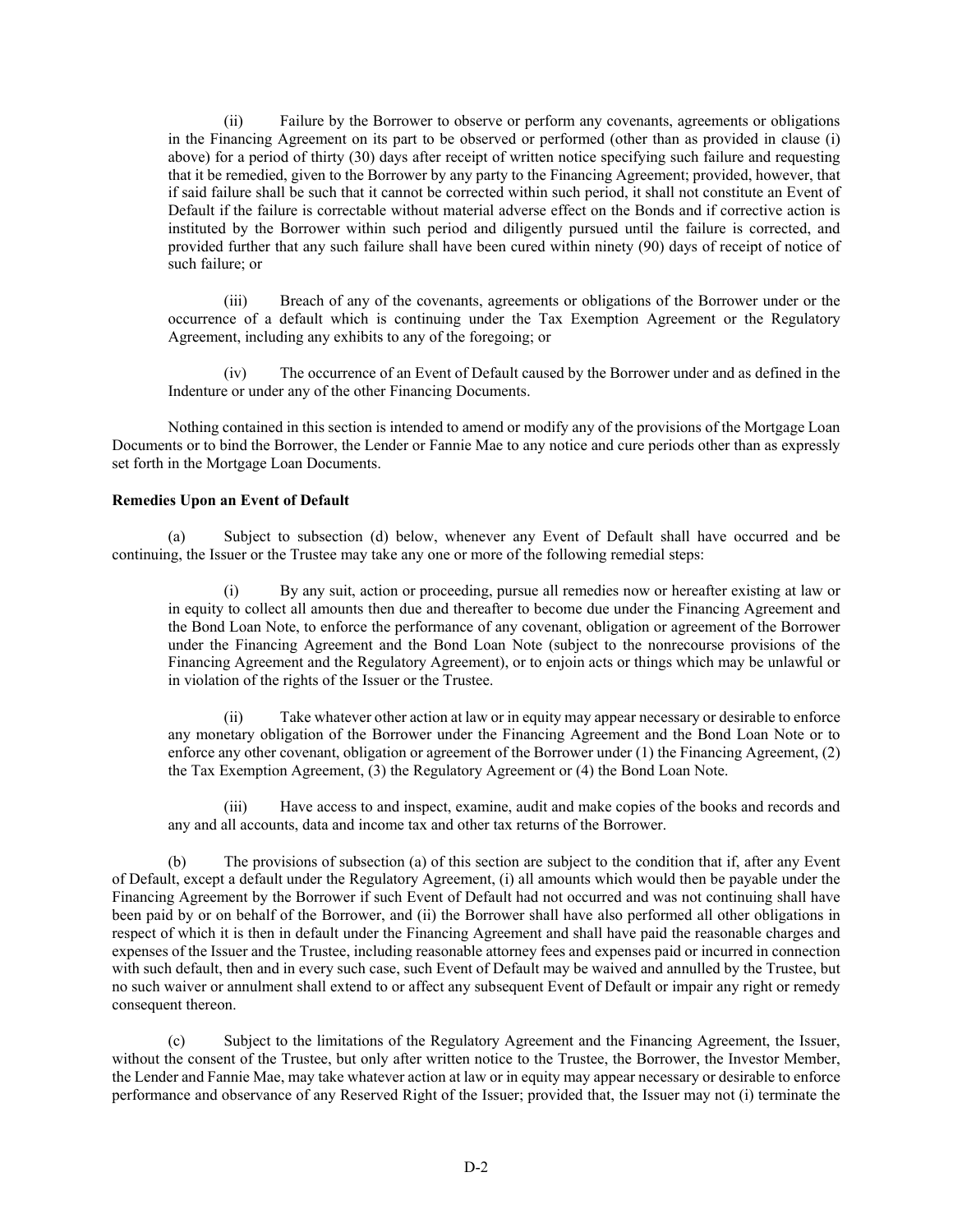Financing Agreement or cause the Mortgage Loan to become due and payable, (ii) cause the Trustee to declare the principal of all Bonds then Outstanding and the interest accrued thereon to be immediately due and payable, or cause the Trustee to accelerate, foreclose or take any other action or seek other remedies under the Financing Documents, the Mortgage Loan Documents or any other documents contemplated thereby or by the Financing Agreement to obtain such performance or observance, (iii) cause the acceleration, foreclosure or taking of any other action or the seeking of any remedies under the Mortgage Loan Documents, (iv) initiate or take any action which may have the effect, directly or indirectly, of impairing the ability of the Borrower to timely pay the principal, interest and other amounts due under the Mortgage Loan, or (v) interfere with or attempt to influence the exercise by Fannie Mae of any of its rights under the Financing Documents or the Mortgage Loan Documents.

(d) Except as required to be deposited in the Rebate Fund pursuant to the Tax Exemption Agreement, any amounts collected pursuant to action taken under this section shall, after the payment of the costs and expenses of the proceedings resulting in the collection of such moneys and of the expenses, liabilities and advances incurred or made by the Trustee, the Issuer, the Lender or Fannie Mae and their respective counsel, be applied in accordance with the provisions of the Indenture. No action taken pursuant to this section shall relieve the Borrower from the Borrower's obligations pursuant to the Financing Agreement.

(e) No remedy conferred upon or reserved to the Issuer or the Trustee in the Financing Agreement is intended to be exclusive of any other available remedy or remedies, but each and every such remedy shall be cumulative and shall be in addition to every other remedy now or hereafter existing pursuant to any other agreement at law or in equity or by statute.

(f) Notwithstanding any other provision of the Financing Agreement to the contrary, after the MBS Delivery Date, so long as Fannie Mae is not in default under the MBS, none of the Issuer, the Trustee or any Person under their control shall exercise any remedies or direct any proceedings under the Financing Agreement or the Mortgage Loan Documents, other than to (i) enforce rights under the MBS, (ii) enforce the tax covenants in the Indenture and the Financing Agreement, or (iii) enforce rights of specific performance under the Regulatory Agreement (without posting a bond or other security); provided, however, that any enforcement under (ii) or (iii) above shall not include seeking monetary damages.

## **Notice of Default: Rights to Cure**

The Lender and the Investor Member shall each have the right, but not the obligation, to cure any such default by the Borrower, and upon performance by the Lender or the Investor Member to the satisfaction of the Issuer and the Trustee of the covenant, agreement or obligation of the Borrower with respect to which an Event of Default has occurred, the parties to the Financing Agreement shall be restored to their former respective positions, it being agreed that the Lender and the Investor Member shall each have the right to repayment from the Borrower of moneys it has expended and any other appropriate redress for actions it has taken to cure any default by the Borrower, subject to Fannie Mae prior written consent; provided that the Borrower's reimbursement obligation shall be nonrecourse to the same extent as the underlying obligation is non-recourse to the Borrower.

## **Amendment**

The Financing Agreement and all other documents contemplated by the Financing Agreement to which the Issuer is a party may be amended or terminated only if permitted by the Indenture, and no amendment to the Financing Agreement shall be binding upon any party to the Financing Agreement until such amendment is reduced to writing and executed by the parties thereto; provided that no amendment, supplement or other modification to the Financing Agreement or any other Financing Document shall be effective without the prior written consent of the Lender and Fannie Mae.

## **Limited Liability of the Issuer**

The Issuer shall not be obligated to pay the principal (or Redemption Price) of, or interest on the Bonds, except from the Trust Estate. Neither the faith and credit nor the taxing power of the State or any political subdivision thereof, nor the faith and credit of the Issuer or any member is pledged to the payment of the principal (or Redemption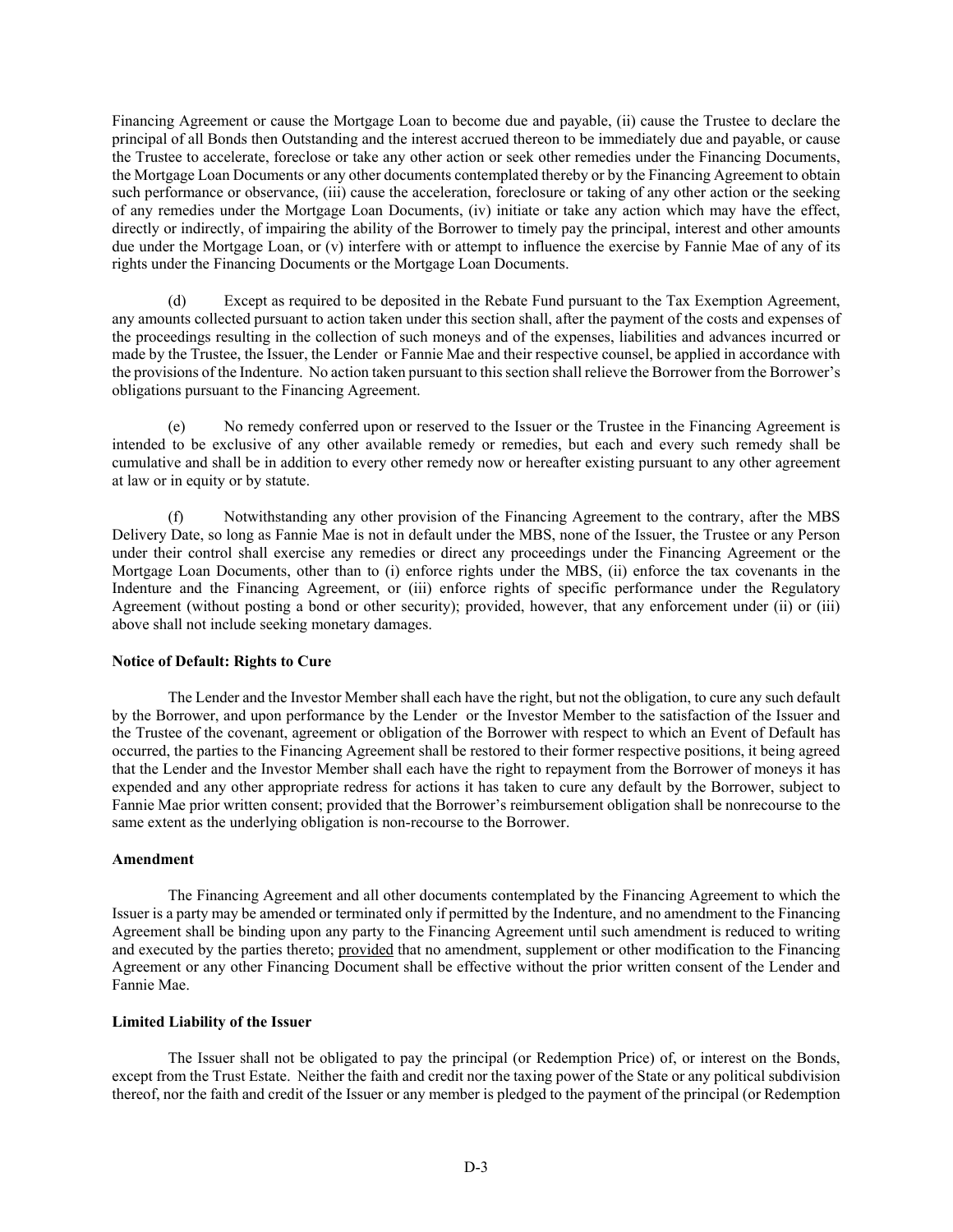Price) of, premium, if any, or interest on the Bonds. The Issuer shall not be liable for any costs, expenses, losses, damages, claims or actions, of any conceivable kind on any conceivable theory, under or by reason of or in connection with the Financing Agreement, the Bonds or the Indenture, except only to the extent amounts are received for the payment thereof from the Borrower under the Financing Agreement or from the MBS.

The Borrower acknowledges that the Issuer's sole source of moneys to repay the Bonds will be provided by the Trust Estate, and agrees that if the payments to be made under the Financing Agreement shall ever prove insufficient to pay all principal (or Redemption Price) of, premium, if any, and interest on the Bonds as the same shall become due (whether by maturity, redemption, acceleration or otherwise), then upon notice from the Trustee, the Borrower shall pay such amounts as are required from time to time to prevent any deficiency or default in the payment of such principal (or Redemption Price) of, premium, if any, or interest, including, but not limited to, any deficiency caused by acts, omissions, nonfeasance or malfeasance on the part of the Trustee, the Borrower, the Issuer or any third party, subject to any right of reimbursement from the Trustee, the Issuer or any such third party, as the case may be, therefor. The foregoing is subject in all respects to the nonrecourse provisions set forth in the Financing Agreement and the Regulatory Agreement.

[Remainder of page intentionally left blank]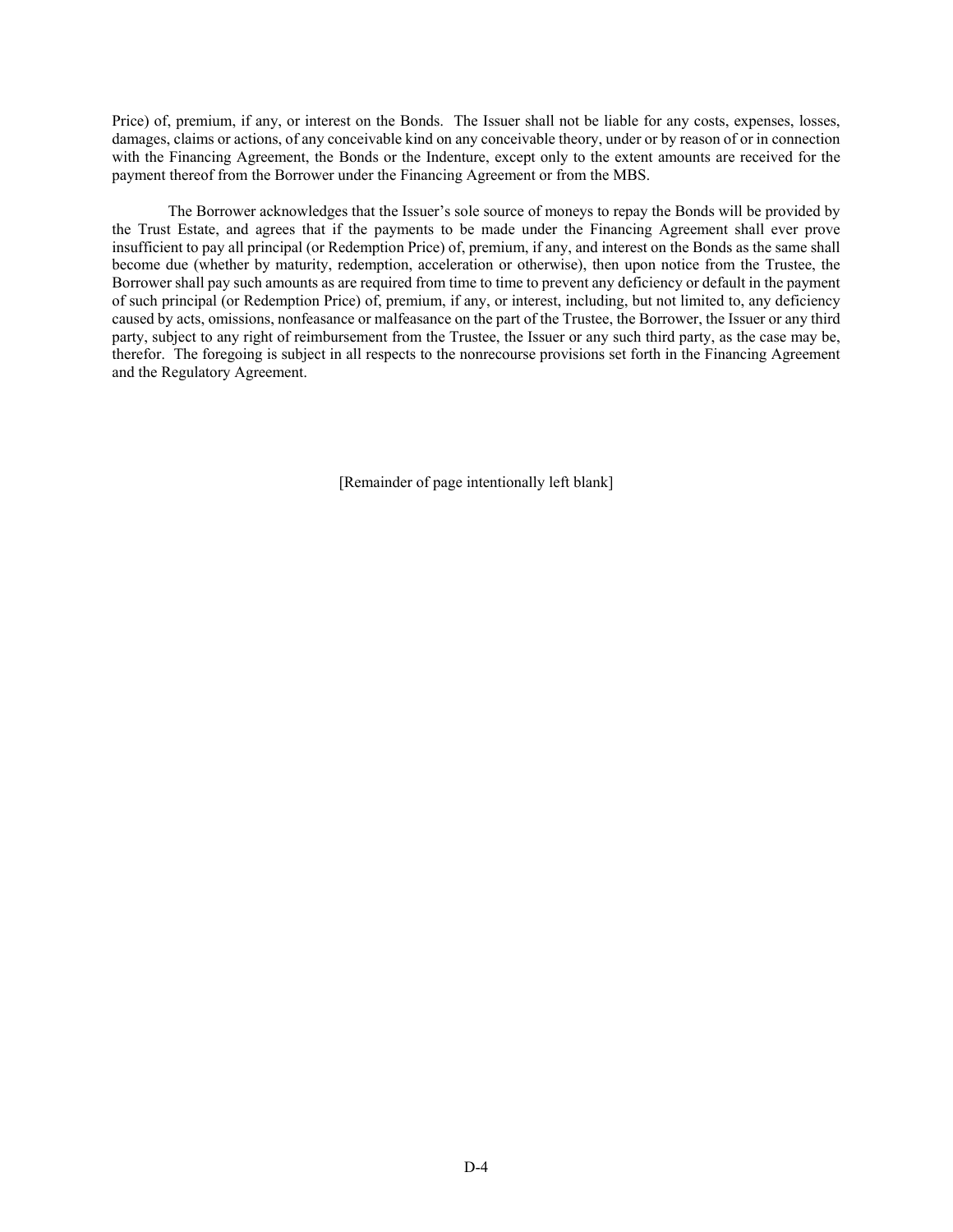# **APPENDIX E SUMMARY OF CERTAIN PROVISIONS OF THE REGULATORY AGREEMENT**

*The following is a summary of certain provisions of the Regulatory and Land Use Restriction Agreement (the "Regulatory Agreement"). The summary does not purport to be complete or definitive and is qualified in its entirety by reference to the Regulatory Agreement, copies of which are on file with the Issuer and the Trustee.* 

# **Tax-Exempt Status of the Bonds**

The Borrower will not take any action or omit to take any action which, if taken or omitted, respectively, would adversely affect the excludability of interest on the Bonds from gross income for federal income tax purposes (subject to any exceptions contained in the opinion delivered upon the original issuance of the Bonds). With the intent not to limit the generality of the foregoing, the Borrower covenants and agrees that prior to the final maturity of the Bonds, unless it has received and filed with the Issuer and Trustee a Favorable Opinion of Bond Counsel:

(a) That the Project will be owned, managed and operated as a "qualified residential rental project" within the meaning of Section 142(d) of the Code, on a continuous basis during the Qualified Project Period. In particular, the Borrower covenants and agrees, continuously during the Qualified Project Period, as follows:

(i) that the Project will be comprised of residential Units and facilities functionally related and subordinate thereto;

(ii) that each Unit will contain complete facilities for living, sleeping, eating, cooking and sanitation, e.g., a living area, a sleeping area, bathing and sanitation facilities, and cooking facilities equipped with a cooking range, refrigerator and sink, all of which are separate and distinct from other Units; provided that, a Unit will not fail to meet these requirements merely because it is a single-room occupancy unit (within the meaning of Section 42 of the Code);

(iii) that the land and the facilities that are part of the Project will be functionally related and subordinate to the Units comprising the Project and will be of a character and size that is commensurate with the character and size of the Project;

that at no time during the Qualified Project Period will any of the Units be utilized (A) on a transient basis by being leased or rented for a period of less than thirty days or (B) as a hotel, motel, dormitory, fraternity house, sorority house, rooming house, hospital, sanitarium, nursing home, rest home, or trailer park or court used on a transient basis;

(v) that the Project will consist of one or more proximate buildings or structures, together with any functionally related and subordinate facilities containing one or more similarly constructed Units, all of which (A) will be located on a single tract of land or two or more parcels of land that are contiguous except for the interposition of a road, street, stream or similar property or their boundaries meet at one or more points, (B) will be owned by the same person for federal income tax purposes, and (C) will be financed pursuant to a common plan;

(vi) that substantially all of the Project will consist of similarly constructed Units together with functionally related and subordinate facilities for use by Project tenants at no additional charge, such as swimming pools, other recreational facilities, parking areas, and other facilities that are reasonably required for the Project, such as heating and cooling equipment, trash disposal equipment, and Units for resident managers, security personnel or maintenance personnel;

(vii) that at no time during the Qualified Project Period will any Unit in any building or structure in the Project that contains fewer than five Units be occupied by the Borrower;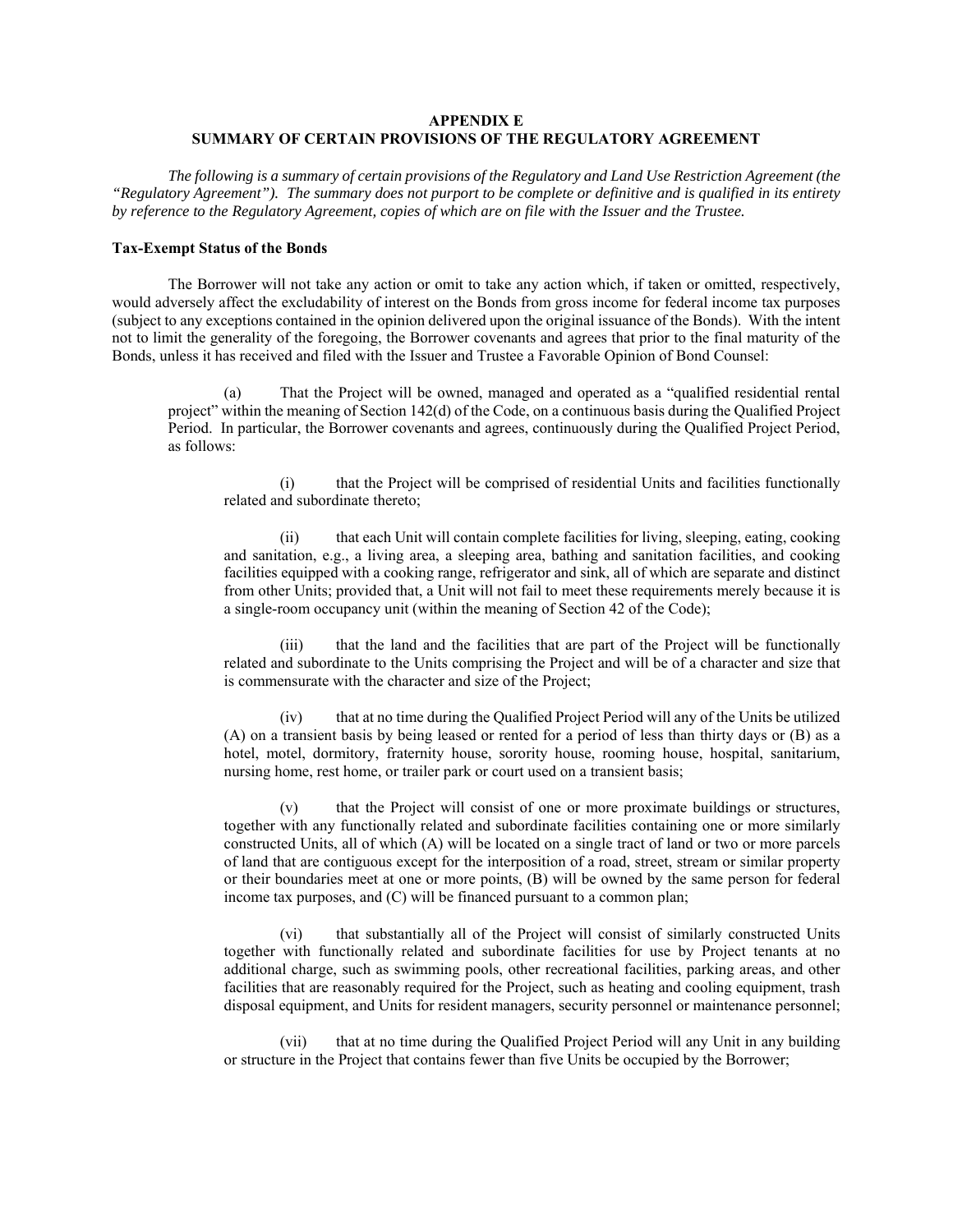(viii) that each Unit will be rented or available for rental on a continuous basis to Eligible Tenants (subject to the limitations and exceptions contained in the Regulatory Agreement, the Tax Exemption Agreements, the Short-Term Loan Agreement and the Financing Agreement) at all times during the longer of  $(A)$  the term of the Bonds or  $(B)$  the Qualified Project Period, that the Borrower will not give preference in renting Units to any particular class or group of persons, other than Persons with Special Needs, Low Income Tenants and other Eligible Tenants as provided in the Regulatory Agreement, and that at no time will any portion of the Project be exclusively reserved for use by a limited number of nonexempt persons in their trades or businesses;

 $(ix)$  that the Project will meet the Set Aside. For the purposes of this clause  $(a)(ix)$ , a vacant Unit that was most recently occupied by a Low Income Tenant is treated as rented and occupied by a Low Income Tenant until reoccupied, at which time the character of such Unit must be redetermined. No tenant qualifying as a Low Income Tenant will be denied continued occupancy of a Unit because, after the most recent Tenant Income Certification, such tenant's Annual Income increases to exceed the qualifying limit for Low Income Tenants; provided, however, that, should a Low Income Tenant's Annual Income, as of the most recent determination thereof, exceed 140% of the then applicable income limit for a Low Income Tenant of the same family size and such Low Income Tenant constitutes a portion of the Set Aside, then such tenant will only continue to qualify for so long as no Unit of comparable or smaller size in the same building (within the meaning of Section 42 of the Code) is rented to a tenant that does not qualify as a Low Income Tenant;

(x) that the Borrower will obtain, complete and maintain on file (A) Tenant Income Certifications and supporting documentation from each Low Income Tenant dated immediately prior to the initial occupancy of such Low Income Tenant in the Project and (B) thereafter, annual certification regarding, at a minimum, information regarding household composition and student status in the form available on the Issuer's website; provided that, if any Units in the Project are ever made available to tenants who are not Low-Income Tenants, then the Borrower will obtain, complete and maintain annual Tenant Income Certifications in accordance with Section  $142(d)(3)(A)$  of the Code. The Borrower will obtain such additional information as may be required in the future by Section 142(d) of the Code, as the same may be amended from time to time, or in such other form and manner as may be required by applicable rules, rulings, policies, procedures, Regulations or other official statements promulgated, proposed or made by the Department of the Treasury or the Internal Revenue Service as of or after the date of the Regulatory Agreement with respect to obligations that are tax-exempt private activity bonds described in Section 142(d) of the Code. The Borrower will make a diligent and good-faith effort to determine that the income information provided by an applicant in any certification is accurate by taking steps required under Section 142(d) of the Code pursuant to provisions of the Housing Act. As part of the verification, the Borrower will document income and assets in accordance with HUD Handbook 4350.3 and the Issuer's Compliance Monitoring Rules;

(xi) that, on or before each March 31, the Borrower will submit to the Secretary of the Treasury, with a copy provided to the Issuer, the completed Internal Revenue Service Form 8703 or such other annual certification required by the Code to be submitted to the Secretary of the Treasury as to whether the Project continues to meet the requirements of Section 142(d) of the Code; and

(xii) that the Borrower will prepare and submit the Unit Status Report in the form available on the Issuer's website at the time of such submission to the Issuer (via the electronic filing system available on the Issuer's website). The Borrower will retain all documentation required by this clause (a)(xii) until the date that is three years after the end of the Qualified Project Period.

(b) That the Borrower will maintain complete and accurate records pertaining to the Low Income Units and will permit, at all reasonable times during normal business hours and upon reasonable notice, and subject to the rights of tenants in lawful possession, any duly authorized representative of the Issuer, the Trustee, the Department of the Treasury or the Internal Revenue Service to enter upon the Project Site to examine and inspect the Project and to inspect and photocopy the books and records of the Borrower pertaining to the Project, including those records pertaining to the occupancy of the Low Income Units. The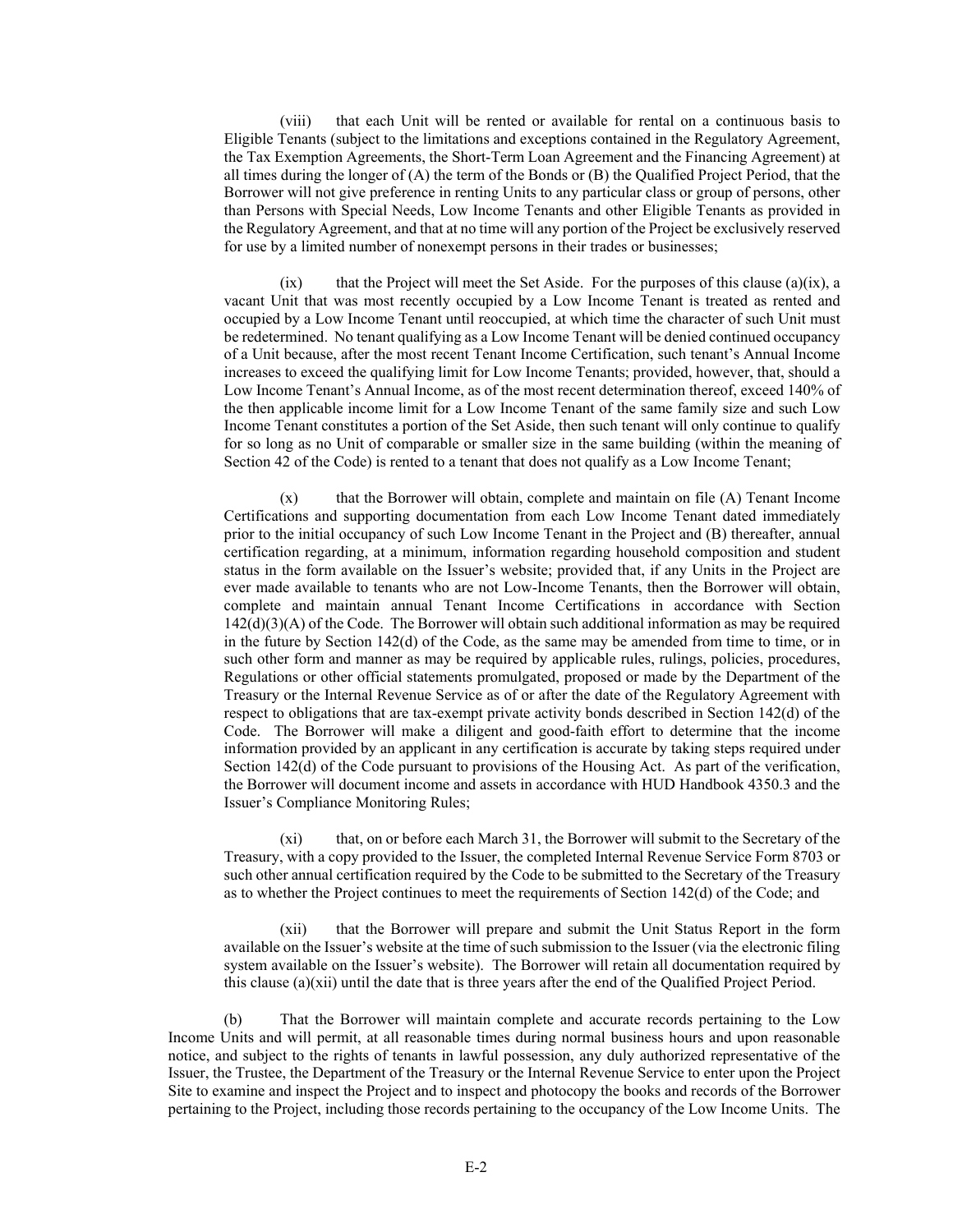Borrower will retain all records maintained in accordance with the provisions described under this caption until the date that is three years after the end of the Qualified Project Period.

(c) The Borrower has certified that as of the Closing Date at least 50% of the Units are occupied.

(d) That the Borrower will prepare and submit to the Issuer and the Trustee, within 60 days prior to the last day of the Qualified Project Period, a certificate setting forth the date on which the Qualified Project Period will end, which certificate must be in recordable form; however, failure to deliver such certificate shall not extend the Qualified Project Period.

Anything in the Regulatory Agreement to the contrary notwithstanding, it is expressly understood and agreed by the parties thereto that the Issuer and the Trustee may rely conclusively on the truth and accuracy of any certificate, opinion, notice, representation or instrument made or provided by the Borrower in order to establish the existence of any fact or statement of affairs solely within the knowledge of the Borrower, and which is required to be noticed, represented or certified by the Borrower under the Regulatory Agreement or in connection with any filings, representations or certifications required to be made by the Borrower in connection with the issuance and delivery of the Bonds.

#### **Housing Development During the State Restrictive Period**

The Issuer and the Borrower have recognized and declared their understanding and intent that the Project is to be owned, managed and operated as a "housing development," as such term is defined in Section 2306.004(13) of the Act, and in compliance with applicable restrictions and limitations as provided in the Act and the rules of the Issuer until the expiration of the State Restrictive Period.

To the same end, the Borrower has represented, covenanted and agreed as follows during the State Restrictive Period:

(a) except for Units occupied or reserved for a resident manager, security personnel and maintenance personnel that are reasonably required for the Project, to assure that 100% of the Units are reserved for Eligible Tenants;

to assure that the provisions of clauses (a)(viii) and (a)(ix) under the caption "Tax-Exempt Status of the Bonds" above continue in full force and effect until the end of the State Restrictive Period;

(c) to obtain a Tenant Income Certification from each tenant in the Project (other than resident managers, security personnel and maintenance personnel) not later than the date of such tenant's initial occupancy of a Unit in the Project, and, if required as described in clause  $(a)(x)$  under the caption "Tax-Exempt Status of the Bonds" above, at least annually thereafter in the manner as described in clause  $(a)(x)$ under the caption "Tax-Exempt Status of the Bonds" above, and to maintain a file of all such Tenant Income Certifications, together with all supporting documentation, for a period of not less than three years after the end of the State Restrictive Period;

(d) to obtain from each tenant in the Project (other than resident managers, security personnel and maintenance personnel), at the time of execution of the lease pertaining to the Unit occupied by such tenant, a written certification, acknowledgment and acceptance in such form provided by the Issuer to the Borrower from time to time that (i) such lease is subordinate to the Mortgage and the Regulatory Agreement, (ii) all statements made in the Tenant Income Certification submitted by such tenant are accurate, (iii) the family income and eligibility requirements of the Regulatory Agreement and the Financing Agreement are substantial and material obligations of tenancy in the Project, (iv) such tenant will comply promptly with all requests for information with respect to such requirements from the Borrower, the Trustee and the Issuer, and (v) failure to provide accurate information in the Tenant Income Certification or refusal to comply with a request for information with respect thereto will constitute a violation of a substantial obligation of the tenancy of such tenant in the Project;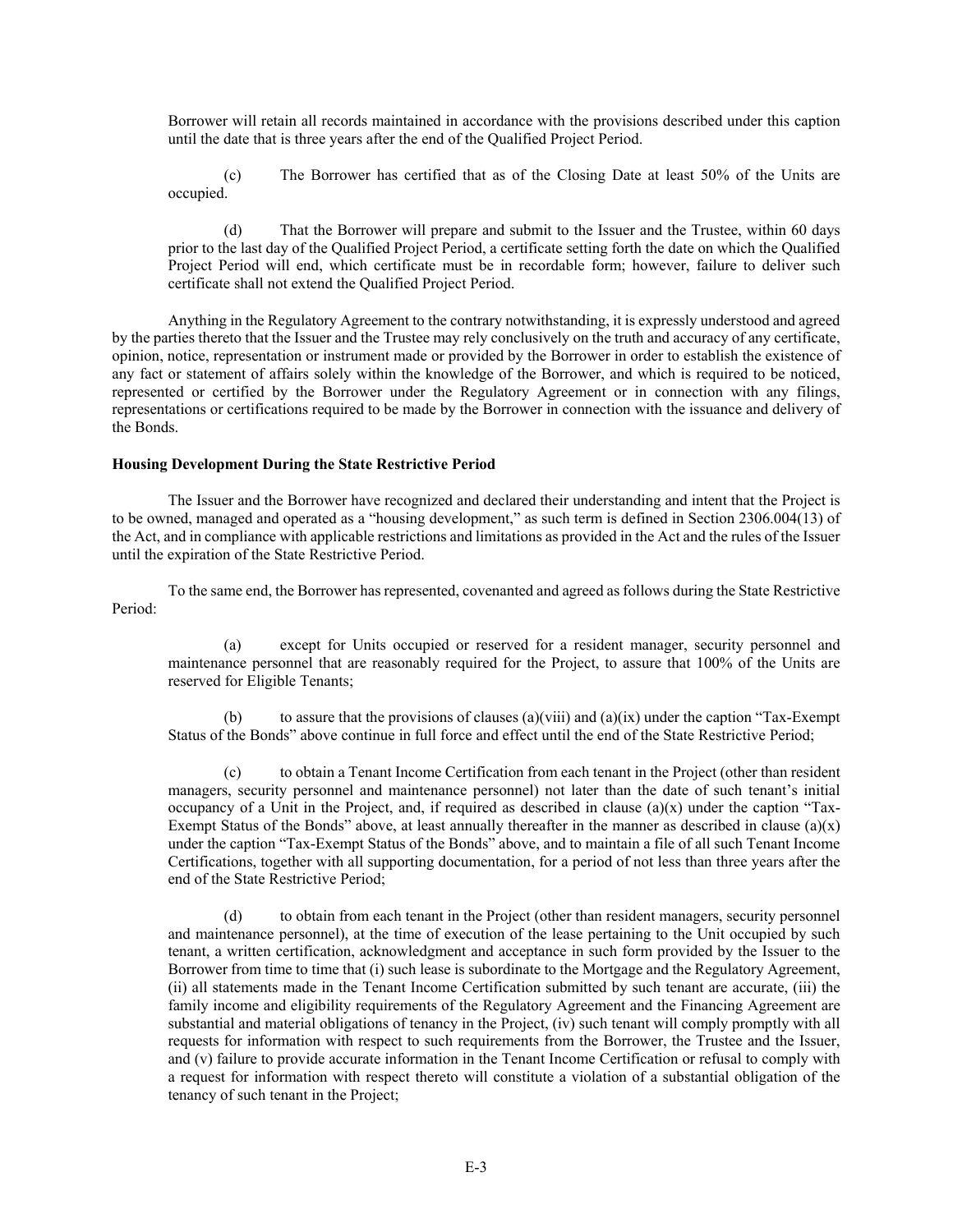(e) to cause to be prepared and submitted to the Issuer (via the electronic filing system available on the Issuer's website) by the tenth calendar day of each January, April, July and October or other schedule as determined by the Issuer with written notice to the Borrower, a certified quarterly Unit Status Report in a form available on the Issuer's website at the time of submission or in such other form as the Issuer may reasonably prescribe in writing to the Borrower with the first quarterly report due on the first quarterly reporting date after leasing activity commences;

(f) to the extent legally permissible and upon reasonable notice to permit any duly authorized representative of the Issuer or the Trustee to inspect the books and records of the Borrower pertaining to the Project or the incomes of Project tenants, including but not limited to tenant files, during regular business hours and to make copies therefrom if so desired and file such reports as are necessary to meet the Issuer's requirements;

(g) that the Borrower is qualified to be a "housing sponsor" as defined in the Act and will comply with all applicable requirements of the Act, including submitting (via the electronic filing system available on the Issuer's website) the Annual Borrower's Compliance Report to the Issuer in the form available on the Issuer's website at the time of submission by April 30 of each year, commencing April 30, 2021;

(h) to provide social services which must meet the minimum point requirement and be chosen from the list of Tenant Supportive Services attached to the Regulatory Agreement as an exhibit and agreed to in writing by the Issuer. The Borrower must maintain documentation satisfactory to the Issuer of social services provided and such documentation will be reviewed during onsite visits beginning with the second onsite review and must be submitted to the Issuer upon request. The Borrower must provide the social services throughout the State Restrictive Period;

to comply with Title 10, Part 1, Chapter 10, Subchapter F of the Texas Administrative Code, regarding tenant and manager selection, as such requirements may be amended from time to time;

(j) to maintain the property in compliance with HUD's Uniform Physical Condition Standards and to provide regular maintenance to keep the Project sanitary, safe and decent and to comply with the requirements of Section 2306.186 of the Texas Government Code; provided, however, that the Issuer must first provide notice of any default or breach to the Borrower and the Lender, and the Borrower will have 30 days to cure such default or breach;

(k) to renew any available rental subsidies which are sufficient to maintain the economic viability of the Project pursuant to Section 2306.185(c) of the Texas Government Code;

(l) the Borrower is not a party to and will not enter into a contract for the Project with, a housing developer that (i) is on the Issuer's debarred list, including any parts of that list that are derived from the debarred list of HUD; (ii) breached a contract with a public agency; or (iii) misrepresented to a subcontractor the extent to which the Borrower has benefited from contracts or financial assistance that has been awarded by a public agency, including the scope of the Borrower's participation in contracts with the agency and the amount of financial assistance awarded to the Borrower by the agency;

(m) to cooperate fully with the Issuer with respect to its compliance and oversight requirements and to cause the manager of the Project to so comply;

(n) to ensure that Units intended to satisfy the Set Aside in clause  $(a)(ix)$  under the caption "Tax-Exempt Status of the Bonds" above will be distributed evenly throughout the Project and will include a reasonably proportionate amount of each type of Unit available in the Project; and

(o) to ensure that the Project conforms to the federal Fair Housing Act.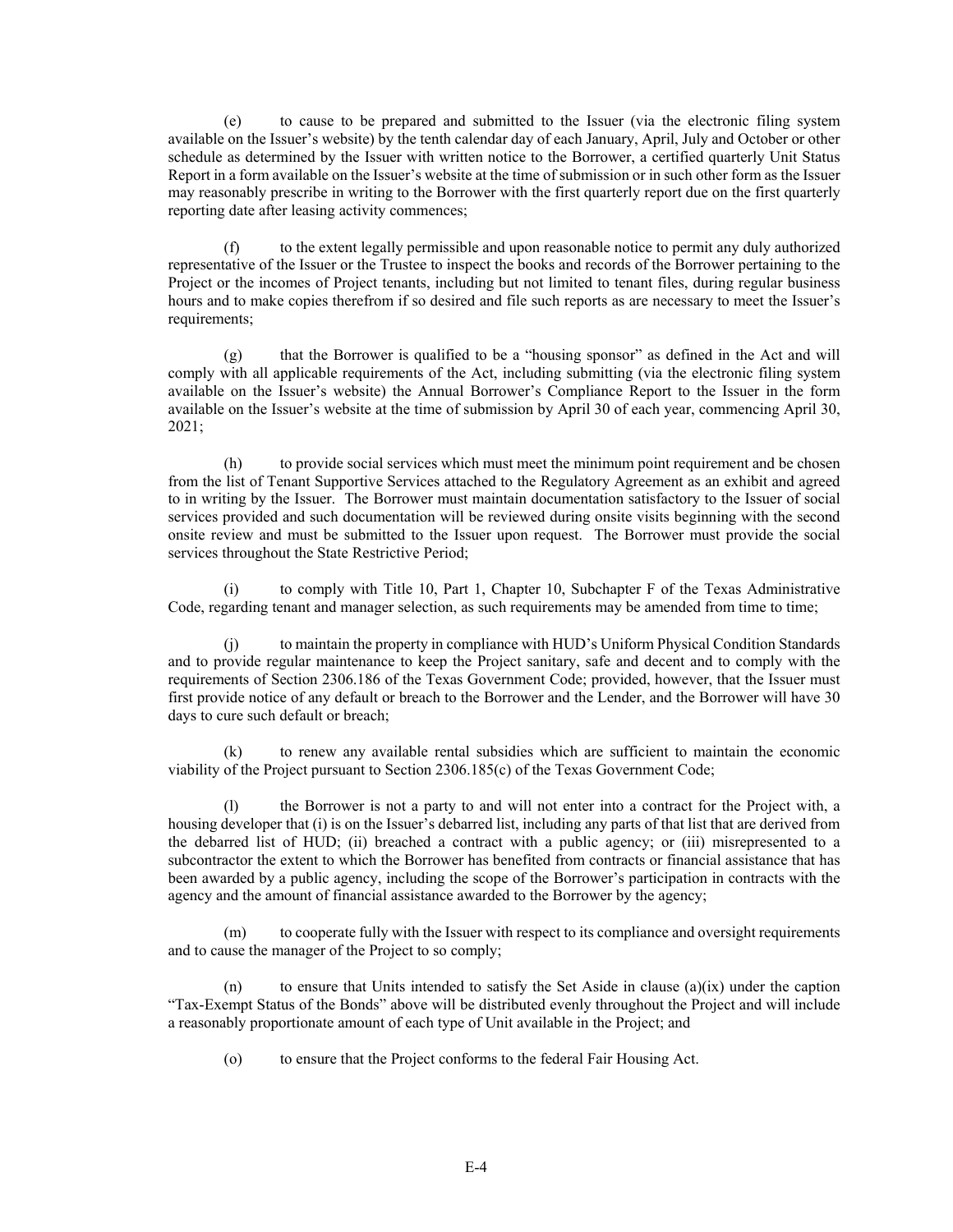# **Persons With Special Needs**

The Borrower has represented, covenanted and warranted that during the State Restrictive Period, it will make at least 5% of the Units within the Project available for occupancy by Persons with Special Needs.

#### **Term**

The Regulatory Agreement and all and each of the provisions thereof will become effective upon its execution and delivery, will remain in full force and effect for the periods provided in the Regulatory Agreement and, except as otherwise described under this caption, will terminate in its entirety at the end of the State Restrictive Period, it being expressly agreed and understood that the provisions of the Regulatory Agreement are intended to survive the retirement of the Bonds, discharge of the Loan, termination of the Financing Agreement and defeasance or termination of the Indenture; provided, however, that the provisions related to the Qualified Project Period that are not incorporated into the State Restrictive Period will terminate in their entirety at the end of the Qualified Project Period.

The terms of the Regulatory Agreement to the contrary notwithstanding, the requirements set forth in the Regulatory Agreement will terminate, without the requirement of any consent by the Issuer or the Trustee, and be of no further force and effect in the event of involuntary noncompliance with the provisions of the Regulatory Agreement caused by fire, seizure, requisition, change in a federal or State law or an action of a federal agency after the Closing Date which prevents the Issuer or the Trustee from enforcing the provisions of the Regulatory Agreement, or foreclosure or transfer of title by deed in lieu of foreclosure or other similar involuntary transfer, condemnation or a similar event, but only if, within a reasonable period thereafter, either the Bonds are retired in full or amounts received as a consequence of such event are used to provide a "qualified residential rental project" that meets the requirements of the Code and State law including, but not limited to, certain provisions set forth in the Regulatory Agreement. The provisions of the preceding sentence will cease to apply and the requirements referred to therein will be reinstated if, at any time during the Qualified Project Period, after the termination of such requirements as a result of involuntary noncompliance due to foreclosure, transfer of title by deed in lieu of foreclosure or similar event, the Borrower or any Related Person obtains an ownership interest in the Project for federal income tax purposes or for the purposes of State law.

Notwithstanding any other provision of the Regulatory Agreement, the Regulatory Agreement may be terminated upon agreement by the Issuer, the Trustee and the Borrower upon receipt of a Favorable Opinion of Bond Counsel.

Upon the termination of the terms of the Regulatory Agreement, the parties thereto have agreed to execute, deliver and record appropriate instruments of release and discharge of the terms of the Regulatory Agreement; provided, however, that the execution and delivery of such instruments are not necessary or a prerequisite to the termination of the Regulatory Agreement in accordance with its terms. All costs, including fees and expenses, of the Issuer and the Trustee incurred in connection with the termination of the Regulatory Agreement will be paid by the Borrower and its successors in interest.

#### **Covenants to Run With the Land**

The Borrower has subjected the Project (including the Project Site) to the covenants, reservations and restrictions set forth in the Regulatory Agreement. The Issuer, the Trustee and the Borrower have declared that the covenants, reservations and restrictions set forth in the Regulatory Agreement are covenants running with the land and will pass to and be binding upon the Borrower's successors in title to the Project; provided, however, that upon the termination of the Regulatory Agreement said covenants, reservations and restrictions will expire. Each and every contract, deed or other instrument executed after the date of the Regulatory Agreement covering or conveying the Project or any portion thereof prior to the termination of the Regulatory Agreement will conclusively be held to have been executed, delivered and accepted subject to such covenants, reservations and restrictions, regardless of whether such covenants, reservations and restrictions are set forth in such contract, deed or other instrument.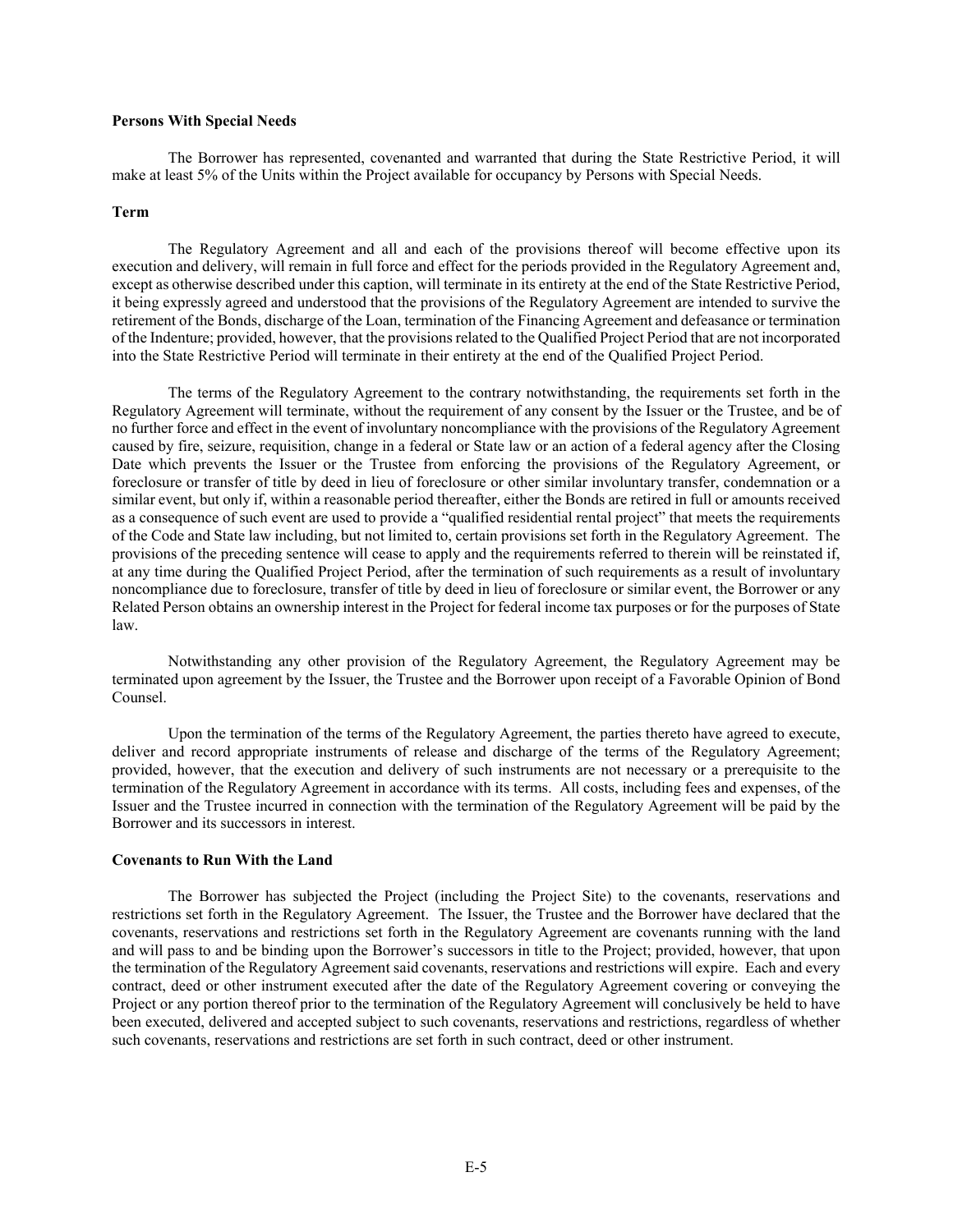No breach of any of the provisions of the Regulatory Agreement will impair, defeat or render invalid the lien of any mortgage, deed of trust or like encumbrance made in good faith and for value encumbering the Project or any portion thereof.

## **Fannie Mae Rider**

The Fannie Mae Rider shall amend and supplement the Regulatory Agreement. In the event certain provisions of the Fannie Mae Rider conflict with the Regulatory Agreement, the Fannie Mae Rider shall supersede the conflicting provision of the Regulatory Agreement. The Fannie Mae Rider shall apply in spite of the fact that the covenants, reservations and restrictions of the Regulatory Agreement run with the land and may be deemed applicable to any successor in interest to the Borrower.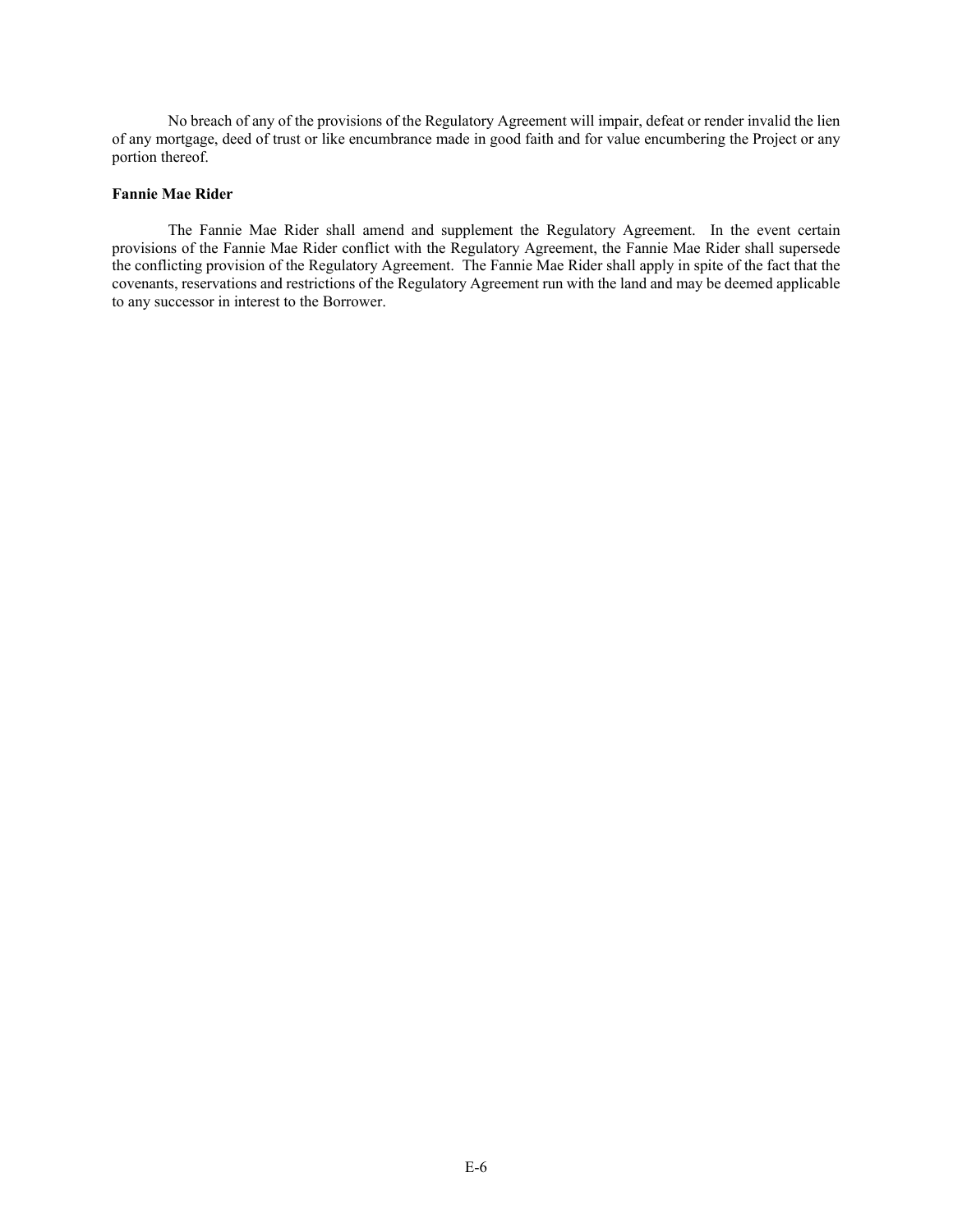# **APPENDIX F FORM OF CONTINUING DISCLOSURE AGREEMENT**

# **\$12,500,000 Texas Department of Housing and Community Affairs Multifamily Tax-Exempt Bonds (M-TEMS**) **(Park Yellowstone) Series 2019 (FN)**

This Continuing Disclosure Agreement, dated as of January 1, 2019 (this "Continuing Disclosure Agreement"), is executed and delivered by Yellowstone Boulevard LLC, a Texas limited liability company (the "Borrower"), and U.S. Bank National Association, as dissemination agent (the "Dissemination Agent"). The abovecaptioned bonds (the "Bonds") are being issued pursuant to an Indenture of Trust, dated as of January 1, 2019 (the "Indenture"), between the Texas Department of Housing and Community Affairs (the "Issuer") and U.S. Bank National Association (the "Trustee"). Pursuant to the Indenture and Financing Agreement, dated as of January 1, 2019, among the Issuer, the Trustee and the Borrower (the "Financing Agreement"), the Dissemination Agent, the Trustee and the Borrower covenant and agree as follows:

**Section 1. Purpose of the Continuing Disclosure Agreement**. This Continuing Disclosure Agreement is being executed and delivered by the Borrower and the Dissemination Agent for the benefit of the holders of the Bonds and in order to assist the Participating Underwriter in complying with the Rule (defined below). The Borrower and the Dissemination Agent acknowledge that the Issuer has undertaken no responsibility with respect to any reports, notices or disclosures provided or required under this Continuing Disclosure Agreement, and has no liability to any person, including any holder of the Bonds or Beneficial Owner, with respect to any such reports, notices or disclosures.

**Section 2. Definitions**. In addition to the definitions set forth in the Indenture, which apply to any capitalized term used in this Continuing Disclosure Agreement unless otherwise defined in this Section, the following capitalized terms shall have the following meanings:

"*Annual Report*" shall mean any Annual Report provided by the Borrower pursuant to, and as described in, Sections 3 and 4 of this Continuing Disclosure Agreement.

"*Audited Financial Statements*" means, in the case of the Borrower, the annual audited financial statements prepared in accordance with generally accepted accounting principles, if any.

"*Beneficial Owner*" shall mean any person which (a) has the power, directly or indirectly, to vote or consent with respect to, or to dispose of ownership of, any Bonds (including persons holding Bonds through nominees, depositories or other intermediaries), or (b) is treated as the owner of any Bonds for federal income tax purposes.

"*Disclosure Representative*" shall mean the administrator of the Project or his or her designee, or such other person as the Borrower shall designate in writing to the Dissemination Agent from time to time.

"*Dissemination Agent*" shall mean U.S. Bank National Association, acting in its capacity as Dissemination Agent hereunder, or any successor Dissemination Agent designated in writing by the Borrower and which has filed with the Trustee a written acceptance of such designation.

"*Listed Events*" shall mean any of the events listed in Section 5(a) of this Continuing Disclosure Agreement.

"*MSRB*" means the Municipal Securities Rulemaking Board established pursuant to Section 15B(b)(1) of the Securities Exchange Act of 1934. All documents provided to the MSRB shall be in an electronic format and accompanied by identifying information, as prescribed by the MSRB. Initially, all document submissions to the MSRB pursuant to this Continuing Disclosure Agreement shall use the MSRB's Electronic Municipal Market Access (EMMA) system at www.emma.msrb.org.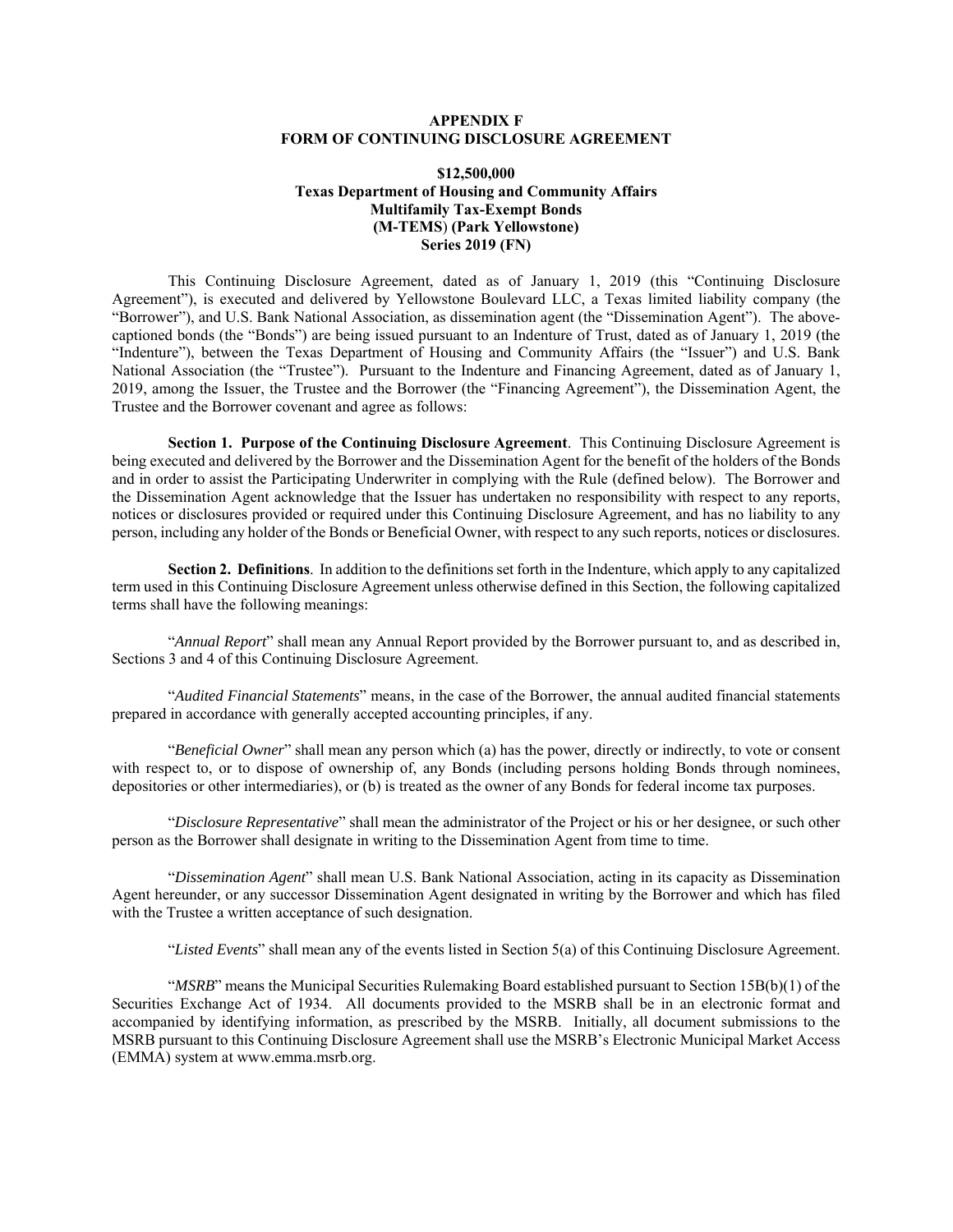"*Participating Underwriter*" means Stifel, Nicolaus & Company, Incorporated, and its successors and assigns.

"*Rule*" means Rule 15c2-12(b)(5) adopted by the Securities and Exchange Commission under the Securities Exchange Act of 1934, as the same may be amended from time to time.

# **Section 3. Provision of Annual Reports**.

(a) The Borrower will, or will cause the Dissemination Agent to, not later than 180 days following the end of the Borrower's fiscal year, commencing with the fiscal year ending on December 31, 2019, provide to the MSRB an Annual Report which is consistent with the requirements described below. No later than 15 Business Days prior to said date, the Borrower will provide the Annual Report to the Dissemination Agent and the Trustee (if the Trustee is not the Dissemination Agent). In each case, the Annual Report may be submitted as a single document or as separate documents comprising a package and may cross reference other information, provided that the audited financial statements for the prior calendar year of the Borrower may be submitted separately from the balance of the Annual Report.

(b) If by 15 Business Days prior to the date specified in subsection (a) for providing the Annual Report to the MSRB, the Dissemination Agent has not received a copy of the Annual Report, the Dissemination Agent will contact the Disclosure Representative to determine if the Borrower is in compliance with subsection (a).

(c) If the Dissemination Agent is unable to verify that an Annual Report has been provided to the MSRB by the date required in subsection (a), the Dissemination Agent will send in a timely manner a notice to the MSRB in substantially the form attached as Exhibit B to this Continuing Disclosure Agreement.

(d) The Dissemination Agent will file a report with the Borrower and (if the Dissemination Agent is not the Trustee) the Trustee certifying that the Annual Report has been provided pursuant to this Continuing Disclosure Agreement, stating the date it was provided.

**Section 4. Content of Annual Reports**. The Borrower's Annual Report will contain or incorporate by reference the following:

(a) Financial information with respect to the Project, provided at least annually, of the type included in Exhibit A hereto, which Annual Report may, but is not required to, include Audited Financial Statements. If the Borrower's Audited Financial Statements are not available by the time the Annual Report is required to be filed, the Annual Report will contain unaudited financial statements in a format similar to the financial statements contained in the final Official Statement, and the Audited Financial Statements will be filed in the same manner as the Annual Report when and if they become available; and

(b) Tables setting forth the following information as of the end of such fiscal year:

(i) The original aggregate principal amount of the Bonds and the aggregate principal amount of the Bonds remaining Outstanding; and

(ii) With respect to the MBS relating to the Bonds, the MBS pool number, the MBS CUSIP number, the original principal amount and the principal amount outstanding of the MBS.

Any or all of the items listed above may be incorporated by reference from other documents, including official statements of debt issues with respect to which the Borrower is an "Obligated Person" (as defined by the Rule), which have been filed with the MSRB. The Borrower will clearly identify each such other document so incorporated by reference.

Each annual report submitted hereunder shall be in readable portable document format ("PDF") or other acceptable electronic form.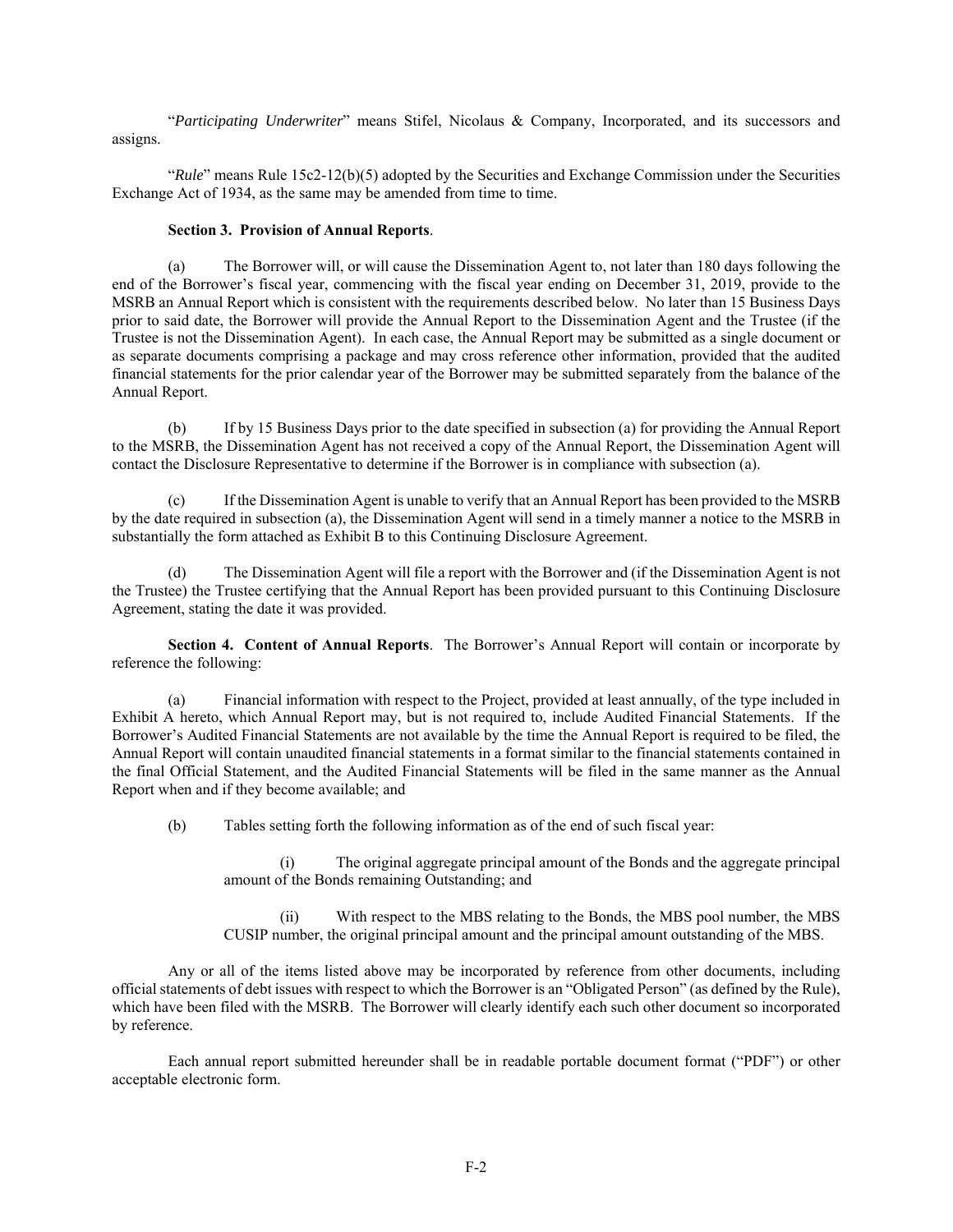#### **Section 5. Reporting of Listed Events**.

(a) This Section 5 shall govern the giving of notices of the occurrence of any of the following events (each, a "Listed Event"):

- (i) Principal and interest payment delinquencies;
- (ii) Non-payment related defaults, if material;
- (iii) Unscheduled draws on debt service reserves reflecting financial difficulty;
- (iv) Unscheduled draws on credit enhancements reflecting financial difficulty;
- (v) Substitution of credit or liquidity providers, or their failure to perform;

(vi) Adverse tax opinions, the issuance by the Internal Revenue Service of proposed or final determinations of taxability, Notices of Proposed Issue (IRS Form 5701-TEB) or other material notices or determinations with respect to the tax status of the Bonds, or other material events affecting the tax status of the Bonds;

- (vii) Modifications to rights of holders of the Bonds, if material;
- (viii) Bond calls, if material, and tender offers;
- (ix) Defeasances;
- (x) Release, substitution or sale of property securing repayment of the Bonds, if material;
- (xi) Rating changes;

(xii) Bankruptcy, insolvency, receivership or similar event of the Borrower. For purposes of this clause (xii), any such event shall be considered to have occurred when any of the following occur: the appointment of a receiver, fiscal agent or similar officer for the Borrower in a proceeding under the U.S. Bankruptcy Code or in any other proceeding under state or federal law in which a court or governmental authority has assumed jurisdiction over substantially all of the assets or business of the Borrower, or the entry of an order confirming a plan of reorganization, arrangement or liquidation by a court or governmental authority having supervision or jurisdiction over substantially all of the assets or business of the Borrower;

(xiii) The consummation of a merger, consolidation, or acquisition involving the Borrower or the sale of all or substantially all of the assets of the Borrower, other than in the ordinary course of business, the entry into a definitive agreement to undertake such an action or the termination of a definitive agreement relating to any such actions, other than pursuant to its terms, if material;

(xiv) Appointment of a successor or additional trustee or paying agent or the change of the name of a trustee or paying agent, if material;

(xv) Any HAP Contract or other rental assistance or subsidy agreement for the Project has been terminated;

(xvi) Any Regulatory Agreement with respect to the Project is in default;

(xvii) The date when the Project is placed in service for purposes of Section 42 of the Internal Revenue Code of 1986, as amended;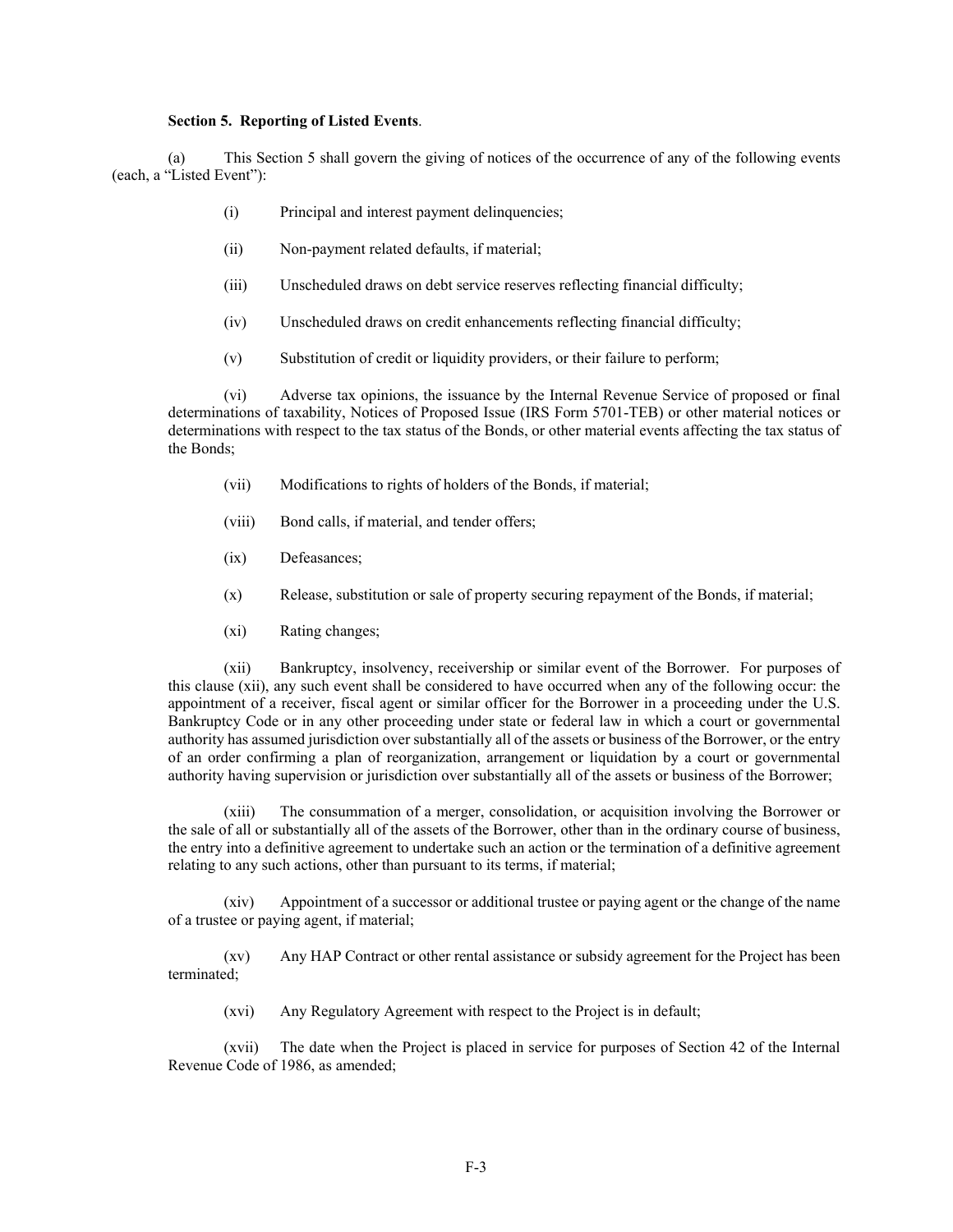(xviii) The extension of the Mandatory Redemption Date as such date may be extended under the Indenture; and

(xix) The delivery of the MBS and the MBS CUSIP number.

(b) The Dissemination Agent shall, within three (3) Business Days of obtaining actual knowledge of the occurrence of any potential Listed Event, pursuant to subsection (c) of this Section 5 or otherwise, provide the Disclosure Representative with notice (by facsimile transmission confirmed by telephone or by email). While the Dissemination Agent is also the Trustee, the Dissemination Agent shall be deemed to have actual knowledge of those items listed in clauses (i), (iii) (solely with respect to funds held by the Trustee), (iv), (v), (vii), (viii), (ix), (x) and (xiv) above without the Dissemination Agent having received notice of such event. While the Dissemination Agent is not also the Trustee, the Dissemination Agent shall not be deemed to have actual knowledge of any items listed in clauses (i) - (xiv) above without the Dissemination Agent having received written notice of such event. For purposes of providing notice to the Disclosure Representative, the Dissemination Agent shall assume that the unscheduled draws described in clauses (iii) and (iv) reflect financial difficulty.

(c) Whenever the Borrower obtains knowledge of the occurrence of a potential Listed Event, the Borrower shall, within five (5) Business Days of obtaining such knowledge and in any event no more than eight (8) Business Days after the occurrence of such event, determine if such event is in fact a Listed Event that is required by the Rule to be disclosed and provide the Dissemination Agent with notice and instructions pursuant to subsections (d) below.

(d) If the Borrower has determined that a Listed Event is required to be disclosed then the Borrower shall prepare a written notice describing the Listed Event and provide the same to the Dissemination Agent along with instructions to file the same pursuant to subsection (e) below.

(e) If the Dissemination Agent has been provided with a written notice describing a Listed Event pursuant to subsection (c) of this Section 5 or otherwise, and is instructed by the Borrower to report the occurrence of such Listed Event, the Dissemination Agent shall, within two (2) Business Days of its receipt of such written notice and in any event no more than ten (10) Business Days after the occurrence of the Listed Event, file the notice with the MSRB and send a copy to the Borrower.

**Section 6. Amendment; Waiver**. Notwithstanding any other provision of this Continuing Disclosure Agreement, the Borrower and the Dissemination Agent may amend this Continuing Disclosure Agreement (and the Dissemination Agent will agree to any amendment so requested by the Borrower unless such amendment adversely affects its rights, duties, protections, immunities, indemnities or standard of care, as determined by the Dissemination Agent) and any provision of this Continuing Disclosure Agreement may be waived, provided that the following conditions are satisfied:

(a) If the amendment or waiver relates to the provisions described under paragraph (a) under "Provision of Annual Reports," "Contents of Annual Reports" or paragraph (a) under "Reporting of Listed Events," it may only be made in connection with a change in circumstances that arises from a change in legal requirements, change in law or change in the identity, nature or status of an Obligated Person (as defined in the Rule) with respect to the Bonds or the type of business conducted;

(b) The undertaking, as amended or taking into account such waiver, would, in the opinion of nationally recognized bond counsel, have complied with the requirements of the Rule at the time of the original issuance of the Bonds, after taking into account any amendments or interpretations of the Rule, as well as any change in circumstances; and

(c) The amendment or waiver either (i) is approved by the Holders of the Bonds in the same manner as provided in the Indenture for amendments to the Indenture with the consent of Holders or (ii) does not, in the opinion of nationally recognized bond counsel, materially impair the interests of the Holders or Beneficial Owners of the Bonds.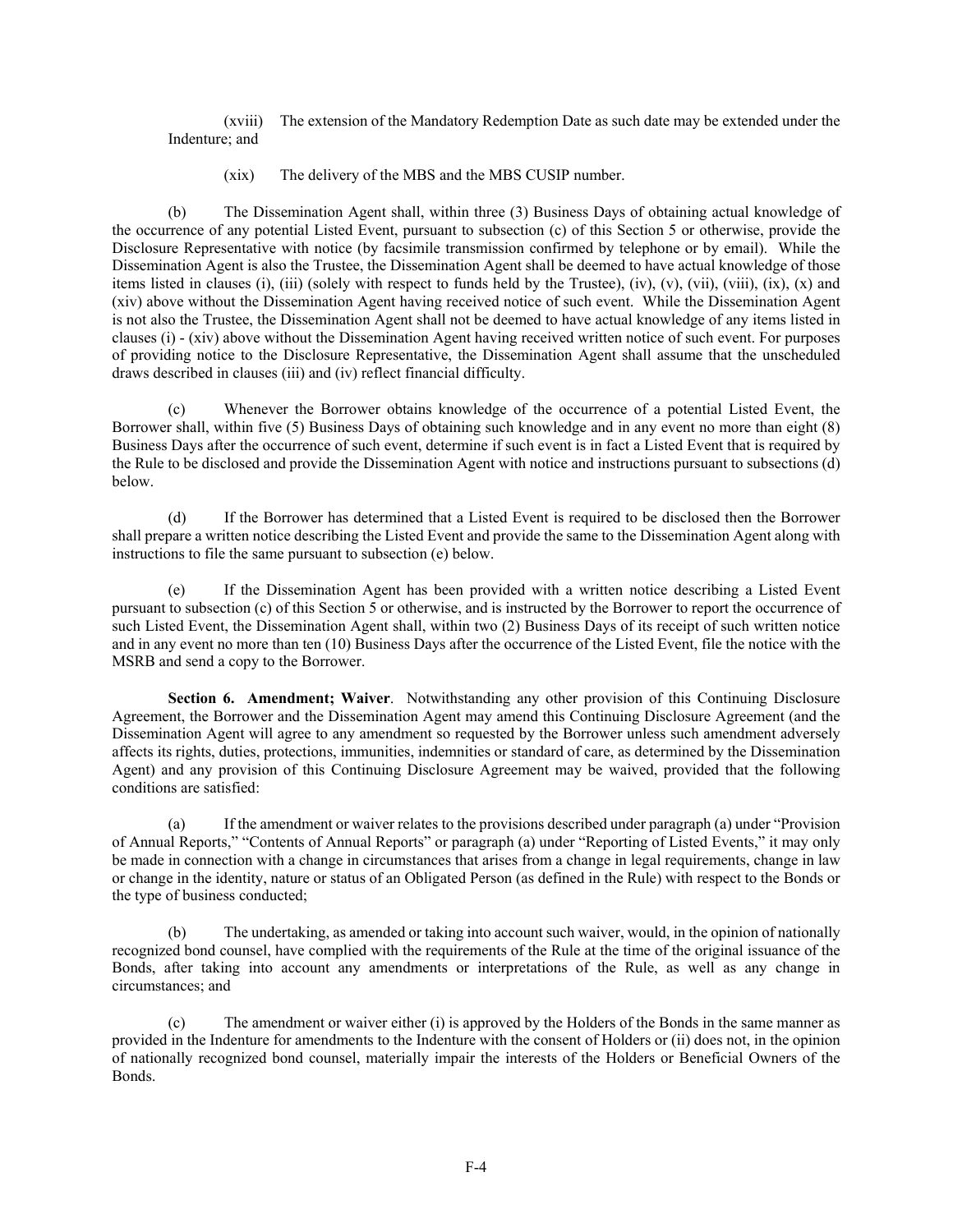In the event of any amendment or waiver of a provision of this Continuing Disclosure Agreement, the Borrower will describe such amendment in the next Annual Report and will include, as applicable, a narrative explanation of the reason for the amendment or waiver and its impact on the type (or, in the case of a change of accounting principles, on the presentation) of financial information being presented by the Borrower. In addition, if the amendment relates to the accounting principles to be followed in preparing financial statements, (i) notice of such change will be given in the same manner as for a Listed Event under Section 5(e) hereof and (ii) the Annual Report for the year in which the change is made should present a comparison (in narrative form and also, if feasible, in quantitative form) between the financial statements as prepared on the basis of the new accounting principles and those prepared on the basis of the former accounting principles.

**Section 7. Default**. In the event of a failure of the Borrower or the Dissemination Agent to comply with any provision of this Continuing Disclosure Agreement, and such failure to comply continues beyond a period of thirty (30) days following written notice to the Borrower, the Borrower or any Holder or Beneficial Owner of the Bonds may, take such actions as may be necessary and appropriate, including seeking, or specific performance by court order, to cause the Borrower or the Dissemination Agent, as the case may be, to comply with its obligations under this Continuing Disclosure Agreement. A default under this Continuing Disclosure Agreement will not be deemed an Event of Default under the Indenture or the Financing Agreement, and the sole remedy under this Continuing Disclosure Agreement in the event of any failure of the Borrower or the Dissemination Agent to comply with this Continuing Disclosure Agreement will be an action to compel performance.

**Section 8. Beneficiaries**. This Continuing Disclosure Agreement will inure solely to the benefit of the Borrower, the Dissemination Agent, the Participating Underwriter and Holders from time to time of the Bonds and will create no rights in any other person or entity.

**Section 9. Additional Information**. Nothing in this Continuing Disclosure Agreement shall be deemed to prevent the Borrower from disseminating any other information, using the means of dissemination set forth in this Continuing Disclosure Agreement or any other means of communication, or including any other information in any Annual Report or notice of occurrence of a Listed Event, in addition to that which is required by this Continuing Disclosure Agreement. If the Borrower chooses to include any information in any Annual Report or notice of occurrence of a Listed Event, in addition to that which is specifically required by this Continuing Disclosure Agreement, the Borrower shall have no obligation under this Continuing Disclosure Agreement to update such information or include it in any future Annual Report or notice of occurrence of a Listed Event.

## **Section 10. Duties, Immunities and Liabilities of Dissemination Agent**.

The Dissemination Agent shall have only such duties as are specifically set forth in this Disclosure Agreement. The Dissemination Agent's obligation to deliver the information at the times and with the contents described herein shall be limited to the extent the Issuer has provided such information to the Dissemination Agent as required by this Disclosure Agreement. The Dissemination Agent shall have no duty with respect to the content of any disclosures or notice made pursuant to the terms hereof. The Dissemination Agent shall have no duty or obligation to review or verify any Information or any other information, disclosures or notices provided to it by the Issuer and shall not be deemed to be acting in any fiduciary capacity for the Issuer, the Holders of the Bonds or any other party. The Dissemination Agent shall have no responsibility for the Issuer's failure to report to the Dissemination Agent a Notice Event or a duty to determine the materiality thereof. The Dissemination Agent shall have no duty to determine, or liability for failing to determine, whether the Issuer has complied with this Disclosure Agreement. The Dissemination Agent may conclusively rely upon Certifications of the Issuer at all times.

The obligations of the Issuer under this Section shall survive resignation or removal of the Dissemination Agent and defeasance, redemption or payment of the Bonds.

(b) The Dissemination Agent may, from time to time, consult with legal counsel (either in-house or external) of its own choosing in the event of any disagreement or controversy, or question or doubt as to the construction of any of the provisions hereof or its respective duties hereunder, and shall not incur any liability and shall be fully protected in acting in good faith upon the advice of such legal counsel. The reasonable fees and expenses of such counsel shall be payable by the Issuer.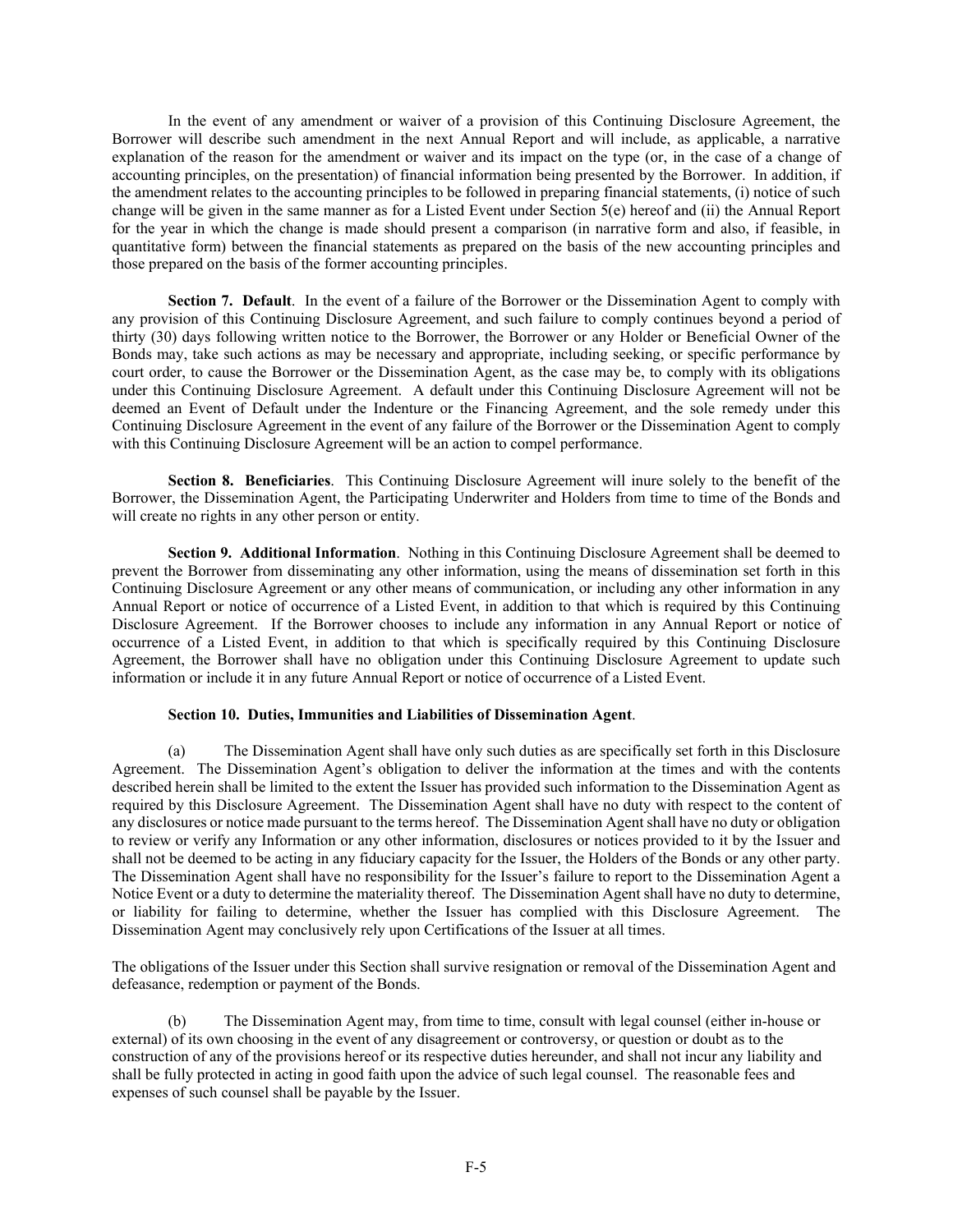(c) All documents, reports, notices, statements, information and other materials provided to the MSRB under this Disclosure Agreement shall be provided in an electronic format and accompanied by identifying information as prescribed by the MSRB.

**Section 11. Notices**. All notices, requests, demands or other communications to or upon the respective parties hereto shall be deemed to have been duly given or made when delivered personally or by mail (including electronic mail) to the party to which such notice, request, demand or other communication is required or permitted to be given or made under this Disclosure Agreement and addressed as set forth below or telecopied to the telecopier number of the recipient, with confirmation of transmission, indicated below:

*If to the Borrower:* 

 Yellowstone Boulevard LLC c/o Vesta Corporation 175 Powder Forest Drive Weatogue, CT 06089 Attention: Steven Rice Telephone: (860) 325-1744 Email: srice@vestacorp.com

*If to the Dissemination Agent:*

 U.S. Bank National Association 13737 Noel Road, Suite 800 Dallas, TX 75240 Attention: Brian T. Jensen Telephone: (972) 581-1623 Email: brian.jensen@usbank.com

**Section 12. Governing Law**. This Continuing Disclosure Agreement shall be governed by the laws of the State of Texas.

**Section 13. Termination of this Continuing Disclosure Agreement**. The Borrower, the Trustee or the Dissemination Agent may terminate this Continuing Disclosure Agreement by giving written notice to the other party at least 30 days prior to such termination. The Dissemination Agent shall be fully discharged at the time any such termination is effective. The Borrower's, the Trustee's and the Dissemination Agent's obligations under this Continuing Disclosure Agreement shall terminate upon the legal defeasance, prior redemption or payment in full of all of the Bonds. If such termination occurs prior to the final maturity of the Bonds, the Borrower shall give notice of such termination in a filing with the MSRB.

**Section 14. Counterparts**. This Continuing Disclosure Agreement may be executed in several counterparts, each of which shall be an original and all of which shall constitute but one and the same instrument.

[Remainder of page intentionally left blank]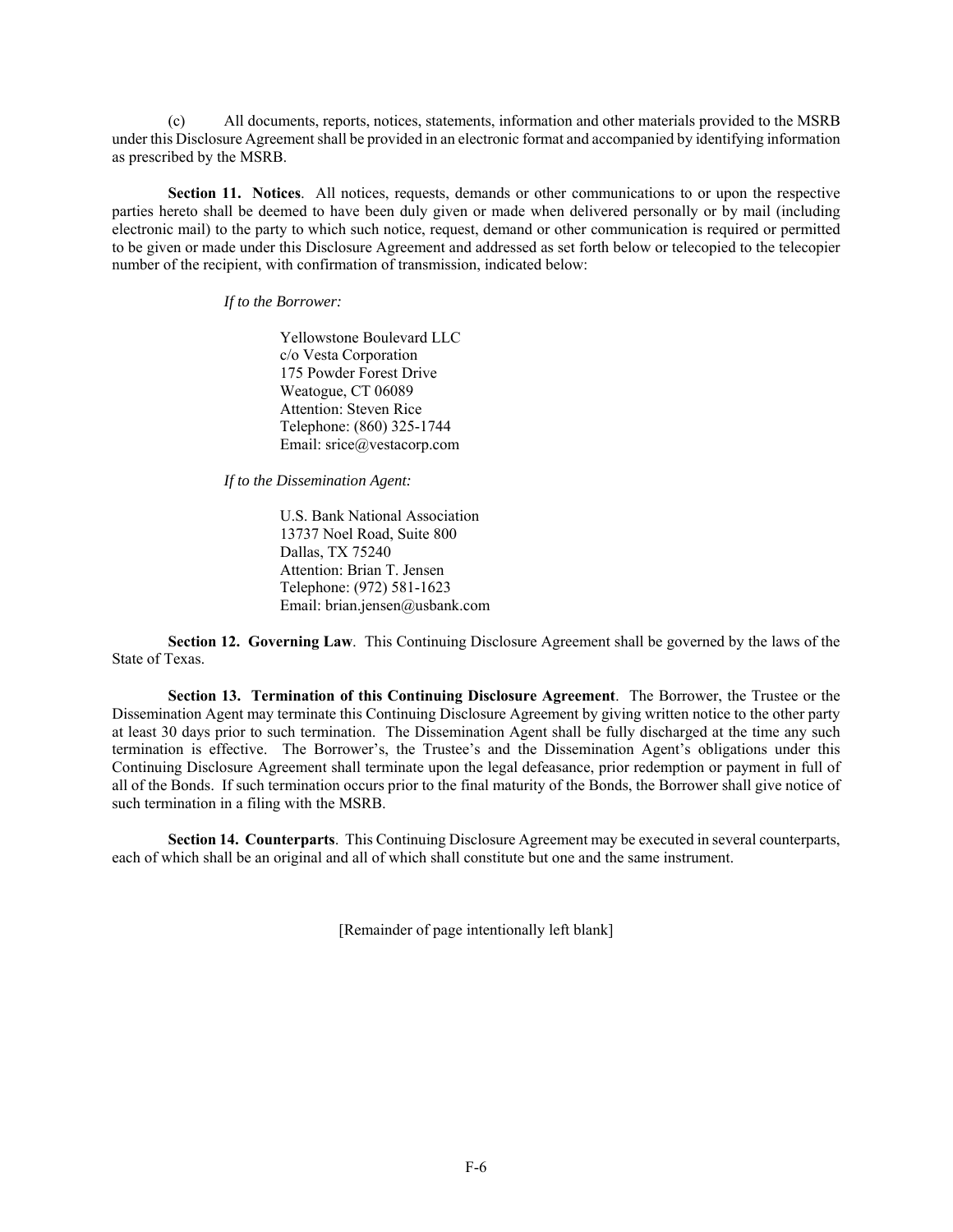IN WITNESS WHEREOF, the parties hereto have caused this Continuing Disclosure Agreement to be executed by their duly authorized representatives as of the date set forth above.

# **YELLOWSTONE BOULEVARD LLC,**

a Texas limited liability company

- By: Yellowstone Boulevard I LLC, a Texas limited liability company, its Managing Member
	- By: Bozrah International Ministries, Inc., a Texas nonprofit corporation, its Managing Member

By:

Brian Courtney President

[Signatures continue on following page]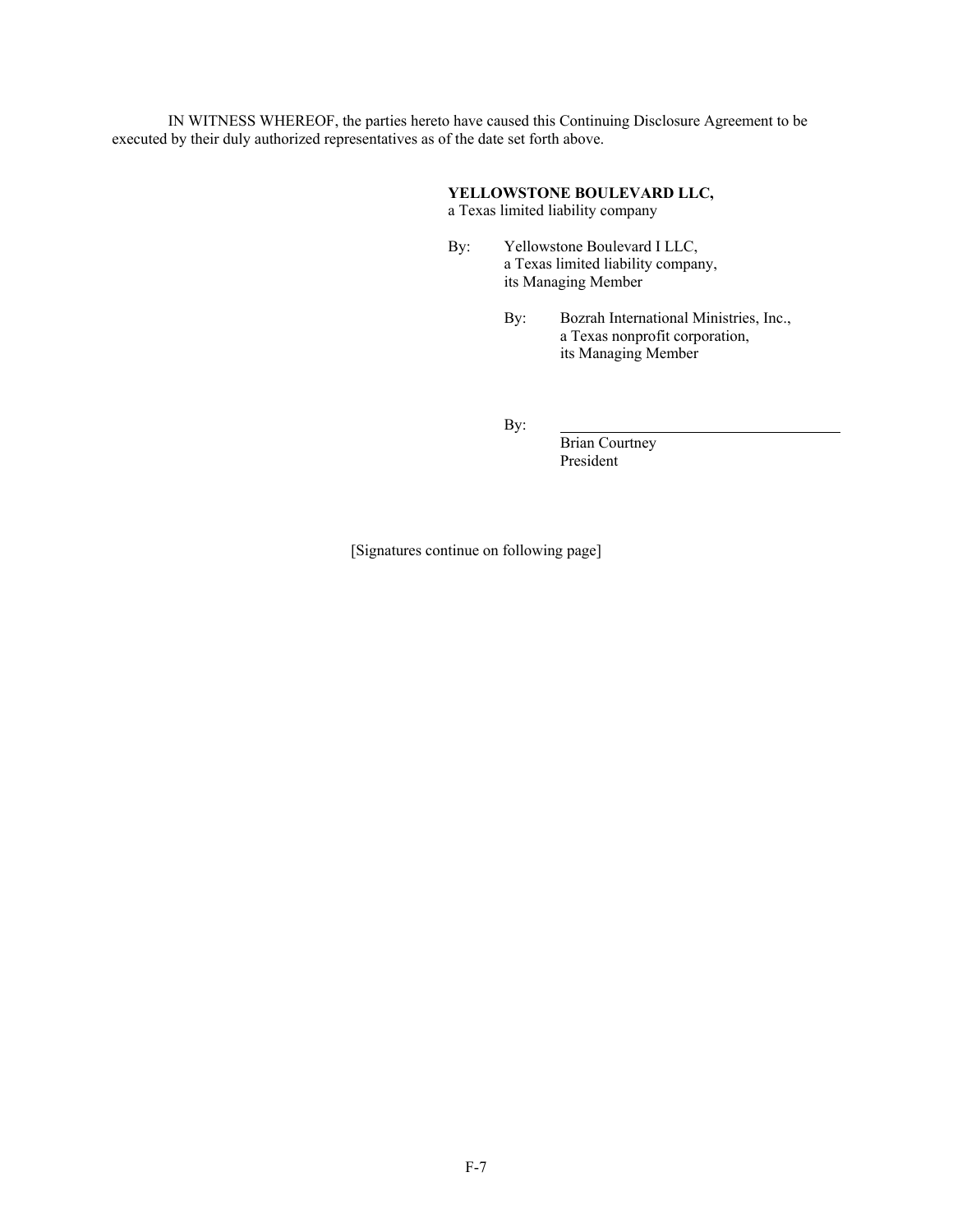[Dissemination Agent's Signature Page to Continuing Disclosure Agreement]

**U.S. BANK NATIONAL ASSOCIATION**, as Dissemination Agent

By:

Authorized Officer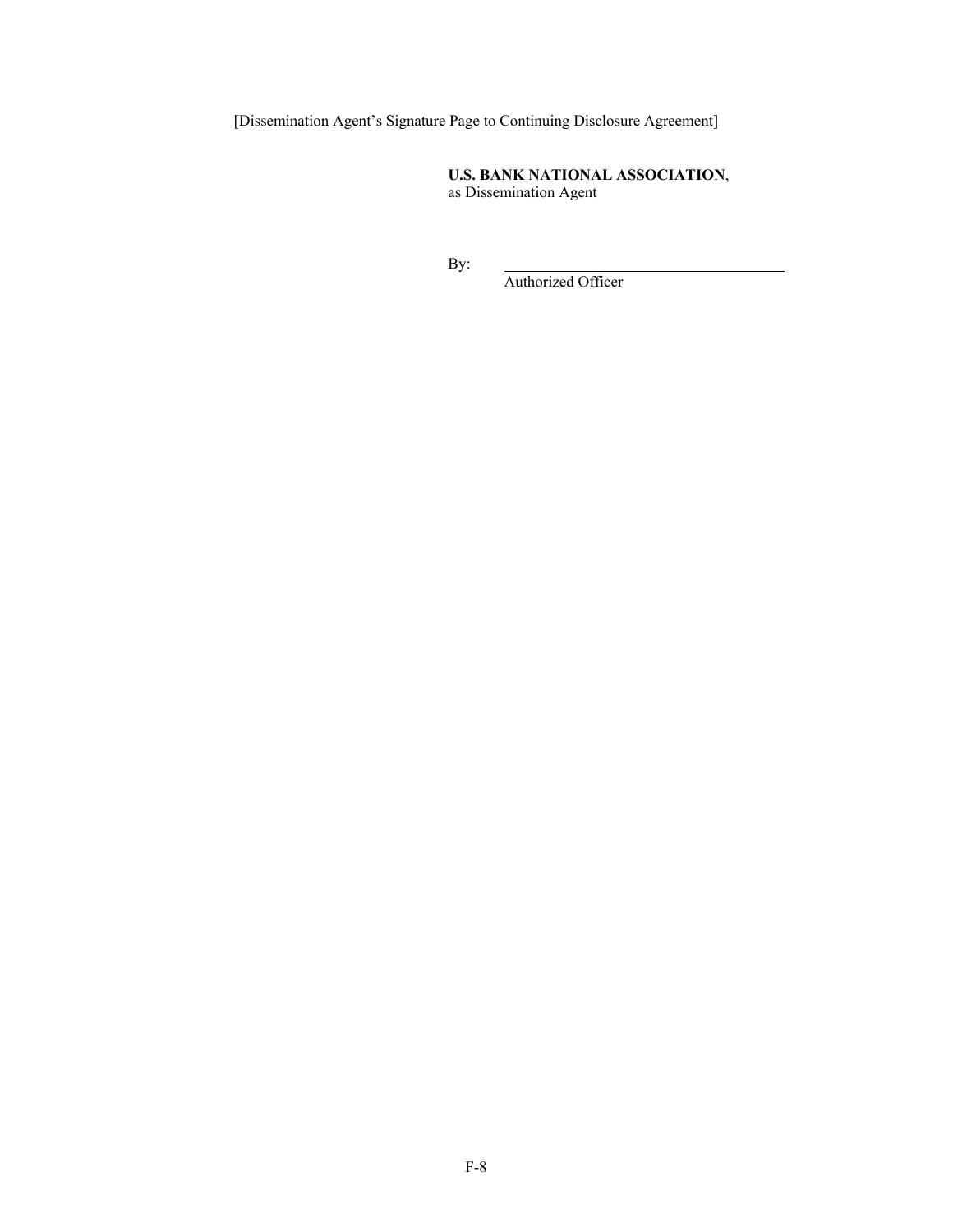# **EXHIBIT A**

#### **ANNUAL REPORT**

#### **\$12,500,000 Texas Department of Housing and Community Affairs Multifamily Tax-Exempt Bonds (M-TEMS**) **(Park Yellowstone) Series 2019 (FN)**

#### CUSIP: 88275L AA4

Report for Period Ending \_\_\_\_\_\_\_\_\_\_\_\_\_

| THE PROJECT                      |                                                                                                        |      |
|----------------------------------|--------------------------------------------------------------------------------------------------------|------|
| Name:                            | Park Yellowstone                                                                                       |      |
| Address:                         | 3322 Yellowstone Boulevard, Houston, TX 77021                                                          |      |
| Number of Units:                 | 210                                                                                                    |      |
|                                  | Number of Units Occupied as of Report Date:<br>(excluding manager's units)                             |      |
| OPERATING HISTORY OF THE PROJECT |                                                                                                        |      |
|                                  | The following table sets forth a summary of the operating results of the Project for fiscal year ended | . as |
|                                  | derived from the Borrower's [un]audited financial statements.                                          |      |
| Revenues                         |                                                                                                        |      |
| Operating Expenses <sup>1</sup>  |                                                                                                        |      |
| Net Operating Income             |                                                                                                        |      |
| Debt Service on the Bonds        |                                                                                                        |      |
| Net Operating Income/(Loss)      |                                                                                                        |      |

After Debt Service

The average physical occupancy of the Project for the fiscal year ended [\_\_\_] was [\_\_\_]% and the average economic occupancy of the Project for the fiscal year ended [\_\_\_] was [\_\_\_]%.

<sup>1</sup>Excludes depreciation and other non-cash expenses, includes management fee.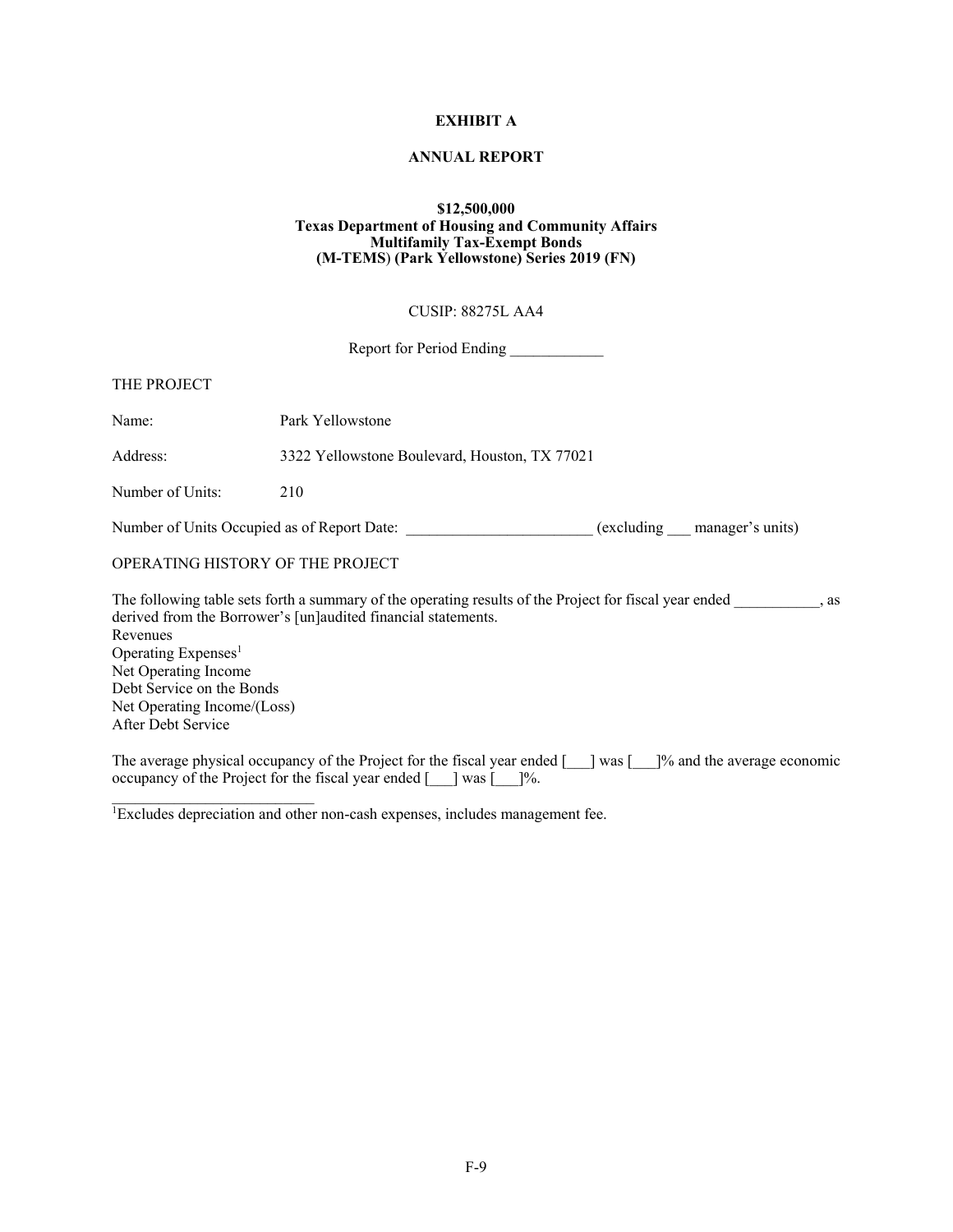#### **EXHIBIT B**

#### **NOTICE OF FAILURE TO FILE ANNUAL DISCLOSURE REPORT**

Name of Issuer: Texas Department of Housing and Community Affairs Name of Issue: Multifamily Tax-Exempt Bonds (M-TEMS**)** (Park Yellowstone) Series 2019 (FN) Name of Borrower: Yellowstone Boulevard LLC CUSIP: 88275L AA4 Date of Issuance: January 31, 2019

NOTICE IS HEREBY GIVEN that the above-referenced borrower (the "Borrower") has not provided an Annual Report with respect to the above-named Bonds as required by its Continuing Disclosure Agreement. The undersigned has been informed by the Borrower that it anticipates that Annual Report will be filed by \_\_\_\_\_\_\_\_\_\_\_\_.

DATED: \_\_\_\_\_\_\_\_\_\_\_\_\_\_\_

## **U.S. BANK NATIONAL ASSOCIATION**, as Dissemination Agent

| By:    |  |
|--------|--|
| Name:  |  |
| Title: |  |

cc: Borrower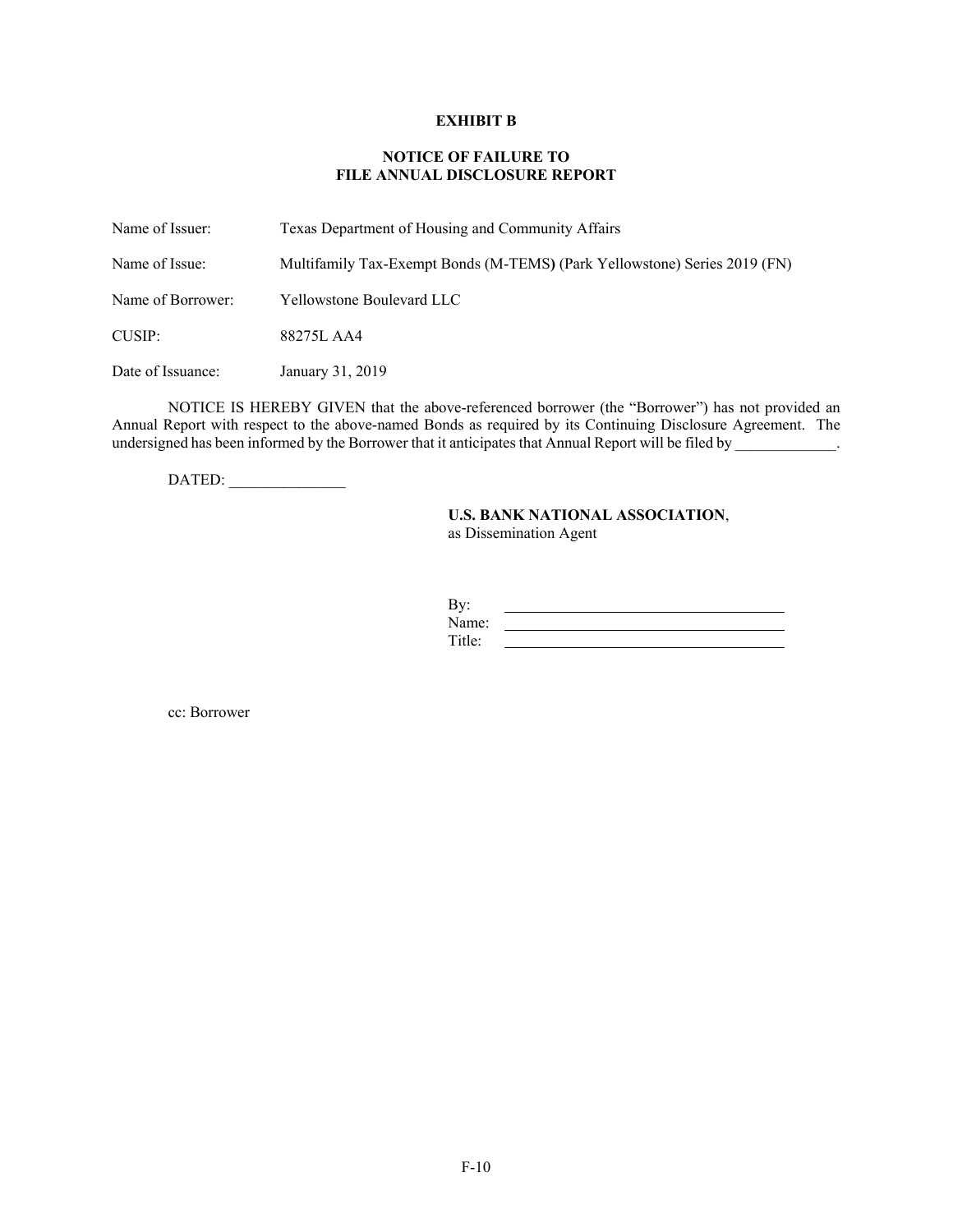#### **APPENDIX G BOOK-ENTRY SYSTEM**

*The information in this section concerning DTC and DTC's book-entry system has been obtained from sources that the Issuer and the Borrower believe to be reliable, but neither the Issuer, the Underwriter nor the Borrower take responsibility for the accuracy thereof.* 

The Depository Trust Company ("DTC"), New York, New York will act as securities depository for the Bonds. The Bonds will be issued as fully-registered securities registered in the name of Cede & Co. (DTC's partnership nominee) or such other name as may be requested by an authorized representative of DTC. One fullyregistered bond will be issued for each maturity of the Bonds, each in the aggregate principal amount of such maturity, and will be deposited with DTC or held by the Trustee.

DTC, the world's largest depository, is a limited-purpose trust company organized under the New York Banking Law, a "banking organization" within the meaning of the New York Banking Law, a member of the Federal Reserve System, a "clearing corporation" within the meaning of the New York Uniform Commercial Code, and a "clearing agency" registered pursuant to the provisions of Section 17A of the Securities Exchange Act of 1934. DTC holds and provides asset servicing for over 3.5 million issues of U.S. and non-U.S. equity issues, corporate and municipal debt issues, and money market instruments (from over 100 countries) that DTC's participants ("Direct Participants") deposit with DTC. DTC also facilitates the post-trade settlement among Direct Participants of sales and other securities transactions in deposited securities, through electronic computerized book-entry transfers and pledges between Direct Participants' accounts. This eliminates the need for physical movement of securities certificates. Direct Participants include both U.S. and non-U.S. securities brokers and dealers, banks, trust companies, clearing corporations, and certain other organizations. DTC is a wholly-owned subsidiary of The Depository Trust & Clearing Corporation ("DTCC"). DTCC is the holding company for DTC, National Securities Clearing Corporation and Fixed Income Clearing Corporation, all of which are registered clearing agencies. DTCC is owned by the users of its regulated subsidiaries. Access to the DTC system is also available to others such as both U.S. and non-U.S. securities brokers and dealers, banks, trust companies, and clearing corporations that clear through or maintain a custodial relationship with a Direct Participant, either directly or indirectly ("Indirect Participants"). DTC has an S&P Global Ratings' rating of "AA+". The DTC Rules applicable to its Participants are on file with the Securities and Exchange Commission.

Purchases of Bonds under the DTC system must be made by or through Direct Participants, which will receive a credit for the Bonds on DTC's records. The ownership interest of each actual purchaser of each Bond ("Beneficial Owner") is in turn to be recorded on the Direct and Indirect Participants' records. Beneficial Owners will not receive written confirmation from DTC of their purchase. Beneficial Owners are, however, expected to receive written confirmations providing details of the transaction, as well as periodic statements of their holdings, from the Direct or Indirect Participant through which the Beneficial Owner entered into the transaction. Transfers of ownership interests in the bonds are to be accomplished by entries made on the records of Direct and Indirect Participants acting on behalf of Beneficial Owners. Beneficial Owners will not receive certificates representing their ownership interests in bonds, except in the event that use of the book-entry system for the bonds is discontinued.

To facilitate subsequent transfers, all Bonds deposited by Direct Participants with DTC are registered in the name of DTC's partnership nominee, Cede & Co., or such other name as may be requested by an authorized representative of DTC. The deposit of Bonds with DTC and their registration in the name of Cede & Co. or such other DTC nominee do not effect any change in beneficial ownership. DTC has no knowledge of the actual Beneficial Owners of the Bonds; DTC's records reflect only the identity of the Direct Participants to whose accounts such Bonds are credited, which may or may not be the Beneficial Owners. The Direct and Indirect Participants will remain responsible for keeping account of their holdings on behalf of their customers.

Conveyance of notices and other communications by DTC to Direct Participants, by Direct Participants to Indirect Participants, and by Direct Participants and Indirect Participants to Beneficial Owners will be governed by arrangements among them, subject to any statutory or regulatory requirements as may be in effect from time to time. Beneficial Owners of Bonds may wish to take certain steps to augment the transmission to them of notices of significant events with respect to the Bonds, such as redemptions, tenders, defaults, and proposed amendments to the transaction documents. For example, Beneficial Owners of Bonds may wish to ascertain that the nominee holding the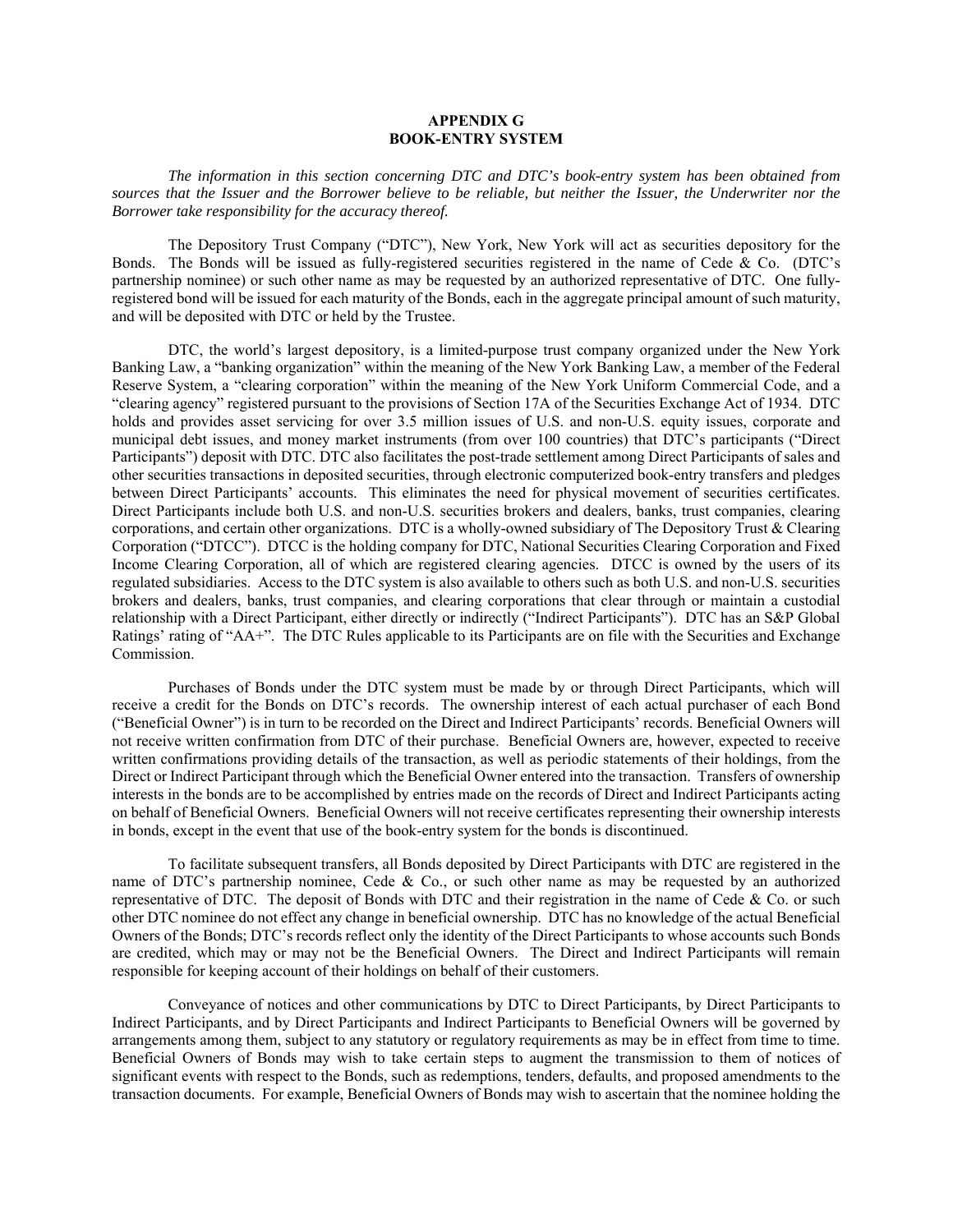Bonds for their benefit has agreed to obtain and transmit notices to Beneficial Owners. In the alternative, Beneficial Owners may wish to provide their names and addresses to the registrar and request that copies of notices be provided directly to them.

Redemption notices shall be sent to DTC. If less than all of the Bonds within a maturity are being redeemed, the amount of the interest of each Direct Participant in such issue to be redeemed shall be determined on a pro rata basis in accordance with the "Pro Rata Pass Through Distributions of Principal" procedures of DTC.

Neither DTC nor Cede & Co. (nor any other DTC nominee) will consent or vote with respect to Bonds unless authorized by a Direct Participant in accordance with DTC's Procedures. Under its usual procedures, DTC mails an Omnibus Proxy to the Issuer as soon as possible after the record date. The Omnibus Proxy assigns Cede & Co.'s consenting or voting rights to those Direct Participants to whose accounts Bonds are credited on the record date (identified in a listing attached to the Omnibus Proxy).

Principal and interest payments on the Bonds will be made to Cede & Co., or such other nominee as may be requested by an authorized representative of DTC. DTC's practice is to credit Direct Participants' accounts upon DTC's receipt of funds and corresponding detail information from the Issuer, on payable date in accordance with their respective holdings shown on DTC's records. Payments by Participants to Beneficial Owners will be governed by standing instructions and customary practices, as is the case with securities held for the accounts of customers in bearer form or registered in "street name," and will be the responsibility of such Participant and not of DTC or its nominee, or the Issuer, subject to any statutory or regulatory requirements as may be in effect from time to time. Payment of principal and interest payments to Cede & Co. (or such other nominee as may be requested by an authorized representative of DTC) is the responsibility of the Issuer, disbursement of such payments to Direct Participants will be the responsibility of DTC, and disbursement of such payments to the Beneficial Owners will be the responsibility of Direct and Indirect Participants.

DTC may discontinue providing its services as depository with respect to the Bonds at any time by giving reasonable notice to the Issuer. Under such circumstances, in the event that a successor depository is not obtained, bonds are required to be printed and delivered.

The Issuer may decide to discontinue use of the system of book-entry transfers through DTC (or a successor securities depository). In that event, the bonds will be printed and delivered.

The information in this section concerning DTC and DTC's book-entry system has been obtained from sources that the Issuer believes to be reliable, but the Issuer takes no responsibility for the accuracy thereof.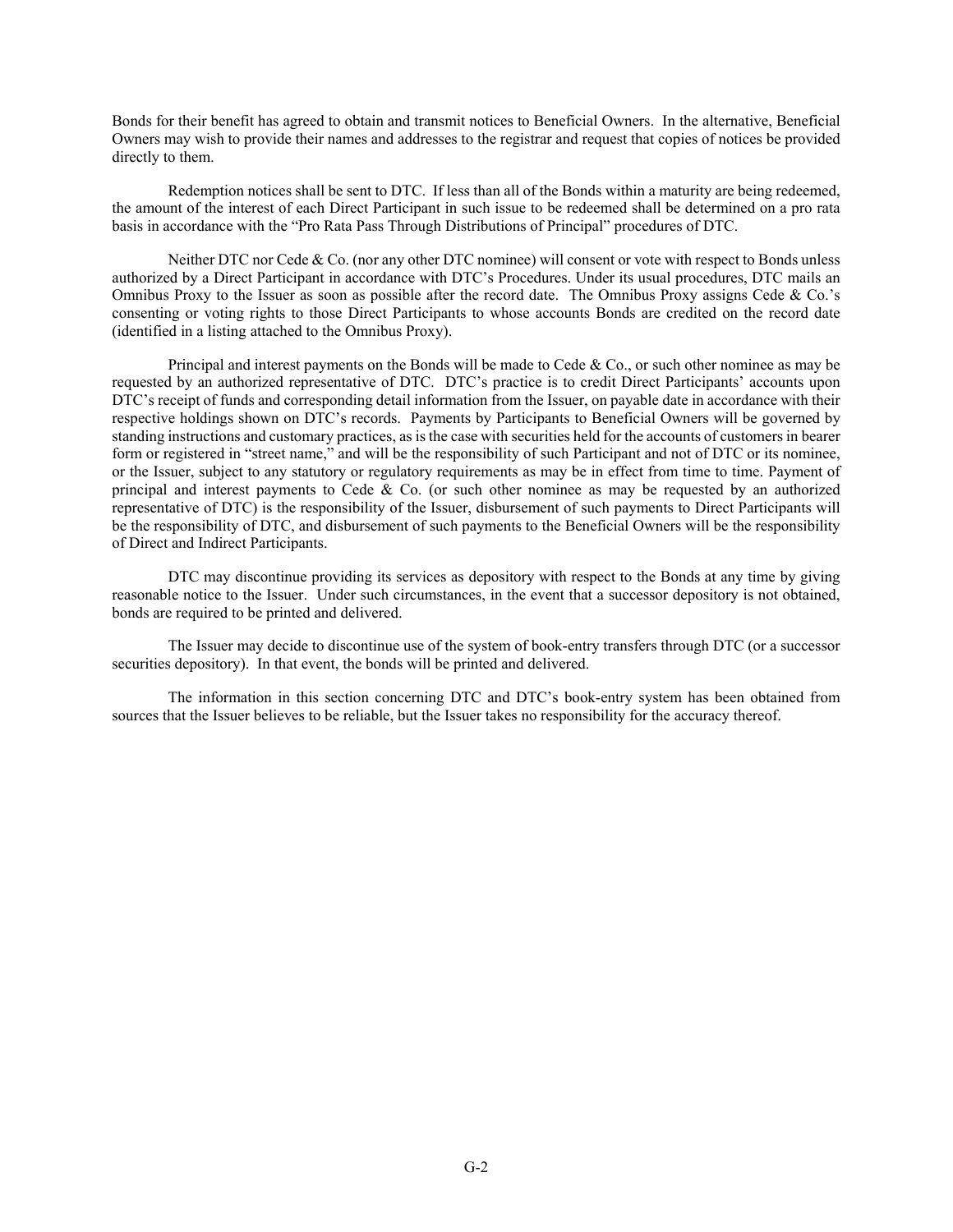## **APPENDIX H TERM SHEET**

*This Term Sheet assumes the Mortgage Loan is originated in an amount equal to the maximum amount available under the Lender Commitment and that all the conditions to delivery of the MBS have been satisfied and have not been waived or modified. See "Multifamily Schedule of Loan Information" herein.* 

# **\$12,500,000 Texas Department of Housing and Community Affairs Multifamily Tax-Exempt Bonds (M-TEMS) (Park Yellowstone) Series 2019 (FN)**

|                                                    | <b>TAX-EXEMPT BOND ISSUE INFORMATION</b>                                                                                                                                                 |
|----------------------------------------------------|------------------------------------------------------------------------------------------------------------------------------------------------------------------------------------------|
|                                                    | (Information provided by Issuer for this Official Statement)                                                                                                                             |
| <b>BOND ISSUER NAME</b>                            | Texas Department of Housing and Community Affairs ("Issuer")                                                                                                                             |
| <b>BOND ISSUE SERIES</b>                           | Multifamily Tax-Exempt Bonds (M-TEMS) (Park Yellowstone) Series<br>2019 (FN)                                                                                                             |
| <b>BOND ISSUE PAR</b>                              | \$12,500,000                                                                                                                                                                             |
| <b>BOND DATED DATE</b>                             | January 1, 2019                                                                                                                                                                          |
| <b>BOND MATURITY DATE</b>                          | August 1, 2036                                                                                                                                                                           |
| <b>BOND ISSUE TAX STATUS</b>                       | Excludable from gross income for federal tax purposes and state tax<br>purposes, and not an item of tax preference for Federal AMT. See<br>"TAX MATTERS" in the Official Statement.      |
| <b>BOND ISSUE CUSIP</b>                            | 88275L AA4                                                                                                                                                                               |
| <b>BLOOMBERG M-TEMS SERIES NAME</b>                | MTEMS-2019-O1FN                                                                                                                                                                          |
| <b>COLLATERAL FOR THE BOND ISSUE</b>               | Prior to delivery of Forward MBS, cash collateral plus Fannie Mae<br>DUS MBS (see pool info below). Following delivery of Forward MBS,<br>two Fannie Mae DUS MBSs (see pool info below). |
| <b>BOND ISSUE CREDIT RATING</b>                    | <b>S&amp;P "AA+"</b>                                                                                                                                                                     |
| <b>BOND CLOSING DATE</b>                           | January 31, 2019                                                                                                                                                                         |
| <b>BOND PAYMENT DATES</b>                          | One business day later than payment on underlying Fannie Mae<br>MBS <sup>1</sup>                                                                                                         |
| <b>BOND FIRST PAYMENT DATE</b>                     | February 26, 2019 <sup>2</sup> (Immediate MBS)                                                                                                                                           |
| <b>BOND FINAL PAYMENT DATE</b>                     | The Business Day after the final MBS payment is received on<br>August 25, 2036                                                                                                           |
| <b>BOND FIRST PRINCIPAL PAYMENT</b><br><b>DATE</b> | September 26, 2021                                                                                                                                                                       |
| <b>BOND TERM</b>                                   | 17.5 years (210 months) plus the number of days from the closing<br>date to the end of the month in which the closing occurs (Immediate                                                  |
|                                                    |                                                                                                                                                                                          |

<sup>&</sup>lt;sup>1</sup> There shall be no further accrual of interest from the Bond Maturity Date to the Bond Final Payment Date. Because of this lag in payment of principal and interest inherent in the payment terms of the Bonds and the one Business Day lag in payment, the effective yield on the Bonds will be lower than the Bond Net Pass-Through Rate on the Bond.

<sup>&</sup>lt;sup>2</sup> Other than the bond dated date, the closing date, and the maturity dates set forth in this term sheet, if any date referenced herein is not a Business Day, such reference shall be to the following Business Day.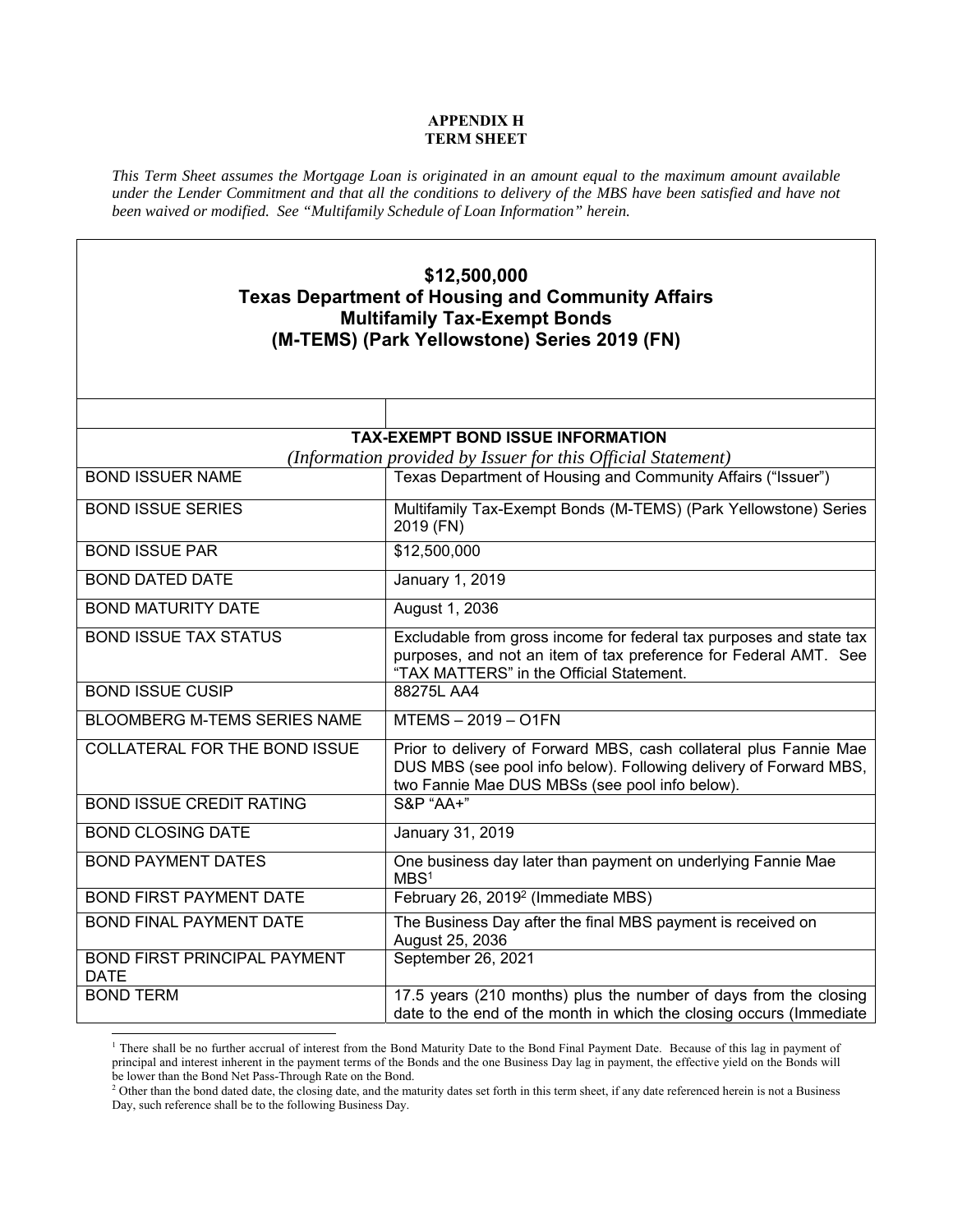|                                                                                     | MBS); 15 years (180 months) plus the number of days from the<br>closing date to the end of the month in which the closing occurs                                                                                                                                                                                                                                                                                                                                                                                                                                                                                                                                            |
|-------------------------------------------------------------------------------------|-----------------------------------------------------------------------------------------------------------------------------------------------------------------------------------------------------------------------------------------------------------------------------------------------------------------------------------------------------------------------------------------------------------------------------------------------------------------------------------------------------------------------------------------------------------------------------------------------------------------------------------------------------------------------------|
| <b>BOND INTEREST ONLY PERIOD</b>                                                    | (Forward MBS)<br>30 months (Immediate MBS)                                                                                                                                                                                                                                                                                                                                                                                                                                                                                                                                                                                                                                  |
| ALL OTHER BOND ISSUE TERMS                                                          | Same as underlying MBS                                                                                                                                                                                                                                                                                                                                                                                                                                                                                                                                                                                                                                                      |
| <b>BOND PREPAYMENT TERMS</b>                                                        | 100% of the principal amount of the Bonds call if MBS not delivered<br>by MBS Delivery Date Deadline, thereafter same as underlying MBS.                                                                                                                                                                                                                                                                                                                                                                                                                                                                                                                                    |
|                                                                                     | On the Forward MBS Delivery Date, 101% of the difference between<br>(i) the combined principal amount of the Forward MBS purchased on<br>the Forward MBS Delivery Date and the Immediate MBS and (ii) the<br>aggregate principal amount of the Bonds Outstanding as of the first<br>day of the month in which the Forward MBS Delivery Date occurred.                                                                                                                                                                                                                                                                                                                       |
| <b>BOND NET PASS THROUGH RATE</b>                                                   | 3.50%                                                                                                                                                                                                                                                                                                                                                                                                                                                                                                                                                                                                                                                                       |
| <b>BOND OFFERING PRICE</b>                                                          | 100%                                                                                                                                                                                                                                                                                                                                                                                                                                                                                                                                                                                                                                                                        |
| <b>BOND UNDERWRITER</b><br><b>COMPENSATION</b>                                      | \$153,800                                                                                                                                                                                                                                                                                                                                                                                                                                                                                                                                                                                                                                                                   |
| <b>BOND UNDERWRITER</b>                                                             | Stifel, Nicolaus & Company, Incorporated                                                                                                                                                                                                                                                                                                                                                                                                                                                                                                                                                                                                                                    |
| BOND MANDATORY REDEMPTION                                                           | The date on which (i) the Bonds will be redeemed at 100% of the<br>principal amount of the Bonds plus accrued interest if the IMMEDIATE<br>MBS is not delivered to the Trustee on or prior to the IMMEDIATE<br>MBS DELIVERY DATE DEADLINE, or (ii) the Bonds will be redeemed<br>in an amount equal to the principal amount of the FORWARD MBS if<br>the FORWARD MBS is not delivered to the Trustee on or prior to the<br>FORWARD MBS DELIVERY DATE DEADLINE, as each may be<br>extended as set forth in the Indenture and the applicable Lender<br>Commitment, and further at Fannie Mae's sole discretion. See<br>"Mandatory Redemption of Bonds" in Official Statement. |
| <b>BOND EXCHANGE FEATURE</b>                                                        | See "Optional Exchange for MBS or Mandatory Redemption of<br>Bonds" in Official Statement.                                                                                                                                                                                                                                                                                                                                                                                                                                                                                                                                                                                  |
| <b>TERMINATION DATE<sup>3</sup></b>                                                 | February 1, 2021, which may be extended in accordance with terms<br>of the Indenture and as set forth in the Lender Commitment applicable<br>to the Forward Mortgage Loan, but in no event later than August 1,<br>2021, unless the Termination Date is further extended in Fannie<br>Mae's sole discretion.                                                                                                                                                                                                                                                                                                                                                                |
| <b>MBS</b><br><b>DELIVERY</b><br><b>IMMEDIATE</b><br><b>DATE</b><br><b>DEADLINE</b> | March 25, 2019.                                                                                                                                                                                                                                                                                                                                                                                                                                                                                                                                                                                                                                                             |
| <b>FORWARD</b><br><b>MBS</b><br><b>DELIVERY</b><br><b>DATE</b><br><b>DEADLINE</b>   | March 25, 2021, which may be extended in accordance with terms of<br>the Indenture, but in no event later than September 25, 2021.                                                                                                                                                                                                                                                                                                                                                                                                                                                                                                                                          |
| <b>BOND TRUSTEE</b>                                                                 | U.S. Bank National Association                                                                                                                                                                                                                                                                                                                                                                                                                                                                                                                                                                                                                                              |
|                                                                                     | UNDERLYING FANNIE MAE POOL STATISTICS                                                                                                                                                                                                                                                                                                                                                                                                                                                                                                                                                                                                                                       |
|                                                                                     | (Information provided by Lender for this Official Statement)                                                                                                                                                                                                                                                                                                                                                                                                                                                                                                                                                                                                                |
| <b>NOTE RATE</b>                                                                    | 4.60%                                                                                                                                                                                                                                                                                                                                                                                                                                                                                                                                                                                                                                                                       |
| <b>ISSUANCE PASS-THROUGH RATE</b>                                                   | 3.50%                                                                                                                                                                                                                                                                                                                                                                                                                                                                                                                                                                                                                                                                       |
| POOL ISSUANCE UPB (IMMEDIATE)                                                       | \$10,453,000                                                                                                                                                                                                                                                                                                                                                                                                                                                                                                                                                                                                                                                                |
| MAXIMUM ISSUANCE UPB (IMMEDIATE)                                                    | \$10,453,000                                                                                                                                                                                                                                                                                                                                                                                                                                                                                                                                                                                                                                                                |

<sup>3</sup> The Termination Date is applicable only to the origination of the Forward Mortgage Loan Amount.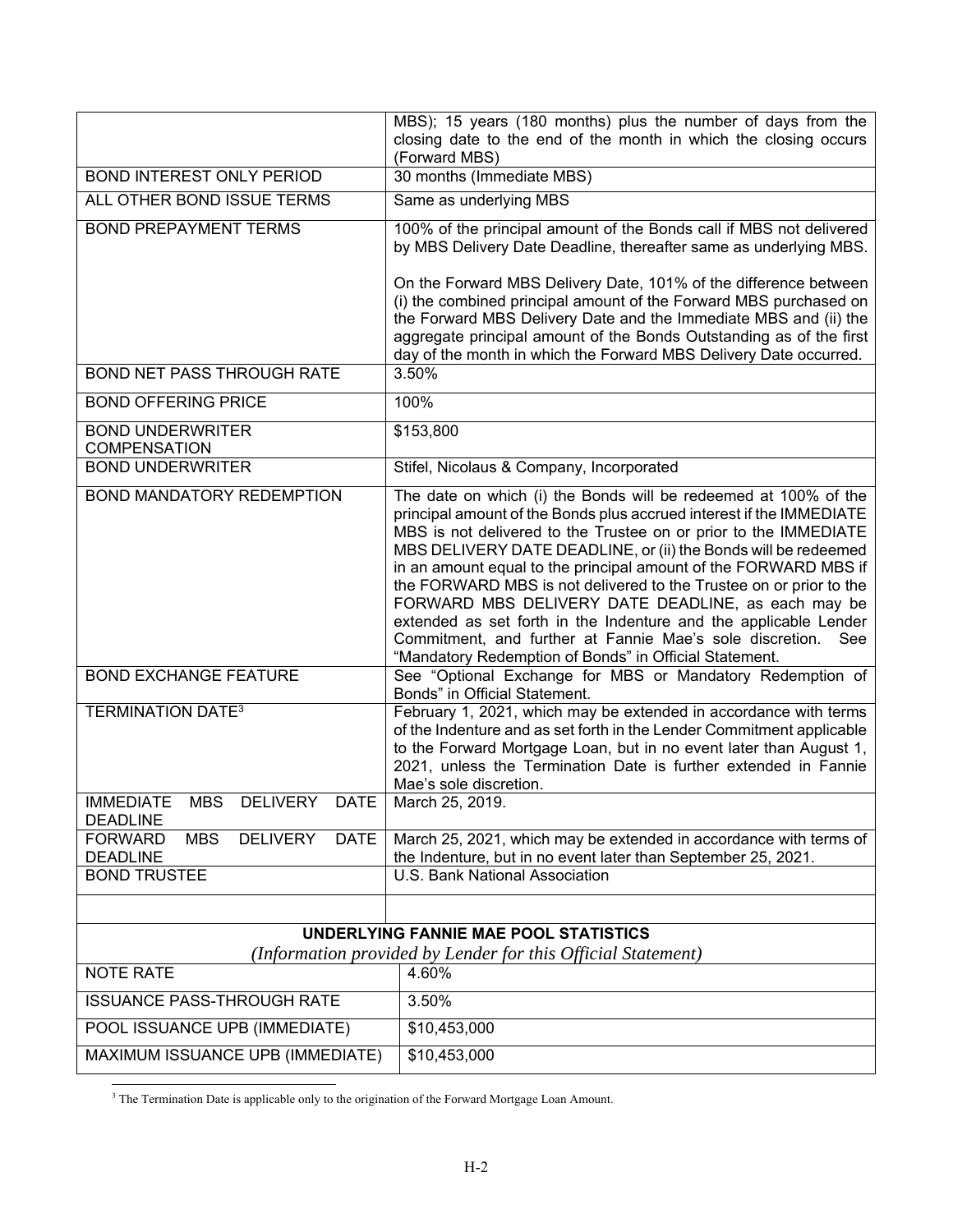| POOL MATURITY DATE                              | August 1, 2036                                                                |
|-------------------------------------------------|-------------------------------------------------------------------------------|
| ESTIMATED IMMEDIATE MBS DELIVERY<br><b>DATE</b> | February 26, 2019                                                             |
| ORIGINAL LOAN TERM (MONTHS)                     | 210 months                                                                    |
| REMAINING TERM TO MATURITY<br>(MONTHS)          | 210 months                                                                    |
| NUMBER OF LOANS                                 | 1                                                                             |
| POOL SECURITY FUNDS TRANSFER<br><b>TYPE</b>     | <b>Fed Wire</b>                                                               |
| <b>TRANSACTION TYPE</b>                         | <b>DUS</b>                                                                    |
| POOL FIRST PAYMENT DATE                         | $25th$ day of the month following the month in which the MBS is<br>delivered. |
| <b>POOL FINAL PAYMENT DATE</b>                  | August 25, 2036                                                               |
| <b>SECURITY TYPE</b>                            | <b>MBS</b>                                                                    |
| <b>SELLER NAME</b>                              | KeyBank National Association                                                  |
| <b>SERVICER NAME</b>                            | KeyBank National Association                                                  |
| <b>POOL NUMBER</b>                              | AN7346                                                                        |
| % OF INITIAL POOL BALANCE                       | 100%                                                                          |
|                                                 |                                                                               |

# **POTENTIAL UNDERLYING FANNIE MAE POOL STATISTICS ASSUMING THE ORIGINATION OF THE ENTIRE FORWARD MORTGAGE LOAN AMOUNT SUBJECT TO THE LENDER COMMITMENT AND NO WAIVER OR MODIFICATION OF ANY CONDITION TO THE ORIGINATION OF THE FORWARD MORTGAGE LOAN IN THE LENDER COMMITMENT ON OR PRIOR TO THE TERMINATION DATE**

| (Information provided by Lender for this Official Statement)         |                                                                                                                                                                                                                                                                                              |  |
|----------------------------------------------------------------------|----------------------------------------------------------------------------------------------------------------------------------------------------------------------------------------------------------------------------------------------------------------------------------------------|--|
| NOTE RATE                                                            | 4.60%                                                                                                                                                                                                                                                                                        |  |
| <b>ISSUANCE PASS-THROUGH RATE</b>                                    | 3.50%                                                                                                                                                                                                                                                                                        |  |
| POOL ISSUANCE UPB (FORWARD)                                          | \$2,047,000                                                                                                                                                                                                                                                                                  |  |
| MAXIMUM ISSUANCE UPB (FORWARD)                                       | \$2,047,000                                                                                                                                                                                                                                                                                  |  |
| POOL MATURITY DATE                                                   | August 1, 2036                                                                                                                                                                                                                                                                               |  |
| <b>ESTIMATED FORWARD MBS</b><br><b>DELIVERY DATE</b>                 | February 26, 2021 assuming origination of the Forward Mortgage<br>Loan on February 1, 2021. No assurance can be provided as to the<br>actual date of origination of the Forward Mortgage Loan and whether<br>or not it will occur prior to Termination Date.                                 |  |
| ORIGINAL FORWARD MORTGAGE<br><b>LOAN TERM (MONTHS)</b>               | 186 months, assuming origination of the Forward Mortgage Loan on<br>February 1, 2021. No assurance can be provided as to the actual<br>date of origination of the Forward Mortgage Loan and whether or not<br>it will occur prior to Termination Date.                                       |  |
| <b>TERM</b><br>TO<br><b>REMAINING</b><br><b>MATURITY</b><br>(MONTHS) | 186 months assuming origination of the Forward Mortgage Loan on<br>February 1, 2021. If the origination of the Forward Mortgage Loan<br>occurs on a date other than February 1, 2021, the remaining term<br>shall equal the number of months from the origination date to August<br>1, 2036. |  |
| <b>NUMBER OF LOANS</b>                                               |                                                                                                                                                                                                                                                                                              |  |
| POOL SECURITY FUNDS TRANSFER<br><b>TYPE</b>                          | Fed Wire                                                                                                                                                                                                                                                                                     |  |
| <b>TRANSACTION TYPE</b>                                              | <b>DUS</b>                                                                                                                                                                                                                                                                                   |  |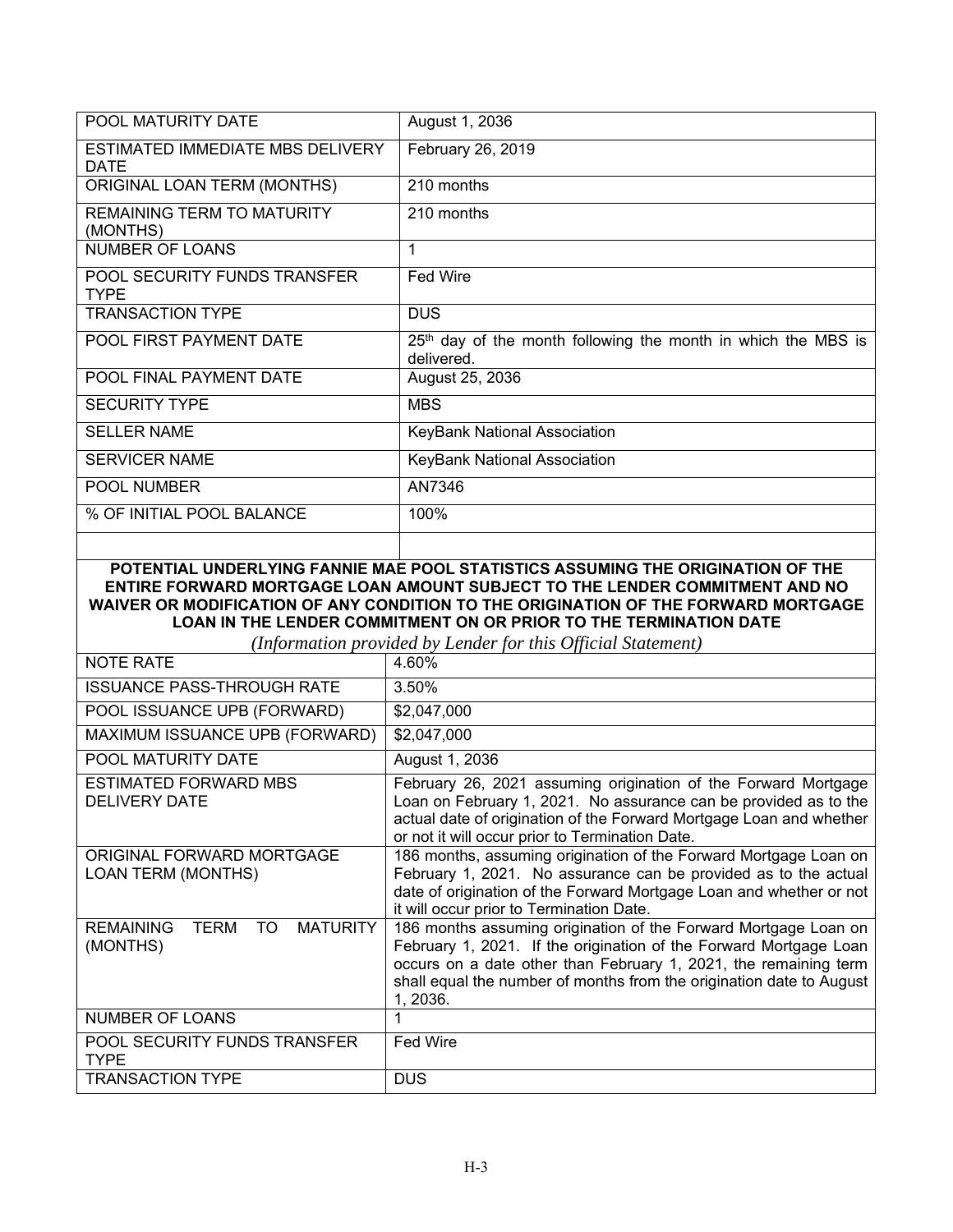| POOL FIRST PAYMENT DATE | $25th$ day of the month following the month in which the MBS is |
|-------------------------|-----------------------------------------------------------------|
|                         | delivered                                                       |
| POOL FINAL PAYMENT DATE | August 25, 2036                                                 |
| <b>SECURITY TYPE</b>    | <b>MBS</b>                                                      |
| <b>SELLER NAME</b>      | KeyBank National Association                                    |
| <b>SERVICER NAME</b>    | KeyBank National Association                                    |

# **UNDERLYING FANNIE MAE POOL STATISTICS**

*(Information provided by Lender for this Official Statement)*

| <b>LOAN MATURITY DATE</b>                       | ngormanon proviaca og Lenaer jor mis official statement,<br>August 1, 2036                                                                                                                                                                                                                                                                                       |
|-------------------------------------------------|------------------------------------------------------------------------------------------------------------------------------------------------------------------------------------------------------------------------------------------------------------------------------------------------------------------------------------------------------------------|
| <b>TIER</b>                                     | $\overline{2}$                                                                                                                                                                                                                                                                                                                                                   |
| <b>TIER DROP ELIGIBLE</b>                       | <b>No</b>                                                                                                                                                                                                                                                                                                                                                        |
| <b>LIEN PRIORITY</b>                            | First                                                                                                                                                                                                                                                                                                                                                            |
| MAXIMUM LTV ON FIRST LIEN MBS                   | 90%                                                                                                                                                                                                                                                                                                                                                              |
| MINIMUM NCF DSCR(x) ON FIRST LIEN<br><b>MBS</b> | 1.15x                                                                                                                                                                                                                                                                                                                                                            |
| <b>BALLOON</b>                                  | Yes                                                                                                                                                                                                                                                                                                                                                              |
| OTHER DEBT                                      | Yes                                                                                                                                                                                                                                                                                                                                                              |
| <b>ISSUANCE UPB (IMMEDIATE)</b>                 | \$10,453,000                                                                                                                                                                                                                                                                                                                                                     |
| INITIAL MAXIMUM UPB (IMMEDIATE)                 | \$10,453,000                                                                                                                                                                                                                                                                                                                                                     |
| <b>ISSUANCE UPB/UNIT (IMMEDIATE)</b>            | \$47,714.29                                                                                                                                                                                                                                                                                                                                                      |
| PREPAYMENT LOCKOUT PERIOD                       | The period ending on July 31, 2021.                                                                                                                                                                                                                                                                                                                              |
| PREPAYMENT PREMIUM OPTION                       | Yield Maintenance - CMT as defined in the Fannie Mae<br>Multifamily MBS Prospectus; there shall be no voluntary<br>prepayment during the Prepayment Lockout Period.                                                                                                                                                                                              |
| PREPAYMENT PREMIUM TERM                         | There shall be no voluntary prepayment prior to July 31, 2021<br>(Prepayment Lockout Period). Fannie Mae Yield Maintenance<br>premium shall apply from the expiration of the Prepayment Lockout<br>Period through January 31, 2036. Thereafter, a 1% prepayment<br>penalty shall apply through April 30, 2036. Thereafter, no<br>prepayment premium shall apply. |
| PREPAYMENT PREMIUM END DATE                     | April 30, 2036                                                                                                                                                                                                                                                                                                                                                   |
| FIRST LOAN PAYMENT DATE                         | February 1, 2019                                                                                                                                                                                                                                                                                                                                                 |
| <b>ORIGINAL TERM (MONTHS)</b>                   | 210 months                                                                                                                                                                                                                                                                                                                                                       |
| <b>AMORTIZATION TERM</b>                        | 35 years (420 months), commencing on August 1, 2021                                                                                                                                                                                                                                                                                                              |
| REMAINING TERM TO MATURITY<br>(MONTHS)          | 210 months                                                                                                                                                                                                                                                                                                                                                       |
| <b>INTEREST TYPE</b>                            | Fixed                                                                                                                                                                                                                                                                                                                                                            |
| INTEREST ACCRUAL METHOD                         | Actual/360                                                                                                                                                                                                                                                                                                                                                       |
| <b>INTEREST ONLY END DATE</b>                   | July 31, 2021                                                                                                                                                                                                                                                                                                                                                    |
| <b>INTEREST ONLY TERM (MONTHS)</b>              | 30 months                                                                                                                                                                                                                                                                                                                                                        |
| <b>NOTE DATE</b>                                | <b>January 31, 2019</b>                                                                                                                                                                                                                                                                                                                                          |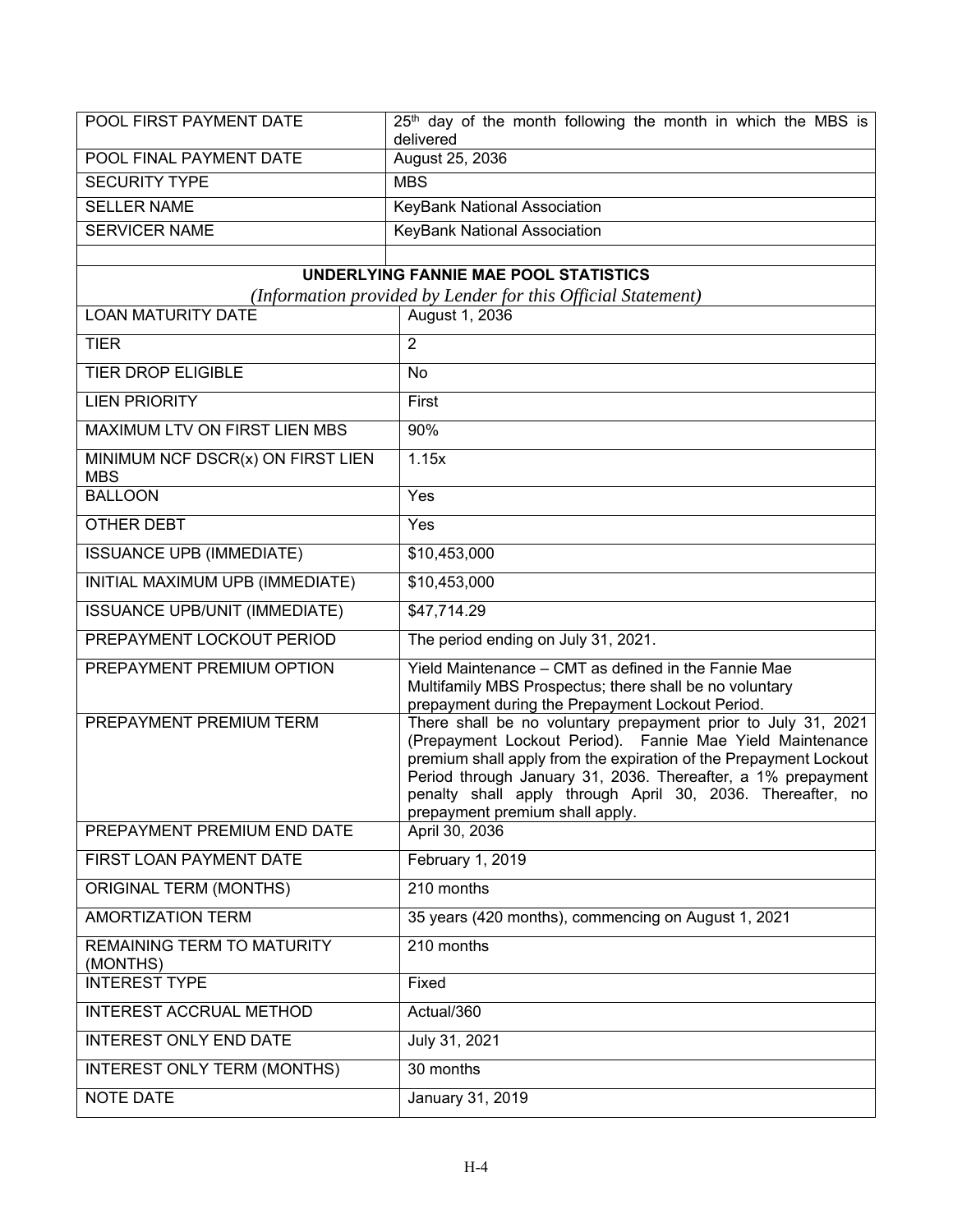| <b>ACCRUING NOTE RATE (%)</b>                                                                                                                                                                                                                                                                                                                                                       | 4.60%                                                                                                                                                                                                                                                                                                                                                            |  |
|-------------------------------------------------------------------------------------------------------------------------------------------------------------------------------------------------------------------------------------------------------------------------------------------------------------------------------------------------------------------------------------|------------------------------------------------------------------------------------------------------------------------------------------------------------------------------------------------------------------------------------------------------------------------------------------------------------------------------------------------------------------|--|
| <b>LOAN PURPOSE</b>                                                                                                                                                                                                                                                                                                                                                                 | Acquisition / Rehab                                                                                                                                                                                                                                                                                                                                              |  |
| <b>ISSUANCE NOTE RATE (%)</b>                                                                                                                                                                                                                                                                                                                                                       | 4.60%                                                                                                                                                                                                                                                                                                                                                            |  |
| <b>MONTHLY DEBT SERVICE</b>                                                                                                                                                                                                                                                                                                                                                         | \$50,118.85                                                                                                                                                                                                                                                                                                                                                      |  |
|                                                                                                                                                                                                                                                                                                                                                                                     |                                                                                                                                                                                                                                                                                                                                                                  |  |
| POTENTIAL UNDERLYING FANNIE MAE POOL STATISTICS ASSUMING THE ORIGINATION OF THE<br>FORWARD MORTGAGE LOAN AMOUNT SUBJECT TO THE LENDER COMMITMENT AND NO WAIVER OR<br>MODIFICATION OF ANY CONDITION TO THE ORIGINATION OF THE FORWARD MORTGAGE LOAN IN<br>THE LENDER COMMITMENT ON OR PRIOR TO THE TERMINATION DATE.<br>(Information provided by Lender for this Official Statement) |                                                                                                                                                                                                                                                                                                                                                                  |  |
| <b>LOAN MATURITY DATE</b>                                                                                                                                                                                                                                                                                                                                                           | August 1, 2036                                                                                                                                                                                                                                                                                                                                                   |  |
| <b>TIER</b>                                                                                                                                                                                                                                                                                                                                                                         | $\overline{2}$                                                                                                                                                                                                                                                                                                                                                   |  |
| <b>TIER DROP ELIGIBLE</b>                                                                                                                                                                                                                                                                                                                                                           | No                                                                                                                                                                                                                                                                                                                                                               |  |
| <b>LIEN PRIORITY</b>                                                                                                                                                                                                                                                                                                                                                                | First                                                                                                                                                                                                                                                                                                                                                            |  |
| MAXIMUM LTV ON FIRST LIEN MBS                                                                                                                                                                                                                                                                                                                                                       | 90%                                                                                                                                                                                                                                                                                                                                                              |  |
| MINIMUM NCF DSCR(x) ON FIRST LIEN<br><b>MBS</b>                                                                                                                                                                                                                                                                                                                                     | 1.15x                                                                                                                                                                                                                                                                                                                                                            |  |
| <b>BALLOON</b>                                                                                                                                                                                                                                                                                                                                                                      | Yes                                                                                                                                                                                                                                                                                                                                                              |  |
| <b>OTHER DEBT</b>                                                                                                                                                                                                                                                                                                                                                                   | Yes                                                                                                                                                                                                                                                                                                                                                              |  |
| <b>ISSUANCE UPB (FORWARD)</b>                                                                                                                                                                                                                                                                                                                                                       | \$2,047,000                                                                                                                                                                                                                                                                                                                                                      |  |
| INITIAL MAXIMUM UPB (FORWARD)                                                                                                                                                                                                                                                                                                                                                       | \$2,047,000                                                                                                                                                                                                                                                                                                                                                      |  |
| <b>ISSUANCE UPB/UNIT (FORWARD)</b>                                                                                                                                                                                                                                                                                                                                                  | \$11,809.52                                                                                                                                                                                                                                                                                                                                                      |  |
| PREPAYMENT LOCKOUT PERIOD                                                                                                                                                                                                                                                                                                                                                           | The period ending on July 31, 2021.                                                                                                                                                                                                                                                                                                                              |  |
| PREPAYMENT PREMIUM OPTION                                                                                                                                                                                                                                                                                                                                                           | Yield Maintenance - CMT as defined in the Fannie Mae Multifamily<br>MBS Prospectus; there shall be no voluntary prepayment during the<br>Prepayment Lockout Period.                                                                                                                                                                                              |  |
| PREPAYMENT PREMIUM TERM                                                                                                                                                                                                                                                                                                                                                             | There shall be no voluntary prepayment prior to July 31, 2021<br>(Prepayment Lockout Period). Fannie Mae Yield Maintenance<br>premium shall apply from the expiration of the Prepayment Lockout<br>Period through January 31, 2036. Thereafter, a 1% prepayment<br>penalty shall apply through April 30, 2036. Thereafter, no prepayment<br>premium shall apply. |  |
| PREPAYMENT PREMIUM END DATE                                                                                                                                                                                                                                                                                                                                                         | April 30, 2036                                                                                                                                                                                                                                                                                                                                                   |  |
| FIRST LOAN PAYMENT DATE                                                                                                                                                                                                                                                                                                                                                             | First day of the month following the month in which the Forward<br>Mortgage Loan is originated.                                                                                                                                                                                                                                                                  |  |
| <b>ORIGINAL TERM (MONTHS)</b>                                                                                                                                                                                                                                                                                                                                                       | 186 months, assuming origination of the Forward Mortgage Loan on<br>February 1, 2021. If the origination of the Forward Mortgage Loan<br>occurs on a date other than February 1, 2021, the original term shall<br>equal the number of months from the origination date to August 1,<br>2036.                                                                     |  |
| <b>AMORTIZATION TERM</b>                                                                                                                                                                                                                                                                                                                                                            | 35 years (420 months), commencing on August 1, 2021                                                                                                                                                                                                                                                                                                              |  |
| <b>REMAINING TERM TO</b><br><b>MATURITY (MONTHS)</b>                                                                                                                                                                                                                                                                                                                                | 186 months, assuming origination of the Forward Mortgage Loan on<br>February 1, 2021. If the origination of the Forward Mortgage Loan<br>occurs on a date other than February 1, 2021, the remaining term<br>shall equal the number of months from the origination date to August<br>1, 2036.                                                                    |  |
| <b>INTEREST TYPE</b>                                                                                                                                                                                                                                                                                                                                                                | Fixed                                                                                                                                                                                                                                                                                                                                                            |  |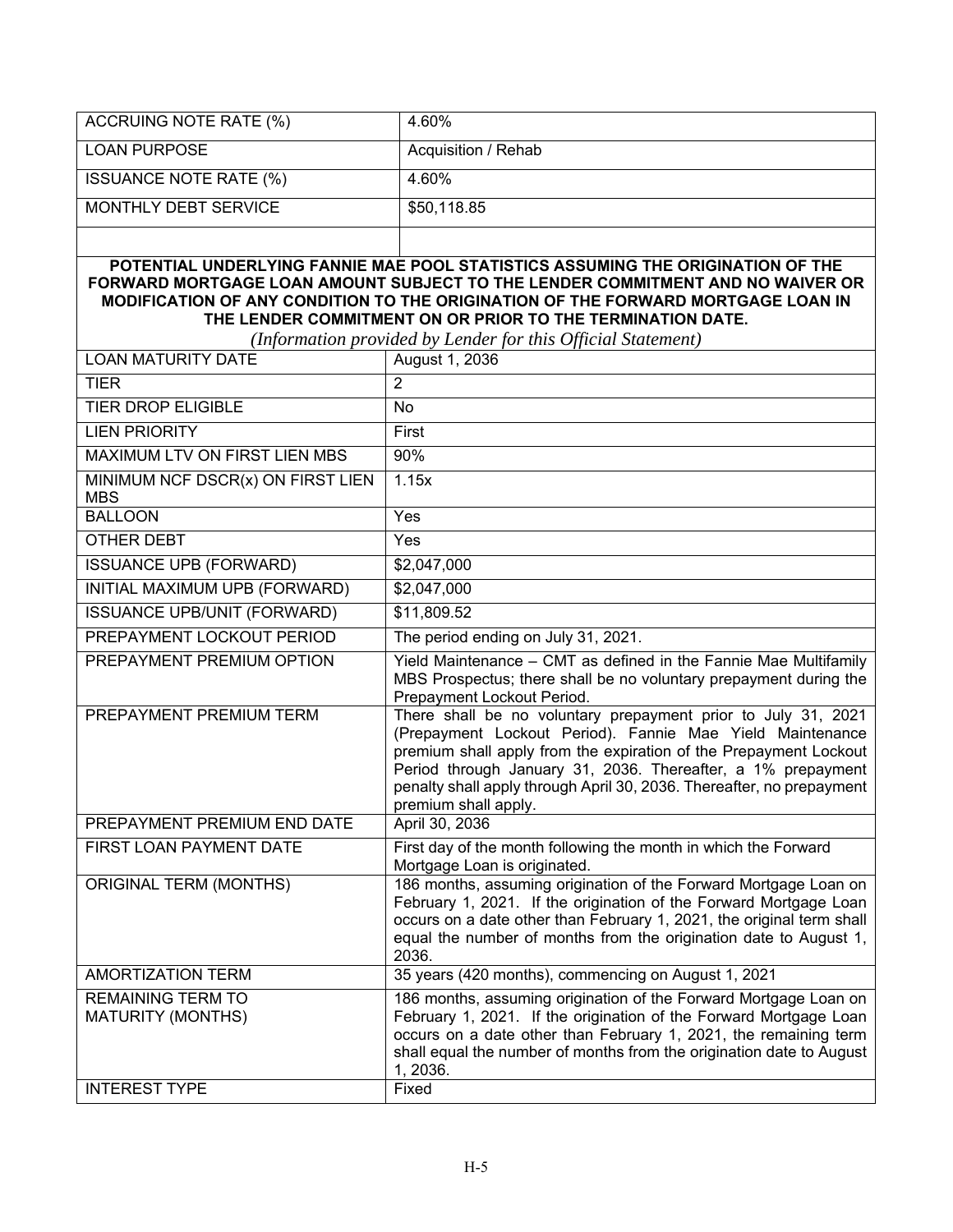| <b>INTEREST ACCRUAL METHOD</b>                  | Actual/360                                                                                             |
|-------------------------------------------------|--------------------------------------------------------------------------------------------------------|
| <b>INTEREST ONLY END DATE</b>                   | July 31, 2021                                                                                          |
| INTEREST ONLY TERM (MONTHS)                     | The interest-only term shall equal the number of months from the<br>origination date to July 31, 2021. |
| <b>NOTE DATE</b>                                | February 1, 2021, assuming origination of the Forward Mortgage<br>loan of February 1, 2021             |
| ACCRUING NOTE RATE (%)                          | 4.60%                                                                                                  |
| <b>LOAN PURPOSE</b>                             | Acquisition / Rehab                                                                                    |
| <b>ISSUANCE NOTE RATE (%)</b>                   | 4.60%                                                                                                  |
| <b>MONTHLY DEBT SERVICE</b>                     | \$9,814.72                                                                                             |
|                                                 |                                                                                                        |
|                                                 | MULTIFAMILY SCHEDULE OF LOAN INFORMATION                                                               |
|                                                 | <b>COLLATERAL INFORMATION</b>                                                                          |
|                                                 | (Information provided by Lender for this Official Statement)                                           |
| <b>LOAN NUMBER</b>                              | 10105151                                                                                               |
| PROPERTY NAME                                   | Park Yellowstone Townhomes                                                                             |
| PROPERTY STREET ADDRESS                         | 3322 Yellowstone Boulevard                                                                             |
| PROPERTY CITY                                   | Houston                                                                                                |
| PROPERTY STATE                                  | <b>Texas</b>                                                                                           |
| PROPERTY ZIP CODE                               | 77021                                                                                                  |
| PROPERTY COUNTY                                 | Harris                                                                                                 |
| <b>MSA</b>                                      | Houston-The Woodlands-Sugar Land                                                                       |
| YEAR BUILT                                      | 1996                                                                                                   |
| PHYSICAL OCCUPANCY                              | 89.20% (Immediate MBS); 90.47% assumed as of 9/30/2018<br>(Forward MBS)                                |
| UNDERWRITTEN ECONOMIC<br><b>OCCUPANCY</b>       | 10.8% (Immediate MBS); 5.0% assumed as of 9/30/2018 (Forward<br>MBS)                                   |
| <b>PASS-THROUGH RATE</b>                        | 3.50%                                                                                                  |
| <b>REMAINING AMORTIZATION TERM</b><br>(MONTHS)  | 420 months                                                                                             |
| <b>ISSUANCE LTV</b>                             | 83.50% (Immediate MBS); No greater than 90% as of a stabilized<br>date of April 1, 2020 (Forward MBS)  |
| <b>ISSUANCE UW NCF DSCR(x)</b>                  | 1.15%                                                                                                  |
| UNDERWRITTEN EFFECTIVE GROSS<br><b>INCOME</b>   | \$1,873,926 (Immediate MBS); \$2,108,695 (Forward MBS)                                                 |
| UNDERWRITTEN TOTAL OPERATING<br><b>EXPENSES</b> | \$1,129,724 (Immediate MBS); \$1,190,028 (Forward MBS)                                                 |
| UNDERWRITTEN REPLACEMENT<br><b>RESERVES</b>     | \$250 per unit per year                                                                                |
| UW NCF $($ \$)                                  | \$691,702 (Immediate MBS); \$866,166 (Forward MBS)                                                     |
| CROSS-COLLATERALIZED (Y/N)                      | N                                                                                                      |
| CROSS-DEFAULTED (Y/N)                           | $\mathsf{N}$                                                                                           |
| <b>GENERAL PROPERTY TYPE</b>                    | Multifamily                                                                                            |
| SPECIFIC PROPERTY TYPE                          | Multifamily                                                                                            |
| <b>LAND OWNERSHIP RIGHTS</b>                    | Fee Simple                                                                                             |
| PROPERTY VALUE                                  | \$14,970,000 (as of 4/1/2010)                                                                          |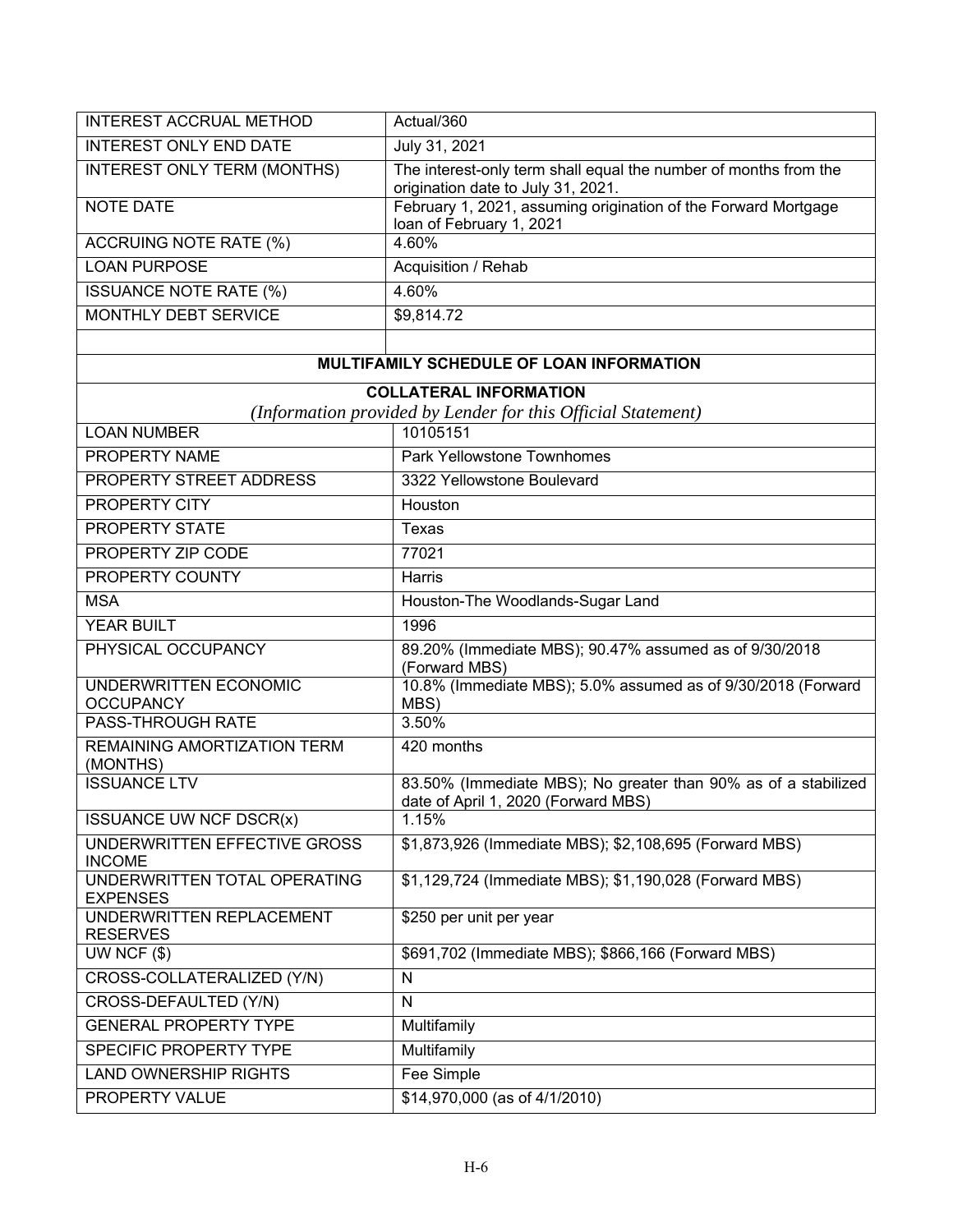| <b>SEISMIC RISK</b>                                       | The Project does not meet any Fannie Mae tests that require any<br>mitigants for seismic risk.                                                                                                                                                                                                                                                                 |
|-----------------------------------------------------------|----------------------------------------------------------------------------------------------------------------------------------------------------------------------------------------------------------------------------------------------------------------------------------------------------------------------------------------------------------------|
| TERRORISM INSURANCE COVERAGE<br>(Y/N)                     | Y                                                                                                                                                                                                                                                                                                                                                              |
| <b>TOTAL NUMBER OF UNITS</b>                              | 210                                                                                                                                                                                                                                                                                                                                                            |
| AFFORDABLE HOUSING TYPE                                   | Low Income Housing Tax Credit ("LIHTC") (210 units)                                                                                                                                                                                                                                                                                                            |
| <b>TAXES CURRENTLY ESCROWED</b>                           | Yes                                                                                                                                                                                                                                                                                                                                                            |
| PROPERTY OWNER                                            | <b>Yellowstone Boulevard LLC</b>                                                                                                                                                                                                                                                                                                                               |
| <b>SPONSOR</b>                                            | Vesta Corporation                                                                                                                                                                                                                                                                                                                                              |
| PROPERTY MANAGER                                          | Vesta Management Texas, LLC                                                                                                                                                                                                                                                                                                                                    |
| PROPERTY MANAGER EXPERIENCE                               | The Property Manager presently manages approximately 7,500<br>affordable housing units in five US States and Washington DC. The<br>Property Manager have 40 years of experience managing affordable<br>housing supported by various federal, state and local subsidies<br>including HUD, tax-exempt obligations and federal low-income<br>housing tax credits. |
|                                                           | MULTIFAMILY SCHEDULE OF LOAN INFORMATION                                                                                                                                                                                                                                                                                                                       |
|                                                           | <b>CRA INFORMATION</b>                                                                                                                                                                                                                                                                                                                                         |
|                                                           | (Information provided by Borrower for this Official Statement)                                                                                                                                                                                                                                                                                                 |
| UNITS AT OR BELOW 50% OF MEDIAN<br><b>INCOME</b>          | 63                                                                                                                                                                                                                                                                                                                                                             |
| UNITS AT OR BELOW 60% OF MEDIAN<br><b>INCOME</b>          | 100% (210 units)                                                                                                                                                                                                                                                                                                                                               |
| UNITS WITH INCOME OR RENT<br><b>RESTRICTION %</b>         | 100% (210 units)                                                                                                                                                                                                                                                                                                                                               |
| <b>AGE RESTRICTED INDICATOR</b>                           | <b>No</b>                                                                                                                                                                                                                                                                                                                                                      |
| <b>TAX ABATEMENT</b>                                      | <b>No</b>                                                                                                                                                                                                                                                                                                                                                      |
| <b>TAX CREDIT INVESTOR</b>                                | PNC Real Estate Tax Credit Capital Institutional Fund 53 LLC                                                                                                                                                                                                                                                                                                   |
| REGULATORY AGREEMENTS<br><b>OVERSEER</b>                  | Texas Department of Housing and Community Affairs                                                                                                                                                                                                                                                                                                              |
| REGULATORY AGREEMENT SET-<br><b>ASIDES</b>                | LIHTC - 100% of units rented to tenants whose income is at or below<br>60% of AMI for an initial 15-year compliance period.                                                                                                                                                                                                                                    |
|                                                           | Under the Regulatory Agreement the Borrower is required to rent at<br>least 40% of the Project apartment units to certain qualified tenants<br>whose income does not exceed 60% of the area AMI where the<br>Project is located.                                                                                                                               |
| LIHTC LOW INCOME HOUSING TAX<br><b>CREDIT ELIGIBILITY</b> | The Project has applied for and received 4% LIHTC in the State of<br>Texas, which requires a certain amount of rehabilitation and limits<br>the income of the tenants to families making 60% or less of AMI.<br>The project must have tax-exempt financing for over 50% of project<br>cost in order to be eligible for LIHTC.                                  |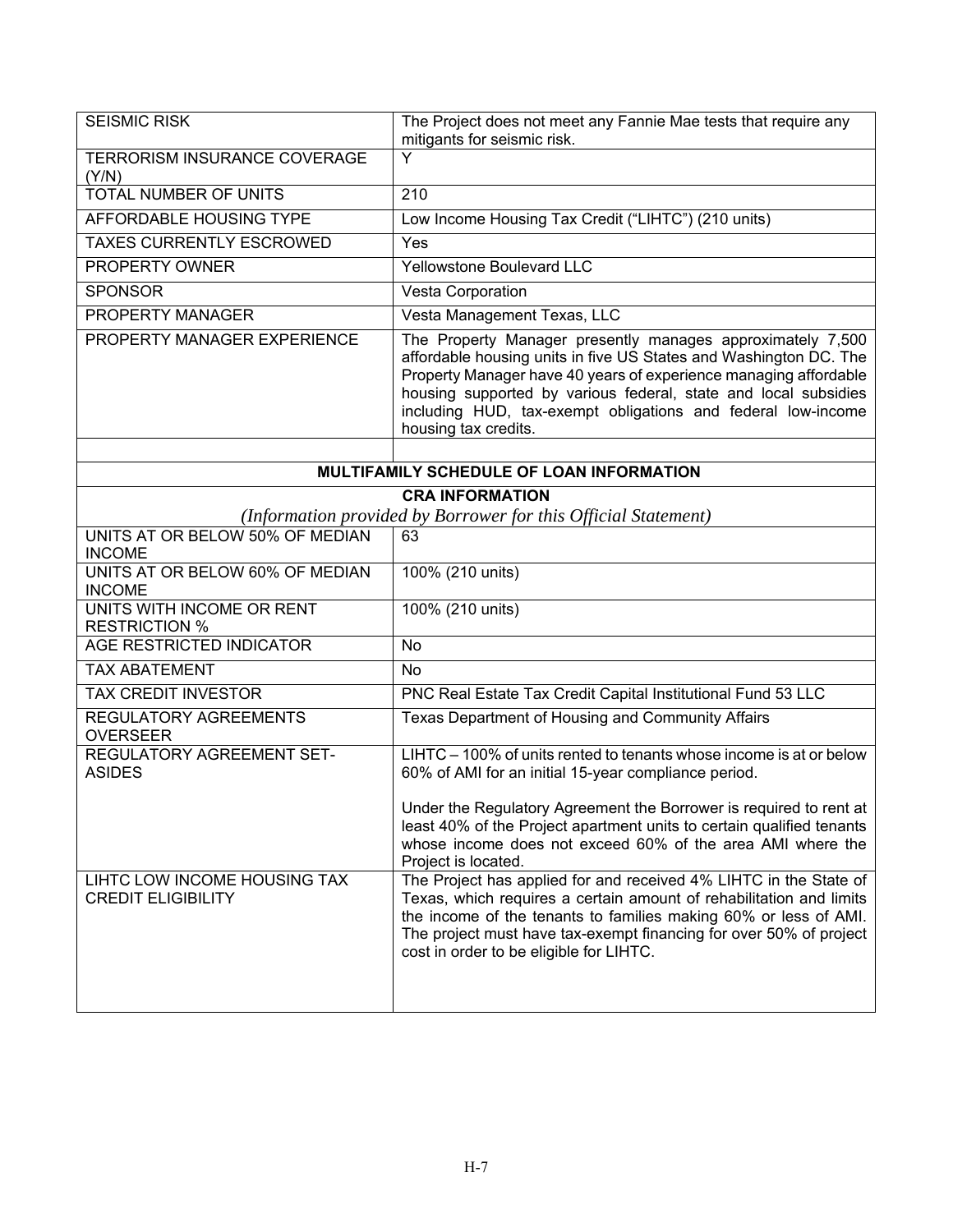#### **APPENDIX I PROPOSED FORM OF OPINION OF BOND COUNSEL**

*Upon the issuance of the Bonds, Bracewell LLP, Bond Counsel for the Issuer, proposes to issue an opinion in substantially the following form:* 

[Letterhead of Bond Counsel]

January 31, 2019

| Texas Department of Housing and          | U.S. Bank National Association, |
|------------------------------------------|---------------------------------|
| <b>Community Affairs</b>                 | as Trustee                      |
| Austin, Texas                            | Dallas, Texas                   |
| Stifel, Nicolaus & Company, Incorporated | Fannie Mae                      |
| Atlanta, Georgia                         | Washington, D.C.                |

Ladies and Gentlemen:

We have represented the Texas Department of Housing and Community Affairs (the "Issuer") in connection with the issuance by the Issuer of its \$12,500,000 Multifamily Tax-Exempt Bonds (M-TEMS) (Park Yellowstone) Series 2019 (FN) (the "Bonds") pursuant to a resolution adopted by the Governing Board of the Issuer on December 6, 2018 (the "Bond Resolution") and an Indenture of Trust dated as of January 1, 2019 (the "Indenture"), by and between the Issuer and U.S. Bank National Association, as trustee (the "Trustee"). The Bonds bear interest, mature on the date, and are subject to redemption prior to maturity as provided in the Indenture. Capitalized terms used herein and not otherwise defined are used with the meanings assigned to such terms in the Indenture, in the Financing Agreement dated as of January 1, 2019 (the "Financing Agreement") among the Issuer, the Trustee, Yellowstone Boulevard LLC, a Texas limited liability company (the "Borrower"), and KeyBank National Association, as lender (the "Lender"), or in the Regulatory and Land Use Restriction Agreement dated as of January 1, 2019 (the "Regulatory Agreement"), among the Issuer, the Trustee, and the Borrower.

The Bonds are being issued for the purpose of obtaining funds to make a mortgage loan to the Borrower to finance the acquisition, equipping and rehabilitation of a multifamily residential rental development located within Harris County, Texas (the "Development"), to be occupied by individuals and families of low, very low and extremely low income and families of moderate income, as determined by the Issuer, all as required by the Act, and to be occupied at least partially (at least forty percent of the Units) by Low-Income Tenants.

We have assumed with your permission and without independent verification (i) the genuineness of certificates, records and other documents (collectively, "documents") submitted to us and the accuracy and completeness of the statements contained therein; (ii) the due authorization, execution and delivery of the Indenture by the parties thereto, and the validity and binding effect of the Indenture on such parties; (iii) that all documents submitted to us as originals are accurate and complete; (iv) that all documents submitted to us as copies are true and correct copies of the originals thereof; and (v) that all information submitted to us and on which we have relied was accurate and complete.

The scope of our representation extends solely to an examination of the facts and law incident to rendering an opinion with respect to the legality and validity of the Bonds and the security therefor and with respect to the excludability of interest on the Bonds from gross income for federal income tax purposes. We have not been engaged or undertaken to review the accuracy, completeness or sufficiency of the Official Statement or other offering material relating to the Bonds and we express no opinion relating thereto (excepting only the matters set forth as our supplemental opinion of Bond Counsel of even date herewith). We have not assumed any responsibility with respect to the financial condition or capability of the Issuer or the Borrower, or the disclosure thereof. We have participated in the preparation of and have examined a transcript of certain materials pertaining to the Bonds, including certain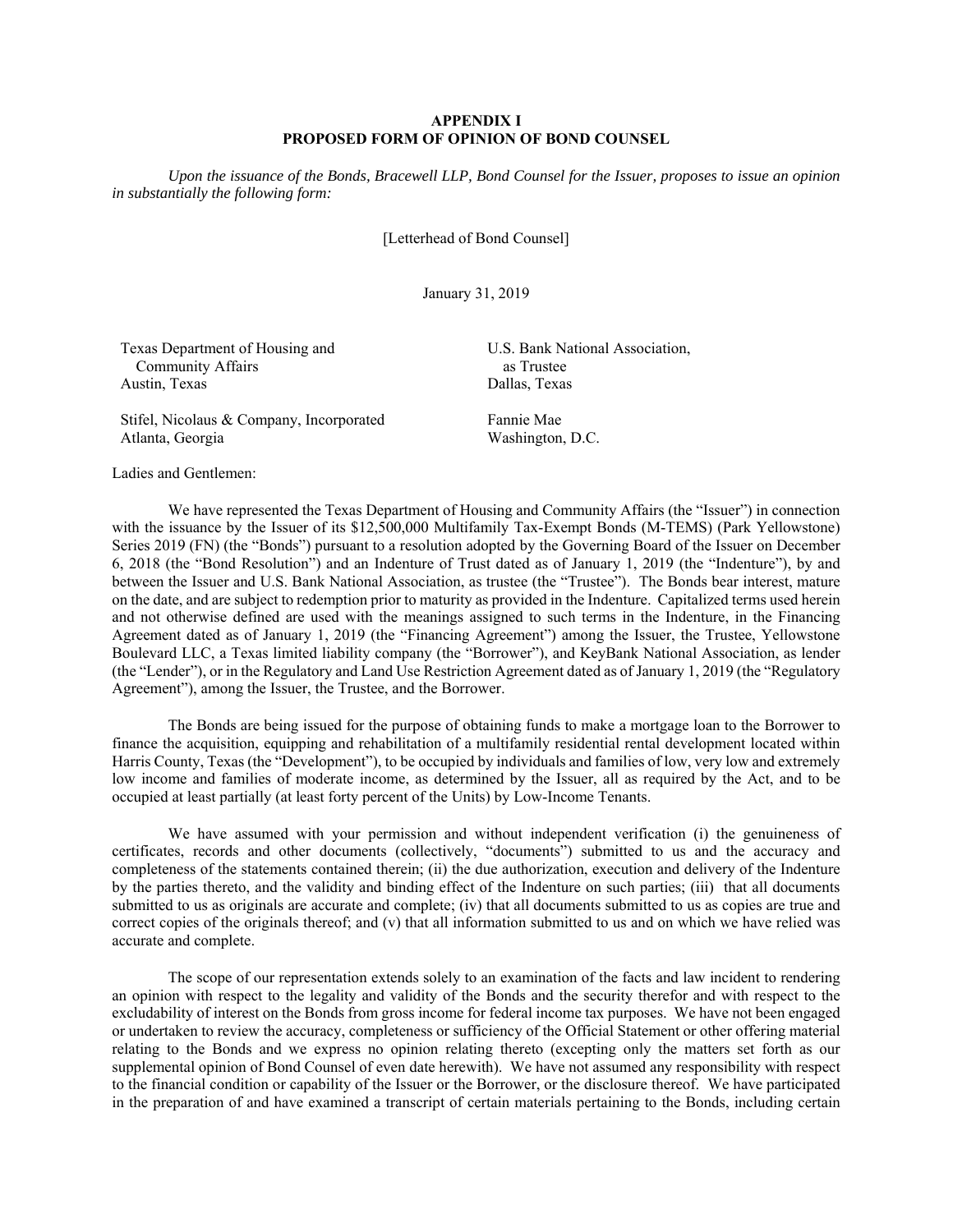certified proceedings of the Issuer, the State of Texas, the Trustee and the Borrower, and customary certificates, opinions, affidavits and other documents executed by officers, agents and representatives of the Issuer, the State of Texas, the Trustee, the Borrower and others. We have also examined such applicable provisions of the Internal Revenue Code of 1986, as amended (the "Code"), court decisions, Treasury Regulations and published rulings of the Internal Revenue Service (the "Service") as we have deemed relevant. We have also examined the fully-executed Bond numbered I-1.

Based on said examination, and subject to the assumptions, qualifications and limitations set forth herein, it is our opinion that, under existing law:

1. The Issuer has duly authorized the issuance, execution and delivery of the Bonds. The Bonds constitute legal, valid and binding special limited obligations of the Issuer and are entitled to the benefit and security of the Indenture.

2. Interest on the Bonds is excludable from gross income for federal income tax purposes, except with respect to the interest on any Bond for any period during which such Bond is held by a "substantial user" of the Development or a "related person" of such a "substantial user," as those terms are defined for purposes of Section 147(a) of the Code.

3. Interest on the Bonds is not an item of tax preference includable in alternative minimum taxable income for purposes of determining a taxpayer's alternative minimum tax liability.

In providing the opinions set forth in paragraphs 2 and 3 above, we have relied on, and assumed the accuracy and completeness of, representations made as of the date hereof by, among others, the Issuer, the Borrower and Stifel, Nicolaus & Company, Incorporated, as underwriter, with respect to matters solely within the respective knowledge of such parties, which matters we have not independently verified. Furthermore, in providing the opinions set forth in paragraphs 2 and 3 above, we have also assumed that there will be continuing compliance with the procedures, safeguards and covenants in the Indenture, the Financing Agreement, the Regulatory Agreement and the Tax Exemption Agreement pertaining to those sections of the Code that affect the excludability of interest on the Bonds from gross income for federal income tax purposes. In the event that such representations are determined to be inaccurate or incomplete or the Issuer or the Borrower fails to comply with the foregoing procedures, safeguards and covenants, interest on the Bonds could become includable in gross income for federal income tax purposes from the date of original delivery of the Bonds, regardless of the date on which the event causing such inclusion occurs.

Certain actions may be taken or omitted subject to the terms and conditions set forth in the Indenture and related documents, upon the advice or with an approving opinion of Bond Counsel. We hereby express no opinion with respect to our ability to render an opinion that such actions, if taken or omitted, will not adversely affect the excludability of interest on the Bonds from gross income for federal income tax purposes.

Except as stated above, we express no opinion as to any federal, state or local tax consequences resulting from the ownership of, receipt of interest on, or disposition of, the Bonds.

We express no opinion as to the priority or perfection of the security interest granted by the Issuer in the Trust Estate.

The enforceability of certain provisions of the Bonds may be limited by bankruptcy, insolvency, reorganization, moratorium and other laws for the relief of debtors. Furthermore, availability of equitable remedies under the Bonds may be limited by general principles of equity that permit the exercise of judicial discretion.

Owners of the Bonds should be aware that the ownership of tax-exempt obligations may result in collateral federal income tax consequences to financial institutions, life insurance and property and casualty insurance companies, certain S corporations with Subchapter C earnings and profits, individual recipients of Social Security or Railroad Retirement benefits, taxpayers who may be deemed to have incurred or continued indebtedness to purchase or carry tax-exempt obligations, low and middle income taxpayers otherwise qualifying for the health insurance premium assistance credit and individuals otherwise qualifying for the earned income tax credit. In addition, certain